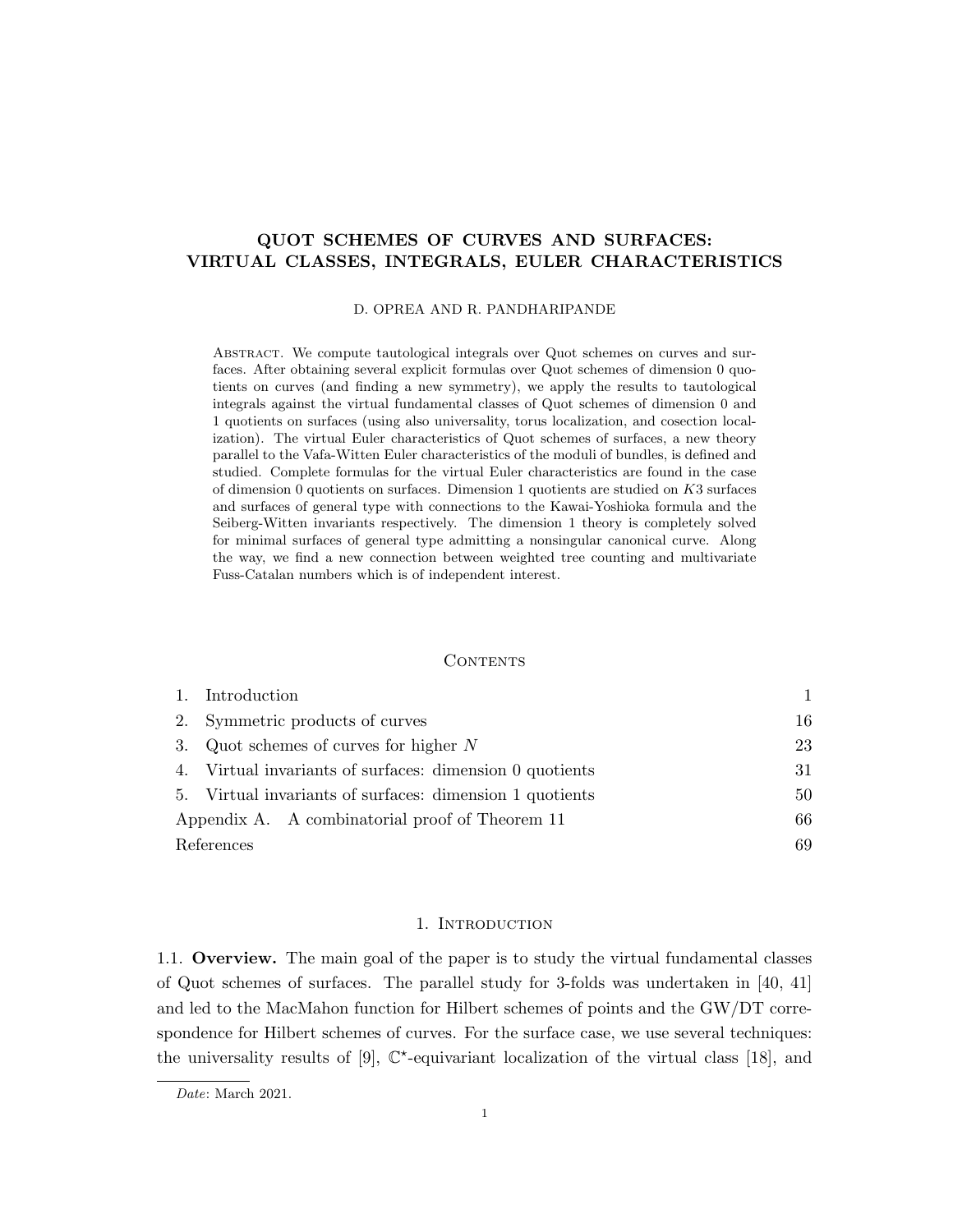cosection localization [22]. However, the most important input to the surface theory concerns the parallel study of Quot schemes of curves of quotients with dimension 0 support, which we develop first. By applying the curve results to the surface theory, we prove several basic results about the virtual fundamental classes of Quot schemes of quotients with supports of dimension 0 and 1 on surfaces. The subject is full of open questions.

1.2. Curves. Let C be a nonsingular projective curve. Let  $\mathsf{Quot}_C(\mathbb{C}^N,n)$  parameterize short exact sequences

$$
0 \to S \to \mathbb{C}^N \otimes \mathcal{O}_C \to Q \to 0\,,
$$

where  $Q$  is a rank 0 sheaf on  $C$  with

$$
\chi(Q) = n \, .
$$

The scheme  $\text{Quot}_C(\mathbb{C}^N, n)$  was viewed in [36] as the stable quotient compactification of degree n maps to the point, where the point is the degenerate Grassmannian  $\mathbb{G}(N, N)$ . By analyzing the Zariski tangent space,  $\text{Quot}_C(\mathbb{C}^N, n)$  is easily seen to be a nonsingular projective variety of dimension Nn, see [36, Section 4.7].

For a vector bundle  $V \to C$  of rank r, the assignment

$$
Q \mapsto H^0(C, V \otimes Q)
$$

for  $[\mathbb{C}^N \otimes \mathcal{O}_C \to Q] \in \text{Quot}_C(\mathbb{C}^N, n)$  defines a tautological vector bundle

 $V^{[n]}\to \mathsf{Quot}_C(\mathbb C^N,n)$ 

of rank  $rn$ . The construction descends to  $K$ -theory via locally free resolutions. We define generating series of Segre<sup>1</sup> classes on Quot schemes of curves as follows.

**Definition 1.** Let  $\alpha_1, \ldots, \alpha_\ell$  be K-theory classes on C. Let

$$
\mathsf{Z}_{C,N}(q,x_1,\ldots,x_\ell\,|\,\alpha_1,\ldots,\alpha_\ell)=\sum_{n=0}^\infty q^n\int_{\mathsf{Quot}_C(\mathbb{C}^N,n)}s_{x_1}(\alpha_1^{[n]})\cdots s_{x_\ell}(\alpha_\ell^{[n]})\,.
$$

Since the integrals in Definition 1 depend upon  $C$  only through the genus  $q$  of the curve, we will often write

 $\mathsf{Z}_{g,N}(q,x_1,\ldots,x_\ell\,|\,\alpha_1,\ldots,\alpha_\ell) = \mathsf{Z}_{C,N}(q,x_1,\ldots,x_\ell\,|\,\alpha_1,\ldots,\alpha_\ell)\,.$ 

By the arguments of [9], there exists a factorization

(1) 
$$
Z_{g,N}(q,x_1,\ldots,x_\ell\,|\,\alpha_1,\ldots,\alpha_\ell) = A_1^{c_1(\alpha_1)}\cdots A_\ell^{c_1(\alpha_\ell)}\cdot B^{1-g},
$$

<sup>1</sup>For a vector bundle V on a scheme X, we write

$$
s_t(V) = 1 + ts_1(V) + t^2 s_2(V) + \dots
$$

for the total Segre class.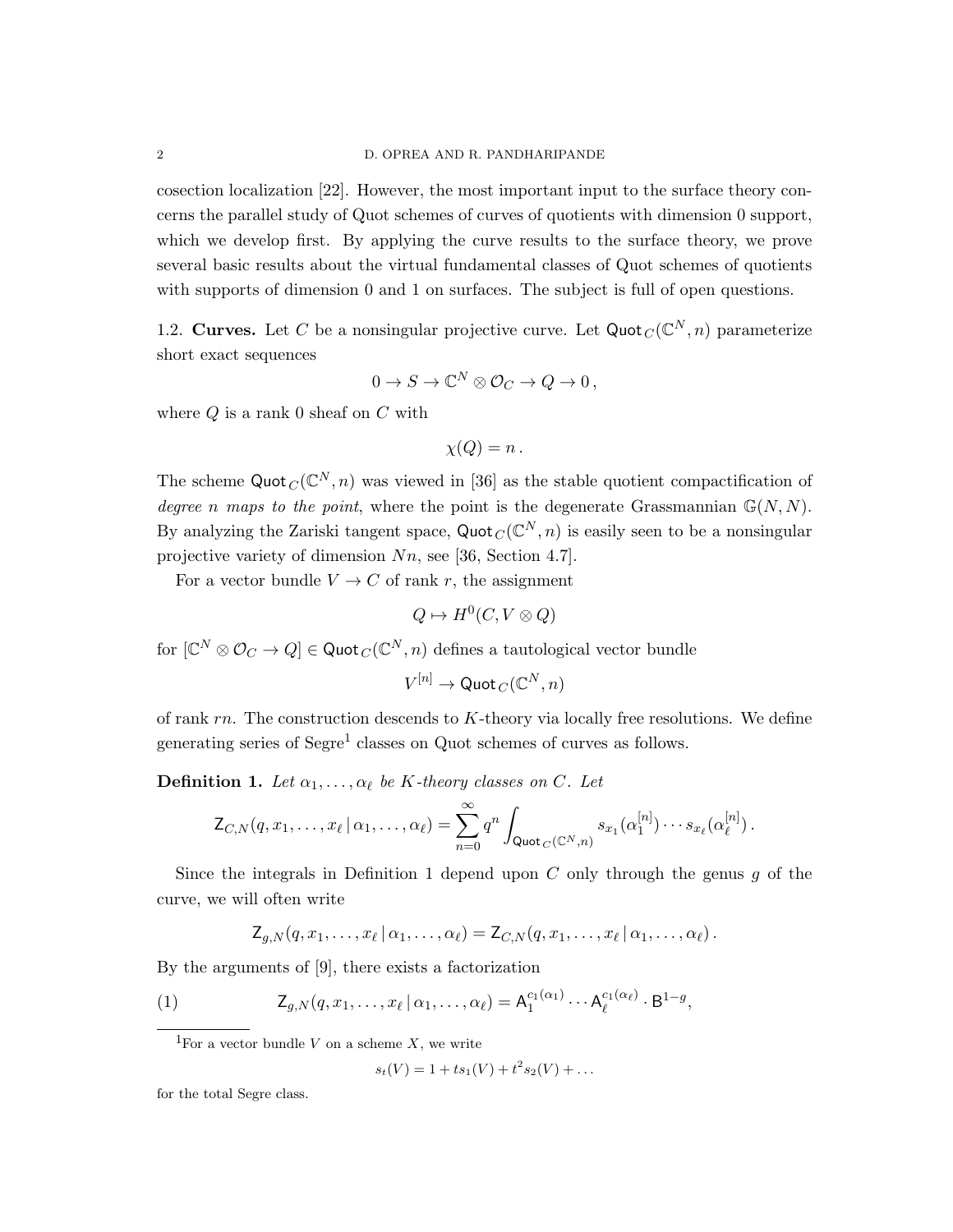for universal series

(2) 
$$
A_1, \ldots, A_\ell, B \in \mathbb{Q}[[q, x_1, \ldots, x_\ell]]
$$

which do not depend on the genus g or the degrees  $c_1(\alpha_i)$ . However, the series (2) do depend on the ranks

$$
\mathbf{r}=(r_1,\ldots,r_\ell)\,,\quad r_i=\mathrm{rank}\,\,\alpha_i
$$

and N. The complete notation for the series  $(2)$  is

(3) 
$$
A_{1,r,N}, \ldots, A_{\ell,r,N}, B_{r,N} \in \mathbb{Q}[[q, x_1, \ldots, x_\ell]],
$$

but we will often use the abbreviated notation  $(2)$  with the ranks  $r_i$  and N suppressed.

**Question 2.** Find closed-form expressions for the series  $A_{i,r,N}$  and  $B_{r,N}$ .

Integrals over Quot schemes of curves were also studied in [35] via equivariant localization. In particular, formulas of Vafa-Intriligator [3, 19, 52] were recovered and extended.

1.3. Symmetric products  $(N = 1)$ . For curves, the symmetric product  $C^{[n]}$  is the Quot scheme in the  $N = 1$  case,

$$
C^{[n]}=\mathsf{Quot}_C(\mathbb{C}^1,n)\,.
$$

We give a complete answer to Question 2 for  $N = 1$ . The result will later play an important role in our study of Quot schemes of surfaces.

**Theorem 3.** Let  $\alpha_1, \ldots, \alpha_\ell$  have ranks  $r_1, \ldots, r_\ell$ , and let  $N = 1$ . Then

$$
\mathsf{Z}_{g,1}(q,x_1,\ldots,x_\ell\,|\,\alpha_1,\ldots,\alpha_\ell) = \mathsf{A}_1(q)^{c_1(\alpha_1)}\cdots\mathsf{A}_\ell(q)^{c_1(\alpha_\ell)}\cdot\mathsf{B}(q)^{1-g}\,,
$$

where, for the change of variables

(4) 
$$
q = t(1-x_1t)^{r_1}\cdots(1-x_\ell t)^{r_\ell},
$$

we set

$$
\mathsf{A}_i(q) = 1 - x_i \cdot t, \quad \mathsf{B}(q) = \left(\frac{q}{t}\right)^2 \cdot \frac{dt}{dq}.
$$

To compute the series<sup>2</sup>  $A_i(q)$  and  $B(q)$ , the change of variables (4) must be inverted to write t as a function of q with  $x_1, \ldots, x_\ell$  viewed as parameters. By Theorem 3, the series  $\mathsf{Z}_{g,1}(q,x_1,\ldots,x_\ell\,|\,\alpha_1,\ldots,\alpha_\ell)$  is a function in q which is algebraic over the field  $\mathbb{Q}(x_1,\ldots,x_\ell).$ 

<sup>&</sup>lt;sup>2</sup>For Theorem 3, the complete notation is  $A_i = A_{i,r,1}$  and  $B = B_{r,1}$ .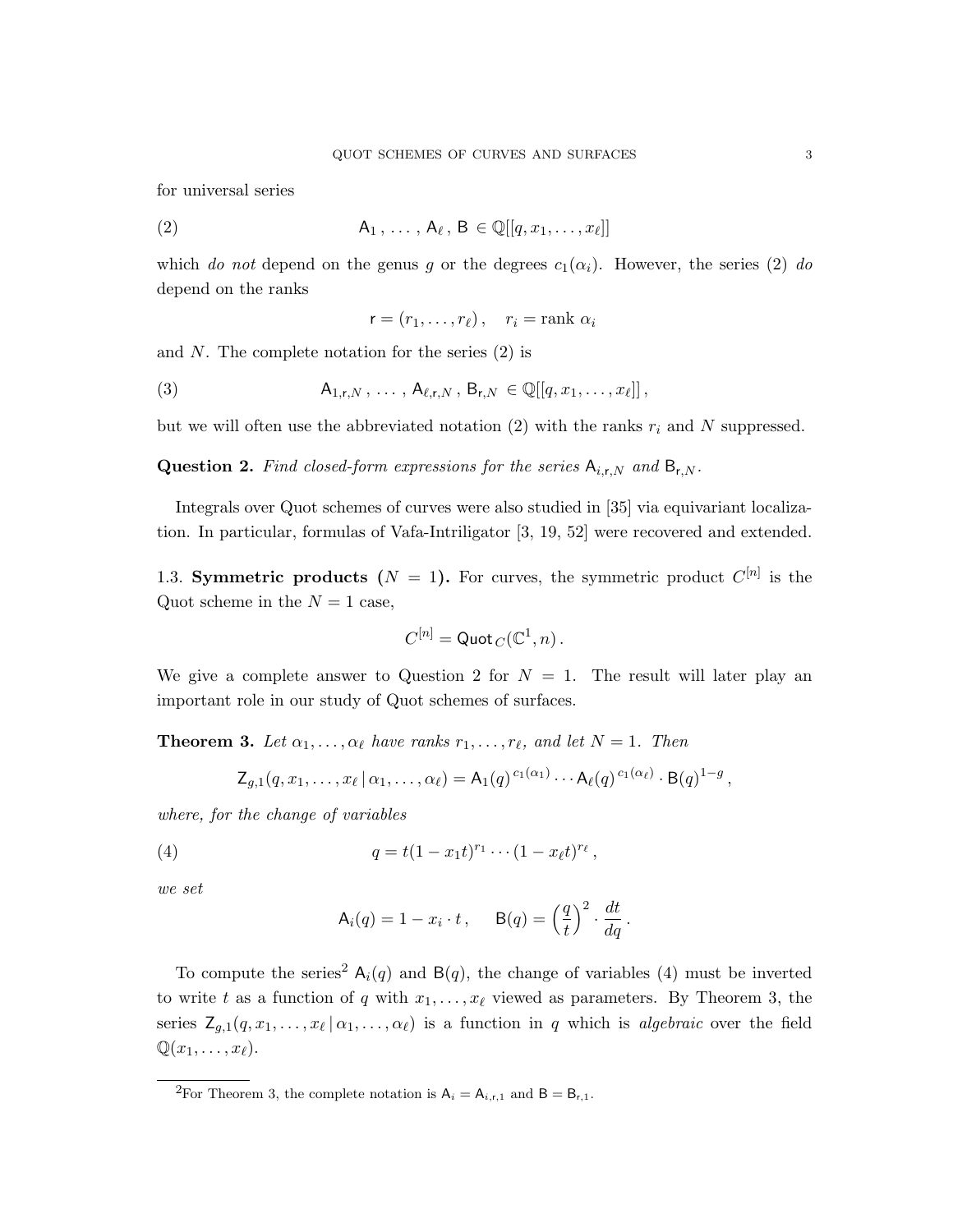**Remark 4.** Specializing to the case  $\ell = 1, x_1 = 1$ , and  $r_1 = r$ , and letting  $V \to C$  be a rank  $r$  vector bundle, we recover the result of [39]:

(5) 
$$
\sum_{n=0}^{\infty} q^n \int_{C^{[n]}} s_n(V^{[n]}) = \exp\left(c_1(V) \cdot \widehat{A}(q) + (1-g) \cdot \widehat{B}(q)\right)
$$

for the series

(6) 
$$
\widehat{A}(t(1-t)^r) = \log(1-t), \n\widehat{B}(t(1-t)^r) = (r+1)\log(1-t) - \log(1-t(r+1)).
$$

These expressions confirmed and expanded predictions of [60]. The  $r = 1$  case is related to the counts of secants to projectively embedded curves [7, 26].

Remark 5. To go beyond numerical invariants, we consider a flat family

 $\pi: C \to S$ 

of nonsingular projective curves with line bundles  $L_1, \ldots, L_\ell \to C$ . We write

 $\pi^{[n]}:C^{[n]}\rightarrow S$ 

for the relative symmetric product. A more difficult question concerns the calculation of the push-forwards

$$
\sum_{n=0}^{\infty} q^n \pi_{\star}^{[n]} \left( s_{x_1}(L_1^{[n]}) \cdots s_{x_\ell}(L_\ell^{[n]}) \right) \in A^{\star}(S)
$$

in terms of the classes

$$
\kappa[a_1,\ldots,a_\ell,b]=\pi_\star\left(c_1(L_1)^{a_1}\cdots c_1(L_\ell)^{a_\ell}\cdot c_1(\omega_\pi)^b\right)\in A^\star(S).
$$

When  $\pi$  is the universal family over the moduli space of curves, such constructions play a role in the study of tautological classes [44, 45].

1.4. Higher N (for  $\ell = 1$ ). Our second result concerns the case of arbitrary N, but we assume  $\ell = 1$ . The corresponding series is

$$
\mathsf{Z}_{g,N}(q\,|\, V)=\sum_{n=0}^\infty q^n\int_{\mathsf{Quot\,}_C(\mathbb{C}^N,n)}s(V^{[n]})\,,
$$

where  $V \to C$  is a rank r vector bundle.

Theorem 6. The universal Segre series is

$$
\mathsf{Z}_{g,N}(q | V) = \mathsf{A}(q)^{c_1(V)} \cdot \mathsf{B}(q)^{1-g},
$$

where

$$
\log \mathsf{A}(q) = \sum_{n=1}^{\infty} (-1)^{(N+1)n+1} \binom{(r+N)n-1}{Nn-1} \cdot \frac{q^n}{n}.
$$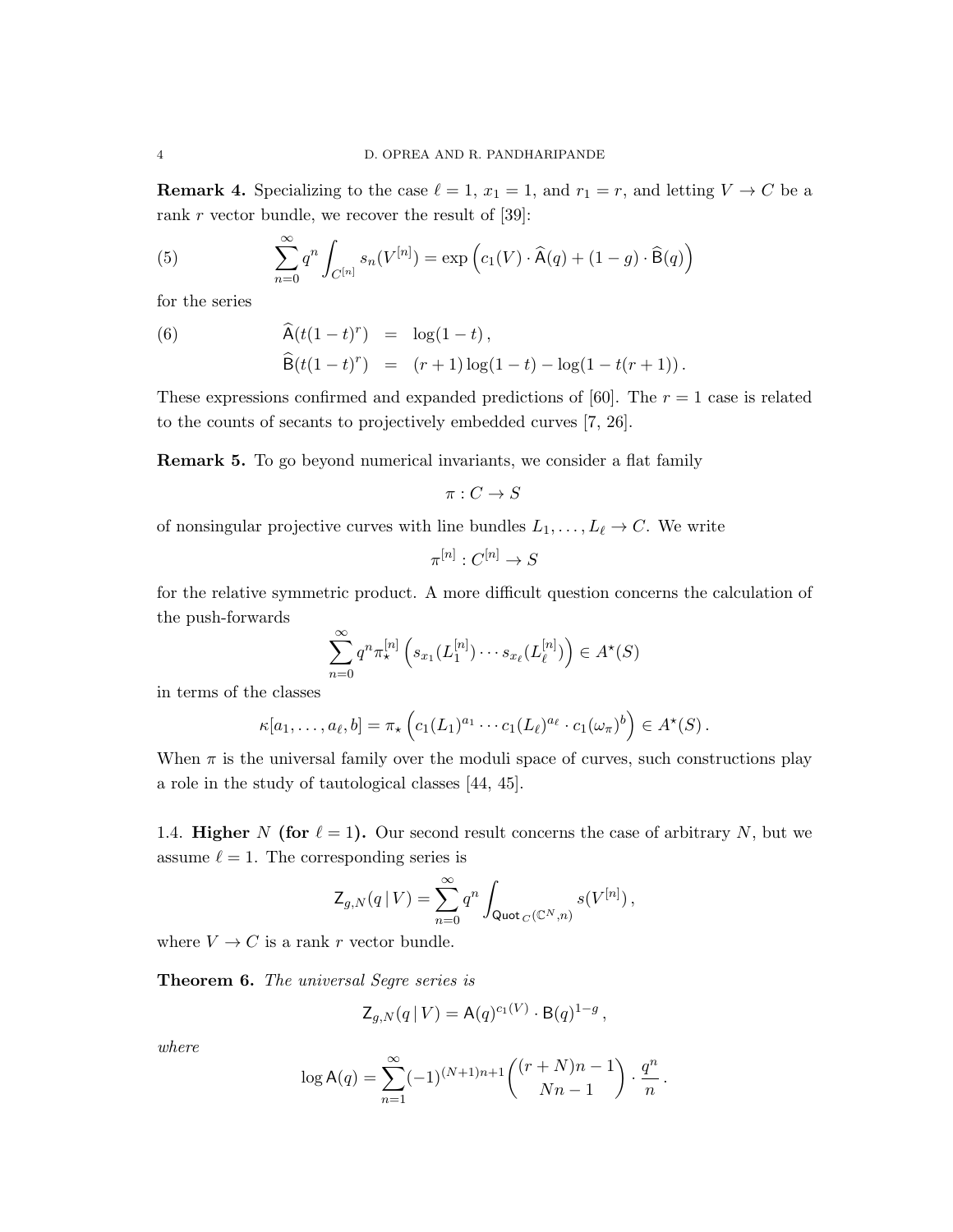**Remark 7.** In case  $N = 1$ , Theorem 6 is a special case of Theorem 3. The agreement of the formulas follows from the identity

$$
-\log(1-t) = \sum_{n=1}^{\infty} \binom{(r+1)n - 1}{n-1} \cdot \frac{q^n}{n} \quad \text{for} \quad q = t(1-t)^r
$$

which will be proven in Lemma 33 below.

Theorem 6 identifies the  $\ell = 1$  series  $A = A_{1,r,N}$ , but does not specify the series  $B = B_{r,N}$ . However, for rank  $r = 1$ , closed-form expressions for the A and B-series are determined by the following result.

**Theorem 8.** For rank  $V = 1$ , after the change of variables

$$
q = (-1)^N t (1 + t)^N
$$

we have

$$
\mathsf{A}_{1,1,N}(q) = (1+t)^N \quad \text{and} \quad \mathsf{B}_{1,N}(q) = \frac{(1+t)^{N+1}}{1+t(N+1)}\,.
$$

We also write an explicit power series expansion for the B-series parallel to Theorem 6.

Corollary 9. For rank  $V = 1$ , we have

$$
B_{1,N}(q) = \sum_{n=0}^{\infty} (-1)^{n(N+1)} \cdot \binom{(n-1)(N+1)}{n} \cdot q^n.
$$

By comparing the expressions of Theorem 8 with those of equation (6), we obtain the following new symmetry exchanging N and the rank.

**Corollary 10.** For any line bundle  $L \rightarrow C$ , we have

$$
\int_{\text{Quot}_C(\mathbb{C}^N,n)} s(L^{[n]}) = (-1)^{n(N-1)} \int_{C^{[n]}} s(L^{[n]})^N.
$$

In particular, for  $C = \mathbb{P}^1$ , we have

$$
\int_{\text{Quot}_{\mathbb{P}^1}(\mathbb{C}^N,n)} s(L^{[n]}) = (-1)^{Nn} {N \deg L - N(n-1) \choose n}.
$$

1.5. Catalan numbers. By specializing Theorem 3 to the case of an elliptic curve C and using Wick expansion techniques, we are led to a combinatorial identity for Catalan numbers which appears to be new.<sup>3</sup>

The  $m^{th}$  Catalan number

$$
\mathsf{C}_m = \frac{1}{m+1} \binom{2m}{m}
$$

<sup>&</sup>lt;sup>3</sup>There are many realizations of the Catalan numbers! But we have asked several experts and ours does not appear to be in the literature. If you know a reference, please tell us.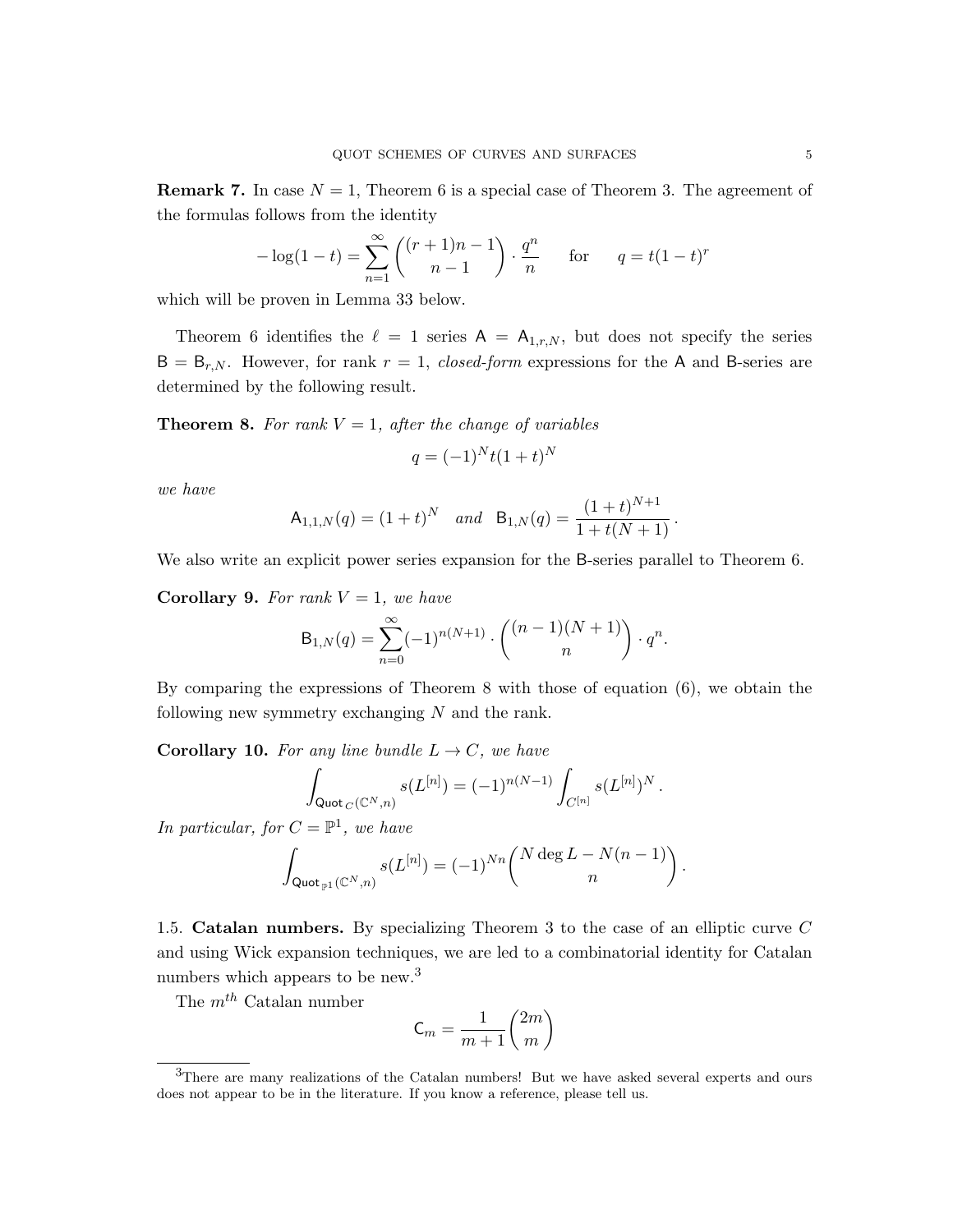is well-known to count unlabelled ordered trees with  $m+1$  vertices [53]. The multivariate Fuss-Catalan numbers were introduced and studied in [2]. A special case of the definition is used here. For non-negative integers  $p_1, \ldots, p_k$ , the multivariate Fuss-Catalan number of interest to us is

$$
C(p_1,\ldots,p_k) = \frac{1}{p_1 + \ldots + p_k + 1} {2p_1 + p_2 + \ldots + p_k \choose p_1} \cdots {p_1 + p_2 + \ldots + 2p_k \choose p_k}.
$$

The case  $k = 1$  corresponds to the usual Catalan number  $C(m) = C_m$ . The multivariate Fuss-Catalan numbers were shown to count certain k-Dyck paths or, alternatively, k-nary trees, and also arise in connection with algebras of B-quasisymmetric polynomials [2].

We interpret the Catalan and multivariate Fuss-Catalan numbers as a *weighted* count of trees. Let non-negative integers  $p_1, \ldots, p_k$  be given. Let

$$
n=p_1+\ldots+p_k+1.
$$

A labelled k-colored tree of type  $(p_1, \ldots, p_k)$  is a tree T with

- *n* vertices labelled  $\{1, 2, \ldots, n\},\$
- $n-1$  edges each painted with one of the k different colors such that exactly  $p_i$ edges are painted with the  $j^{th}$  color.

For each vertex  $v$ , we write

$$
d_v^1, \ldots, d_v^k
$$

for the *out-degrees*<sup>4</sup> of v corresponding to each of the k colors. More precisely,  $d_v^j$  counts edges e incident to v, of color j, such that e connects v to a vertex w satisfying

$$
v > w\,.
$$

We define the *weight* of  $T$  as the product

$$
\text{wt}(T) = \frac{1}{(n-1)!} \prod_{v \text{ vertex}} d_v^1! \cdots d_v^k!.
$$

Theorem 11. The Fuss-Catalan number is the weighted count of ordered k-colored trees of type  $(p_1, \ldots, p_k)$ :

$$
\mathsf{C}(p_1,\ldots,p_k)=\sum_T \mathsf{wt}(T)\,.
$$

**Example 12.** Let us now specialize to the single color  $(k = 1)$  case with  $m = p_1$  and  $n = m + 1$ . The weights then take the form:

$$
\operatorname{wt}(T) = \frac{1}{m!} \prod_{v \text{ vertex}} d_v! = \binom{m}{d_1, \dots, d_n}^{-1},
$$

<sup>&</sup>lt;sup>4</sup>The term *out-degree* comes from regarding T as an oriented graph with each edge oriented in the direction of decreasing vertex label.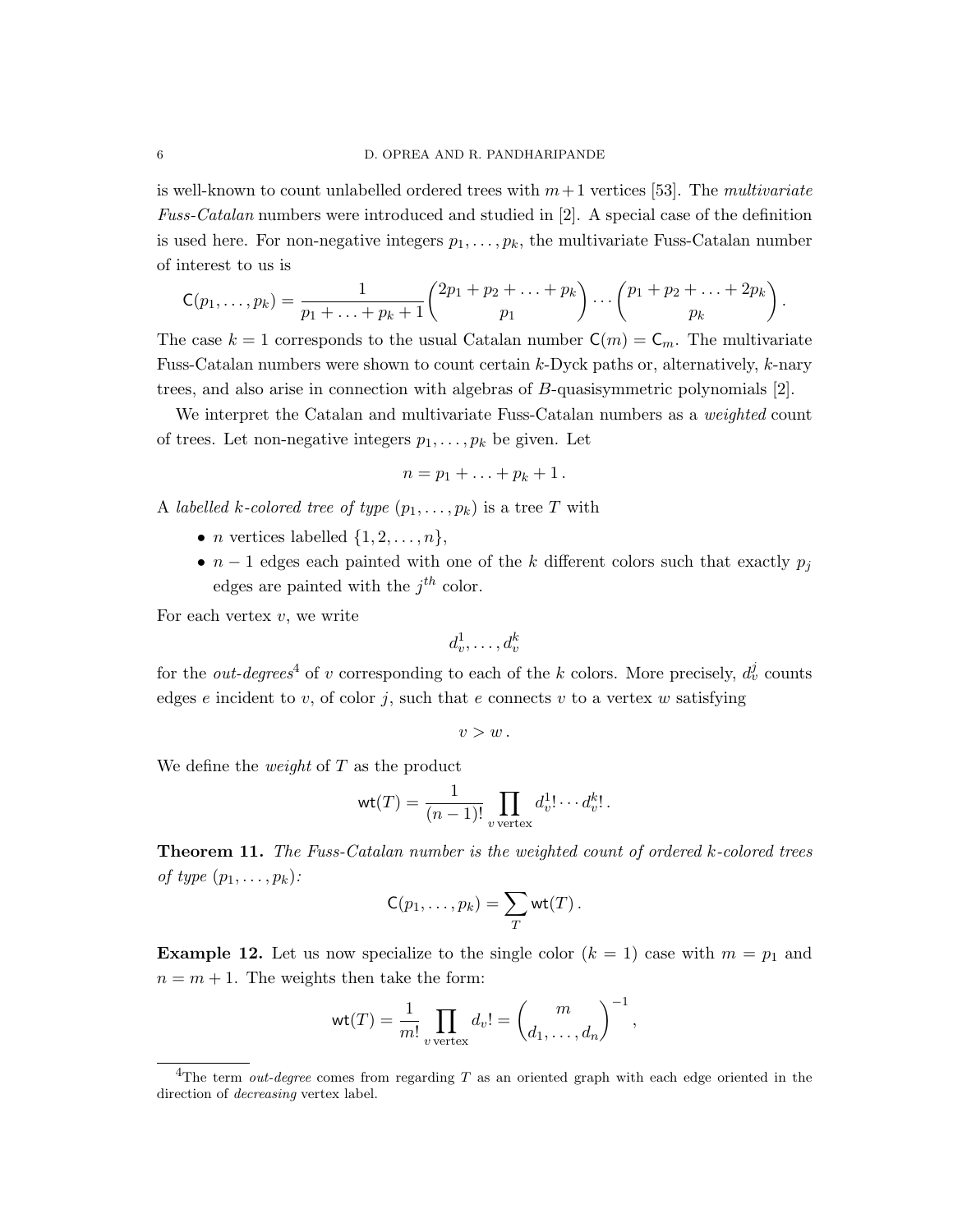where for each v,  $d_v$  denotes the out-degree of v. We then obtain the standard  $m^{th}$ Catalan number as a weighted count of labelled trees with  $m + 1$  vertices:

(7) 
$$
\mathsf{C}(m) = \sum_{T} \mathsf{wt}(T).
$$

The result (7) should perhaps be compared with the realization of  $C(m)$  as the unweighted count of unlabelled ordered trees with  $m+1$  vertices (see [53] for instance). The following diagram shows the two counts for  $C(2)$ :

– weighted count



In the first count, the weights are  $\frac{1}{2}$ ,  $\frac{1}{2}$  $\frac{1}{2}$  and 1 respectively and

$$
\mathsf{C}(2) = \frac{1}{2} + \frac{1}{2} + 1.
$$

1.6. Surfaces: dimension 0 quotients. We can apply the above results for curves to the calculation of tautological integrals over Quot schemes of dimension 0 quotients of nonsingular projective surfaces X.

The Quot scheme  $\text{Quot}_X(\mathbb{C}^N,n)$  of short exact sequences

$$
0 \to S \to \mathbb{C}^N \otimes \mathcal{O}_X \to Q \to 0, \quad \chi(Q) = n, \ c_1(Q) = 0, \ \text{rank}(Q) = 0
$$

is known [10, 31] to be irreducible of dimension  $n(N + 1)$ , but may be singular.<sup>5</sup> Since the higher obstructions for the standard deformation theory lie in

(8) 
$$
\operatorname{Ext}^2(S,Q) = \operatorname{Ext}^0(Q, S \otimes K_X)^{\vee} = 0,
$$

the Quot scheme carries a 2-term perfect obstruction theory and a virtual fundamental cycle of dimension

$$
Ext^{0}(S, Q) - Ext^{1}(S, Q) = \chi(S, Q) = Nn.
$$

Question 13. Evaluate the integrals

$$
\mathsf{Z}_{X,N}(q,x_1,\ldots,x_\ell\,|\,\alpha_1,\ldots,\alpha_\ell) = \sum_{n=0}^\infty q^n \int_{\left[\mathsf{Quot}_X(\mathbb{C}^N,n)\right]^{\text{vir}}} s_{x_1}(\alpha_1^{[n]})\cdots s_{x_\ell}(\alpha_\ell^{[n]})
$$

<sup>5</sup>An example is given in Section 4 below.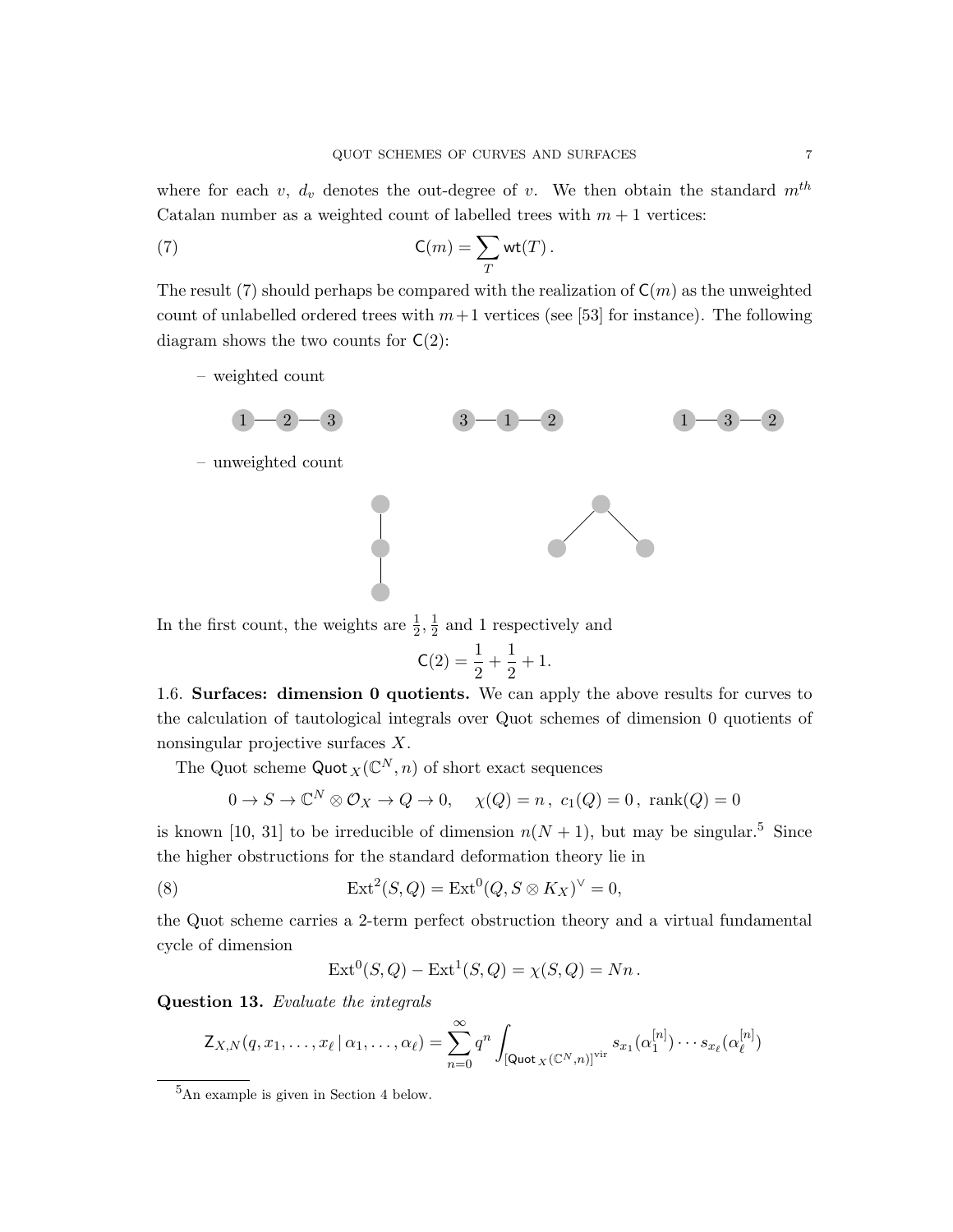where  $\alpha_1, \ldots, \alpha_\ell$  are K-theory classes on X.

By our next result, the surface series of Question 13 are obtained from the parallel curves series of Question 2. The relationship is not unlike the localization result for the Gromov-Witten theory of surfaces of general type with respect to a canonical divisor [22, 27, 42].

**Theorem 14.** Let the ranks of the classes  $\alpha_1, \ldots, \alpha_\ell$  be given by  $\mathbf{r} = (r_1, \ldots, r_\ell)$ . Let the series  $A_{1,r,N}, \ldots, A_{\ell,r,N}, B_{r,N}$  be defined by the curve integrals (1). Then, we have

$$
\mathsf{Z}_{X,N}(q,x_1,\ldots,x_\ell\,|\,\alpha_1,\ldots,\alpha_\ell) =
$$

$$
\mathsf{A}_{1,\mathsf{r},N}(-q)^{c_1(\alpha_i)\cdot K_X}\cdots \mathsf{A}_{\ell,\mathsf{r},N}(-q)^{c_1(\alpha_\ell)\cdot K_X}\cdot B_{\mathsf{r},N}(-q)^{-K_X^2}.
$$

In case  $X$  is a surface of general type with a nonsingular canonical divisor

$$
C\subset X\,,
$$

then  $c_1(\alpha_i) \cdot K_X$  is the degree of the restriction of  $\alpha_i$  to C and

$$
-K_X^2 = 1 - \text{genus}(C)
$$

by adjunction. We may therefore write Theorem 14 as

$$
\mathsf{Z}_{X,N}(q,x_1,\ldots,x_\ell\,|\,\alpha_1,\ldots,\alpha_\ell)=\mathsf{Z}_{g(C),N}\left(-q,x_1,\ldots,x_\ell\,\big|\,\alpha_1\,|_C,\ldots,\alpha_\ell\,|_C\right)\,.
$$

However, Theorem 14 holds for all  $X$  (even if  $X$  is not of general type).

For  $N = 1$ , Theorems 3 and 14 together yield a complete answer for the virtual Segre integrals over the Hilbert scheme of points,

$$
X^{[n]}=\mathsf{Quot}_X(\mathbb{C}^1,n)\,.
$$

**Corollary 15.** Let  $X$  be a nonsingular projective surface. Then

$$
\sum_{n=0}^{\infty} q^n \int_{[X^{[n]}]^{\text{vir}}} s_{x_1}(\alpha_1^{[n]}) \cdots s_{x_\ell}(\alpha_\ell^{[n]}) = A_1(q)^{c_1(\alpha_1)\cdot K_X} \cdots A_\ell(q)^{c_1(\alpha_\ell)\cdot K_X} \cdot B(q)^{-K_X^2}
$$

where, for the change of variable

$$
q = -t(1-x_1t)^{r_1}\cdots(1-x_{\ell}t)^{r_{\ell}},
$$

we set

$$
\mathsf{A}_i(q) = 1 - x_i \cdot t, \quad \mathsf{B}(q) = -\left(\frac{q}{t}\right)^2 \cdot \frac{dt}{dq}.
$$

Similarly, for higher N, Theorems 8 and 14 yield the following evaluation.

**Corollary 16.** Let  $L \to X$  be a line bundle on a nonsingular projective surface. Then

$$
\sum_{n=0}^{\infty} q^n \int_{\left[\mathsf{Quot}_X(\mathbb{C}^N,n)\right]^{\text{vir}}} s(L^{[n]}) = \mathsf{A}(q)^{c_1(L)\cdot K_X} \cdot \mathsf{B}(q)^{-K_X^2}
$$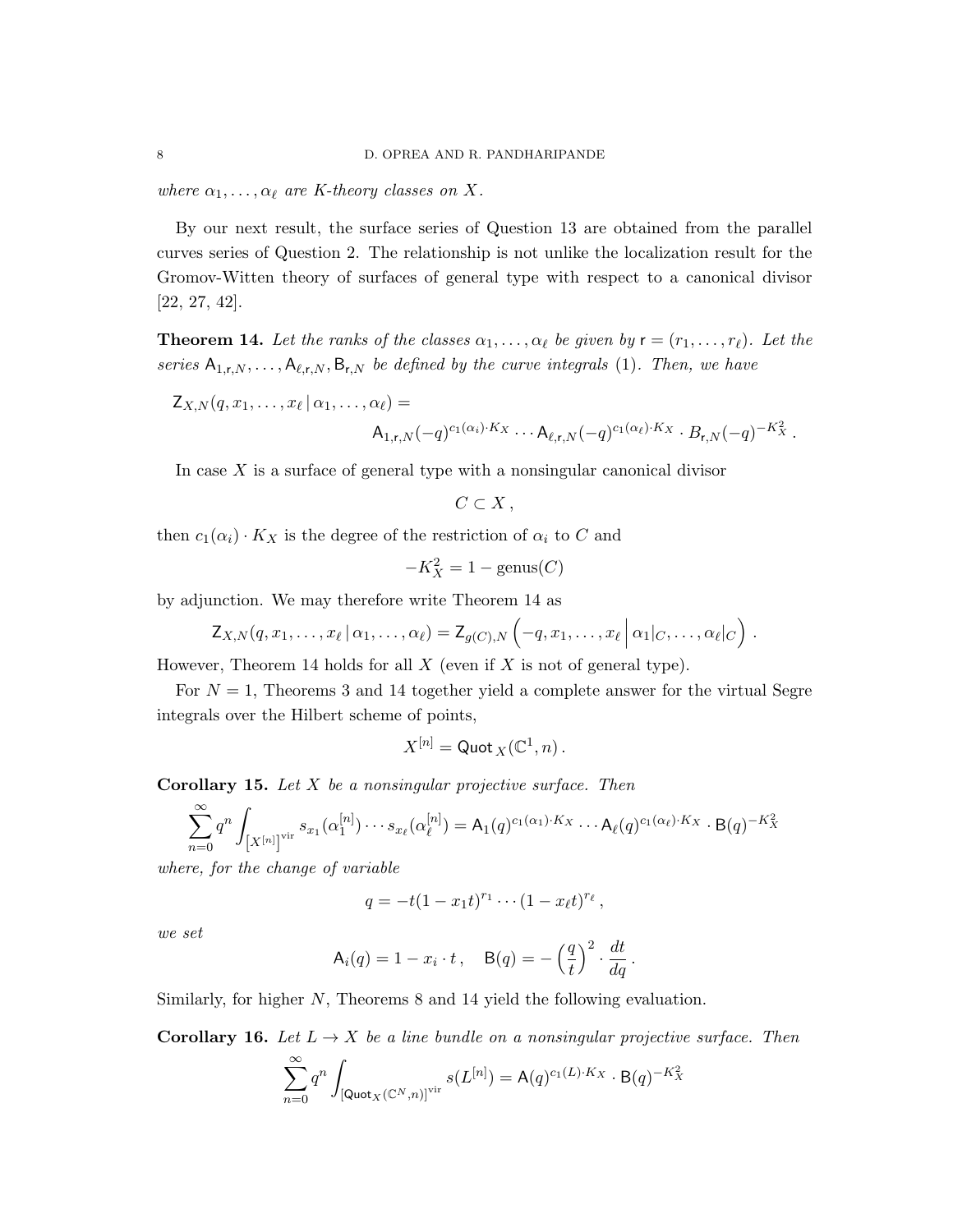where, for the change of variables

$$
q = (-1)^{N+1} t (1+t)^N,
$$

we set

$$
A(q) = (1+t)^N, \quad B(q) = \frac{(1+t)^{N+1}}{1 + (N+1)t}.
$$

Remark 17. Question 13 is well-posed for integrals against the actual fundamental class of dimension  $n(N + 1)$  of Quot  $_X(\mathbb{C}^N, n)$  instead of the virtual fundamental class of dimension  $nN$ . The calculation for the actual fundamental class is more complicated. The  $N = 1$  case is by far the most studied. Then, the series

$$
\mathsf{Z}_{X}(q,x_1,\ldots,x_\ell\,|\,\alpha_1,\ldots,\alpha_\ell)=\sum_{n=0}^\infty q^n\int_{X^{[n]}}s_{x_1}(\alpha_1^{[n]})\cdots s_{x_r}(\alpha_\ell^{[n]})
$$

are generalizations of the Segre integrals considered by Lehn [28]. In fact, Lehn's case corresponds to  $\ell = 1$  and rank  $\alpha_1 = 1$ , and was studied in [38, 39, 59]. The case

$$
x_1=\ldots=x_\ell=1
$$

was studied in [37], and a complete solution was given for K-trivial surfaces. The case  $\ell = 2$  was analyzed in [61], and the answer was found for all surfaces if

$$
rank \alpha_1 = rank \alpha_2 = -1
$$

via connections to K-theory.

1.7. Virtual Euler characteristics: dimension 0 quotients. The topological Euler characteristics of the schemes  $\text{Quot}_C(\mathbb{C}^N, n)$  and  $\text{Quot}_X(\mathbb{C}^N, n)$  can be easily computed via equivariant localization:

$$
\sum_{n=0}^{\infty} q^n \mathbf{e}(\text{Quot}_C(\mathbb{C}^N, n)) = (1 - q)^{N(2g - 2)},
$$
  

$$
\sum_{n=0}^{\infty} q^n \mathbf{e}(\text{Quot}_X(\mathbb{C}^N, n)) = \prod_{n=1}^{\infty} (1 - q^n)^{-N_X(X)}
$$

.

More subtle is the virtual Euler characteristic of  $\text{Quot}_X(\mathbb{C}^N, n)$  defined via the 2-term obstruction theory. A basic result for dimension 0 quotients, proven using a reduction to the Quot schemes of curves, is the following rationality statement.

**Theorem 18.** The generating series of virtual Euler characteristics of Quot  $_X(\mathbb{C}^N,n)$  is a rational function in q which depends only upon  $K_X^2$  and N,

$$
\sum_{n=0}^{\infty} q^n \mathrm{e}^{\mathrm{vir}}(\mathrm{Quot}_X(\mathbb{C}^N, n)) = \mathrm{U}_N^{K_X^2}, \quad \mathrm{U}_N \in \mathbb{Q}(q).
$$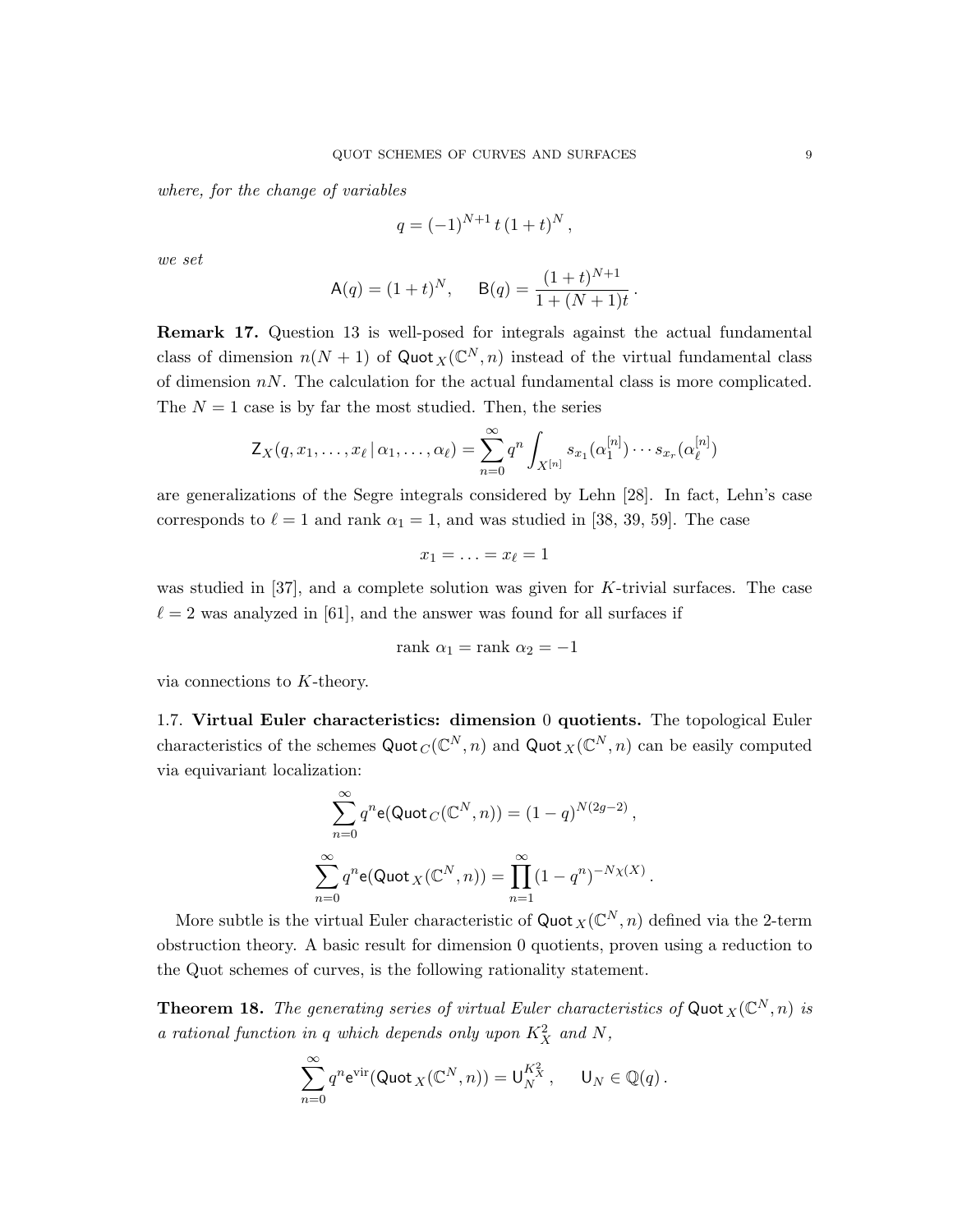We can calculate  $U_1$  directly using the evaluations given in Theorem 3:

$$
U_1 = \frac{(1-q)^2}{1-2q} \, .
$$

For higher N, a more involved computation in Section 4.3 yields an exact expression in a different form:

(9) 
$$
\mathsf{U}_N(q) = \frac{(1-q)^{2N}}{(1-2^Nq)^N} \cdot \prod_{i < j} (1-(r_i-r_j)^2),
$$

where  $r_1(q), \ldots, r_N(q)$  are the N distinct roots of the polynomial equation

$$
z^N - q(z-1)^N = 0
$$

in the variable z. The shape of the answer is reminiscent of the Vafa-Intriligator formulas for Quot schemes of curves [3, 19, 35, 52] which yield expressions depending on the roots of unity.

Using (9), we can easily calculate  $\mathsf{U}_N$  as a rational function of q. The next few cases are:

$$
U_2 = \frac{(1-q)^2(1-6q+q^2)}{(1-4q)^2},
$$
  
\n
$$
U_3 = \frac{(1-q)^2(1-22q+150q^2-22q^3+q^4)}{(1-8q)^3},
$$
  
\n
$$
U_4 = \frac{(1-q)^2(1-62q+1407q^2-15492q^3+1407q^4-62q^5+q^6)}{(1-16q)^4}
$$

.

Formula (9) implies

(10) 
$$
\mathsf{U}_N(q) = \frac{(1-q)^2}{(1-2^Nq)^N} \cdot \mathsf{P}_N(q),
$$

where  $P_N(q) \in \mathbb{Z}[q]$  is a palindromic polynomial of degree  $2N-2$ . A simple functional equation holds for the transformation  $q \leftrightarrow q^{-1}$ .

1.8. Surfaces: dimension 1 quotients. Let X be a nonsingular, simply connected<sup>6</sup>, projective surface, and let  $D \in A^1(X)$  be a divisor class. As observed in [38], the Quot scheme  $\mathsf{Quot}_X(\mathbb C^N, n, D)$  of short exact sequences

$$
0 \to S \to \mathbb{C}^N \otimes \mathcal{O}_X \to Q \to 0, \quad \chi(Q) = n, \ c_1(Q) = D, \ \text{rank}(Q) = 0
$$

carries a 2-term perfect obstruction theory and a virtual fundamental class of dimension

$$
\chi(S, Q) = Nn + D^2.
$$

Indeed, the higher obstructions vanish

$$
Ext^2(S,Q) = Ext^0(Q, S \otimes K_X)^{\vee} = 0,
$$

<sup>&</sup>lt;sup>6</sup>The referee pointed out that our results hold under the weaker assumption  $b_1(X) = 0$ .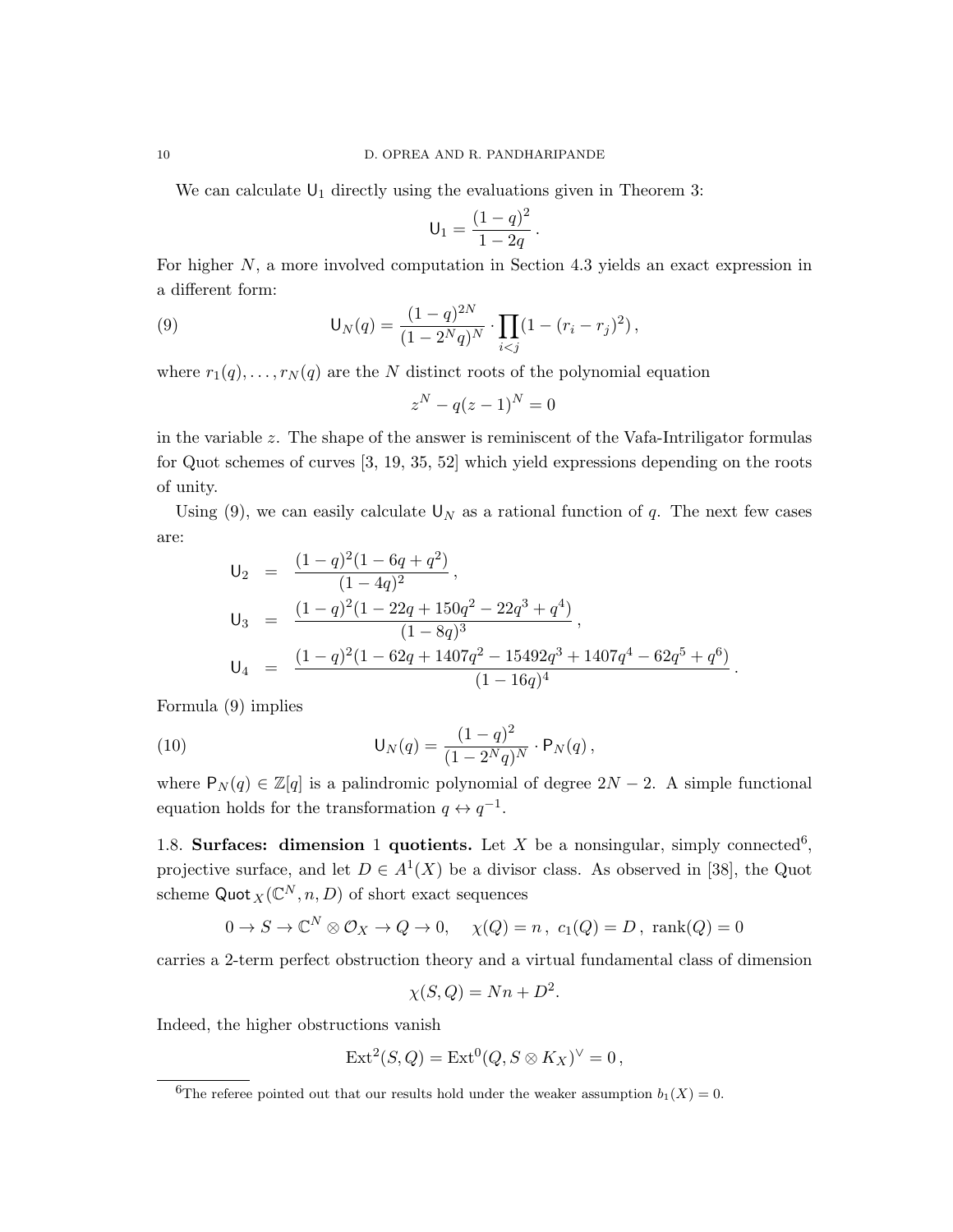since  $Q$  is a torsion sheaf. Using the above obstruction theory, we define generating series of virtual Euler characteristics.

**Definition 19.** Let X be a nonsingular, simply connected <sup>7</sup>, projective surface. For a divisor class  $D \in A^1(X)$  and an integer  $N \geq 1$ , let

$$
\mathsf{Z}^{\mathcal{E}}_{X,N,D}(q) = \sum_{n \in \mathbb{Z}} q^n \mathrm{e}^{\mathrm{vir}}(\mathsf{Quot}_{X}(\mathbb{C}^N,n,D))\,.
$$

For fixed N and D, the Quot schemes  $\text{Quot }_{X}(\mathbb{C}^N, n, D)$  are empty for all n sufficiently negative, so

$$
\mathsf{Z}^{\mathcal{E}}_{X,N,D}(q) \in \mathbb{Z}((q)).
$$

The virtual Euler characteristic results described in Section 1.7 concern the generating series  $\mathsf{Z}_{X,N,0}^{\mathcal{E}}(q)$  with vanishing divisor class D. In case  $D \neq 0$ , exact calculations are more difficult to obtain.

# (i) Rational surfaces

A very rich theory arises for rational surfaces. In Section 5.2, we write general tautological integrals over Hilbert schemes of points which compute the virtual Euler characteristics. The following result provides an example of an exact solution.

**Proposition 20.** Let X be the blowup of a rational surface with exceptional divisor  $E$ . We have

$$
\mathsf{Z}^{\mathcal{E}}_{X,1,E}(q) = q \left( \frac{(1-q)^2}{1-2q} \right)^{K_X^2+1}.
$$

The formula of Proposition 20 concerns only the case  $N = 1$ . The proof makes use again of Theorem 3 for curves. Further exact calculations for rational surfaces will require new techniques. However, we can calculate much more for K3 surfaces and surfaces of general type.

### $(ii)$  K<sub>3</sub> surfaces

For K3 surfaces, the standard obstruction theory contains a trivial factor which forces the virtual invariants to vanish. The natural generating series therefore concerns the virtual Euler characteristics of the reduced obstruction theory:

$$
\mathsf{Z}^{\mathsf{r}\mathcal{E}}_{X,N,D}(q) = \sum_{n \in \mathbb{Z}} q^n \mathrm{e}^{\mathrm{red}} (\mathsf{Quot}_X(\mathbb{C}^N,n,D)).
$$

There is no difficulty to define the generating series in the non-simply connected case, but then  $D$ should be taken in  $H^2(X,\mathbb{Z})$  instead of  $A^1(X)$ .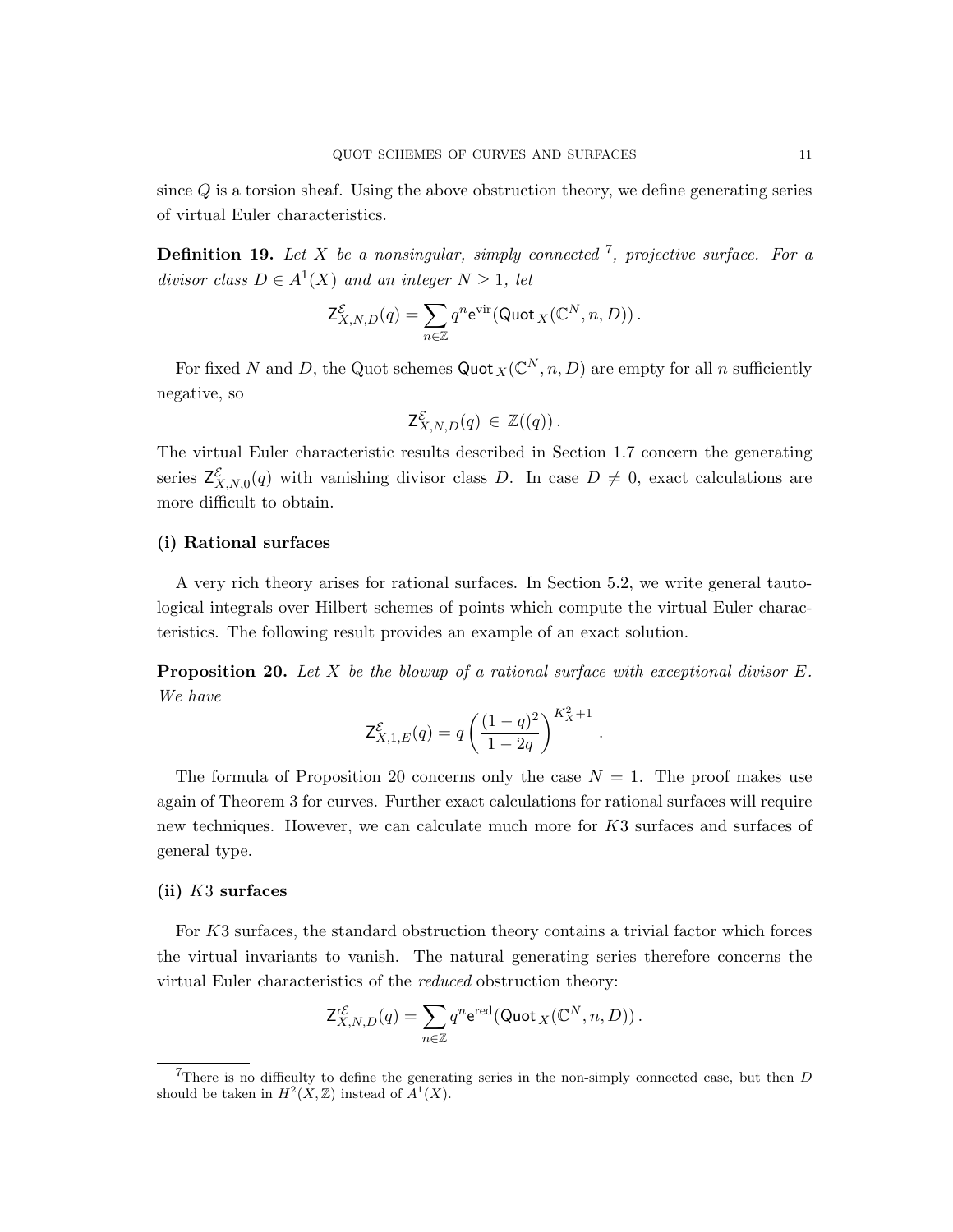In the  $N = 1$  case, the reduced obstruction theory leads to expressions matching the curve counts on K3 surfaces. Specifically, let  $N_{q,n}$  be defined by the Kawai-Yoshioka [21] formula:

(11) 
$$
\sum_{g=0}^{\infty} \sum_{n=1-g}^{\infty} N_{g,n} y^n q^g = \left(\sqrt{y} - \frac{1}{\sqrt{y}}\right)^{-2} \prod_{n=1}^{\infty} \frac{1}{(1-q^n)^{20}(1-yq^n)^2(1-y^{-1}q^n)^2}.
$$

The Kawai-Yoshioka formula has played a central role in the Gromov-Witten and the stable pairs theory of  $K3$  surfaces [43, 48, 49]. For primitive classes, we have complete results.

**Theorem 21.** Let X be a K3 surface, and let D be a primitive divisor class of genus  $2g - 2 = D<sup>2</sup>$  which is big and nef. We have

$$
e^{\mathrm{red}}(\mathrm{Quot}_X(\mathbb{C}^1,n,D))=N_{g,n}.
$$

The argument matches the reduced virtual Euler characteristic integral of the Quot scheme to the topological Euler characteristic integral of the moduli space of stable pairs (the integrands however are not the same).

## (iii) Surfaces of general type

Let X be a simply connected surface of general type with  $p_g > 0$ . In the class of the canonical divisor  $K_X$ , we show the vanishing of the virtual Euler characteristics for  $N = 1$  in almost all cases. The single exception is significant: the Poincaré-Seiberg-Witten invariants of [6, 8] are recovered,

$$
e^{\text{vir}}(\text{Quot}_X(\mathbb{C}^1, n = -K_X^2, K_X)) = (-1)^{\chi(\mathcal{O}_X)}.
$$

For arbitrary  $N$ , a vanishing holds for minimal surfaces.<sup>8</sup>

**Proposition 22.** Let  $X$  be a simply connected minimal surface of general type with  $p_q > 0$ . If D is a curve class with

$$
\left[\mathsf {Quot}_X(\mathbb{C}^N,n,D)\right]^{\mathop{\text{\rm vir}}}\neq 0\,,
$$

then  $D = \ell K_X$  for  $0 \leq \ell \leq N$ .

If we further assume the canonical class of  $X$  is represented by a nonsingular curve, we can calculate  $\mathsf{Z}_{X,N,\ell K_X}^{\mathcal{E}}(q)$  completely in all cases. By Proposition 22, we need only consider  $\ell$  in the range

$$
0\leq \ell\leq N\,.
$$

<sup>8</sup>We thank M. Kool for very helpful discussions about Seiberg-Witten classes.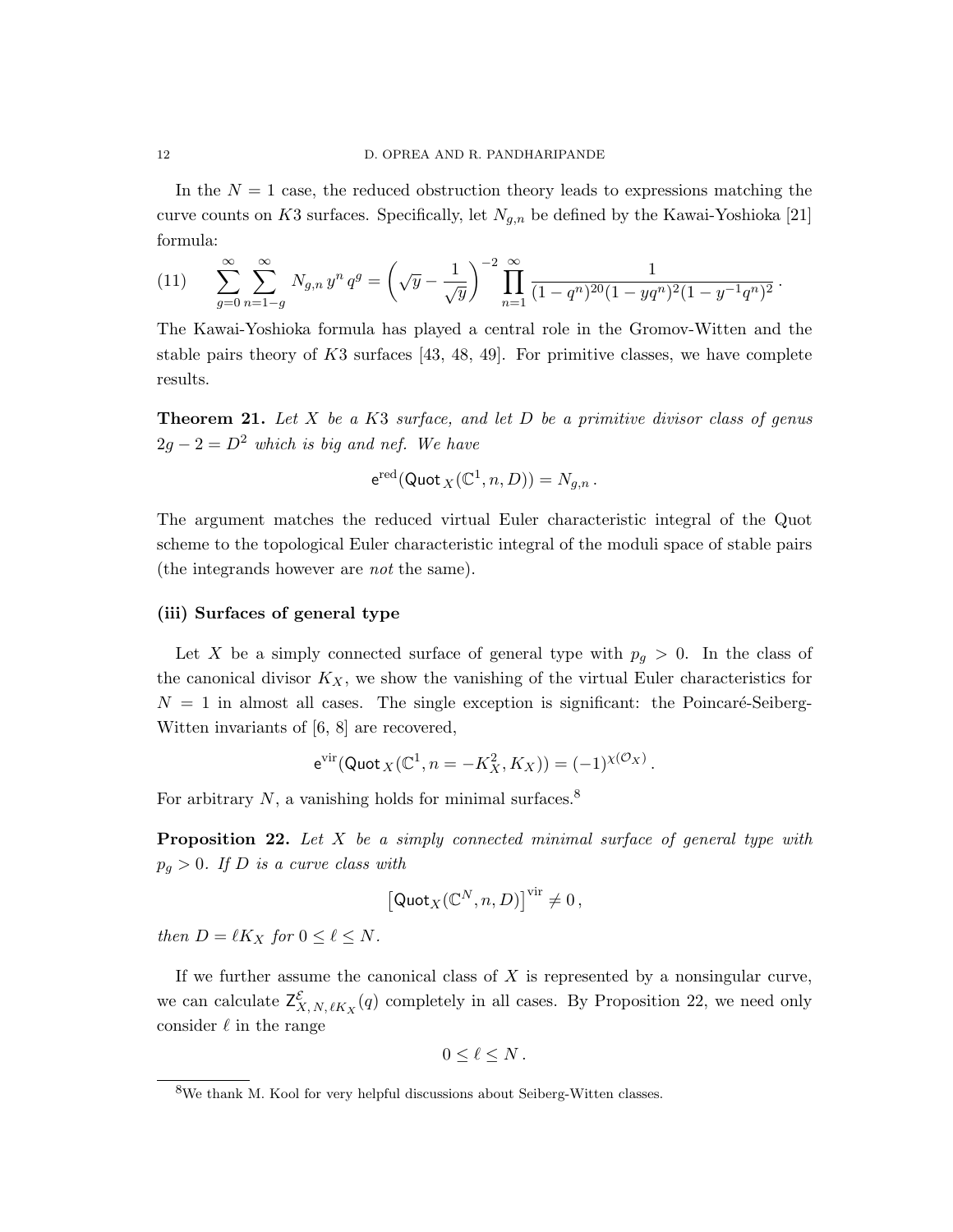**Theorem 23.** Let X be a simply connected minimal surface of general type with a nonsingular canonical curve of genus  $g = K_X^2 + 1$ . Then,

$$
\mathsf{Z}^{\mathcal{E}}_{X, N, \ell K_X}(q) = (-1)^{\ell \cdot \chi(\mathcal{O}_X)} q^{\ell(1-g)} \cdot \sum_{1 \leq i_1 < \ldots < i_{N-\ell} \leq N} \mathsf{A}(r_{i_1}, \ldots, r_{i_{N-\ell}})^{1-g},
$$

where the sum is taken over all  $\binom{N}{N-\ell}$  choices of  $N-\ell$  distinct roots  $r_i(q)$  of the polynomial equation

$$
z^N - q(z-1)^N = 0
$$

in the variable  $z$ . The function  $A$  is defined by

$$
\mathsf{A}(x_1,\ldots,x_{N-\ell})=\frac{(-1)^{\binom{N-\ell}{2}}}{N^{N-\ell}}\cdot\prod_{i=1}^{N-\ell}\frac{(1+x_i)^N(1-x_i)}{x_i^{N-1}}\cdot\prod_{i
$$

Since the answer of Theorem 23 is a symmetric function of the roots  $r_1(q), \ldots, r_N(q)$ , we have

$$
\mathsf{Z}^{\mathcal{E}}_{X,N,\ell K_X}(q) \in \mathbb{Q}(q)\,.
$$

Theorem 23 is the most advanced calculation of paper. The proof uses essentially all of the ideas and methods that we have developed.

**Example 24.** Theorem 23 for  $N = 2$  and  $\ell = 1$  specializes to the following formula:

(12) 
$$
\mathsf{Z}^{\mathcal{E}}_{X,2,K_X}(q) =
$$

$$
(-1)^{\chi(\mathcal{O}_X)} \left(\frac{q}{2}\right)^{1-g} \left( \left(\frac{(1+r_1)^2(1-r_1)}{r_1}\right)^{1-g} + \left(\frac{(1+r_2)^2(1-r_2)}{r_2}\right)^{1-g} \right),
$$

where  $r_1(q)$  and  $r_2(q)$  are the two roots of the quadratic equation

$$
z^2 - q(z - 1)^2 = 0
$$

in the variable z. For a minimal surface of general type  $X$  with a canonical curve of genus 2, formula (12) yields:

$$
\mathsf{Z}^{\mathcal{E}}_{X,2,K_X}(q) = (-1)^{\chi(\mathcal{O}_X)} \, \frac{(16q-8)}{(1-4q)^2} \, .
$$

For  $X$  with a canonical curve of genus 3, the answer is

$$
\mathsf{Z}^{\mathcal{E}}_{X,2,K_X}(q) = (-1)^{\chi(\mathcal{O}_X)} \frac{(128q^4 - 64q^3 + 8q^2 - 16q + 8)}{q(1 - 4q)^4}
$$

.

1.9. Rationality. By Theorem 18, the series  $Z^{\mathcal{E}}_{X,N,0}(q)$  is the expansion of a rational function in q. Rationality also holds for all the examples discussed in Section 1.8 for Quot schemes of quotients with dimension 1 support on surfaces.

**Conjecture 25.** For a nonsingular, simply connected, projective surface  $X$ ,

$$
\mathsf{Z}^{\mathcal{E}}_{X,N,D}(q) \in \mathbb{Q}(q) \, .
$$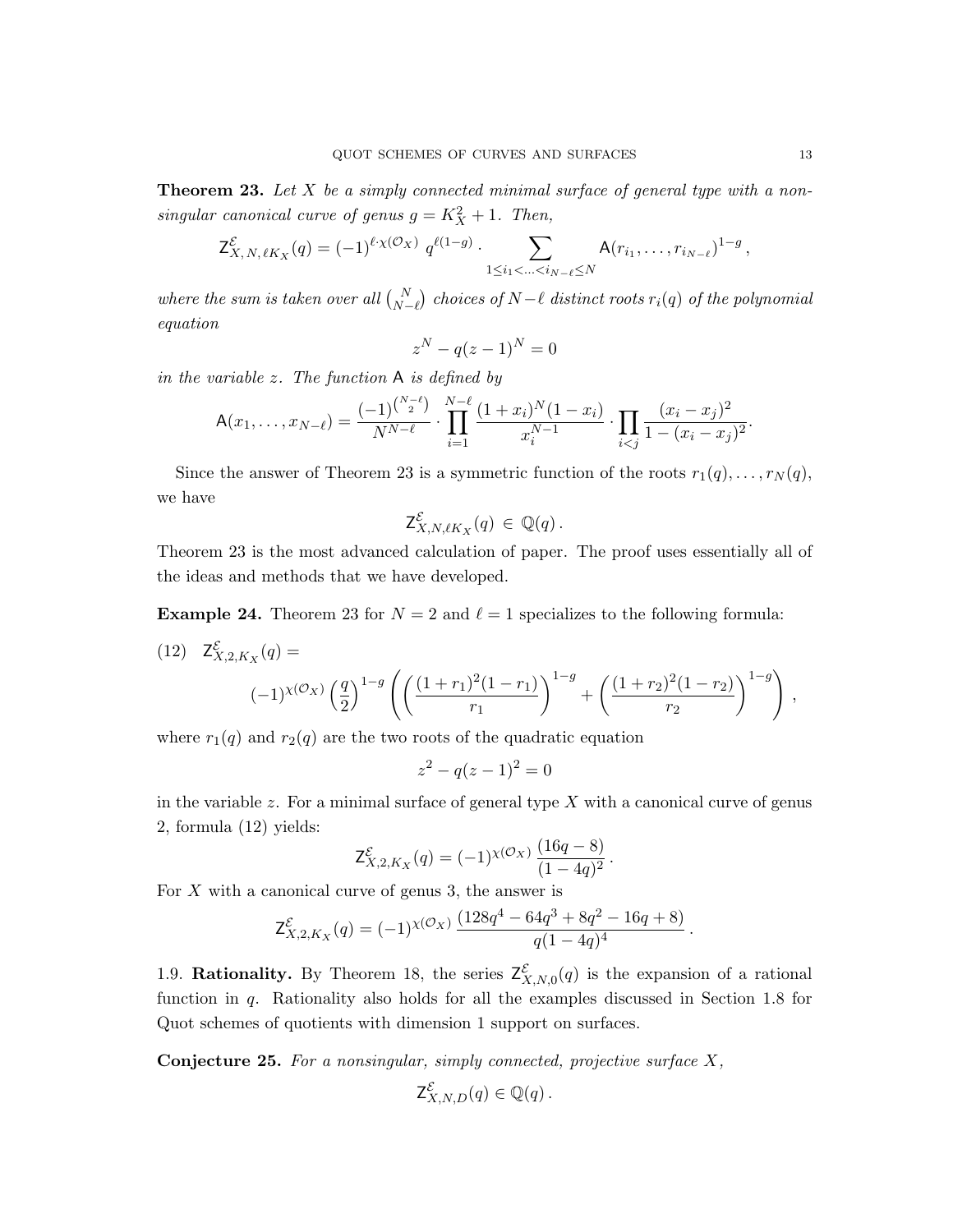A natural further direction is to study the associated series in algebraic cobordism:

$$
\mathsf{Z}^{\mathsf{Cobord}}_{X,N,D} \, = \, \sum_{n \in \mathbb{Z}} [\mathsf{Quot}_{\,X}(\mathbb{C}^N,n,D)]^{\mathsf{vir}} q^n \, \in \, \Omega_\ast(\mathsf{point})((q))\,.
$$

The algebraic cobordism<sup>9</sup> class

$$
[\mathsf{Quot}_X(\mathbb{C}^N,n,D)]^\mathrm{vir}\in\Omega_*(\mathsf{point})
$$

is well-defined by [51]. Are there formulas for  $\mathsf{Z}_{X,N,D}^{\mathsf{Cobord}}(q)$ ?

The parallel question for the virtual classes in algebraic cobordism of the moduli spaces of stable pairs on 3-folds is conjectured to have an affirmative answer, see [51, Conjecture 0.3]. In the case of toric geometries, Shen is able to prove the rationality of the cobordism series via the rationality results for the descendent theory of stable pairs [46, 47].

1.10. Vafa-Witten theory. There has been a series of recent papers studying the virtual Euler characteristics of the moduli spaces of stable bundles (and stable Higgs pairs) on surfaces [13, 14, 15, 16, 25, 54, 55]. The outcome has been a clear mathematical proposal for the theory studied earlier by Vafa and Witten [58].

Definition 19 here is motivated by the Vafa-Witten developments. The Quot scheme geometry, with the associated obstruction theory, provides a straightforward approach to sheaf counting on surfaces. The idea is that given a stable bundle  $B$  of rank  $N$  on an algebraic surface X, we can pick N sections (assuming  $B$  is sufficiently positive) which will generically generate  $B$ :

(13) 
$$
0 \to \mathbb{C}^N \otimes \mathcal{O}_X \to B \to F \to 0,
$$

where  $F$  is supported in dimension 1. By dualizing  $(13)$ , we obtain a quotient sequence

$$
\left[0 \to B^{\vee} \to \mathbb{C}^N \otimes \mathcal{O}_X \to Q \to 0\right] \,\in \, \text{Quot}_X(\mathbb{C}^N,\chi(Q),c_1(B))\,.
$$

Of course,  $\chi(Q)$  can be computed from the Chern classes of B and X.

The calculations that we have presented, which may be viewed as the beginning of the study of the virtual Euler characteristics of Quot schemes of surfaces, already show some features of Vafa-Witten theory: the appearance of the Kawai-Yoshioka formula (in the K3 case) and the appearance of the Seiberg-Witten invariants (in the general type case). A difference is the rationality in the variable q for the Quot scheme theory versus modularity in the variable

$$
q = \exp(2\pi i \tau)
$$

for Vafa-Witten theory. A basic open question is the following.

 $^{9}$ See [29] for a foundational treatment of algebraic cobordism and [30] for applications to enumerative geometry.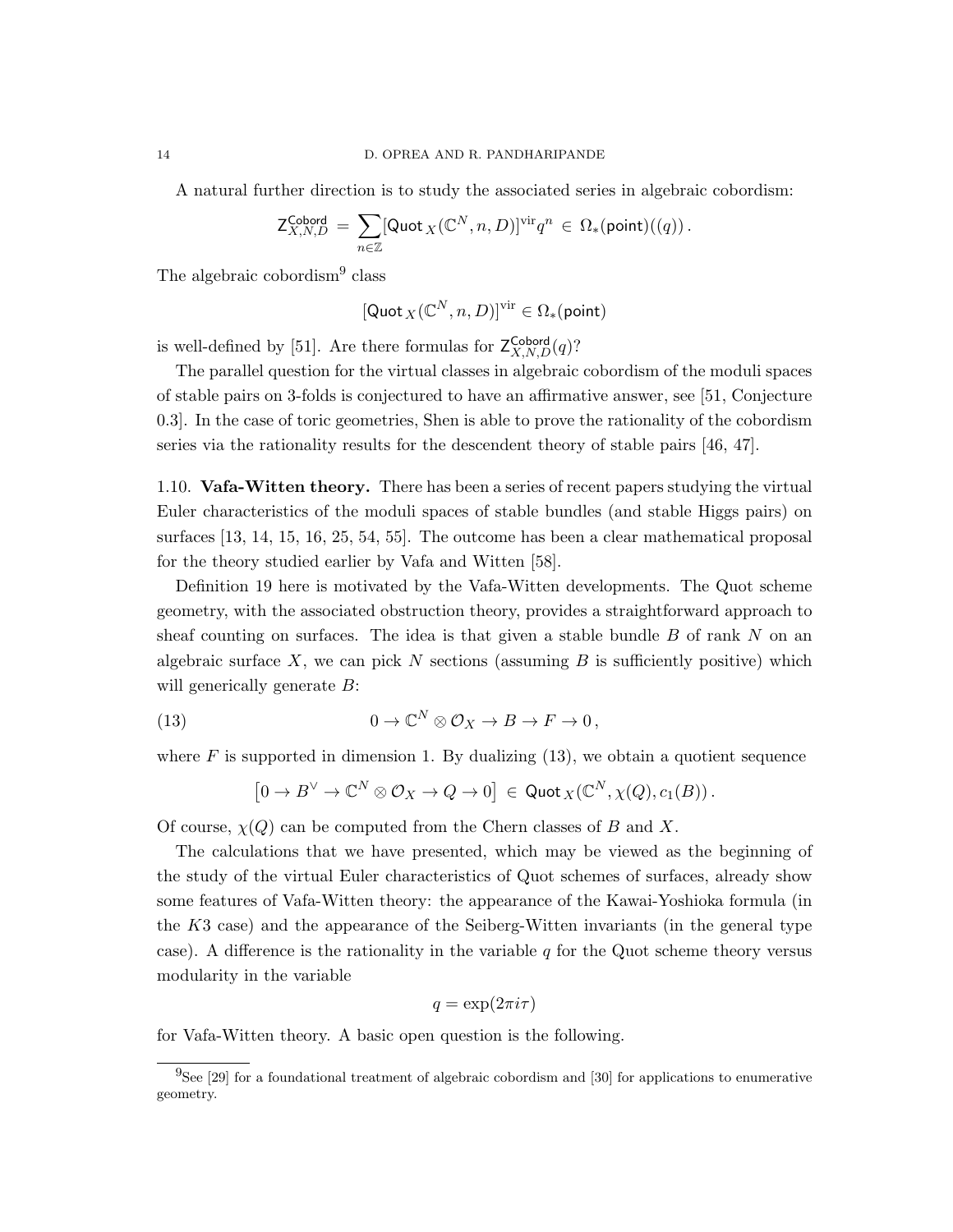Question 26. Formulate the precise relationship of the Quot scheme theory of surfaces for all N to Vafa-Witten theory and Seiberg-Witten theory.

Moduli spaces of bundles on *curves* with sections have been considered by many authors, see [4, 56]. Moreover, the relationship between the intersection theory of Quot schemes and the moduli space of stable bundles on curves has been successfully studied in [33, 34].

1.11. **Higher rank quotients.** Let  $X$  be a nonsingular projective surface, and consider the Quot scheme Quot  $_X(\mathbb{C}^N,n,D,r)$  of quotients with dimension 2 support,

$$
0 \to S \to \mathbb{C}^N \otimes \mathcal{O}_X \to Q \to 0, \quad \chi(Q) = n, \ c_1(Q) = D, \ \text{rank}(Q) = r > 0.
$$

The existence of a virtual fundamental class of  $\mathsf{Quot}_X(\mathbb{C}^N,n,D,r)$  for del Pezzo surfaces was first noted in [50], but the study can be pursued more generally.

As in the cases of support of dimension 0 and 1, the higher obstructions of the standard deformation theory of Quot  $_X(\mathbb{C}^N, n, D, r)$  lie in Ext<sup>2</sup> $(S, Q)$ . We have

$$
\operatorname{Ext}^2(S,Q) = \operatorname{Ext}^0(Q, S \otimes K_X)^{\vee} \quad and \quad \operatorname{Ext}^0(Q, S \otimes K_X) \hookrightarrow \operatorname{Ext}^0(Q, \mathbb{C}^N \otimes K_X).
$$

Hence, if  $\text{Ext}^2(S, Q) \neq 0$ , then  $\text{Ext}^0(Q, \mathbb{C}^N \otimes K_X) \neq 0$ . Since Q is generated by global sections, we conclude that  $H^0(X, K_X) \neq 0$ .

By the above logic, we obtain the following condition: if  $X$  satisfies

(14) 
$$
H^{0}(X, K_{X}) = 0,
$$

then the standard deformation theory of Quot  $_X(\mathbb{C}^N,n,D,r)$  is 2-term and yields a virtual fundamental class of dimension  $\chi(S, Q)$ .

There are many surfaces which satisfy  $H^0(X, K_X) = 0$  including rational surfaces, ruled surfaces, Enriques surfaces, and even some surfaces of general type. The Quot scheme virtual Euler characteristic theory for such surfaces is well defined for all  $r$ ,  $D$ , and  $n$ . We leave the investigation for higher  $r$  to a future paper.

1.12. Plan of the paper. We start by computing Segre integrals over the symmetric product

$$
C^{[n]}=\mathsf{Quot}_C(\mathbb{C}^1,n)
$$

in Section 2. In particular, Theorem 3 is proven in Section 2.3. Theorem 11 about the Fuss-Catalan numbers is obtained via Wick expansion in Section 2.5. Segre integrals over Quot schemes of curves for higher N are studied in Section 3 where the proofs of Theorem 6 and the first part of Theorem 8 are presented.

We then consider Quot schemes of surfaces. Section 4 concerns the case of quotients with dimension 0 support. The second part of Theorem 8 as well as Theorems 14 and 18 are proven there by reducing surface integrals to curve integrals. Section 5 concerns the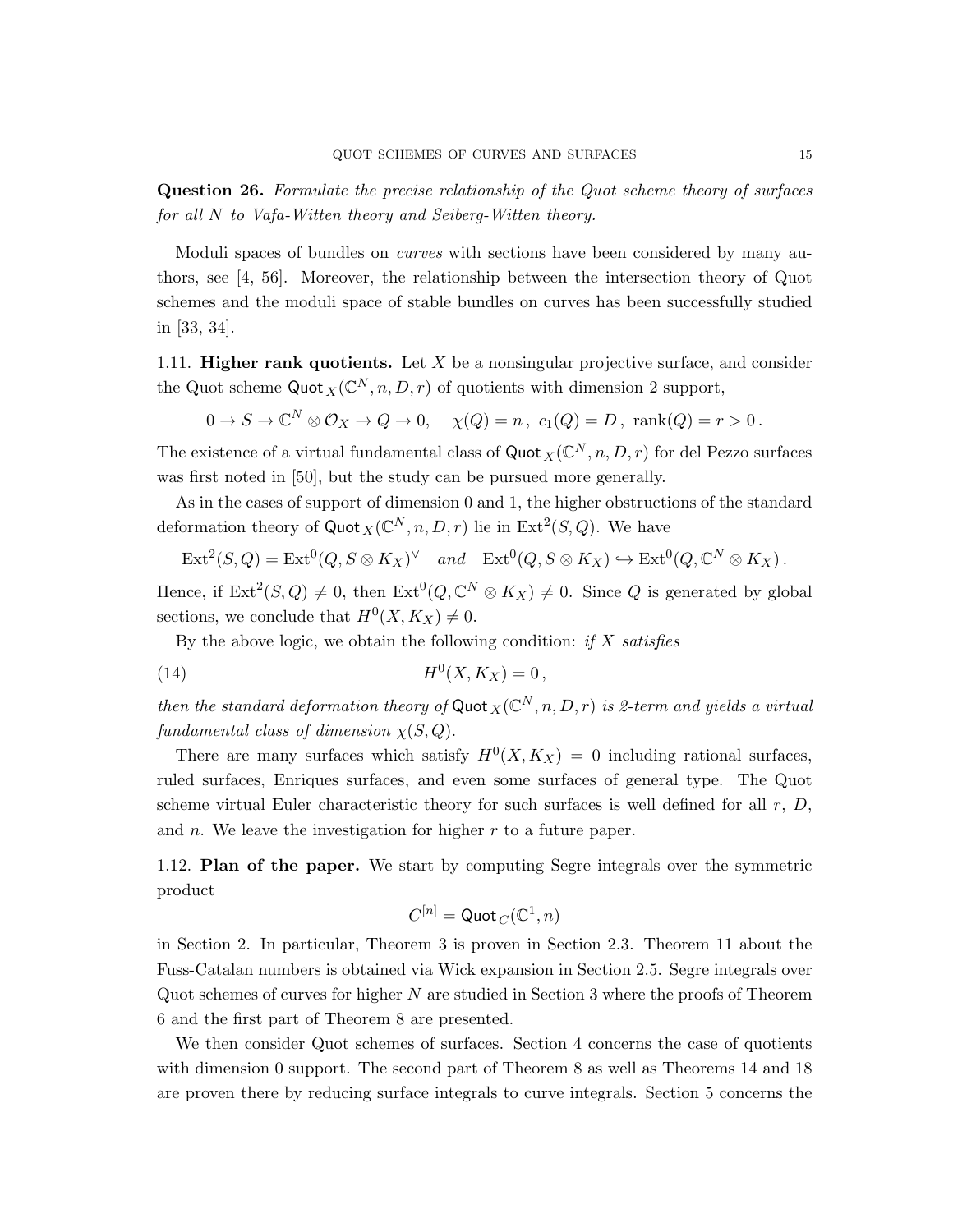case of dimension 1 support. The proofs of Theorems 21 and 23 are presented in Sections 5.3.2 and 5.4 respectively.

1.13. Subsequent developments. Further rationality results concerning the generating series of virtual  $\chi_{-y}$ -genera of Quot schemes of surfaces were obtained in [31]. Also in [31], some of the assumptions made in this paper (the underlying surface being simply connected, smoothness of the canonical divisor, minimality) were removed by taking advantage of the connections with Seiberg-Witten theory. In parallel, in [20], series of descendant invariants were proven to be rational for several geometries, including the case of rational surfaces when  $N = 1$ . Finally, the virtual K-theory of Quot schemes of surfaces is studied in [1].

1.14. Acknowledgements. Many of the ideas developed here are related to collaborations with Alina Marian in [34, 35, 36, 37, 38, 39]. We are grateful to her for numerous discussions over the years related to Quot schemes of curves and surfaces.

Our study of the virtual Euler characteristics of the Quot scheme of surfaces was motivated in part by the Euler characteristic calculations of L. Göttsche and M. Kool [15, 16] for the moduli spaces of rank 2 and 3 stable sheaves on surfaces. We thank I. Gessel, B. Rhoades, and J. Verstraete for helpful conversations about the Catalan numbers. Discussions about several related topics with A. Okounkov and R. Thomas have been valuable.

D. O. was supported by the NSF through grant DMS 1802228. R.P. was supported by the Swiss National Science Foundation and the European Research Council through grants SNF-200020-182181, ERC-2017-AdG-786580-MACI, SwissMAP, and the Einstein Stiftung. We thank the Shanghai Center for Mathematical Science at Fudan University for a very productive visit in September 2018 at the start of the project. R.P. also thanks the Hebrew University of Jerusalem where part of the research was pursued during a visit in October 2018.

The project has received funding from the European Research Council (ERC) under the European Union Horizon 2020 Research and Innovation Program (grant No. 786580).

# 2. Symmetric products of curves

2.1. Overview. We first present the proof of Theorem 3. Theorem 11 will be obtained in Section 2.5 by specializing Theorem 3 to genus 1. In fact, all other main results of the paper (Theorems 6, 8, 14, 18 and 23) proven in later sections, rely either directly upon Theorem 3 or upon the analysis of the integrals over  $C^{[n]}$  developed here.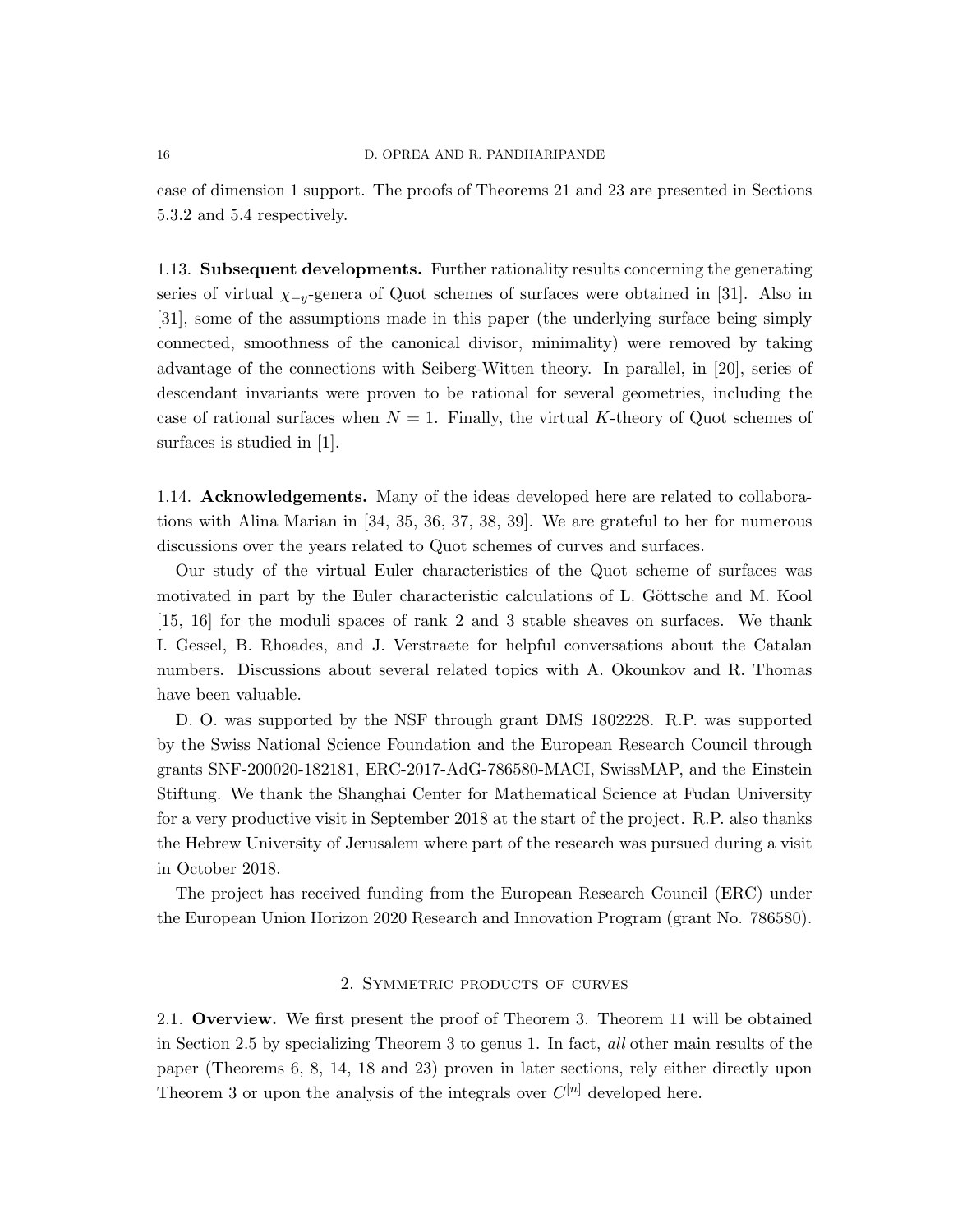2.2. Projective line. To begin the proof of Theorem 3, we observe that the factorization

(15) 
$$
\sum_{n=0}^{\infty} q^n \int_{C^{[n]}} s_{x_1}(\alpha_1^{[n]}) \cdots s_{x_\ell}(\alpha_\ell^{[n]}) = A_1^{c_1(\alpha_1)} \cdots A_\ell^{c_1(\alpha_\ell)} \cdot B^{1-g}
$$

allows us to specialize the calculation to genus 0 where

$$
C \simeq \mathbb{P}^1
$$
 and  $C^{[n]} \simeq \mathbb{P}^n$ .

We write h for the hyperplane class on  $\mathbb{P}^n$ .

**Lemma 27.** For a K-theory class  $\alpha$  on  $\mathbb{P}^1$  of rank r and degree  $d = c_1(\alpha)$  we have

$$
s_x(\alpha^{[n]}) = (1 - xh)^{d - nr + r}.
$$

Proof. Both expressions are multiplicative in short exact sequences of vector bundles

$$
0 \to V_1 \to V \to V_2 \to 0.
$$

The claim is clear for the right hand side. For the left hand side, claim is a consequence of the induced sequence

$$
0 \to V_1^{[n]} \to V^{[n]} \to V_2^{[n]} \to 0 \implies s_x(V^{[n]}) = s_x(V_1^{[n]}) \cdot s_x(V_2^{[n]}).
$$

Since the K-theory of  $\mathbb{P}^1$  is generated by line bundles, we can restrict to  $\alpha = \mathcal{O}_{\mathbb{P}^1}(d)$ . By the proof of Theorem 2 in [39], we have

$$
ch ((\mathcal{O}_{\mathbb{P}^1}(d))^{[n]}) = (d+1) - (d-n+1) \exp(-h),
$$

which then gives

$$
s_x(({\mathcal O}_{{\mathbb P}^1}(d))^{[n]})=(1-xh)^{d-n+1}
$$

,

completing the argument.

2.3. Proof of Theorem 3 (using  $\mathbb{P}^1$ ). Let  $\alpha_1, \ldots, \alpha_\ell$  be K-theory classes of ranks  $r_i$ and degree  $d_i$ . Using Lemma 27, we obtain

$$
Z_{\mathbb{P}^{1},1}(q,x_{1},...,x_{\ell} | \alpha_{1},..., \alpha_{\ell}) = \sum_{n=0}^{\infty} q^{n} \int_{\mathbb{P}^{n}} s_{x_{1}}(\alpha_{1}^{[n]}) \cdots s_{x_{\ell}}(\alpha_{\ell}^{[n]})
$$
  
\n
$$
= \sum_{n=0}^{\infty} q^{n} \int_{\mathbb{P}^{n}} (1-x_{1}h)^{d_{1}-nr_{1}+r_{1}} \cdots (1-x_{\ell}h)^{d_{\ell}-nr_{\ell}+r_{\ell}}
$$
  
\n
$$
= \sum_{n=0}^{\infty} q^{n} \int_{\mathbb{P}^{n}} f(h)^{n} \cdot g(h)
$$
  
\n
$$
= \sum_{n=0}^{\infty} q^{n} \cdot ([t^{n}] f(t)^{n} \cdot g(t)).
$$

,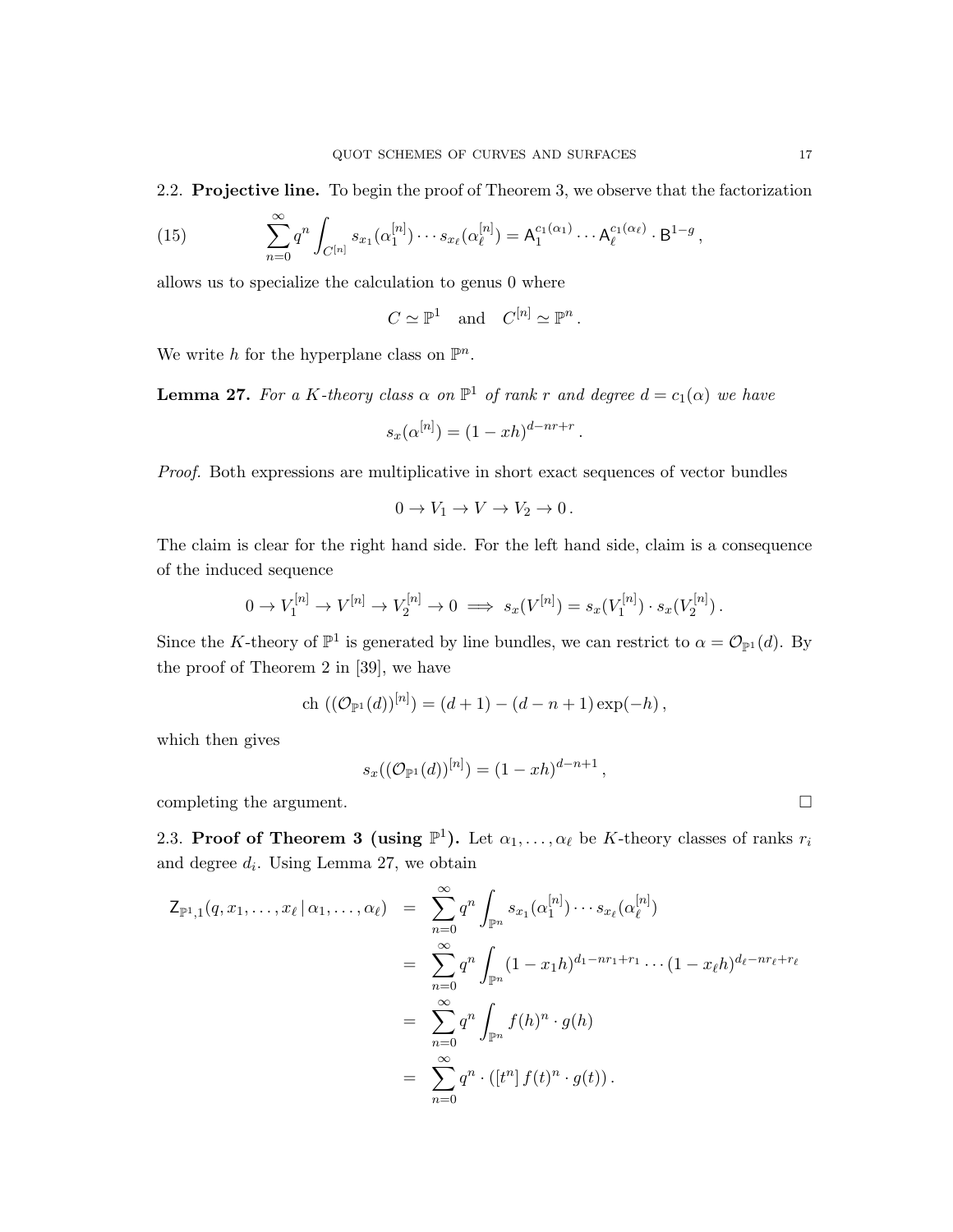In the third equality,

$$
f(t) = (1 - x_1 t)^{-r_1} \cdots (1 - x_\ell t)^{-r_\ell},
$$
  
\n
$$
g(t) = (1 - x_1 t)^{d_1 + r_1} \cdots (1 - x_\ell t)^{d_\ell + r_\ell}.
$$

The brackets denote the coefficient of the suitable power of t.

We can evaluate such expressions using the Lagrange-Bürmann formula  $[62]$ . Assuming  $f(0) \neq 0$ , for the change of variables  $q = \frac{t}{f(t)}$  $\frac{t}{f(t)}$ , the following general identity holds

(16) 
$$
\sum_{n=0}^{\infty} ([t^n] f(t)^n \cdot g(t)) \cdot q^n = \frac{g(t)}{f(t)} \cdot \frac{dt}{dq}.
$$

We will use the above identity repeatedly.

In our case, the change of variables takes the form

$$
q = t(1 - x_1t)^{r_1} \cdots (1 - x_{\ell}t)^{r_{\ell}},
$$

and the Segre series becomes

$$
\mathsf{Z}_{\mathbb{P}^{1},1}(q,x_{1},\ldots,x_{\ell} | \alpha_{1},\ldots,\alpha_{\ell}) = \prod_{i=1}^{\ell} (1-x_{i}t)^{d_{i}} \cdot \prod_{i=1}^{\ell} (1-x_{i}t)^{2r_{i}} \cdot \frac{dt}{dq}.
$$

Combined with the factorization (15),

$$
\mathsf{Z}_{\mathbb{P}^1,1}(q,x_1,\ldots,x_\ell|\alpha_1,\ldots,\alpha_\ell)=\mathsf{A}_1^{d_1}\cdots\mathsf{A}_\ell^{d_\ell}\cdot\mathsf{B}\,,
$$

the above calculation yields

$$
\mathsf{A}_i(q) = 1 - x_i t, \quad \mathsf{B}(q) = \prod_{i=1}^{\ell} (1 - x_i t)^{2r_i} \cdot \frac{dt}{dq} = \left(\frac{q}{t}\right)^2 \cdot \frac{dt}{dq}.
$$

This completes the proof of Theorem 3.

For future use, we also record a formula for the *logarithms* of the functions  $A_i$ . Of course, we may take  $i = 1$  without loss of generality.

# Lemma 28. We have

$$
\log A_1 = \sum_{n=1}^{\infty} (-1)^n \frac{q^n}{n} \cdot a_n
$$

where

$$
(17) \quad \mathsf{a}_n(x_1,\ldots,x_\ell) = x_1 \cdot \sum_{p_1+\ldots+p_\ell=n-1} \binom{-nr_1-1}{p_1} \cdot \binom{-nr_2}{p_2} \cdots \binom{-nr_\ell}{p_\ell} \cdot x_1^{p_1} \cdots x_\ell^{p_\ell}.
$$

Proof. The argument consists in another application of the Lagrange-Bürmann formula (16). Indeed, write  $\tilde{a}_n$  for the right hand side of (17) and let

$$
\mathsf{L}(q) = \sum_{n=1}^{\infty} (-1)^n \frac{q^n}{n} \cdot \widetilde{\mathsf{a}}_n \, .
$$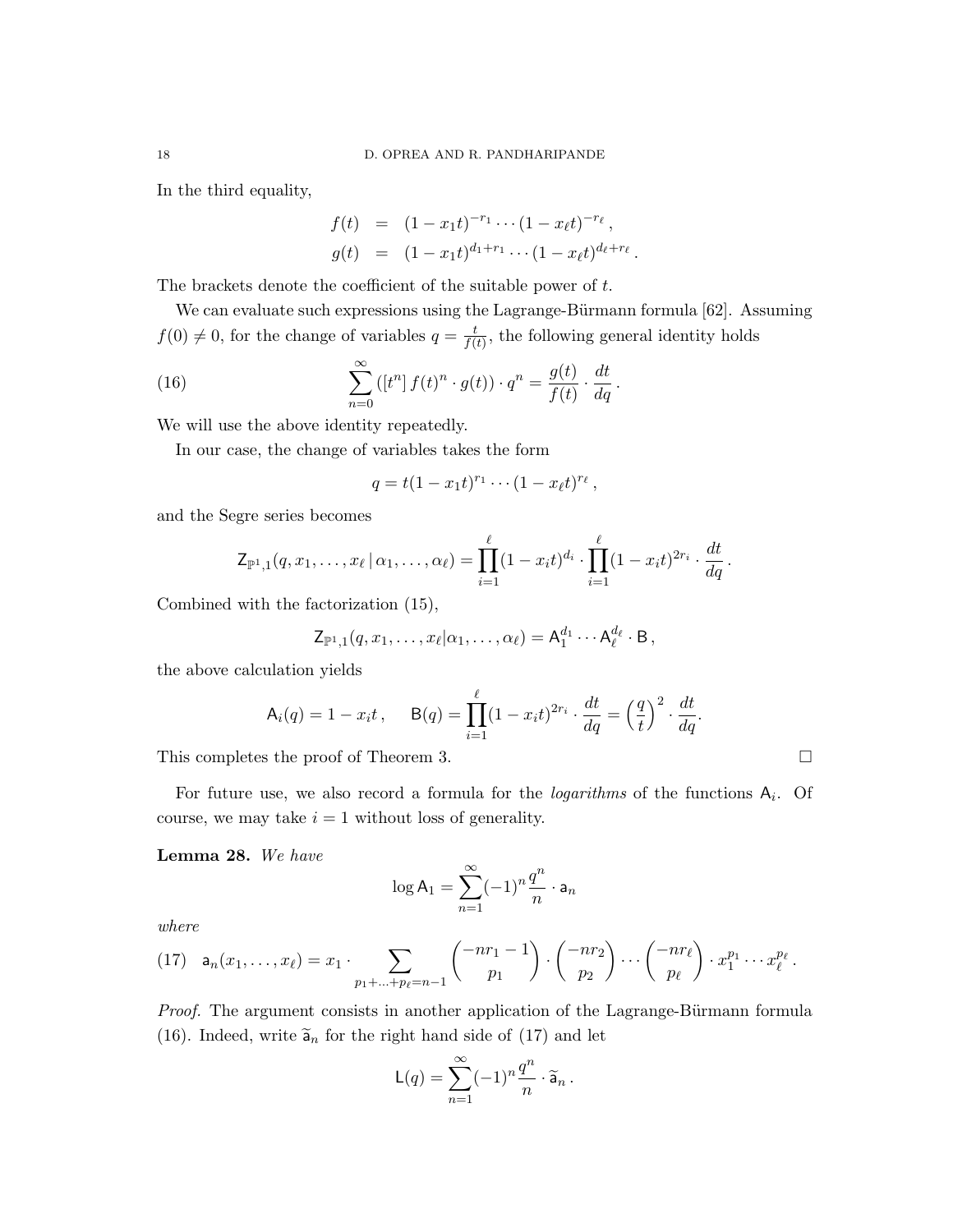We must prove  $log A_1 = L$ . Clearly,

$$
\widetilde{a}_n(x_1,\ldots,x_\ell) = (-1)^{n-1} x_1 \cdot ([t^{n-1}] (1-x_1t)^{-nr_1-1} \cdot (1-x_2t)^{-nr_2} \cdots (1-x_\ell t)^{-nr_\ell})
$$
  
= 
$$
(-1)^{n-1} x_1 \cdot ([t^{n-1}] f(t)^{n-1} \cdot h(t)).
$$

where we write as before

$$
f(t) = (1 - x_1 t)^{-r_1} \cdots (1 - x_\ell t)^{-r_\ell}
$$

$$
h(t) = (1 - x_1 t)^{-r_1 - 1} \cdot (1 - x_2 t)^{-r_2} \cdots (1 - x_\ell t)^{-r_\ell}.
$$

We further compute

$$
\frac{dL}{dq} = \sum_{n=1}^{\infty} (-1)^n q^{n-1} \cdot \widetilde{a}_n
$$
  
\n
$$
= -x_1 \cdot \sum_{n=1}^{\infty} q^{n-1} \cdot ([t^{n-1}] f(t)^{n-1} \cdot h(t))
$$
  
\n
$$
= -x_1 \cdot \frac{h(t)}{f(t)} \cdot \frac{dt}{dq}
$$
  
\n
$$
= -\frac{x_1}{1 - x_1 t} \cdot \frac{dt}{dq},
$$

where the Lagrange-Bürmann formula  $(16)$  was applied in the third equality, for the same change of variables  $q = \frac{t}{f(t)}$  which we used previously. Therefore

$$
d\mathsf{L} = -\frac{x_1}{1 - x_1 t} dt \quad \Longrightarrow \quad \mathsf{L} = \log(1 - x_1 t).
$$

Combined with Theorem 3, we obtain  $L = \log A_1$ .

2.4. Wick's formalism for an elliptic curve. Let  $C$  be a nonsingular genus 1 curve. Let  $L_1, \ldots, L_\ell$  be line bundles on C of degrees  $d_1, \ldots, d_\ell$ . We lift the integrals over the symmetric product to the n-fold ordinary product via the morphism

$$
p_n: C^{\times n} = C \times \cdots \times C \to C^{[n]}.
$$

We write  $D_{ij}$  for the diagonals

$$
D_{ij} = \{x_i = x_j\} \subset C^{\times n}
$$

and further set

$$
\Delta_i = D_{1,i} + D_{2,i} + \ldots + D_{i-1,i} \, .
$$

We also write  $\pi_i: C^{\times n} \to C$  for the canonical projections,  $1 \leq i \leq n$ . From the exact sequence

$$
0 \to \pi_n^{\star} L(-\Delta_n) \to p_n^{\star} L^{[n]} \to (\pi_1 \times \cdots \times \pi_{n-1})^{\star} p_{n-1}^{\star} L^{[n-1]} \to 0,
$$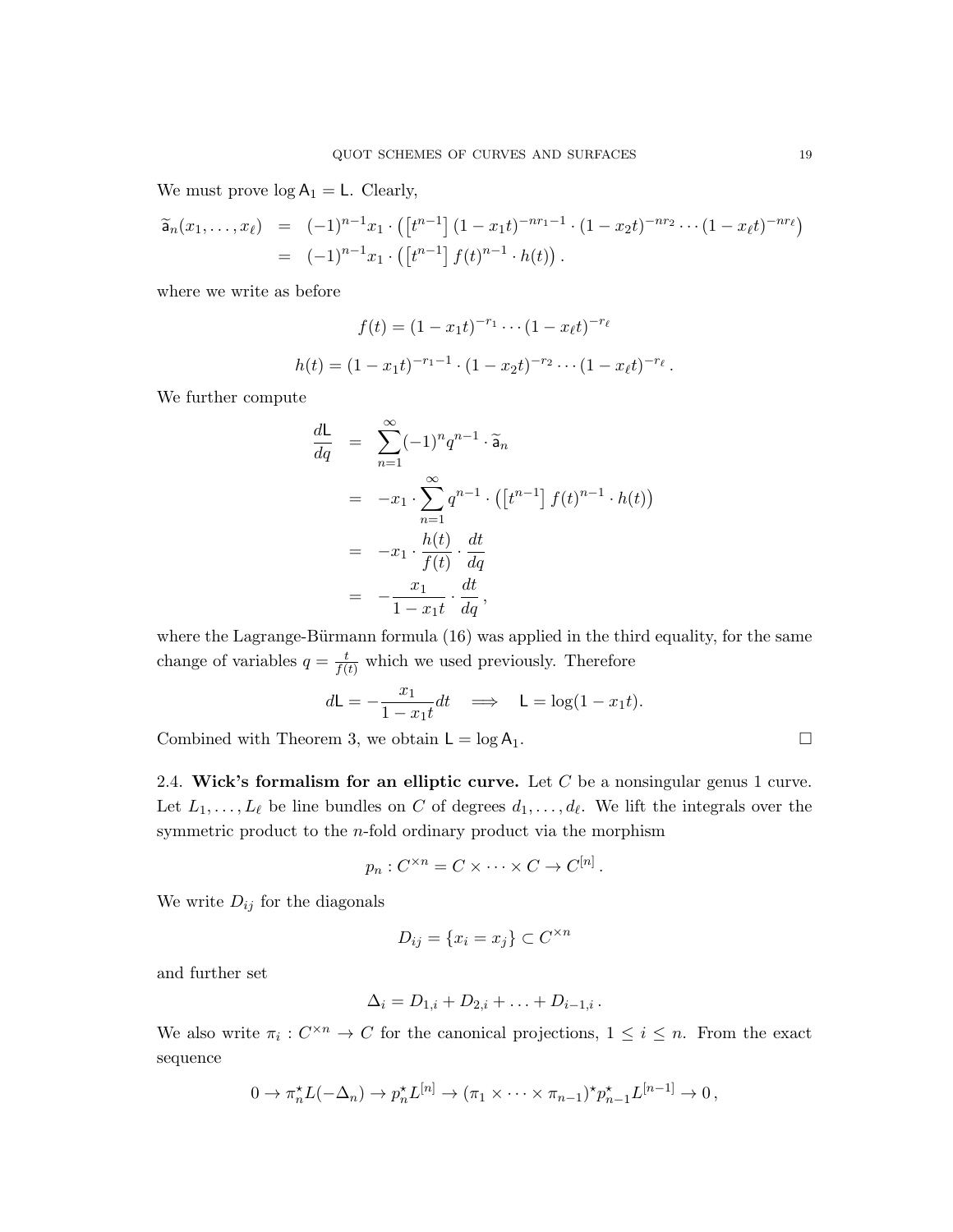we inductively obtain

$$
p_n^{\star} s_x(L^{[n]}) = \prod_{i=1}^n \frac{1}{1 + x(\pi_i^{\star} c_1(L) - \Delta_i)}.
$$

Consequently,

$$
\int_{C^{[n]}} s_{x_1}(L_1^{[n]}) \cdots s_{x_\ell}(L_\ell^{[n]}) = \frac{1}{n!} \int_{C^{\times n}} \prod_{j=1}^\ell \prod_{i=1}^n \frac{1}{1 + x_j(\pi_i^* c_1(L_j) - \Delta_i)}.
$$

By Lemma 28, we know

(18) 
$$
\log \left( \sum_{n=0}^{\infty} \frac{q^n}{n!} \int_{C^{\times n}} \prod_{j=1}^{\ell} \prod_{i=1}^n \frac{1}{1 + x_j (\pi_i^* c_1(L_j) - \Delta_i)} \right) = \sum_{n=1}^{\infty} (-1)^n \frac{q^n}{n} \cdot \left( \sum_{j=1}^{\ell} a_n^{(j)} \cdot \deg L_j \right),
$$

where

$$
\mathsf{a}_n^{(1)}(x_1,\ldots,x_\ell) = x_1 \cdot \sum_{p_1 + \ldots + p_\ell = n-1} \binom{-n-1}{p_1} \cdot \binom{-n}{p_2} \cdots \binom{-n}{p_\ell} \cdot x_1^{p_1} \cdots x_\ell^{p_\ell}
$$

and  $\mathsf{a}_n^{(j)}(x_1,\ldots,x_\ell)$  is given by the correspondingly permuted formula.

We will expand the left hand side of (18) using Wick's formalism. To connect with Theorem 11, write

$$
w_n(p_1,\ldots,p_\ell)=\sum_T \mathsf{wt}(T)
$$

weighted count of ordered  $\ell$ -colored trees of type  $(p_1, \ldots, p_\ell)$  with

$$
n=p_1+\ldots+p_\ell+1\,.
$$

Theorem 11 is equivalent to the following claim:

(19) 
$$
w_n(p_1,\ldots,p_\ell)=\frac{(-1)^{n-1}}{n}\binom{-n}{p_1}\cdots\binom{-n}{p_\ell}.
$$

To establish (19), we set

$$
\mathsf{W}_n = \sum_{p_1 + \ldots + p_\ell = n-1} w_n(p_1, \ldots, p_\ell) \cdot x_1^{p_1} \cdots x_\ell^{p_\ell}.
$$

Define the differential operator

$$
\mathsf{D}_1 = 2x_1\frac{\partial}{\partial x_1} + x_2\frac{\partial}{\partial x_2} + \ldots + x_\ell\frac{\partial}{\partial x_\ell} + \mathbf{1}
$$

and define  $D_2, \ldots, D_\ell$  by the correspondingly permuted formulas.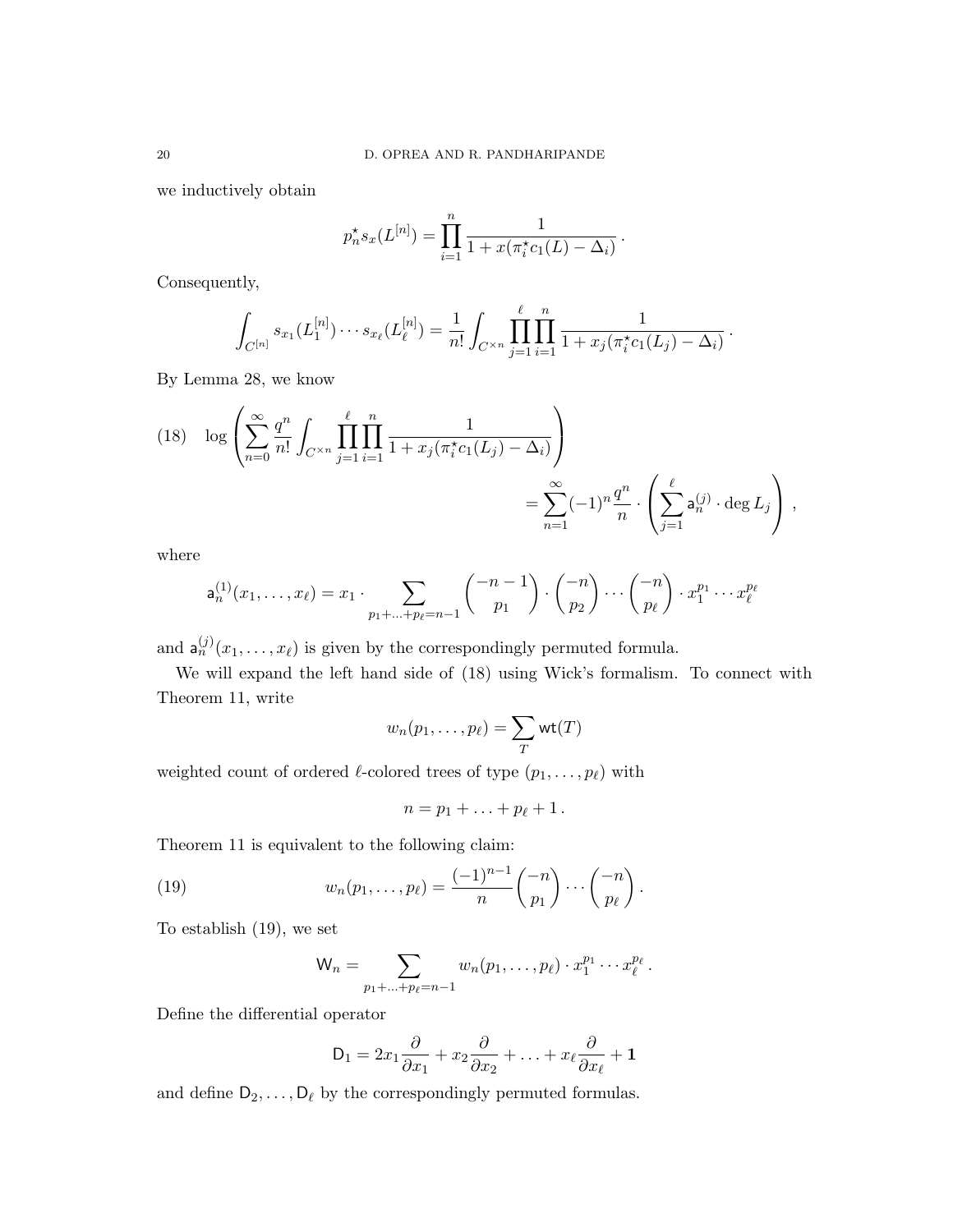Lemma 29. The following identity holds

$$
\log \left( \sum_{n=0}^{\infty} \frac{q^n}{n!} \int_{C^{\times n}} \prod_{j=1}^{\ell} \prod_{i=1}^n \frac{1}{1 + x_j(\pi_i^* c_1(L_j) - \Delta_i)} \right) = - \sum_{n=1}^{\infty} \frac{q^n}{n} \cdot \left( \sum_{j=1}^{\ell} x_j \cdot \deg L_j \cdot D_j W_n \right).
$$

Proof. We refer the reader to Section 1.3 of [45] for a gentle introduction to the Wick formalism in precisely the context which we require here. By Wick, the logarithm on the left hand side is given by

(20) 
$$
\sum_{n=1}^{\infty} \frac{q^n}{n!} S[n],
$$

where  $S[n]$  is the *connected contribution* on n vertices. We will match the connected contributions  $S[n]$  with the right hand side of Lemma 29.

Consider an arbitrary monomial of degree  $n$  in the diagonal classes. Such a monomial determines a graph with  $n$  vertices, whose edges are given by the diagonal associations. Since  $C$  is an elliptic curve, the squares of diagonals vanish

$$
D_{i,j}^2 = 0 \in H^*(C^{\times n}, \mathbb{Z}).
$$

Hence, a connected graph on n vertices cannot have any cycles, thus it corresponds exactly to a tree with  $n-1$  edges determined by the diagonals. The diagonals come from the expansions of the terms

$$
\prod_{j=1}^{\ell} \prod_{i=1}^{n} \frac{1}{1 + x_j(\pi_i^* c_1(L_j) - \Delta_i)},
$$

and therefore may be considered as carrying colors between  $1, \ldots, \ell$  depending on the j index.

Let us first analyze the (simpler) connected contribution for the terms

(21) 
$$
\prod_{j=1}^{\ell} \prod_{i=1}^{n} \frac{1}{1 + x_j(-\Delta_i)}.
$$

We see that the coefficient of  $x_1^{p_1} \cdots x_\ell^{p_\ell}$  in the connected contribution with

$$
n=p_1+\ldots+p_\ell+1
$$

vertices is exactly a sum over labelled  $\ell$ -colored trees of type  $(p_1, \ldots, p_\ell)$ . The vertices of the trees T are labelled by the n ordered factors of  $C^{\times n}$ . To calculate the weight, we must expand (21) as

(22) 
$$
\prod_{j=1}^{\ell} \prod_{i=1}^{n} (1 + x_j \Delta_i + x_j^2 \Delta_i^2 + x_j^3 \Delta_i^3 + \ldots).
$$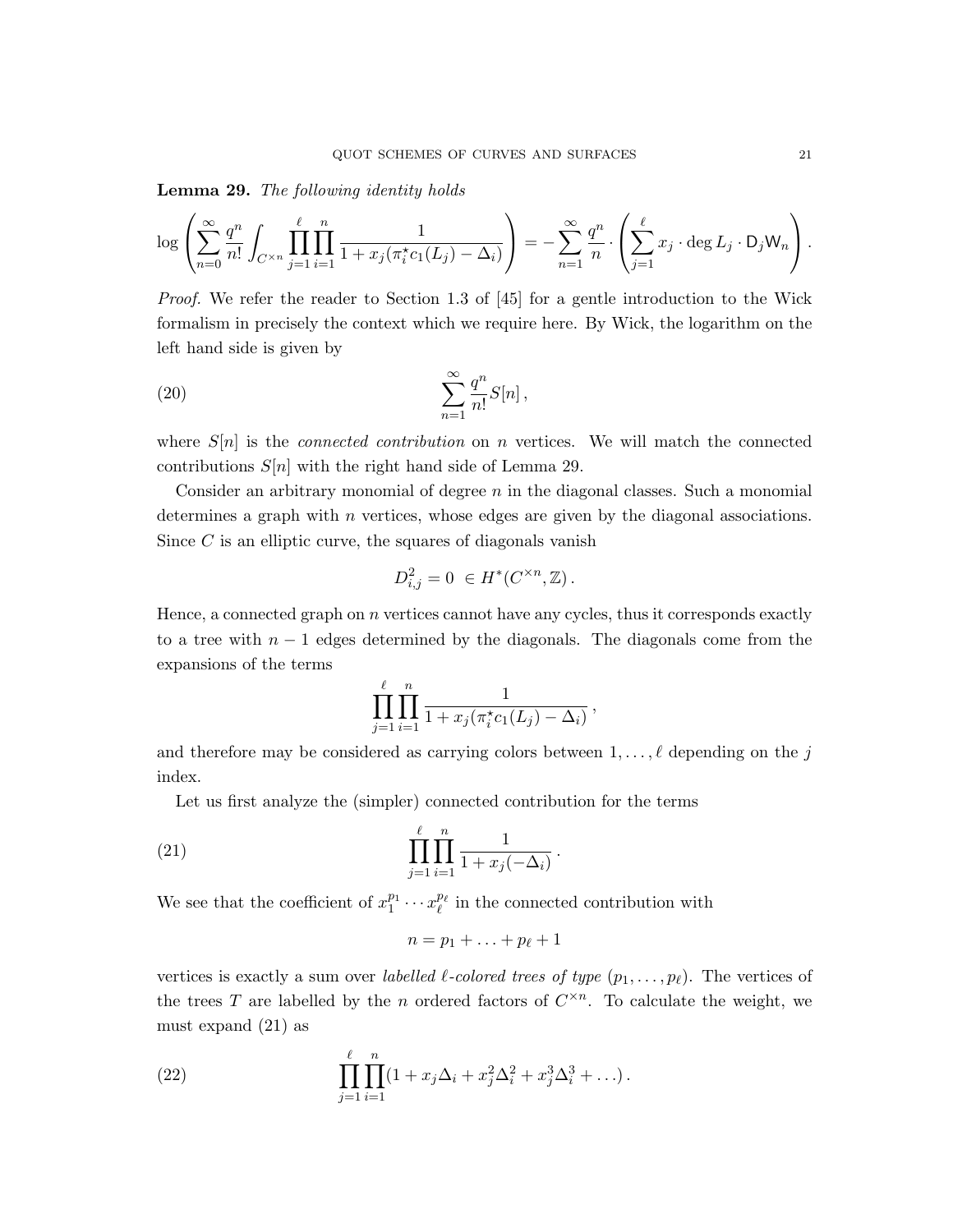If the  $i^{th}$  vertex v of T has  $d_v^j$  downward edges colored j, the weight receives a factor of  $d_v^j$ ! since the coefficient of the monomial in the corresponding diagonal in

$$
x_ j^{d_v^j} \Delta_i^{d_v^j}
$$

is exactly  $d_v^j$ ! . Hence, the full weight is

(23) 
$$
\prod_{v \text{ vertex}} d_v^1! \cdots d_v^k! = \text{wt}(T) \cdot (n-1)! .
$$

The actual connected contribution  $S[n]$  of (20), which we must calculate, also includes the insertions of  $\pi_i^*(c_1(L_j))$ . Since the diagonal edges already cut  $C^{\times n}$  to just a single elliptic curve  $C$ , exactly one insertion from the set

$$
\left\{ \pi_i^{\star}(c_1(L_j)) \right\}_{1 \le i \le n, 1 \le j \le \ell}
$$

must be chosen. We separate the contribution

$$
S[n] = \sum_{j=1}^{\ell} S[n, j]
$$

by which  $L_j$  is chosen as an insertion. The connected contribution  $S[n, j]$  will be matched with

$$
-x_j \cdot \deg L_j \cdot D_j W_n \cdot (n-1)!
$$

to complete the proof.

To this end, we calculate the effect of the insertion  $L_j$  on the weight of a labelled  $\ell$ -colored tree of type  $(p_1, \ldots, p_\ell)$  generated by the diagonals. The insertion  $L_j$  can occur at any vertex  $1 \leq i \leq n$ . When  $\pi_i^*(c_1(L_j))$  is selected, the weight receives the factor

$$
-\deg L_j\cdot(d_v^j+1)!
$$

since the coefficient of the corresponding monomial in

$$
x_j^{d_v^j+1}(-\pi_i^*(c_1(L_j)) + \Delta_i)^{d_v^j+1}
$$

is exactly  $(d_v^j + 1)!$ . Since the insertion  $L_j$  can be placed at any vertex  $1 \leq i \leq n$ , we must modify the weight  $(23)$  of T by the prefactor

$$
\sum_{i=1}^{n} (d_v^j + 1) = p_j + n = 2p_j + \sum_{j' \neq j} p_{j'} + 1.
$$

This prefactor is achieved precisely by the action of the differential operator  $D_j$  on  $W_n$ .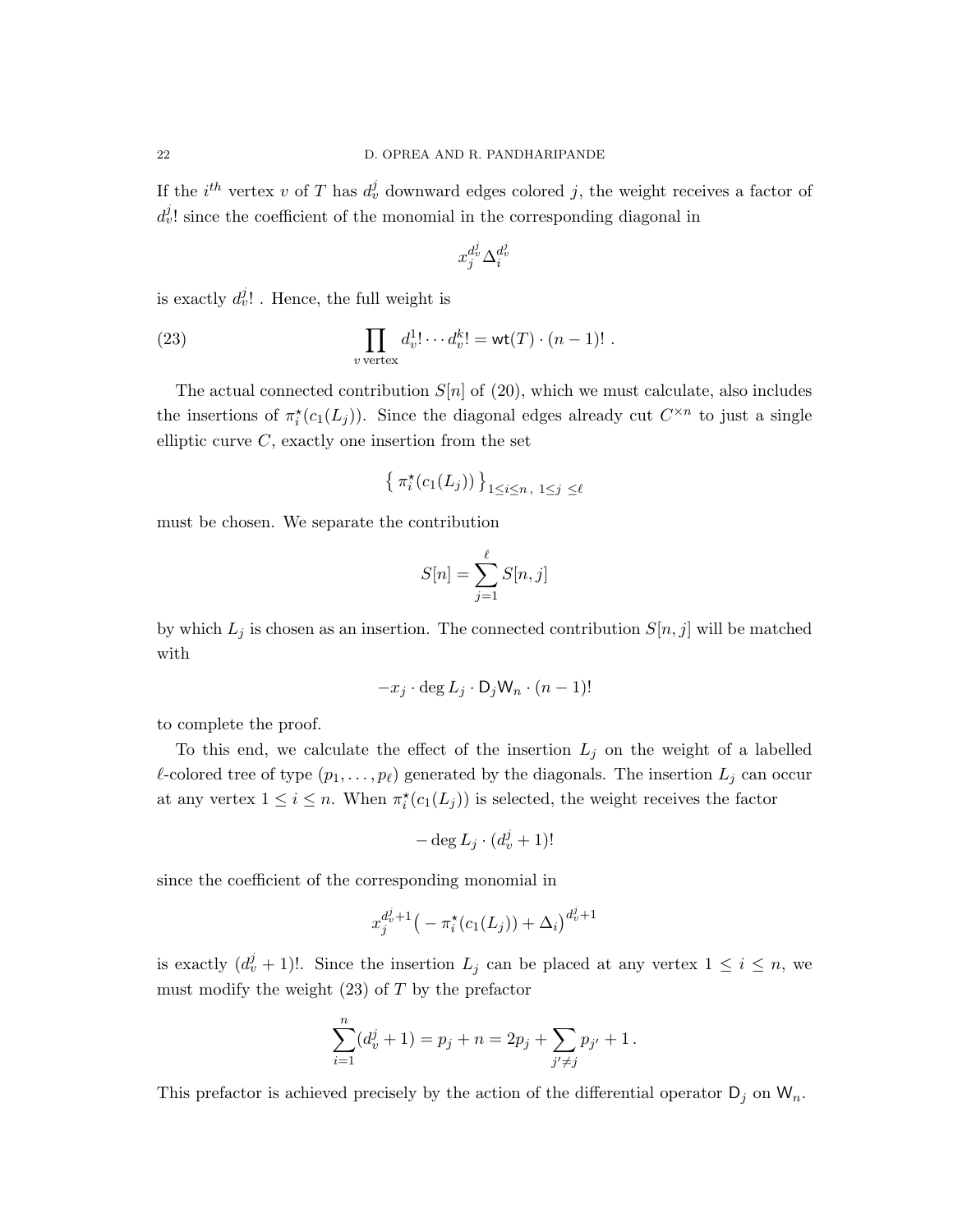Collecting all terms, we obtain

$$
\sum_{n=1}^{\infty} \frac{q^n}{n!} S[n] = \sum_{n=1}^{\infty} \sum_{j=1}^{\ell} \frac{q^n}{n!} S[n, j]
$$

$$
= \sum_{n=1}^{\infty} \sum_{j=1}^{\ell} \left( -\frac{q^n}{n} x_j \cdot \deg L_j \cdot D_j W_n \right)
$$

which completes the calculation.

2.5. Proof of Theorem 11 (using an elliptic curve). We prove Theorem 11 here geometrically by specializing Theorem 3 and Lemma 28 to genus 1 and using the Wick result of Lemma 29. Alternatively, a direct combinatorial proof of Theorem 11 is provided in the Appendix.

By setting the right hand side of (18) equal to the right hand side of the formula of Lemma 29, we obtain

(24) 
$$
x_1 \mathsf{D}_1 \mathsf{W}_n = (-1)^{n-1} \mathsf{a}_n^{(1)}.
$$

The operator  $D_1$  acts on the monomial  $x_1^{p_1} \cdots x_\ell^{p_\ell}$  as multiplication by  $(n + p_1)$ . By matching coefficients of  $x_1^{p_1} \cdots x_\ell^{p_\ell}$  on both sides of (24), we solve

$$
w_n(p_1,\ldots,p_\ell)=\frac{(-1)^{n-1}}{n}\binom{-n}{p_1}\cdots\binom{-n}{p_\ell},
$$

which completes the argument.

#### 3. Quot schemes of curves for higher N

3.1. Overview. We prove here Theorem 6, part of Theorem 8, and the associated Corollaries 9 and 10.

We begin with Theorem 6. We specialize directly to the case of an elliptic curve  $C$ , seeking to show that

$$
\sum_{n=0}^{\infty} q^n \int_{\mathsf{Quot}_C(\mathbb{C}^N,n)} s(V^{[n]}) = \mathsf{A}(q)^{\deg V},
$$

with the specified formula for  $A(q) = A_{1,r,N}(q)$ .

3.2. Equivariant localization. The nonsingular projective variety Quot  $_C(\mathbb{C}^N, n)$  carries a natural action of the algebraic torus  $\mathbb{C}^*$  defined as follows. Let  $\mathbb{C}^*$  act diagonally on  $\mathbb{C}^N$  with weights

$$
w_1 < w_2 < \ldots < w_N.
$$

The  $\mathbb{C}^*$ -action on Quot  $_C(\mathbb{C}^N,n)$  is then induced via the associated  $\mathbb{C}^*$ -action on the middle term of the exact sequence

$$
0 \to S \to \mathbb{C}^N \otimes \mathcal{O}_C \to Q \to 0 \, .
$$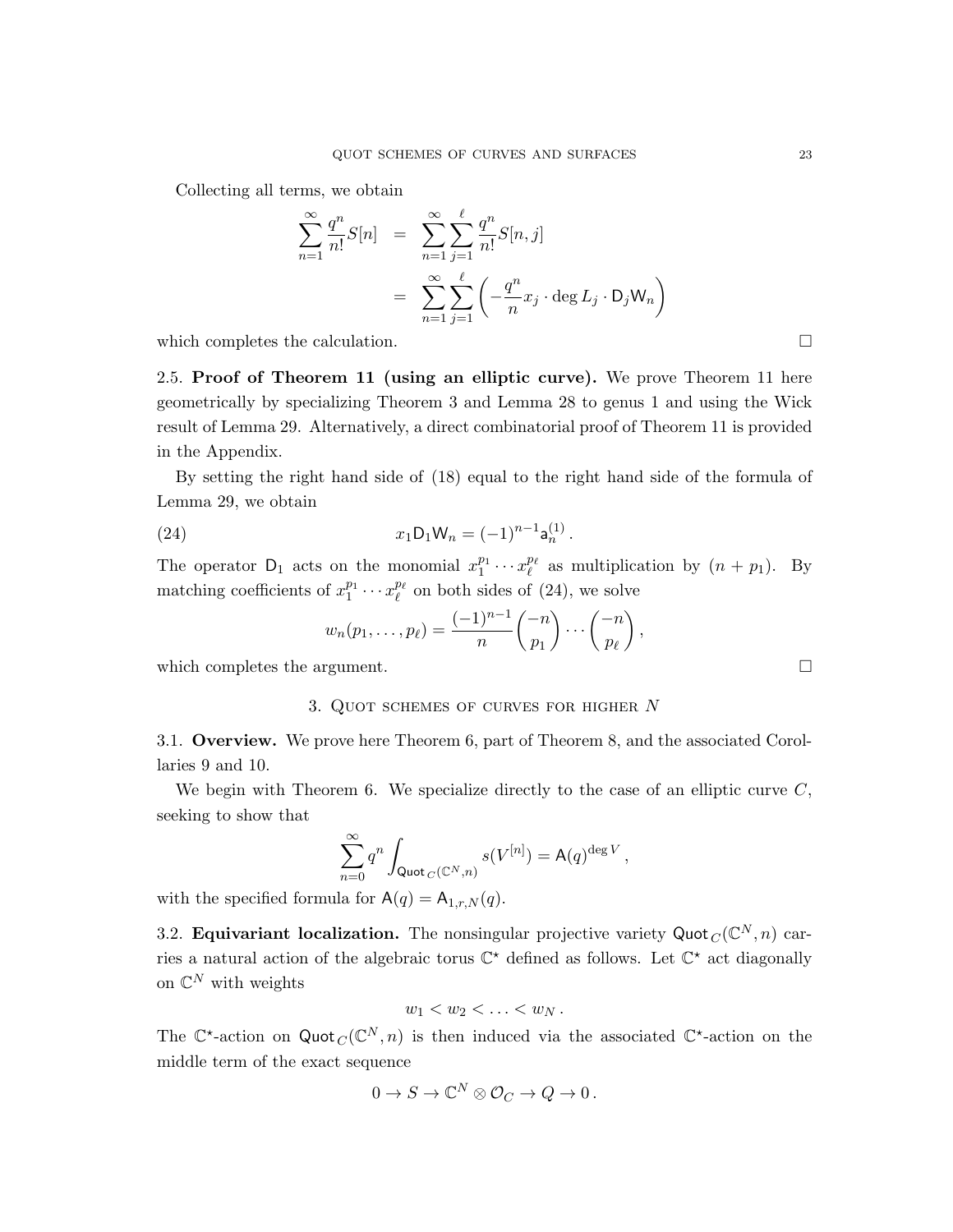We will prove Theorem 6 by applying the Atiyah-Bott  $\mathbb{C}^*$ -equivariant localization formula to compute integrals over  $\text{Quot}_C(\mathbb{C}^N, n)$ . The fixed loci are indexed by partitions  $n_1 + \ldots + n_N = n$  where

$$
\mathsf{F}[n_1,\ldots,n_N]=C^{[n_1]}\times \ldots \times C^{[n_N]}
$$

parameterizes tuples  $(Z_1, \ldots, Z_N)$  of divisors on C with

$$
length(Z_i) = n_i.
$$

The inclusion

$$
j: \mathsf{F}[n_1,\ldots,n_N] \hookrightarrow \mathsf{Quot}_C(\mathbb{C}^N,n)
$$

corresponds to the invariant sequences

$$
0 \to S = \bigoplus_{i=1}^N \mathcal{O}_C(-Z_i) \hookrightarrow \bigoplus_{i=1}^N \mathcal{O}_C \to Q = \bigoplus_{i=1}^N \mathcal{O}_{Z_i} \to 0.
$$

The normal bundle to the fixed locus is found from the moving part of the tangent bundle:

$$
N[n_1, ..., n_N] = \text{Hom}(S, Q)^{\text{mov}} = \bigoplus_{i \neq j} \text{Hom}(\mathcal{O}(-Z_i), \mathcal{O}_{Z_j})[w_j - w_i]
$$

$$
= \bigoplus_{i \neq j} H^{\bullet}(\mathcal{O}(Z_i)|_{Z_j})[w_j - w_i]
$$

$$
= \bigoplus_{i \neq j} (H^{\bullet}(\mathcal{O}(Z_i)) - H^{\bullet}(\mathcal{O}(Z_i - Z_j))) [w_j - w_i]
$$

with the brackets denoting the equivariant weights. We combine the mixed  $(i, j)$  and  $(j, i)$  terms by setting

$$
\mathbb{V}_{ij} = H^{\bullet}(\mathcal{O}(Z_i - Z_j))[w_j - w_i] \oplus H^{\bullet}(\mathcal{O}(Z_j - Z_i))[w_i - w_j].
$$

Since C is an elliptic curve, Serre duality yields the  $\mathbb{C}^*$ -equivariant isomorphism

$$
\mathbb{V}_{ij} \simeq \mathbb{V}_{ij}^{\vee}[-1].
$$

Therefore,

$$
e_{\mathbb{C}^*}(\mathbb{V}_{ij}) = (-1)^{\chi(\mathcal{O}(Z_i - Z_j))} = (-1)^{n_i + n_j}.
$$

For the remaining terms, we use the  $K$ -theoretic relation

$$
H^{\bullet}(\mathcal{O}(Z_i)) = H^{1-\bullet}(\mathcal{O}(-Z_i))^{\vee} = -H^{\bullet}(\mathcal{O})^{\vee} + H^0(\mathcal{O}_{Z_i})^{\vee}
$$

obtained from the exact sequence

$$
0 \to \mathcal{O}(-Z_i) \to \mathcal{O} \to \mathcal{O}_{Z_i} \to 0.
$$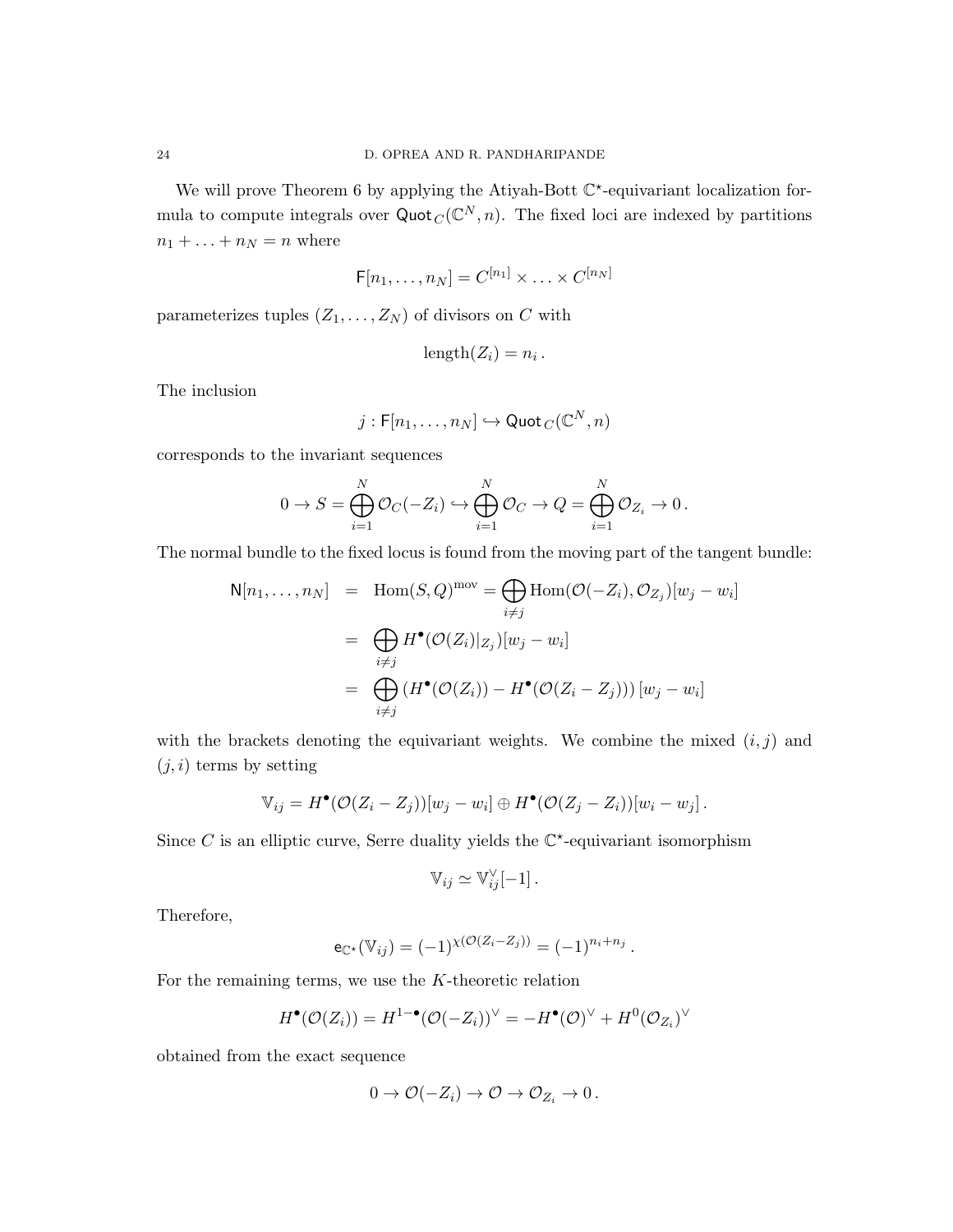While the first summand is trivial, the second summand corresponds to the bundle  $(\mathcal{O}^{[n_i]})^{\vee}$ . We conclude

$$
e_{\mathbb{C}^{\star}}(N[n_1,\ldots,n_N]) = \prod_{i
$$
= \prod_{i\neq j}e_{\mathbb{C}^{\star}}(\mathcal{O}^{[n_i]}[w_i-w_j]).
$$
$$

Furthermore, the restriction of  $V^{[n]}$  to  $F[n_1, \ldots, n_N]$  splits equivariantly as

$$
\iota^{\star}V^{[n]} = V^{[n_1]}[w_1] \oplus \ldots \oplus V^{[n_N]}[w_N].
$$

Atiyah-Bott localization then yields

$$
\begin{array}{lcl} \mathsf{Z}_{C,N}(q\,|\,V) & = & \displaystyle \sum_{n=0}^{\infty} q^n \int_{\mathsf{Quot}_C(\mathbb{C}^N,n)} s(V^{[n]}) \\ \\ & = & \displaystyle \sum_{n_1+\ldots+n_N=n} q^n \int_{C^{[n_1]}\times \ldots \times C^{[n_N]}} \frac{\prod_i s(V^{[n_i]}[w_i])}{\prod_i \prod_{j\neq i} e_{\mathbb{C}^{\star}}(\mathcal{O}^{[n_i]}[w_i-w_j])} \, . \end{array}
$$

For the expression on the right hand side, we also take the non-equivariant limit  $w_1 =$  $\ldots = w_N = 0.$ 

An important aspect of the above formula is that, in the genus 1 case, the integral on the right hand side splits over the individual factors. For any tuple of equivariant weights  $(a, b_1, \ldots, b_{N-1}),$  we write

$$
P_C(q | a | b_1, ..., b_{N-1}) = \sum_{n=0}^{\infty} q^n \int_{C^{[n]}} \frac{s(V^{[n]}[a])}{e_{\mathbb{C}^{\star}}(\mathcal{O}^{[n]}[b_1]) \cdots e_{\mathbb{C}^{\star}}(\mathcal{O}^{[n]}[b_{N-1}])}.
$$

We can write the splitting explicitly as

(25) 
$$
Z_{C,N}(q|V) =
$$

$$
P_C(q|w_1|w_1-w_2,...,w_1-w_N)\cdots P_C(q|w_N|w_N-w_1,...,w_N-w_{N-1}).
$$

In fact, equation (25) holds equivariantly. To prove Theorem 6, we must take the nonequivariant limit: we must extract the free term with respect to the variables  $w_1, \ldots, w_N$ on the right hand side.

#### 3.3. Symmetric products. Our next step is to evaluate the expressions

$$
P_C(q \,|\, a \,|\, b_1,\ldots,b_{N-1})
$$

by relating them to the integrals of Theorem 3. For convenience of notation, we write

$$
\widehat{s}_t(V) = t^{-\text{rank }V} \cdot s_{1/t}(V) = \prod_i \frac{1}{t+v_i},
$$

where the  $v_i$  are the roots of a vector bundle V on a scheme S.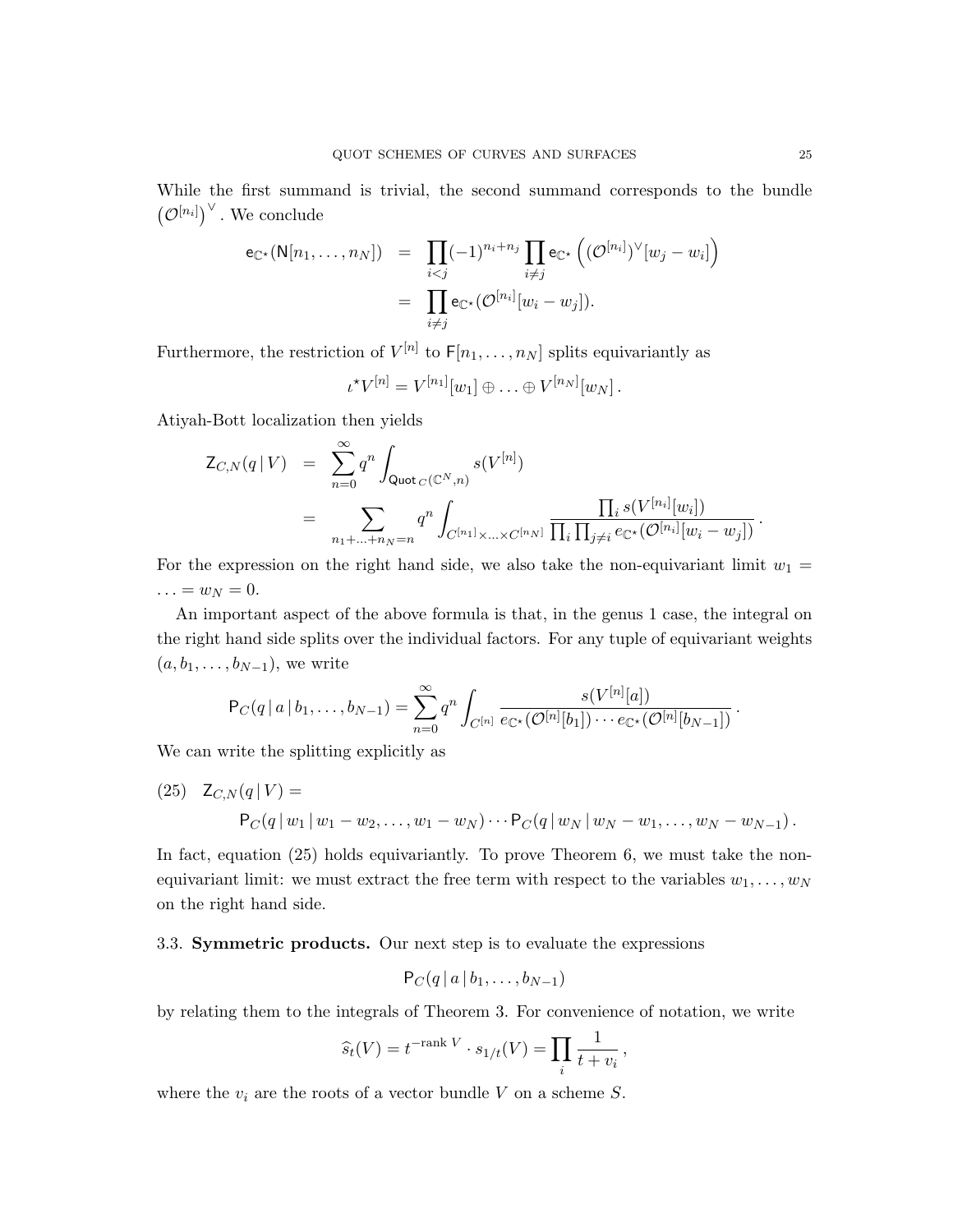Write  $R = H_{\mathbb{C}^*}^{\star}(\text{pt})$  for the equivariant coefficient ring. For  $\alpha, \beta_1, \ldots, \beta_{N-1} \in \mathbb{R}$ , we introduce the function

$$
\mathsf{Q}_C(q\,|\,\alpha\,|\,\beta_1,\ldots,\beta_{N-1})=\sum_{n=0}^\infty q^n\int_{C^{[n]}}\widehat{s}_\alpha(V^{[n]})\cdot\widehat{s}_{\beta_1}(\mathcal{O}^{[n]})\cdots\widehat{s}_{\beta_{N-1}}(\mathcal{O}^{[n]})\,.
$$

Note that

$$
\mathsf{Q}_C(q \,|\, \alpha \,|\, \beta_1,\ldots,\beta_{N-1}) \in \mathsf{K}[[q]]
$$

where K denotes the fraction field of R. The calculations below will take place in the power series ring  $\mathsf{K}[[q]]$ .

For a scheme S endowed with a trivial torus action, and a vector bundle  $V \to S$  with nontrivial equivariant weight  $t$ , we have

$$
\widehat{s}_t(V) = \mathsf{e}_{\mathbb{C}^\star}(V[t])^{-1} \in H^\star(S) \otimes \mathsf{K}.
$$

Applied to our setting, we obtain

(26) 
$$
P_C(q \mid a \mid b_1, \ldots, b_{N-1}) = Q_C(q \mid 1 + a \mid b_1, \ldots, b_{N-1}).
$$

The next result computes the logarithm of  $\mathsf{Q}_C$ .

**Lemma 30.** For an elliptic curve  $C$ , we have

$$
Q_C(q \mid \alpha \mid \beta_1, \ldots, \beta_{N-1}) = F(q \mid \alpha \mid \beta_1, \ldots, \beta_{N-1})^{\deg V},
$$

where we define

$$
\log \mathsf{F}(q \mid \alpha \mid \beta_1, \ldots, \beta_{N-1}) = \sum_{n=1}^{\infty} (-1)^n \frac{q^n}{n} \cdot \mathsf{f}_n(\alpha \mid \beta_1, \ldots, \beta_{N-1}),
$$

with

(27) 
$$
f_n(\alpha | \beta_1, ..., \beta_{N-1}) = \sum_{p+q_1+...+q_{N-1}=n-1} { -nr-1 \choose p} { -n \choose q_1} ... { -n \choose q_{N-1}}
$$
  
 $\cdot \alpha^{-nr-p-1} \beta_1^{-n-q_1} ... \beta_{N-1}^{-n-q_{N-1}}$ .

Proof. Using the definitions, we compute

$$
Q_C \quad (q \mid \alpha \mid \beta_1, \dots, \beta_{N-1}) = \sum_{n=0}^{\infty} q^n \int_{C^{[n]}} \hat{s}_{\alpha}(V^{[n]}) \cdot \hat{s}_{\beta_1}(\mathcal{O}^{[n]}) \cdots \hat{s}_{\beta_{N-1}}(\mathcal{O}^{[n]})
$$
  
\n
$$
= \sum_{n=0}^{\infty} (q \alpha^{-r} \beta_1^{-1} \cdots \beta_{N-1}^{-1})^n \int_{C^{[n]}} s_{\frac{1}{\alpha}}(V^{[n]}) s_{\frac{1}{\beta_1}}(\mathcal{O}^{[n]}) \cdots s_{\frac{1}{\beta_{N-1}}}(\mathcal{O}^{[n]})
$$
  
\n
$$
= Z_C(\hat{q}, \alpha^{-1}, \beta_1^{-1}, \dots, \beta_{N-1}^{-1} \mid V, \mathcal{O}, \dots, \mathcal{O}).
$$

Here we set

$$
\widehat{q} = q\alpha^{-r}\beta_1^{-1}\cdots\beta_{N-1}^{-1},
$$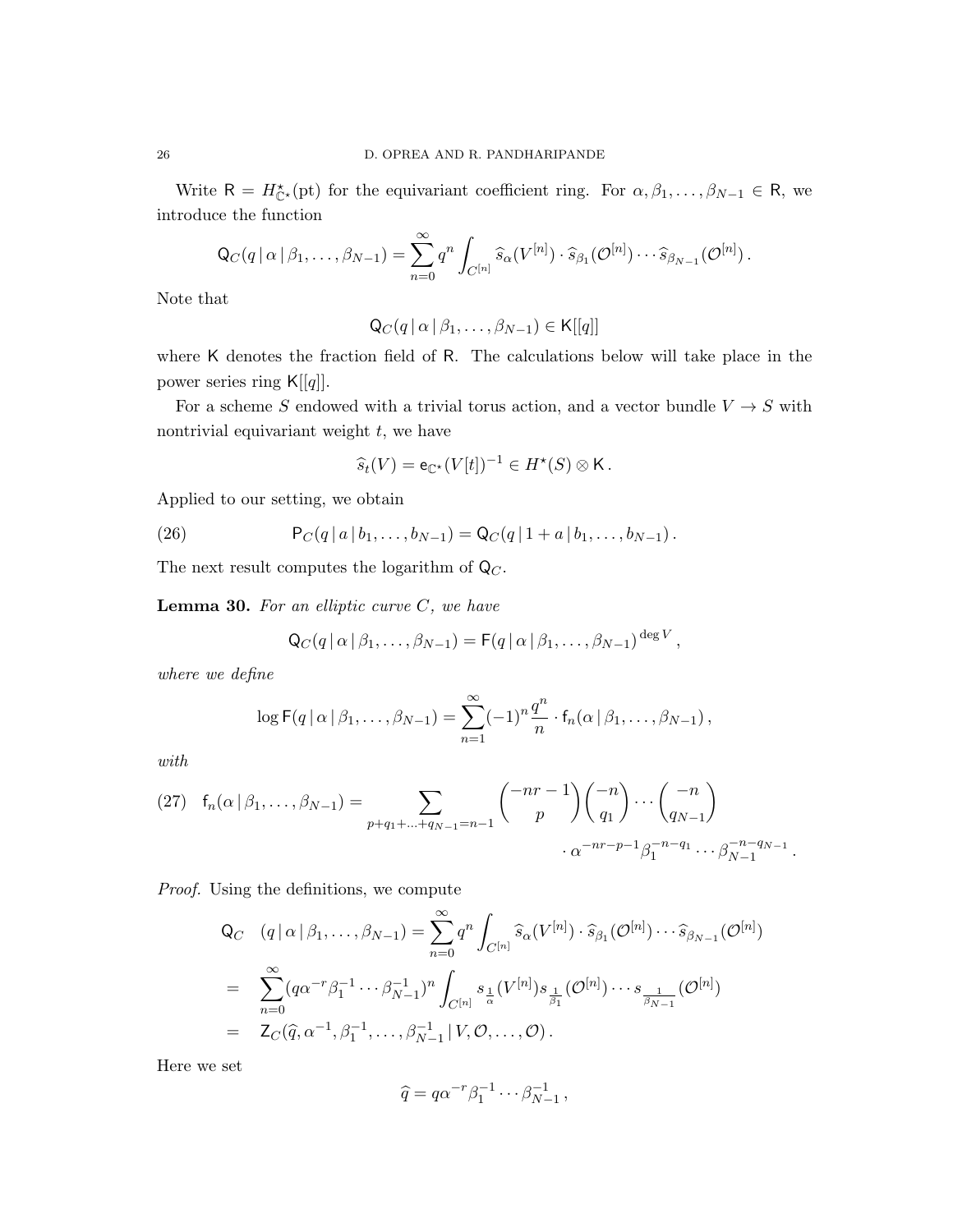and we remind the reader that the Segre series  $Z_C$  was introduced in Definition 1. Since most of the bundles appearing are trivial, only one universal function appears in the answer:

$$
\mathsf{Z}_{C}(\widehat{q}, \alpha^{-r}, \beta_1^{-1}, \dots, \beta_{N-1}^{-1} \mid V, \mathcal{O}, \dots, \mathcal{O}) = \mathsf{F}^{\deg V}
$$

The proof is completed by invoking Lemma 28 which gives an expression for log F matching the one claimed here.

3.4. **Proof of Theorem 6.** By equation  $(25)$ , equation  $(26)$ , and Lemma 30, we obtain

$$
\mathsf{Z}_{C,N}(q\,|\,V)=\mathsf{A}(q)^{\deg V},
$$

where  $\log A(q)$  equals

$$
\log F(q | 1+w_1 | w_1-w_2,\ldots,w_1-w_N)+\ldots+\log F(q | 1+w_N | w_N-w_1,\ldots,w_N-w_{N-1}) =
$$
  

$$
\sum_{n=1}^{\infty} \frac{(-q)^n}{n} [f_n(1+w_1 | w_1-w_2,\ldots,w_1-w_N)+\ldots+f_n(1+w_N | w_N-w_1,\ldots,w_N-w_{N-1})].
$$

Our goal is to prove

$$
\log \mathsf{A}(q) = \sum_{n=1}^{\infty} (-1)^{(N+1)n+1} \binom{(r+N)n-1}{Nn-1} \cdot \frac{q^n}{n}.
$$

Equivalently, we will show that the free term, with respect to the variables  $w_1, \ldots, w_N$ , in the expression $10$ 

$$
f_n(1 + w_1 | w_1 - w_2, ..., w_1 - w_N) + ... + f_n(1 + w_N | w_N - w_1, ..., w_N - w_{N-1})
$$

equals

$$
(-1)^{Nn+1}\binom{(r+N)n-1}{Nn-1}.
$$

To establish the last claim, we will use the expression for  $f_n$  provided by equation (27). Each monomial in the formula contributes the following sum to the final answer

$$
(1+w_1)^{-nr-p-1}(w_1-w_2)^{-n-q_1}\cdots(w_1-w_N)^{-n-q_{N-1}}+\cdots
$$
  
+(1+w\_N)^{-nr-p-1}(w\_N-w\_1)^{-n-q\_1}\cdots(w\_N-w\_{N-1})^{-n-q\_{N-1}}.

By Lemma 31 below, the free term of the sum equals

$$
(-1)^{(n+q_1)+\dots+(n+q_{N-1})} \cdot \binom{(nr+p)+(n+q_1)+\dots+(n+q_{N-1})}{nr+p}
$$
  
=  $(-1)^{n(N-1)+q} \cdot \binom{(N+r)n-1}{nr+p}$ ,

where

$$
q=q_1+\ldots+q_{N-1} \implies p+q=n-1.
$$

.

 $^{10}\mathrm{We}$  use here that taking the free term can be done before or after taking the logarithm.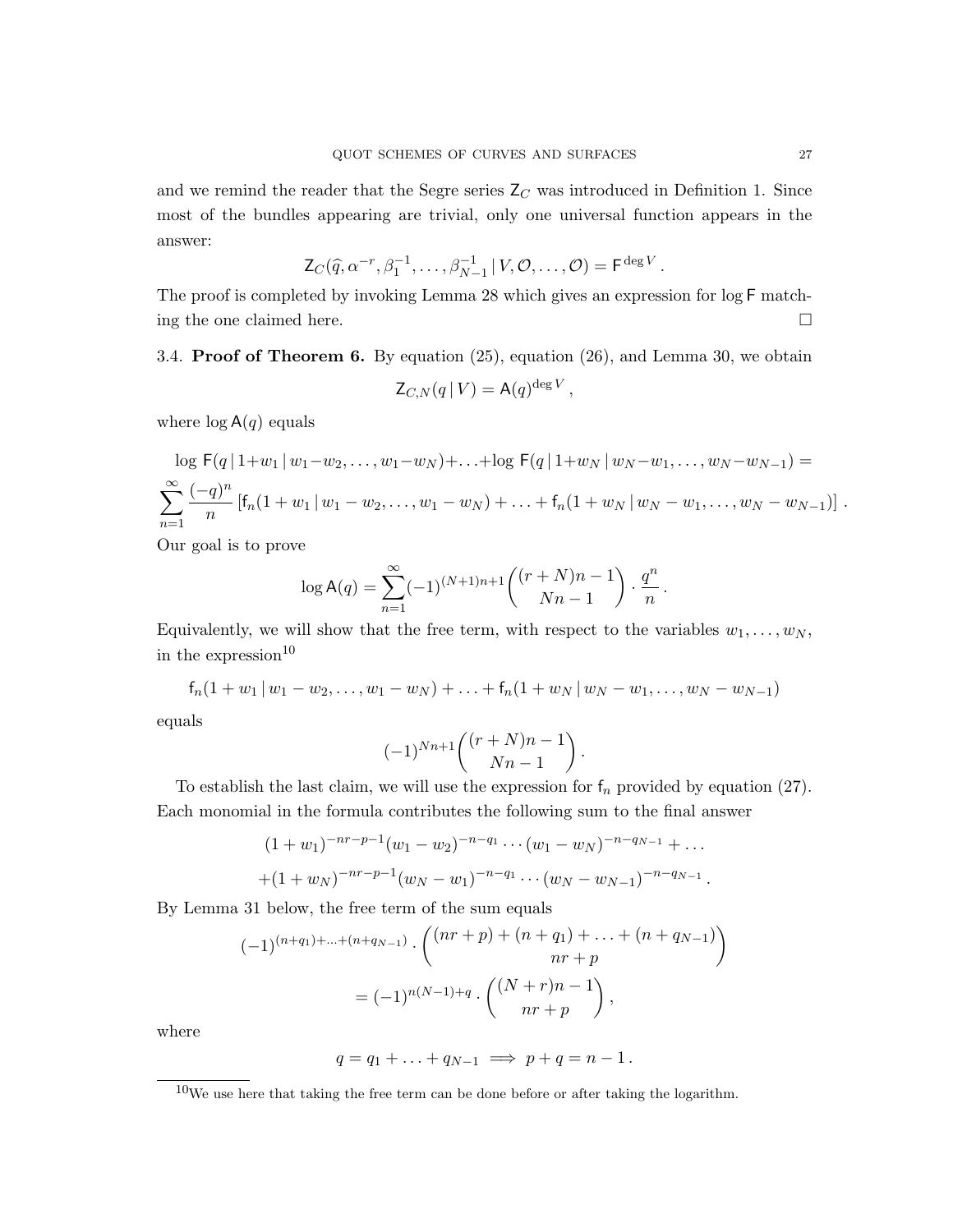Therefore, the free term we seek is

$$
\sum_{p+q_1+\ldots+q_{N-1}=n-1} (-1)^{n(N-1)+q} \binom{-nr-1}{p} \binom{-n}{q_1} \cdots \binom{-n}{q_{N-1}} \cdot \binom{(N+r)n-1}{nr+p}.
$$

By the Vandermonde identity the middle binomials can be summed:

$$
\sum_{p+q=n-1} (-1)^{n(N-1)+q} \binom{-nr-1}{p} \binom{-n(N-1)}{q} \binom{(N+r)n-1}{nr+p}.
$$

After substituting  $p = n - 1 - q$  and rearranging the factorials, we obtain

$$
(-1)^{nN+1} \cdot \frac{(nN-1)!}{(n-1)!(n(N-1)-1)!} \binom{(r+N)n-1}{Nn-1} \cdot \sum_{q=0}^{n-1} \binom{n-1}{q} \cdot \frac{(-1)^q}{n(N-1)+q}.
$$

Lemma 32 in case  $x = n(N - 1)$  evaluates the final sum as

$$
(-1)^{nN+1}\binom{(r+N)n-1}{Nn-1}
$$

,

which completes the proof of Theorem 6.

**Lemma 31.** Let  $x_1, \ldots, x_N$  be fixed positive integers. Set  $S(w_1,...,w_N) = (1+w_1)^{-x_1} \cdot (w_1-w_2)^{-x_2} \cdots (w_1-w_N)^{-x_N} + \text{ all symmetric combinations.}$ Expand  $S(w_1, \ldots, w_N)$  in the region

$$
w_1<< w_2<< \ldots << w_N.
$$

The free term of this expansion equals

$$
(-1)^{x_2+\ldots+x_N}\binom{x_1+\ldots+x_N-1}{x_1-1}
$$
.

Proof. We have

$$
(1 + w_N)^{-x_1} \cdot (w_N - w_1)^{-x_2} \cdots (w_N - w_{N-1})^{-x_N} =
$$
  

$$
w_N^{-x_2 - \cdots - x_N} \cdot (1 + w_N)^{-x_1} \cdot \left(1 - \frac{w_1}{w_N}\right)^{-x_2} \cdots \left(1 - \frac{w_{N-1}}{w_N}\right)^{-x_N}.
$$

To extract the free term, we need the coefficient of  $w_1^0 \cdots w_{N-1}^0 \cdot w_N^{x_2 + \dots + x_N}$  in

$$
(1 + w_N)^{-x_1} \cdot \left(1 - \frac{w_1}{w_N}\right)^{-x_2} \cdots \left(1 - \frac{w_{N-1}}{w_N}\right)^{-x_N}.
$$

This coefficient equals

$$
\begin{pmatrix} -x_1 \\ x_2 + \ldots + x_N \end{pmatrix} = (-1)^{x_2 + \ldots + x_N} \cdot \begin{pmatrix} x_1 + \ldots + x_N - 1 \\ x_1 - 1 \end{pmatrix}.
$$

An entirely parallel computation shows that the remaining terms

$$
(1+w_j)^{-x_1} \cdot (w_j-w_1)^{-x_2} \cdots (w_j-w_N)^{-x_N},
$$

for  $j \neq N$ , do not contribute.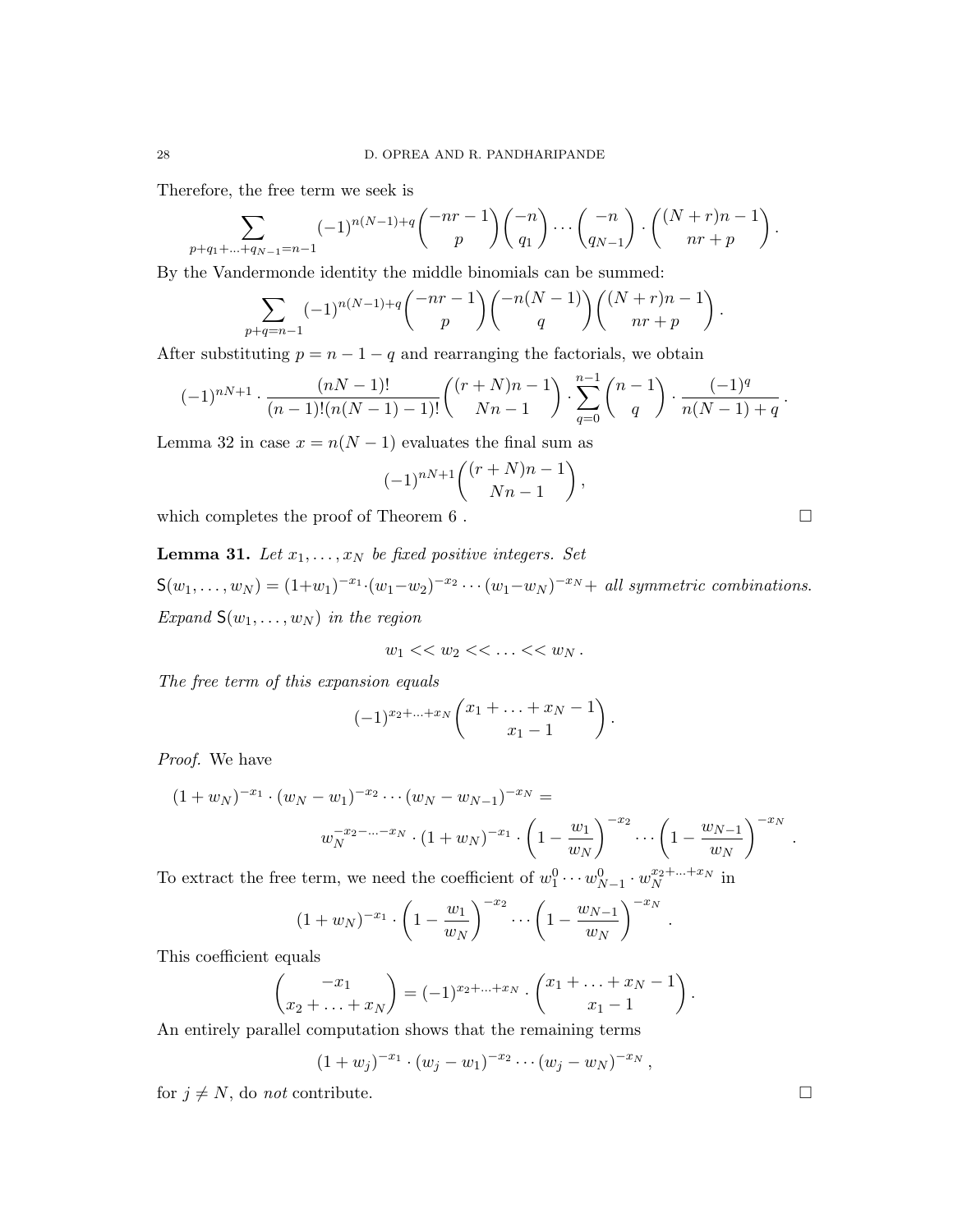**Lemma 32.** For positive integers  $x$  and  $n$ , we have

$$
\sum_{q=0}^{n-1} \frac{(-1)^q}{x+q} \binom{n-1}{q} = \frac{(x-1)!(n-1)!}{(x+n-1)!}.
$$

*Proof.* We induct on  $n$ . For the inductive step, we compute

$$
\sum_{q=0}^{n} \frac{(-1)^q}{x+q} \binom{n}{q} = \sum_{q=0}^{n} \frac{(-1)^q}{x+q} \binom{n-1}{q-1} + \sum_{q=0}^{n} \frac{(-1)^q}{x+q} \binom{n-1}{q}
$$

$$
= -\frac{x!(n-1)!}{(x+n)!} + \frac{(x-1)!(n-1)!}{(x+n-1)!}
$$

$$
= \frac{(x-1)!n!}{(x+n)!}.
$$

The first line is Pascal's identity, while the second line uses the induction hypothesis.  $\Box$ 

3.5. Binomial identities. We prove here part of Theorem 8 stated in Section 1.4 together with Corollaries 9 and 10.

Proof of first half of Theorem 8. The first statement in Theorem 8 is purely combinatorial. In case rank  $V = 1$ , the expression of Theorem 6 simplifies:

$$
\log A_{1,1,N}(q) = \sum_{n=1}^{\infty} (-1)^{(N+1)n+1} \binom{(N+1)n-1}{Nn-1} \cdot \frac{q^n}{n}
$$

$$
= N \cdot \sum_{n=1}^{\infty} (-1)^{Nn} \binom{-Nn-1}{n-1} \frac{q^n}{n}.
$$

The result can be rewritten in the form

$$
A_{1,1,N}(q) = (1+t)^N \quad \text{for} \quad q = (-1)^N t (1+t)^N
$$

using Lemma 33 (ii) below.

The main point of Theorem 8, however, is the formula

(28) 
$$
B_{1,N}(q) = \frac{(1+t)^{N+1}}{1+(N+1)t} \quad \text{for } q = (-1)^N t (1+t)^N
$$

proven in Section 4.4 below. The calculation uses a specialization to genus 0 and is similar in spirit to the computations carried out in Section 4.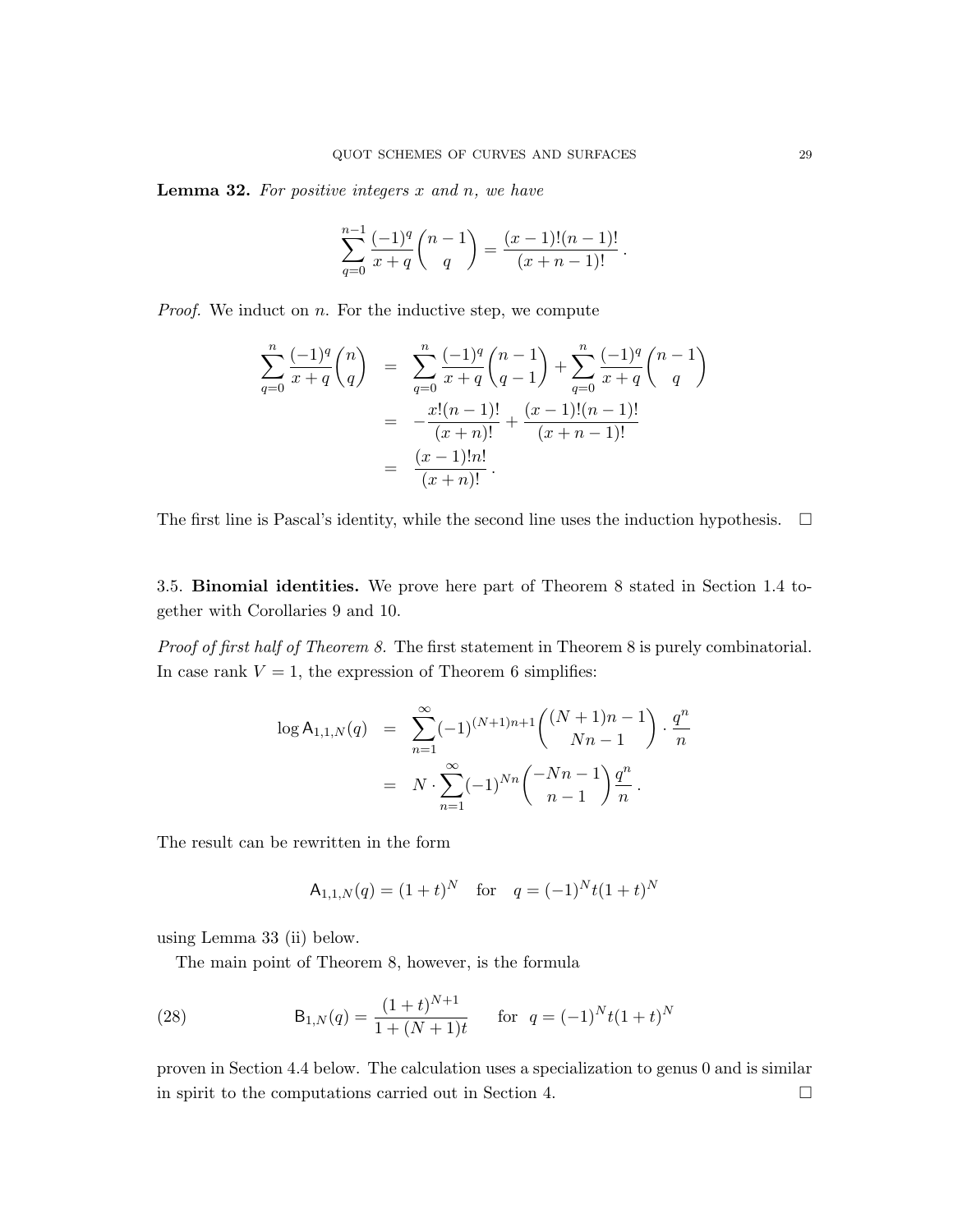Proof of Corollary 9. Similarly,

$$
B_{1,N}(q) = \frac{(1+t)^{N+1}}{1+t(N+1)}
$$
  
= 
$$
\sum_{n=0}^{\infty} (-1)^{nN} \cdot \binom{-Nn+N}{n} \cdot q^n
$$
  
= 
$$
\sum_{n=0}^{\infty} (-1)^{n(N+1)} \cdot \binom{(n-1)(N+1)}{n} \cdot q^n
$$

where we have used Lemma 33(i) with  $d = 0$  on the second line.

**Lemma 33.** For the change of variables  $q = t(1 + t)^r$ , we have

$$
\rm(i)
$$

$$
\sum_{n=0}^{\infty} {d-rn+r \choose n} \cdot q^n = \frac{(1+t)^{d+r+1}}{1+t(r+1)},
$$

(ii)

$$
\log(1+t) = \sum_{n=1}^{\infty} \binom{-rn-1}{n-1} \cdot \frac{q^n}{n}.
$$

Proof. Part (i) is the content of [39, Lemma 3]. For part (ii), the identity to be established is

(29) 
$$
\sum_{n=1}^{\infty} \frac{1}{n} \binom{-rn-1}{n-1} \cdot t^n (1+t)^{rn} = \log(1+t).
$$

For the proof, we set  $d = -2r - 1$  in equation (i)

$$
\sum_{n=0}^{\infty} {\binom{-r(n+1)-1}{n}} \cdot t^n (1+t)^{rn} = \frac{(1+t)^{-r}}{1+t(r+1)},
$$

which we rewrite as

$$
\sum_{n=1}^{\infty} \binom{-rn-1}{n-1} \cdot t^{n-1} (1+t)^{rn-1} \cdot (1+t(r+1)) = \frac{1}{1+t}.
$$

The identity  $(29)$  is obtained by integration.

Proof of Corollary 10. The first statement in Corollary 10 follows by directly comparing Theorem 8 and equation (6). Indeed, up to signs, the two universal functions A and B agree for both sides. For the second statement, we observe

$$
\int_{(\mathbb{P}^1)^{[n]}} s(L^{[n]})^N = \int_{\mathbb{P}^n} (1-h)^{N(\deg L - n + 1)} = (-1)^n {N(\deg L - n + 1) \choose n},
$$

where Lemma 27 has been used in the first identity.  $\Box$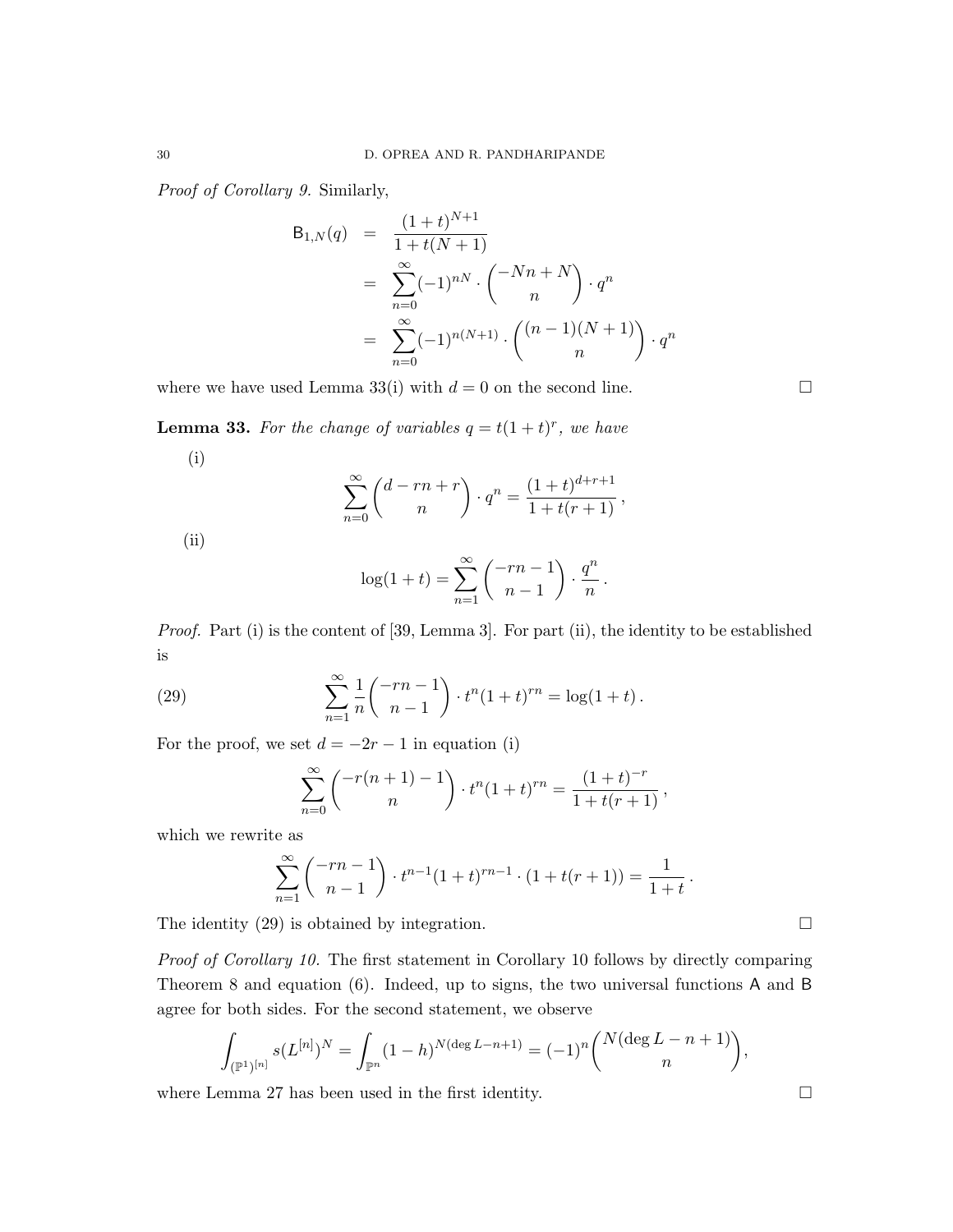#### 4. Virtual invariants of surfaces: dimension 0 quotients

4.1. Overview. We prove here Theorems 8, 14, and 18. In particular, we study the virtual intersection theory of the Quot scheme  $\text{Quot}_X(\mathbb{C}^N, n)$  of short exact sequences

$$
0 \to S \to \mathbb{C}^N \otimes \mathcal{O}_X \to Q \to 0, \quad \chi(Q) = n, \ c_1(Q) = 0, \ \text{rank}(Q) = 0
$$

on nonsingular projective surfaces X. As noted in Section 1.6, Quot $_X(\mathbb{C}^N, n)$  carries a virtual fundamental class

$$
\left[\mathsf {Quot}_X(\mathbb{C}^N,n)\right]^{\mathop{\text{\rm vir}}}
$$

of dimension  $Nn$ . Our basic technique is to relate integrals against the virtual class of Quot schemes of surfaces to integrals over Quot schemes of curves which we have already studied. Theorem 14 is the first outcome.

The idea of dimensional reduction plays a central role in the proof of Theorem 18. In the  $N = 1$  case, the integrals over the Quot schemes of curves which arise are covered by Theorem 3. For higher N, a more delicate analysis of the curve integrals is required. A similar analysis is used to complete the proof of Theorem 8 in Section 4.4 (and appears also in the proof of Theorem 23 for surfaces of general type in Section 5.4).

# 4.2. Virtual integrals.

4.2.1. Strategy. We first prove Theorem 14. The argument requires the following two steps:

- (i) We show a universality statement allowing us to reduce to the case of a surface with nonsingular canonical curve  $C \subset X$ .
- (ii) The claim will then be obtained by direct comparison of the obstruction theories of the Quot schemes of X and of C.
- 4.2.2. Universality. We will use equivariant localization to compute the series

$$
\mathsf{Z}_{X,N}(q,x_1,\ldots,x_\ell|\alpha_1,\ldots,\alpha_\ell)=\sum_{n=0}^\infty q^n\int_{\left[\mathsf{Quot}_X(\mathbb{C}^N,n)\right]^{\text{vir}}} s_{x_1}(\alpha_1^{[n]})\cdots s_{x_\ell}(\alpha_\ell^{[n]})\,.
$$

The Quot scheme  $\text{Quot}_X(\mathbb{C}^N, n)$  carries torus action via the diagonal  $\mathbb{C}^*$ -action on the middle term of the sequence

$$
0 \to S \to \mathbb{C}^N \otimes \mathcal{O}_X \to Q \to 0 \, .
$$

We write  $w_1, \ldots, w_N$  for the equivariant weights. Just as in Section 3.2, the fixed loci are products of Hilbert schemes

$$
\mathsf{F}[n_1,\ldots,n_N] = X^{[n_1]} \times \cdots \times X^{[n_N]}
$$

indexed by partitions  $n_1 + \ldots + n_N = n$ . We write

$$
S = \bigoplus_{i=1}^{N} I_{Z_i}, \quad Q = \bigoplus_{i=1}^{N} \mathcal{O}_{Z_i}, \quad \text{length } (Z_i) = n_i
$$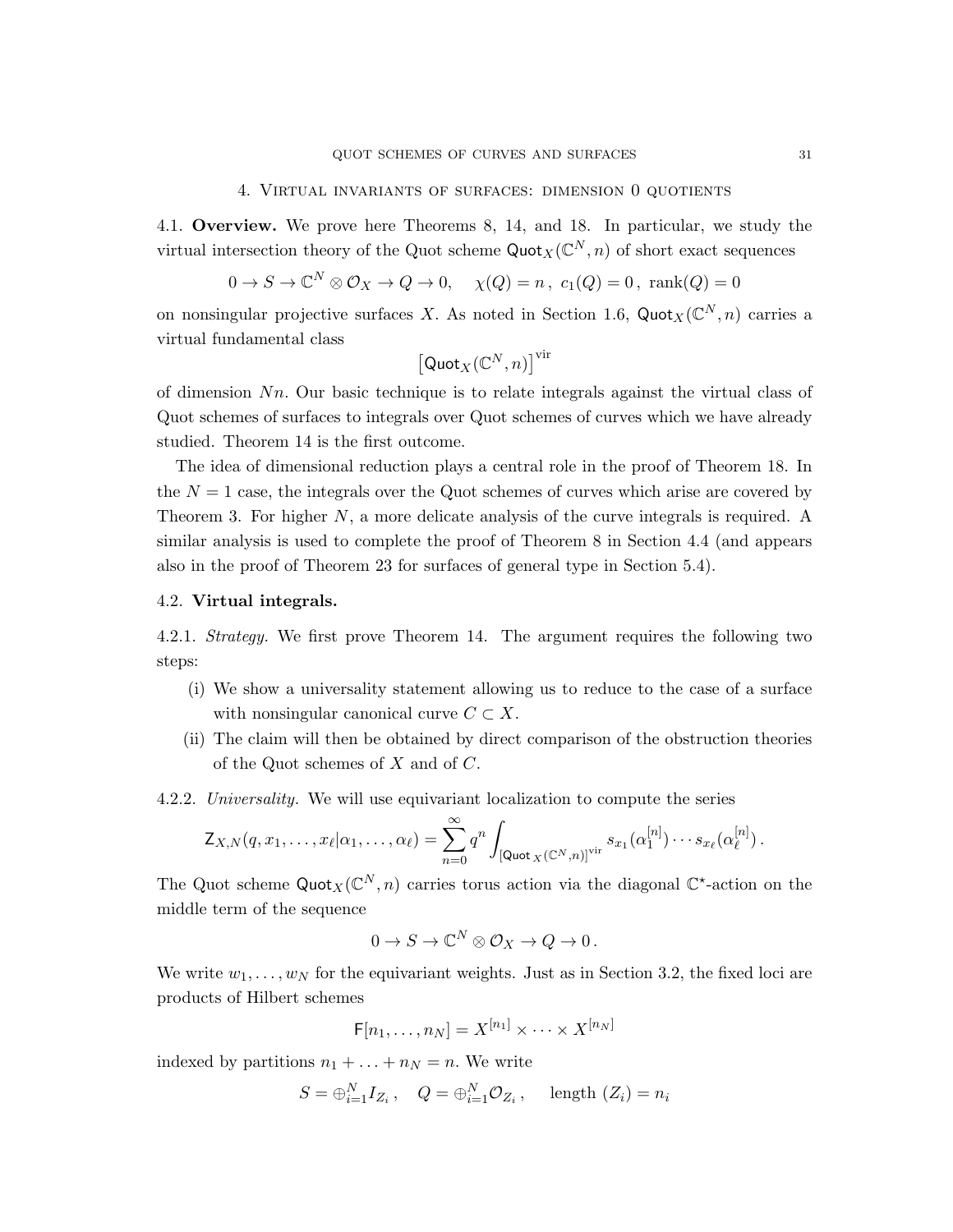for the fixed kernel and quotient. Furthermore, the induced obstruction theory of  $F[n_1, \ldots, n_N]$ splits:

$$
\mathrm{Ext}^{\bullet}(S,Q)^{\mathrm{fix}} = \bigoplus_{i=1}^{N} \mathrm{Ext}^{\bullet}(I_{Z_i}, \mathcal{O}_{Z_i}).
$$

In fact, the  $\mathbb{C}^*$ -fixed obstruction sheaf is locally free with obstruction bundle

(30) 
$$
\left(K_X^{[n_1]}\oplus\ldots\oplus K_X^{[n_N]}\right)^{\vee}.
$$

This is a consequence of equation (31) below. The equivariant virtual normal bundle is the moving part of the tangent-obstruction theory

$$
\mathsf{N}[n_1,\ldots,n_N]^{\text{vir}} = \text{Ext}^{\bullet}(S,Q)^{\text{mov}} = \bigoplus_{i \neq j} \text{Ext}^{\bullet}(I_{Z_i}, \mathcal{O}_{Z_j})[w_j - w_i].
$$

Using the virtual localization theorem of [18], the integral

$$
\int_{\left[\mathsf{Quot}_X(\mathbb{C}^N,n)\right]^{\text{vir}}} s_{x_1}(\alpha_1^{[n]}) \cdots s_{x_\ell}(\alpha_\ell^{[n]})
$$

can be rewritten as

$$
\sum_{n_1 + ... + n_N = n} \int_{X^{[n_1]} \times ... \times X^{[n_N]}} \prod_{i=1}^N e\left( (K_X^{[n_i]})^{\vee} \right) \cdot \prod_{i=1}^{\ell} s_{x_i}(\alpha_i^{[n_i]}[w_i]) \cdot \prod_{i \neq j} e(\text{Ext}^{\bullet}(I_{Z_i}, \mathcal{O}_{Z_j})[w_j - w_i])^{-1}.
$$

As in [17, Theorem 5.1], we regard the above expression as a tautological integral over the Hilbert scheme of the disconnected surface  $Y = X \sqcup X \sqcup ... \sqcup X$ , so that

$$
Y^{[n]} = \bigsqcup_{n_1 + \ldots + n_N = n} X^{[n_1]} \times \cdots \times X^{[n_N]}.
$$

The answer depends solely on the Chern numbers of the data involved: monomials in the Chern classes of  $\alpha_i$  and Chern classes of the surface X. In the absence of better notation, we write  $m_k$  for these monomials enumerated in some order. Thus

$$
Z_{X,N}(q, x_1, \ldots, x_\ell | \alpha_1, \ldots, \alpha_\ell)
$$
 = universal function of  $m_k$ .

Splitting the surface  $X = X' \sqcup X''$  and the classes  $\alpha_i = \alpha'_i \sqcup \alpha''_i$  one sees that

$$
\operatorname{Quot}_X(\mathbb{C}^N,n)=\bigsqcup_{n'+n''=n}\operatorname{Quot}_{X'}(\mathbb{C}^N,n')\times\operatorname{Quot}_{X''}(\mathbb{C}^N,n''),
$$

and the tangent-obstruction theory and the tautological elements  $\alpha_i^{[n]}$  $i^{[n]}$  split as well. We then conclude the multiplicative form of the generating series

$$
\mathsf{Z}_{X,N}(q,x_1,\ldots,x_\ell|\alpha_1,\ldots,\alpha_\ell)=\prod \mathsf{A}_k^{\mathsf{m}_k}.
$$

As usual,  $A_k$  are universal functions in the variables  $q, x_1, \ldots, x_\ell$  that may depend on the ranks of the  $\alpha$ 's and N.

To complete the proof of Theorem 14, we may assume  $X$  admits a nonsingular canonical curve

$$
C\subset X\,,
$$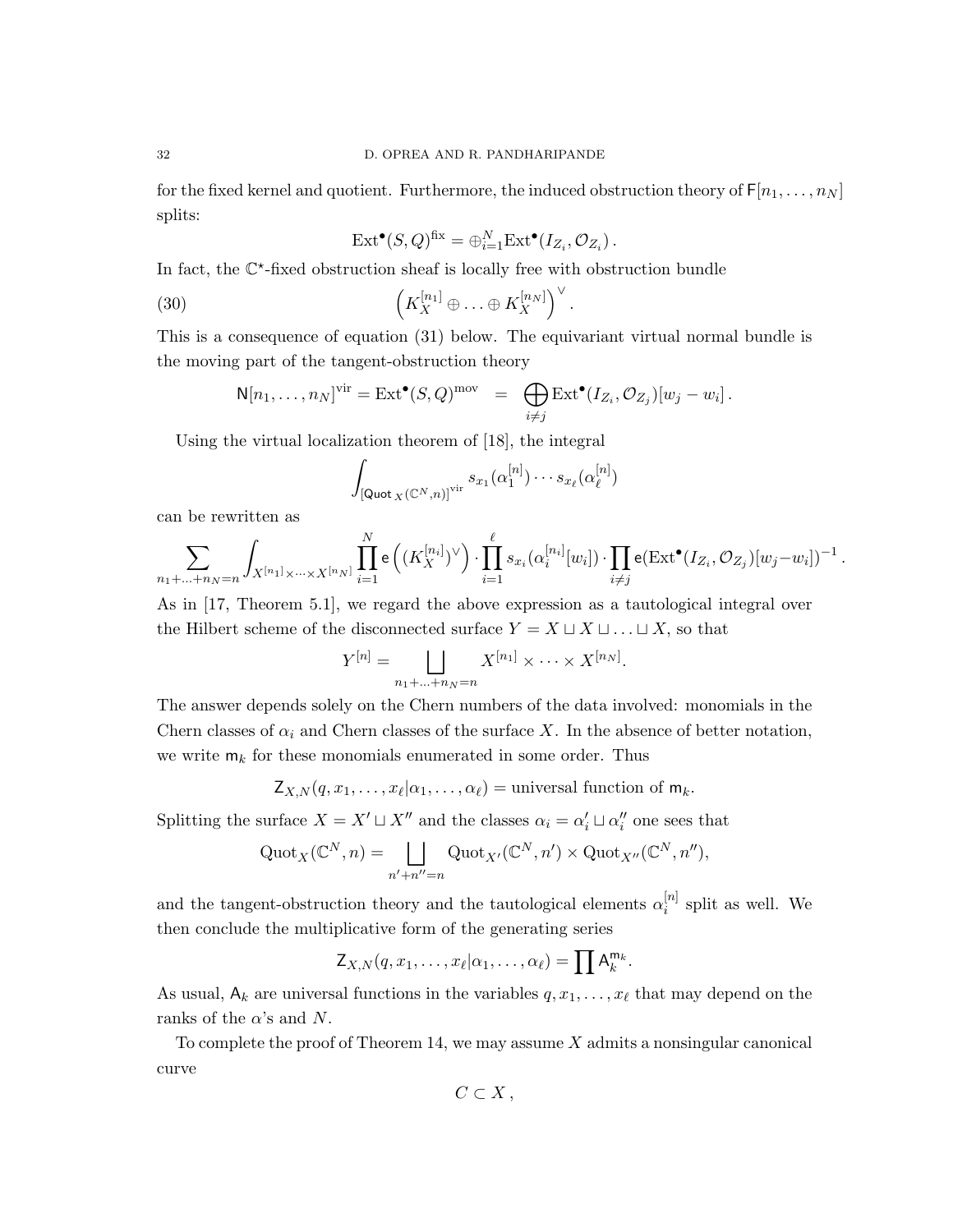since such surfaces X separate all the monomials  $m_k$ .

4.2.3. Quot schemes of curves and surfaces. For all nonsingular curves  $C \subset X$ , there is a natural embedding

$$
\iota: \operatorname{Quot}_C(\mathbb{C}^N, n) \hookrightarrow \operatorname{Quot}_X(\mathbb{C}^N, n), \quad [\mathbb{C}^N \otimes \mathcal{O}_C \to Q] \mapsto [\mathbb{C}^N \otimes \mathcal{O}_X \to Q] .
$$

In the case of canonical curves, the following result relates the obstruction theories of the Quot schemes above and plays a crucial role in the proof of Theorem 14.

**Lemma 34.** If  $C$  is a nonsingular canonical curve, we have

$$
\iota_\star\left[\mathsf{Quot}_{C}(\mathbb{C}^N,n)\right]=(-1)^n\left[\mathsf{Quot}_{X}(\mathbb{C}^N,n)\right]^{\operatorname{vir}}
$$

in the localized  $\mathbb{C}^*$ -equivariant Chow theory of Quot $_X(\mathbb{C}^N, n)$ .

*Proof.* We first consider the case  $N = 1$ . While the Hilbert scheme of points  $X^{[n]}$  is smooth, the virtual fundamental class studied here does not equal the usual fundamental class. Indeed,  $X^{[n]}$  carries the locally free obstruction sheaf  $\left(K_X^{[n]}\right)$  $\begin{bmatrix} [n] \ X \end{bmatrix}^{\vee}$ . The obstruction sheaf is obtained from the following sequence of canonical isomorphisms:

(31) 
$$
\operatorname{Ext}^1(I_Z, \mathcal{O}_Z) = \operatorname{Ext}^2(\mathcal{O}_Z, \mathcal{O}_Z) \n= \operatorname{Ext}^0(\mathcal{O}_Z, \mathcal{O}_Z \otimes K_X)^\vee \n= \operatorname{Ext}^0(\mathcal{O}, \mathcal{O}_Z \otimes K_X)^\vee \n= \left. \left( K_X^{[n]} \right)^\vee \right|_Z.
$$

The defining equation s of the canonical curve  $C \subset X$  yields a section  $s^{[n]}$  of  $K_X^{[n]}$  via the assignment

 $Z \mapsto s|_Z \in H^0(K_X \otimes \mathcal{O}_Z).$ 

The section  $s^{[n]}$  vanishes precisely along

(32) ι : C [n] ,→ X[n] .

Using that  $X^{[n]}$  is smooth, we find

(33) 
$$
\left[X^{[n]}\right]^{\text{vir}} = \mathbf{e}\left((K_X^{[n]})^{\vee}\right) \cap X^{[n]} = (-1)^n \iota_{\star} \left[C^{[n]}\right],
$$

which completes the proof of Lemma 34 in case  $N = 1$ .

Now let N be arbitrary. We apply  $\mathbb{C}^*$ -equivariant localization to both Quot schemes over X and C using the same weights for the two torus actions. The fixed loci are

$$
F_C[n_1,...,n_N] = C^{[n_1]} \times \cdots \times C^{[n_N]}, \quad F_X[n_1,...,n_N] = X^{[n_1]} \times \cdots \times X^{[n_N]}
$$

respectively. Parallel to (32), there is a natural embedding

$$
\iota: \mathsf{F}_C[n_1,\ldots,n_N] \hookrightarrow \mathsf{F}_X[n_1,\ldots,n_N].
$$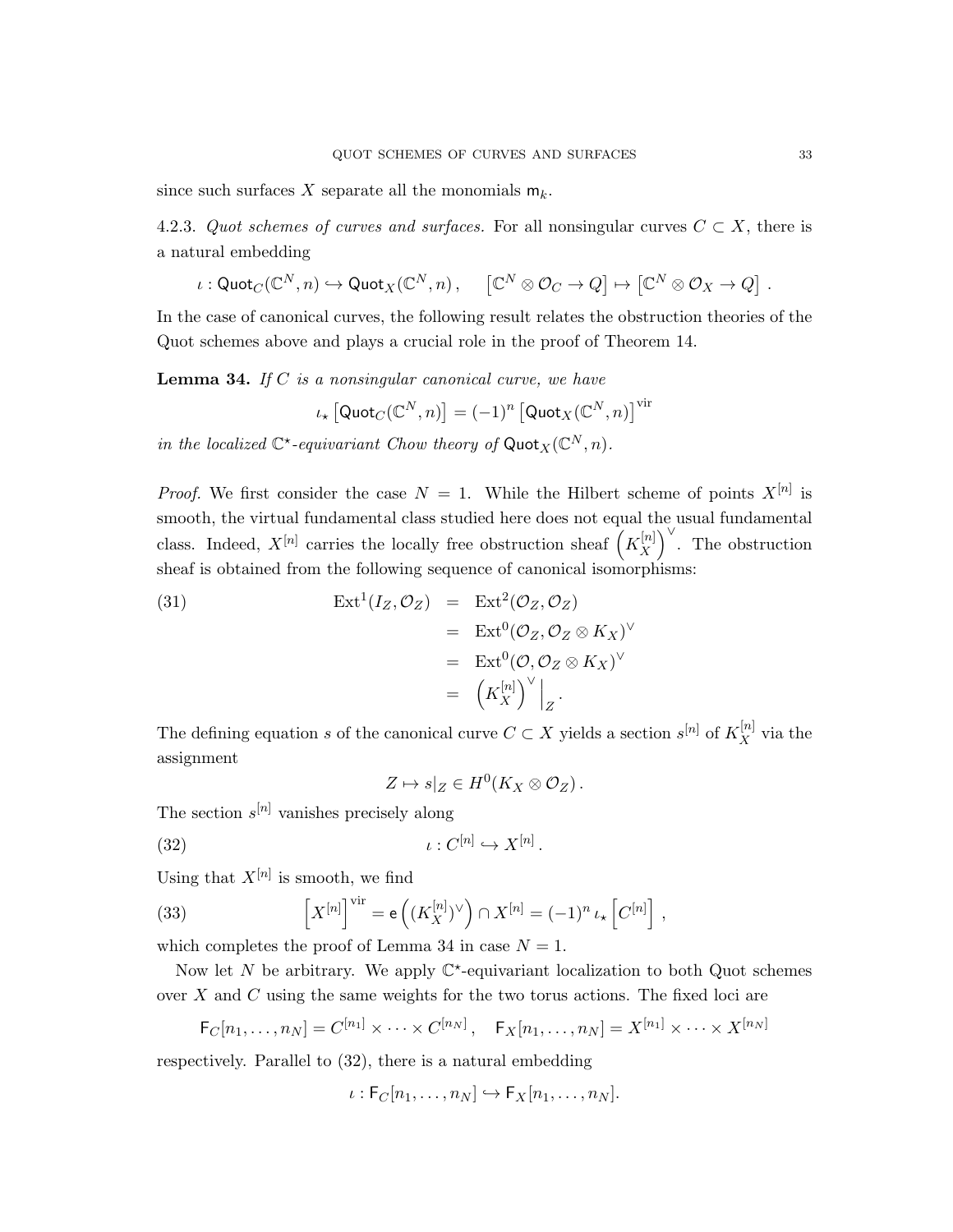We noted in (30) that the obstruction bundle of  $F_X[n_1, \ldots, n_N]$  splits as

$$
((K_X)^{[n_1]}\oplus\ldots\oplus (K_X)^{[n_N]})^{\vee}.
$$

Using (33), we find that

(34) 
$$
\iota_{\star}[\mathsf{F}_C[n_1,\ldots,n_N]] = (-1)^n \mathsf{e}\left(\left((K_X)^{[n_1]} \oplus \ldots \oplus (K_X)^{[n_N]}\right)^{\vee}\right) \cap [\mathsf{F}_X[n_1,\ldots,n_N]]
$$

$$
= (-1)^n [\mathsf{F}_X[n_1,\ldots,n_N]]^{\text{vir}}.
$$

We furthermore claim

(35) 
$$
\iota^{\star}e(N_X[n_1,\ldots,n_N]^{\text{vir}})=e(N_C[n_1,\ldots,n_N])
$$

where  $N_X^{\text{vir}}$  and  $N_C$  are two normal bundles of the fixed loci.

The proof of (35) requires several steps. First, the difference

$$
\iota^{\star} N_X[n_1,\ldots,n_N]^{\mathrm{vir}} - N_C[n_1,\ldots,n_N]
$$

equals

$$
\bigoplus_{i \neq j} \text{Ext}^{\bullet}_{X}(I_{Z_{i}/X}, \mathcal{O}_{Z_{j}})[w_{j}-w_{i}] - \bigoplus_{i \neq j} \text{Ext}^{\bullet}_{C}(I_{Z_{i}/C}, \mathcal{O}_{Z_{j}})[w_{j}-w_{i}].
$$

The latter expression can be further simplified using

$$
\operatorname{Ext}^{\bullet}_X(I_{Z_i/X}, \mathcal{O}_{Z_j}) - \operatorname{Ext}^{\bullet}_C(I_{Z_i/C}, \mathcal{O}_{Z_j}) = -\operatorname{Ext}^{\bullet}_X(\mathcal{O}_{Z_i}, \mathcal{O}_{Z_j}) + \operatorname{Ext}^{\bullet}_C(\mathcal{O}_{Z_i}, \mathcal{O}_{Z_j})
$$
  
= -\operatorname{Ext}^{\bullet}\_C(\mathcal{O}\_{Z\_i}, \mathcal{O}\_{Z\_j} \otimes \Theta)[-1],

where  $\Theta = \mathcal{O}_C(C)$  is the theta characteristic of C. For the first equality, we have expressed the ideal sheaves in terms of structure sheaves in  $K$ -theory. The second equality follows from the exact sequence

$$
\ldots \to \mathrm{Ext}^i_C(\mathcal{O}_{Z_i}, \mathcal{O}_{Z_j}) \to \mathrm{Ext}^i_X(\mathcal{O}_{Z_i}, \mathcal{O}_{Z_j}) \to \mathrm{Ext}^{i-1}_C(\mathcal{O}_{Z_i}, \mathcal{O}_{Z_j} \otimes \Theta) \to \ldots
$$

proven, for instance, in [57, Lemma 3.42]. Next, in the difference of the normal bundles, we group the terms corresponding to the pairs  $(i, j)$  and  $(j, i)$ . We define

$$
\mathbb{V}_{ij} = \text{Ext}^{\bullet}_{\mathcal{C}}(\mathcal{O}_{Z_i}, \mathcal{O}_{Z_j} \otimes \Theta)[w_j - w_i] \oplus \text{Ext}^{\bullet}_{\mathcal{C}}(\mathcal{O}_{Z_j}, \mathcal{O}_{Z_i} \otimes \Theta)[w_i - w_j],
$$

and write

$$
\iota^{\star} \mathsf{N}_X[n_1,\ldots,n_N]^{\mathrm{vir}} - \mathsf{N}_C[n_1,\ldots,n_N] = \bigoplus_{i < j} \mathbb{V}_{ij}.
$$

By Serre duality, making use of the fact that  $\Theta$  is a theta characteristic, we obtain

$$
\mathbb{V}_{ij}^{\vee} = \mathbb{V}_{ij}[1].
$$

Therefore,

$$
\mathsf{e}_{\mathbb{C}^\star}(\mathbb{V}_{ij}) = (-1)^{\chi(\mathcal{O}_{Z_i}, \mathcal{O}_{Z_j} \otimes \Theta)} = 1,
$$

which proves  $(35)$ .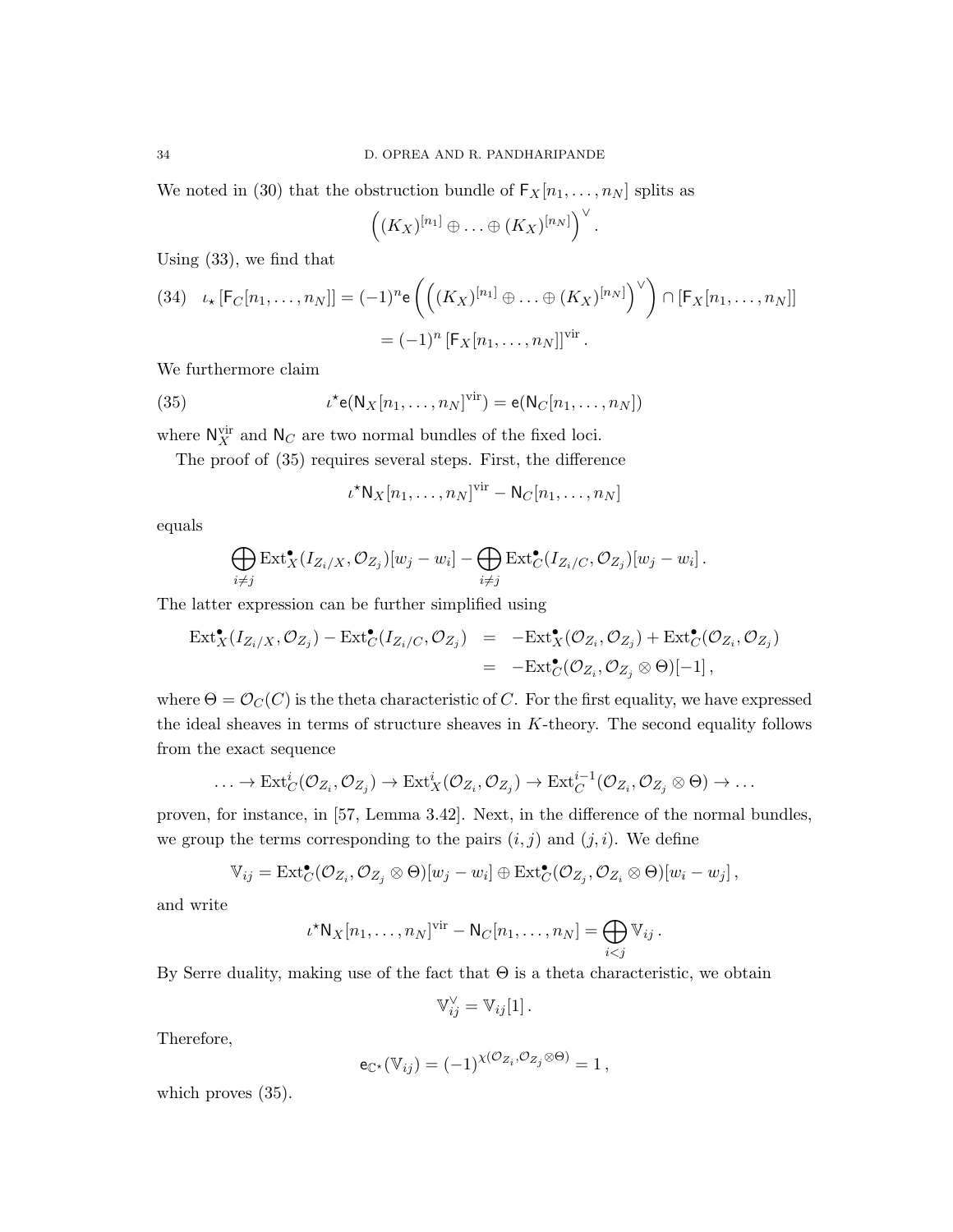Finally, by the virtual localization formula [18], we have

$$
[\text{Quot}_X(\mathbb{C}^N, n)]^{\text{vir}} = \sum_{n_1 + \dots + n_N = n} (j_X)_* \left( \frac{1}{\mathbf{e}(N_X[n_1, \dots, n_N]^{\text{vir}})} \cap [\mathsf{F}_X[n_1, \dots, n_N]]^{\text{vir}} \right)
$$

$$
[\text{Quot}_C(\mathbb{C}^N, n)] = \sum_{n_1 + \dots + n_N = n} (j_C)_* \left( \frac{1}{\mathbf{e}(N_C[n_1, \dots, n_N])} \cap [\mathsf{F}_C[n_1, \dots, n_N]] \right).
$$

Using equations (34) and (35) we obtain

$$
\iota_{\star}\left[\mathsf{Quot}_{C}(\mathbb{C}^{N},n)\right] = (-1)^{n}\left[\mathsf{Quot}_{X}(\mathbb{C}^{N},n)\right]^{\mathrm{vir}}
$$

which proves the Lemma.  $\Box$ 

Remark 35. The result of Lemma 34 should be expected. In fact, the canonical curve  $C$  gives a cosection

$$
\mathrm{Ob} \to \mathcal{O}_{\mathsf{Quot}}
$$

of the obstruction sheaf of  $\text{Quot}_X(\mathbb{C}^N, n)$  via the composition

$$
\operatorname{Ext}^1(S,Q) \to \operatorname{Ext}^2(Q,Q) \stackrel{\text{Trace}}{\to} H^2(\mathcal{O}_X) = H^0(K_X)^{\vee} \to \mathbb{C}.
$$

A careful analysis shows that the cosection vanishes along the quotients supported on C. By [22], the virtual fundamental cycle is localized along such quotients. However, the precise determination of the cycle still requires a calculation. The known techniques require stronger smoothness assumptions than what we can prove in our case, so we have given a different argument for the proof of Lemma 34.

For example,  $\text{Quot}_X(\mathbb{C}^N, n)$  is singular for every  $N \geq 2$  and  $n \geq 2$  even at quotients of the form

$$
Q = \mathcal{O}_Z \oplus \mathcal{O}_Z
$$
,  $length(Z) = \frac{n}{2}$ .

Indeed, the Zariski tangent space

$$
\text{Hom}(S,Q) = \text{Hom}(I_Z \oplus I_Z \oplus \mathbb{C}^{N-2} \otimes \mathcal{O}_X, \mathcal{O}_Z \oplus \mathcal{O}_Z)
$$

has dimension  $(N + 2)n$  which is higher than the actual dimension  $(N + 1)n$ .

4.2.4. Proof of Theorem 14. We argued in Section 4.2.2 that it suffices to consider the case when X admits a nonsingular canonical curve C. Let  $\alpha_i$  be classes on X and set  $\beta_i = \alpha_i|_C$ . By Lemma 34, we have

$$
\int_{\left[\mathsf{Quot}_X(\mathbb{C}^N,n)\right]^{\text{vir}}} s_{x_1}(\alpha_1^{[n]})\cdots s_{x_\ell}(\alpha_\ell^{[n]}) = (-1)^n \int_{\mathsf{Quot}_C(\mathbb{C}^N,n)} s_{x_1}(\beta_1^{[n]})\cdots s_{x_\ell}(\beta_\ell^{[n]}) .
$$

Theorem 14 follows immediately

$$
Z_{X,N}(q,x_1,\ldots,x_\ell \,|\, \alpha_1,\ldots,\alpha_\ell) = Z_{g,N}(-q,x_1,\ldots,x_\ell,\beta_1,\ldots,\beta_\ell)
$$
  
=  $A_1(-q)^{c_1(\alpha_i)\cdot K_X}\cdots A_\ell(-q)^{c_1(\alpha_\ell)\cdot K_X}\cdot B(-q)^{1-g}$ .

,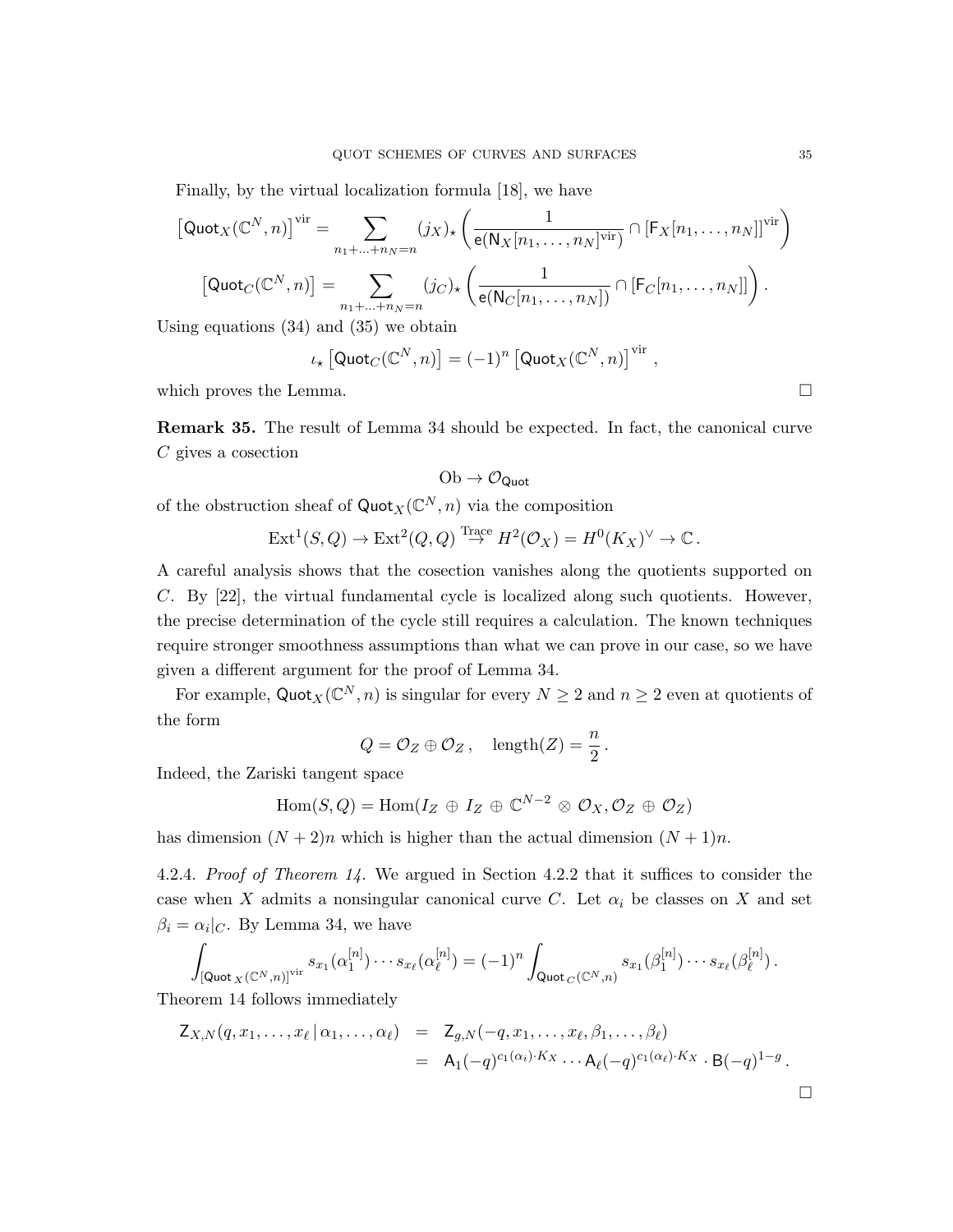4.3. Virtual Euler characteristics. Theorem 18 will be proven next. Before presenting the argument, we review general statements regarding virtual Euler characteristics.

4.3.1. Generalities. Let Z be a scheme admitting a 2-term perfect obstruction theory

$$
\mathbb{E}^{\bullet} = [E_{-1} \to E_0] \to \tau^{[-1,0]} \mathbb{L}_Z,
$$

and a virtual fundamental class  $[Z]^\text{vir}$  of dimension

$$
d = \text{rank } E_0 - \text{rank } E_{-1} \, .
$$

The virtual tangent bundle  $T^{\text{vir}}Z$  is defined in the K-theory of Z as the difference

$$
(E_0)^{\vee} - (E_{-1})^{\vee}.
$$

We define the virtual Euler characteristic

(36) 
$$
e^{\text{vir}}(Z) = \int_{[Z]^{\text{vir}}} c_d(T^{\text{vir}} Z),
$$

see also [11]. Virtual Euler characteristics are deformation invariants.

In particular, if  $Z$  is nonsingular with a locally free obstruction bundle  $B$ , then

$$
[Z]^\mathrm{vir} = \mathrm{e}(B) \cap [Z]
$$

and the virtual tangent bundle is the difference  $TZ - B$ . By definition, we obtain

(37) 
$$
e^{\text{vir}}(Z) = \int_Z e(B) \cdot \frac{c(TZ)}{c(B)}.
$$

4.3.2. Proof of Theorem 18 for  $N = 1$ . We must prove

(38) 
$$
\sum_{n=0}^{\infty} q^n \cdot e^{\text{vir}} \left( X^{[n]} \right) = \left( \frac{(1-q)^2}{1-2q} \right)^{K_X^2}.
$$

*Proof.* We observed in Lemma 34 that the Hilbert schemes  $X^{[n]}$  have locally free obstruction sheaves  $\left(K_X^{[n]}\right)$  $\begin{bmatrix} [n] \ X \end{bmatrix}^{\vee}$ . By (37), the virtual Euler characteristics are

$$
\mathrm{e}^{\mathrm{vir}}(X^{[n]}) = \int_{X^{[n]}} \mathrm{e}\left((K_X^{[n]})^{\vee}\right) \cdot \frac{c(TX^{[n]})}{c\left((K_X^{[n]})^{\vee}\right)}\,.
$$

The above rewriting of the virtual Euler characteristic shows, via [9, Theorem 4.5], that expression (38) takes the universal form

$$
\mathsf{U}(q)^{K_X^2} \cdot \mathsf{V}(q)^{c_2(X)}
$$

.

To prove

$$
\mathsf{U}(q) = (1-q)^2 \cdot (1-2q)^{-1}, \quad \mathsf{V}(q) = 1,
$$

we may specialize to surfaces  $X$  which admit a nonsingular canonical curve

$$
C\subset X\,.
$$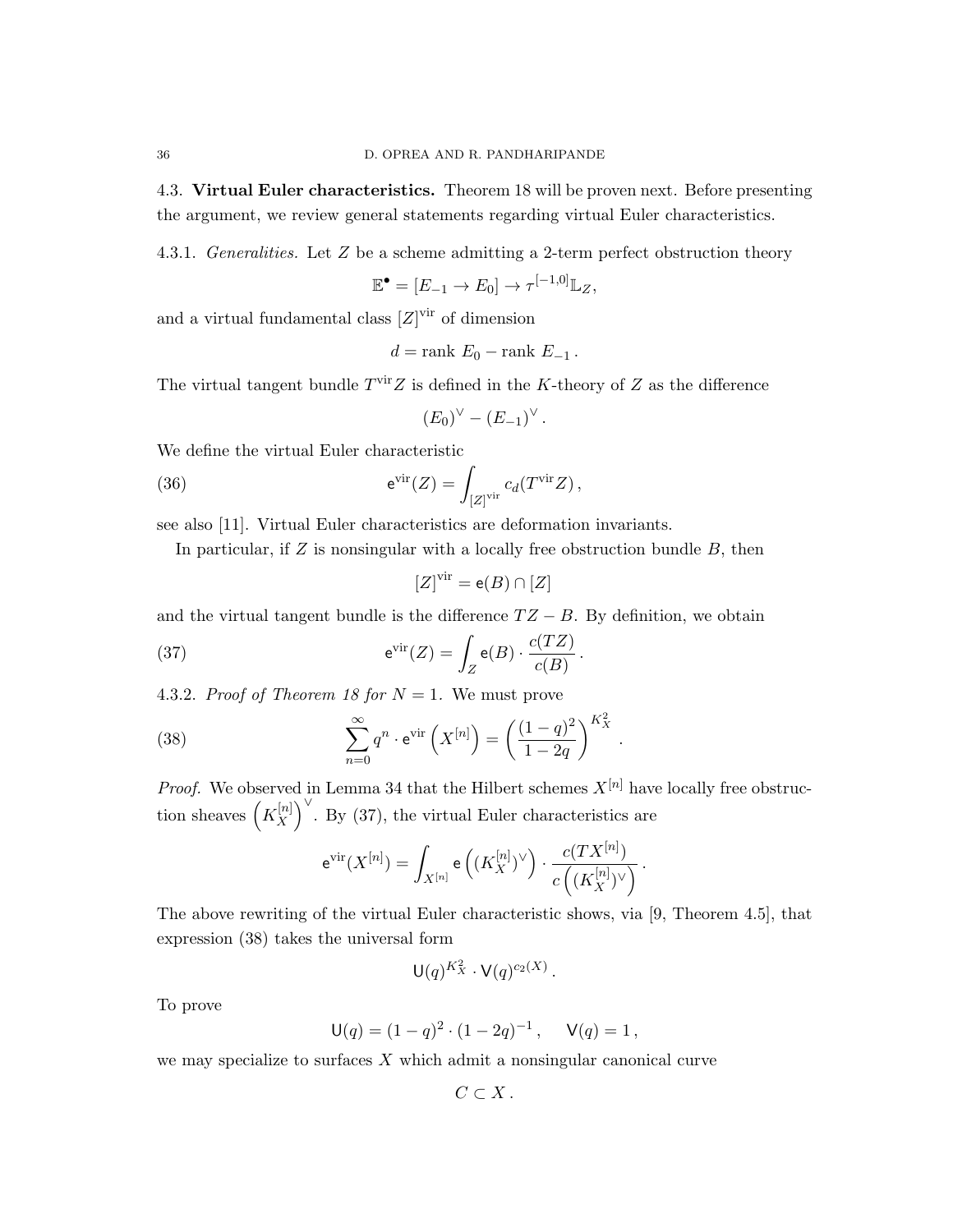By (32), we have the embedding

$$
\iota:C^{[n]}\hookrightarrow X^{[n]}
$$

and furthermore, by (33), we have

$$
\left[X^{[n]}\right]^{\text{vir}} = \mathsf{e}\left((K_X^{[n]})^{\vee}\right) \cap X^{[n]} = (-1)^n \iota_* \left[C^{[n]}\right].
$$

We conclude

$$
e^{\text{vir}}(X^{[n]}) = (-1)^n \int_{C^{[n]}} \iota^* \frac{c(TX^{[n]})}{c((K_X^{[n]})^{\vee})}.
$$

Going further, let  $\Theta = \mathcal{O}_C(C)$  be the theta characteristic of C. If  $Z \subset C$ , consider the exact sequence

$$
0 \to \mathcal{O}_X(-C) \to I_{Z/X} \to \iota_{\star}I_{Z/C} \to 0.
$$

Taking  $Hom($ ,  $\mathcal{O}_Z)$  we find

$$
0 \to TC^{[n]} \to \iota^{\star} TX^{[n]} \to \Theta^{[n]} \to 0 \implies \iota^{\star} c(TX^{[n]}) = c(\Theta^{[n]}) \cdot c(TC^{[n]}).
$$

Moreover, we have

$$
\iota^* K_X^{[n]} = \Theta^{[n]}.
$$

We conclude

(39) 
$$
e^{\text{vir}}(X^{[n]}) = (-1)^n \int_{C^{[n]}} \frac{c(\Theta^{[n]}) \cdot c(TC^{[n]})}{c((\Theta^{[n]})^{\vee})}.
$$

There are now several ways to evaluate the integral (39), but the most direct path is to use Theorem 3. We observe

$$
TC^{[n]} = \left(K_C^{[n]}\right)^{\vee}.
$$

Then, we have

$$
e^{\text{vir}}(X^{[n]}) = (-1)^n \int_{C^{[n]}} \frac{c(\Theta^{[n]}) \cdot c\left((K_C^{[n]})^{\vee}\right)}{c\left((\Theta^{[n]})^{\vee}\right)}
$$
  
= 
$$
(-1)^n \int_{C^{[n]}} s_1((-\Theta)^{[n]}) \cdot s_{-1}((-K_C)^{[n]}) \cdot s_{-1}(\Theta^{[n]}).
$$

Invoking Theorem 3, we find

$$
\sum_{n=0}^{\infty} q^n \cdot e^{\text{vir}} \left( X^{[n]} \right) = \mathsf{Z}_{C,1}(-q, x_1 = 1, x_2 = -1, x_3 = -1 | \alpha_1 = -\Theta, \alpha_2 = -K_C, \alpha_3 = \Theta)
$$

$$
= \mathsf{A}_1^{\deg \alpha_1} \cdot \mathsf{A}_2^{\deg \alpha_2} \cdot \mathsf{A}_3^{\deg \alpha_3} \cdot \mathsf{B}^{1-g}.
$$

The change of variables specified by Theorem 3 takes the simple form

$$
-q = \frac{t}{1-t},
$$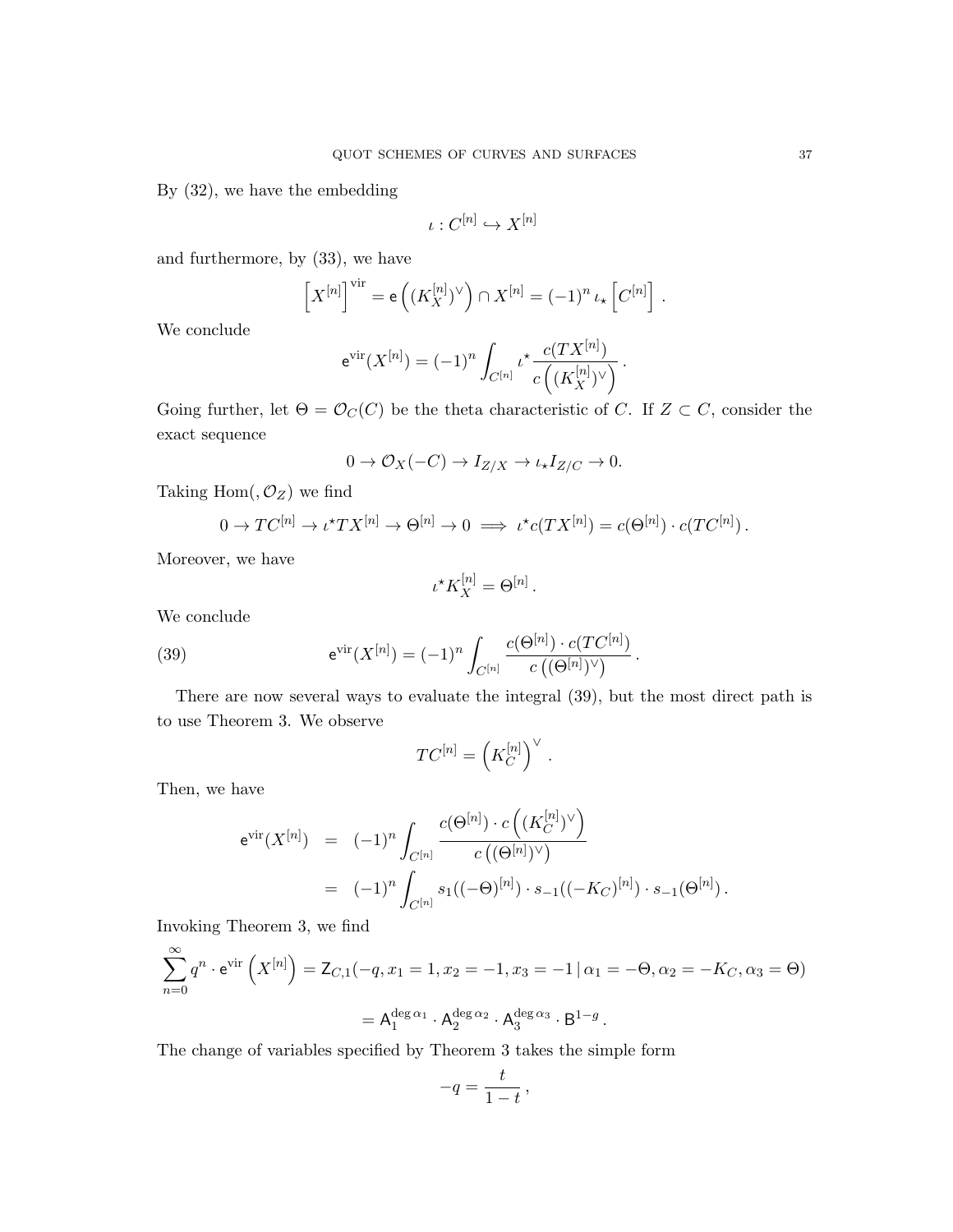and the universal functions are

$$
A_1 = 1 - t = (1 - q)^{-1}
$$
,  $A_2 = A_3 = 1 + t = (1 - 2q)(1 - q)^{-1}$ ,  $B = 1$ .

We conclude

$$
\sum_{n=0}^{\infty} q^n \cdot e^{\text{vir}} \left( X^{[n]} \right) = \left( (1-q)^2 \cdot (1-2q)^{-1} \right)^{K_X^2},
$$

which completes the proof of the  $N = 1$  case of Theorem 18.

**Remark 36.** Using the same techniques, we can also compute the virtual  $\chi_{-y}$  genera:

$$
\sum_{n=0}^{\infty} q^n \cdot \chi_{-y}^{\text{vir}}(X^{[n]}) = \left(\frac{(1-q) \cdot (1 - yq)}{1 - q - qy}\right)^{K_X^2}.
$$

Theorem 18 is then recovered in the limit  $y \to 1$ .

Remark 37. For future reference, we record the following slight generalization of the above calculations. For any nonsingular projective surface X and  $M \to X$  a line bundle, set

$$
\mathsf{Z}_{X,M} = \sum_{n=0}^\infty q^n \int_{X^{[n]}} \mathsf{e}\left(\left(M^{[n]}\right)^{\vee}\right) \frac{c(TX^{[n]})}{c\left(\left(M^{[n]}\right)^{\vee}\right)}\,.
$$

Without the duals placed on tautological bundles, such integrals also appear in the work [23] on stable pair invariants of local surfaces. The above calculations yield the following result.

#### Corollary 38. We have

(40) 
$$
Z_{X,M} = U(q)^{c_1(M)^2} \cdot V(q)^{c_1(M) \cdot K_X}
$$

where

$$
\mathsf{U}(q) = 1 - q \,, \quad \mathsf{V}(q) = (1 - 2q)^{-1} \cdot (1 - q) \,.
$$

4.3.3. Proof of Theorem 18 for higher N. Theorem 18 concerns the generating series

(41) 
$$
\mathsf{Z}^{\mathcal{E}}_{X,N,0} = \sum_{n=0}^{\infty} q^n \mathrm{e}^{\mathrm{vir}}(\mathrm{Quot}_X(\mathbb{C}^N,n)).
$$

For notational convenience, we will denote the series (41) by  $E_X(q)$ . We will follow a strategy similar to that of the proof of Theorem 14:

(i) We will first show the factorization

$$
\mathsf{E}_X(q) = \mathsf{A}(q)^{K_X^2} \cdot \mathsf{B}(q)^{\chi(\mathcal{O}_X)}
$$

holds for universal power series  $A, B \in \mathbb{Q}[[q]]$ .

(ii) To identify the series A, B, we will use Theorem 14 to localize the calculation to a nonsingular canonical curve

$$
C\subset X\,.
$$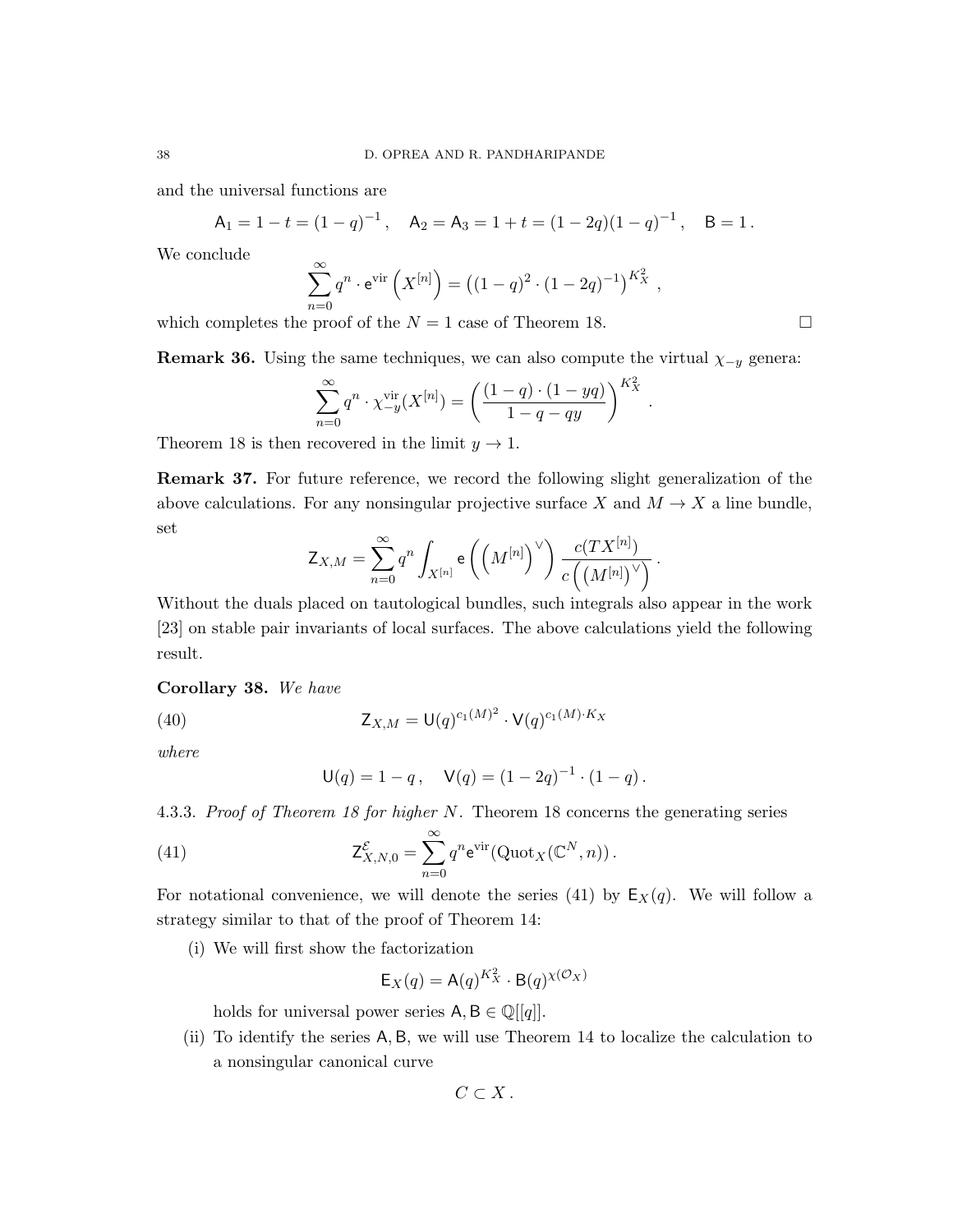- (iii) The evaluation  $B = 1$  will follow for formal reasons.
- (iv) To determine A, we will use equivariant localization on  $\text{Quot}_C(\mathbb{C}^N, n)$  for  $C =$  $\mathbb{P}^1$ . We will find closed form expressions for the localization sums which will furthermore prove the rationality of Theorem 18.

Remark 39. We warn the reader that both the statement and the proof of the torus equivariant localization formula for virtual Euler characteristics stated in [11, Corollary 6.6 (3)] are wrong. In particular, application of [11, Corollary 6.6 (3)] to the diagonal  $\mathbb{C}^*$ -action on  $\mathbb{C}^N$  to calculate  $\mathsf{Z}^{\mathcal{E}}_{X,N,0}$  in terms of  $\mathsf{Z}^{\mathcal{E}}_{X,1,0}$  will give incorrect results.<sup>11</sup>

Step (i). We first apply the virtual localization formula to prove that the series  $E_X(q)$ depends only upon  $K_X^2$  and  $\chi(\mathcal{O}_X)$ . By definition,

$$
e^{\mathrm{vir}}(\mathrm{Quot}_X(\mathbb{C}^N,n))=\int_{\left[\mathrm{Quot}_X(\mathbb{C}^N,n)\right]^{\mathrm{vir}}}c(T^{\mathrm{vir}}\mathrm{Quot}_X(\mathbb{C}^N,n))
$$

where

$$
T^{\text{vir}}\text{Quot}_X(\mathbb{C}^N, n) = \text{Ext}^0(S, Q) - \text{Ext}^1(S, Q)
$$

is the virtual tangent bundle. By the virtual localization formula of [18], we obtain

$$
\mathrm{e}^{\mathrm{vir}}(\mathrm{Quot}_X(\mathbb{C}^N,n))=\sum_{n_1+\ldots+n_N=n}\int_{\left[X^{[n_1]}\times\cdots\times X^{[n_N]}\right]^{\mathrm{vir}}}\frac{\iota^{\star}c(T^{\mathrm{vir}}\mathrm{Quot}_X(\mathbb{C}^N,n))}{\mathrm{e}_{\mathbb{C}^{\star}}(\mathrm{N}[n_1,\ldots,n_N]^{\mathrm{vir}})}\,.
$$

Using

$$
\iota^{\star}T^{\mathrm{vir}}\mathrm{Quot}_X(\mathbb{C}^N,n)=\bigoplus_{i,j}\mathrm{Ext}^\bullet(I_{Z_i},\mathcal{O}_{Z_j})[w_j-w_i]
$$

and

$$
N[n_1,\ldots,n_N]^{\text{vir}} = \bigoplus_{i\neq j} \text{Ext}^{\bullet}(I_{Z_i}, \mathcal{O}_{Z_j})[w_j - w_i],
$$

we rewrite the right hand side of the virtual localization as

$$
\sum_{n_1+\ldots+n_N=n}\int_{X^{[n_1]}\times\cdots\times X^{[n_N]}}\prod_{i=1}^N\mathsf{e}\left((K_X^{[n_i]})^\vee\right)\cdot c(\mathrm{Ext}^\bullet(I_{Z_i},\mathcal{O}_{Z_i}))\cdot \prod_{i\neq j}\frac{c(\mathrm{Ext}^\bullet(I_{Z_i},\mathcal{O}_{Z_j})[w_j-w_i])}{\mathsf{e}(\mathrm{Ext}^\bullet(I_{Z_i},\mathcal{O}_{Z_j})[w_j-w_i])}\,.
$$

As in [17, Theorem 5.1], each Hilbert scheme integral depends solely on the Chern numbers of the surface X, so  $\mathsf{E}_X(q)$  is a function of

$$
K_X^2 \text{ and } \chi(\mathcal{O}_X).
$$

By splitting the surface  $X = X' \sqcup X''$ , we see

$$
\mathrm{Quot}_X(\mathbb{C}^N, n) = \bigsqcup_{n'+n''=n} \mathrm{Quot}_{X'}(\mathbb{C}^N, n') \times \mathrm{Quot}_{X''}(\mathbb{C}^N, n'')
$$

 $11B$ . Fantechi and L. Göttsche agree with Remark 39 about the error in part (3), but confirm that parts (1) and (2) of [11, Corollary 6.6] are correct.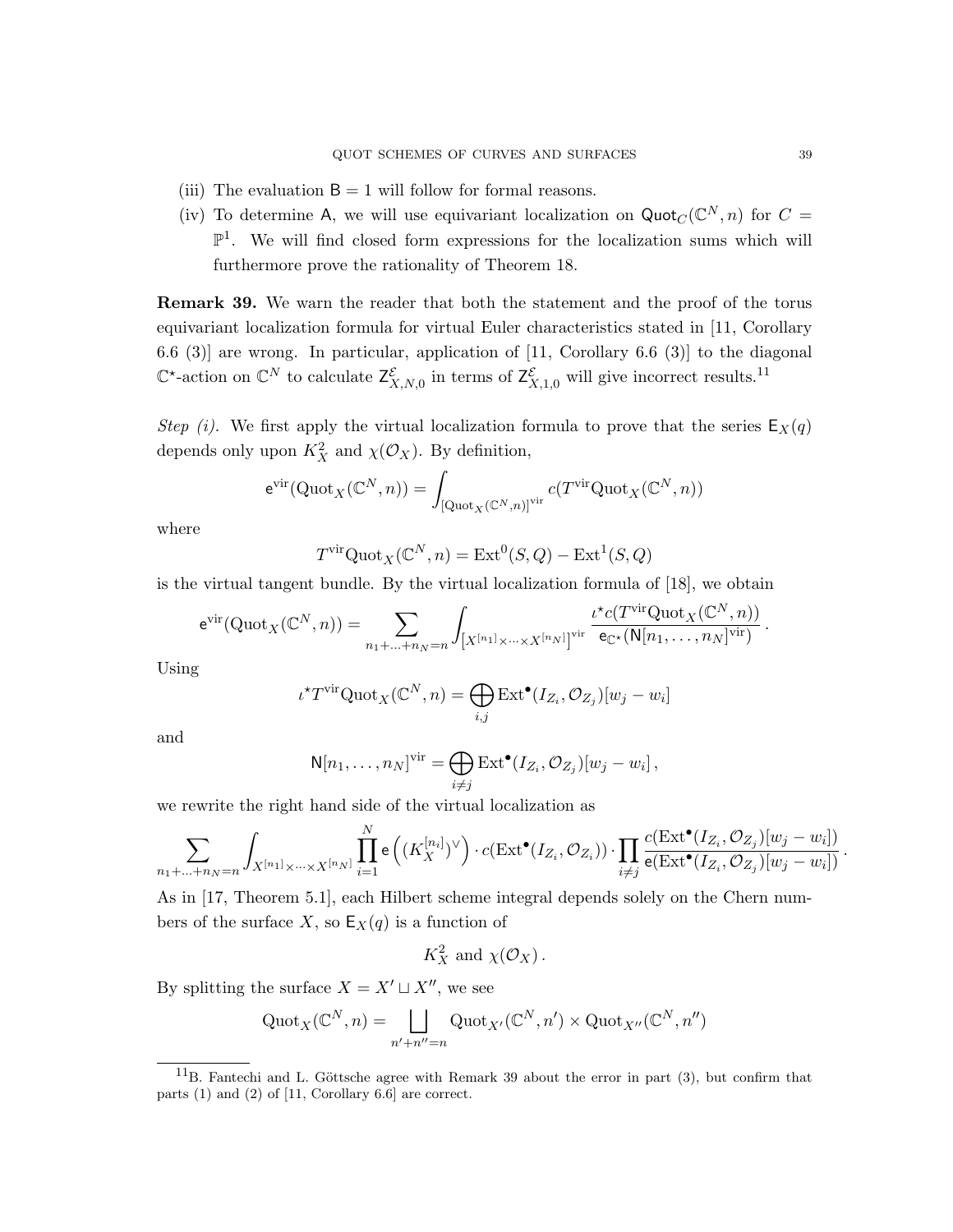with a splitting also of the obstruction theory. We therefore conclude

$$
\mathsf{E}_X(q) = \mathsf{E}_{X'}(q) \cdot \mathsf{E}_{X''}(q) ,
$$

which implies the factorization

$$
\mathsf{E}_X(q) = \mathsf{A}(q)^{K_X^2} \cdot \mathsf{B}(q)^{\chi(\mathcal{O}_X)}.
$$

Step (ii). When  $C \subset X$  is a nonsingular canonical curve, we can apply the result of Lemma 34 to write

$$
\iota_{\star}\left[\mathsf{Quot}_{C}(\mathbb{C}^N,n)\right] = (-1)^n \left[\mathsf{Quot}_{X}(\mathbb{C}^N,n)\right]^{\text{vir}}.
$$

Here

$$
\iota: {\sf Quot}_C(\mathbb{C}^N, n) \to {\sf Quot}_X(\mathbb{C}^N, n)
$$

is the natural inclusion

$$
\left[\mathbb{C}^N\otimes\mathcal{O}_C\to Q\right]\mapsto\left[\mathbb{C}^N\otimes\mathcal{O}_X\to Q\right].
$$

As a consequence, we obtain

$$
e^{\text{vir}}(\text{Quot}_X(\mathbb{C}^N,n)) = \int_{\left[\text{Quot}_X(\mathbb{C}^N,n)\right]^{\text{vir}}} c(T^{\text{vir}}\text{Quot}_X(\mathbb{C}^N,n))
$$
  

$$
= (-1)^n \int_{\text{Quot}_C(\mathbb{C}^N,n)} c(\iota^{\star}T^{\text{vir}}\text{Quot}_X(\mathbb{C}^N,n))
$$
  

$$
= (-1)^n \int_{\text{Quot}_C(\mathbb{C}^N,n)} c(T\text{Quot}_C(\mathbb{C}^N,n)) \cdot c(\mathcal{T}_n).
$$

Here,  $\mathcal{T}_n \to \mathrm{Quot}_C(\mathbb{C}^N, n)$  is the virtual bundle given pointwise by

$$
\mathcal{T}_n = \text{Ext}^{\bullet}_C(Q, Q \otimes \Theta) ,
$$

where  $\Theta = N_{C/X}$  is the associated theta characteristic. The last line follows from the K-theoretic decomposition

(42) 
$$
\iota^{\star} T^{\text{vir}} \text{Quot}_X(\mathbb{C}^N, n) = T \text{Quot}_C(\mathbb{C}^N, n) + \mathcal{T}_n.
$$

To prove  $(42)$ , let  $S_C$  denote the kernel of the surjection

$$
\mathbb{C}^N\otimes\mathcal{O}_C\to Q\to 0
$$

on the curve  $C$ , and let  $S$  denote the kernel of the similar surjection

$$
\mathbb{C}^N\otimes\mathcal{O}_X\to Q\to 0
$$

on the surface  $X$ . The splitting  $(42)$  is a consequence of the following computation:

$$
\operatorname{Ext}^{\bullet}_X(S, Q) - \operatorname{Ext}^{\bullet}_C(S_C, Q) = - \operatorname{Ext}^{\bullet}_X(Q, Q) + \operatorname{Ext}^{\bullet}_C(Q, Q)
$$
  
= - \operatorname{Ext}^{\bullet}\_C(Q, Q \otimes \Theta)[-1].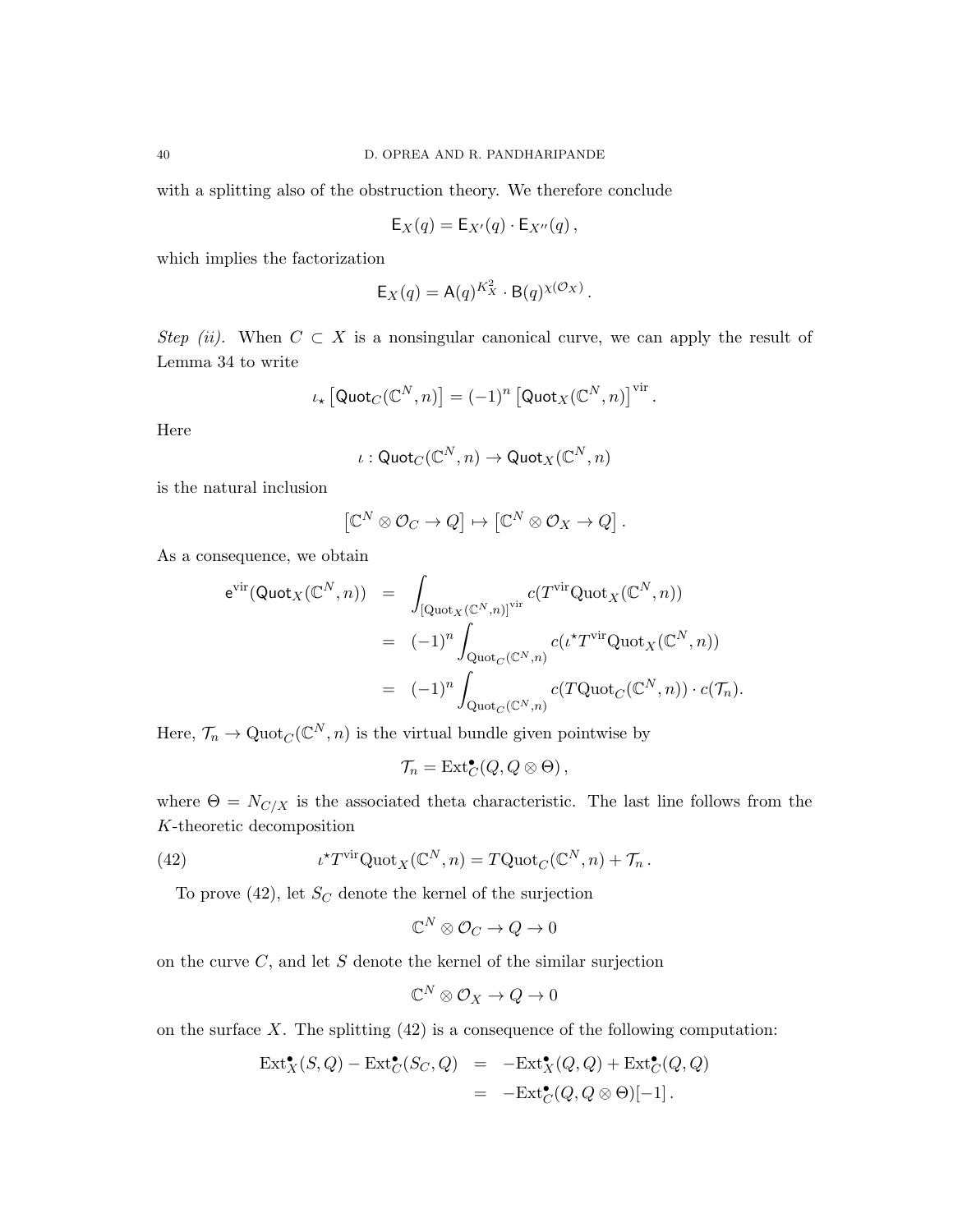For the first equality, we have expressed  $S, S_C$  in terms of Q in the K-theory of X and C. The second equality follows from the exact sequence

$$
\ldots \to \mathrm{Ext}^i_C(Q, Q) \to \mathrm{Ext}^i_X(Q, Q) \to \mathrm{Ext}^{i-1}_C(Q, Q \otimes \Theta) \to \ldots
$$

provided by [57, Lemma 3.42].

Step (iii). By (ii), we are now left to evaluating the generating series

$$
\mathsf{E}_C(q) = \sum q^n (-1)^n \cdot \int_{\mathrm{Quot}_C(\mathbb{C}^N, n)} c(T\mathrm{Quot}_C(\mathbb{C}^N, n)) \cdot c(\mathcal{T}_n).
$$

By the argument in Step (i), the answer takes the form

$$
\mathsf{E}_C(q) = \mathsf{A}(q)^{1-g}
$$

with g the genus of C. The second series  $B(q) = 1$  since there is no  $\chi(\mathcal{O}_X)$ -dependence in the curve integral above.

Step (iv). To determine the series A, we specialize first to the  $N = 2$  case. We prove

$$
\mathsf{A}(q) = \frac{(1-4q)^2}{(1-q)^2 \cdot (1-6q+q^2)}.
$$

The problem at hand is now purely a curve calculation. We can therefore discard the surface  $X$  and concentrate on the curve  $C$ . To find  $A$ , we take

$$
C=\mathbb{P}^1\,.
$$

Our goal is then to prove the second equality in the equation

(43) 
$$
A(q) = \sum_{n=0}^{\infty} q^n (-1)^n \cdot \int_{\text{Quot}_{\mathbb{P}^1}(\mathbb{C}^2, n)} c(T\text{Quot}_{\mathbb{P}^1}(\mathbb{C}^2, n)) \cdot c(\mathcal{T}_n)
$$

$$
= \frac{(1 - 4q)^2}{(1 - q)^2 \cdot (1 - 6q + q^2)}.
$$

We will apply  $\mathbb{C}^*$ -equivariant localization on Quot<sub> $\mathbb{P}^1(\mathbb{C}^2, n)$ . We write</sub>

 $\mathbb{C}^2 = \mathbb{C}[w_1] \oplus \mathbb{C}[w_2]$ 

for the weights of the diagonal  $\mathbb{C}^*$ -action on  $\mathbb{C}^2$ . The fixed loci are

$$
\mathsf{F}[n_1,n_2] = C^{[n_1]} \times C^{[n_2]} = \mathbb{P}^{n_1} \times \mathbb{P}^{n_2} \overset{\iota}{\hookrightarrow} \mathrm{Quot}_{\mathbb{P}^1}(\mathbb{C}^2,n) .
$$

The fixed points correspond to the exact sequences

$$
0 \to I_{Z_1} \oplus I_{Z_2} \to \mathbb{C}^2 \otimes \mathcal{O}_{\mathbb{P}^1} \to \mathcal{O}_{Z_1} \oplus \mathcal{O}_{Z_2} \to 0.
$$

Thus, by Atiyah-Bott localization, we find

(44) 
$$
\int_{\mathrm{Quot}_{\mathbb{P}^1}(\mathbb{C}^2,n)} c(T\mathrm{Quot}_{\mathbb{P}^1}(\mathbb{C}^2,n)) \cdot c(\mathcal{T}_n) = \sum_{n_1+n_2=n} \int_{\mathbb{P}^{n_1} \times \mathbb{P}^{n_2}} \mathrm{Contr}(n_1,n_2) \, .
$$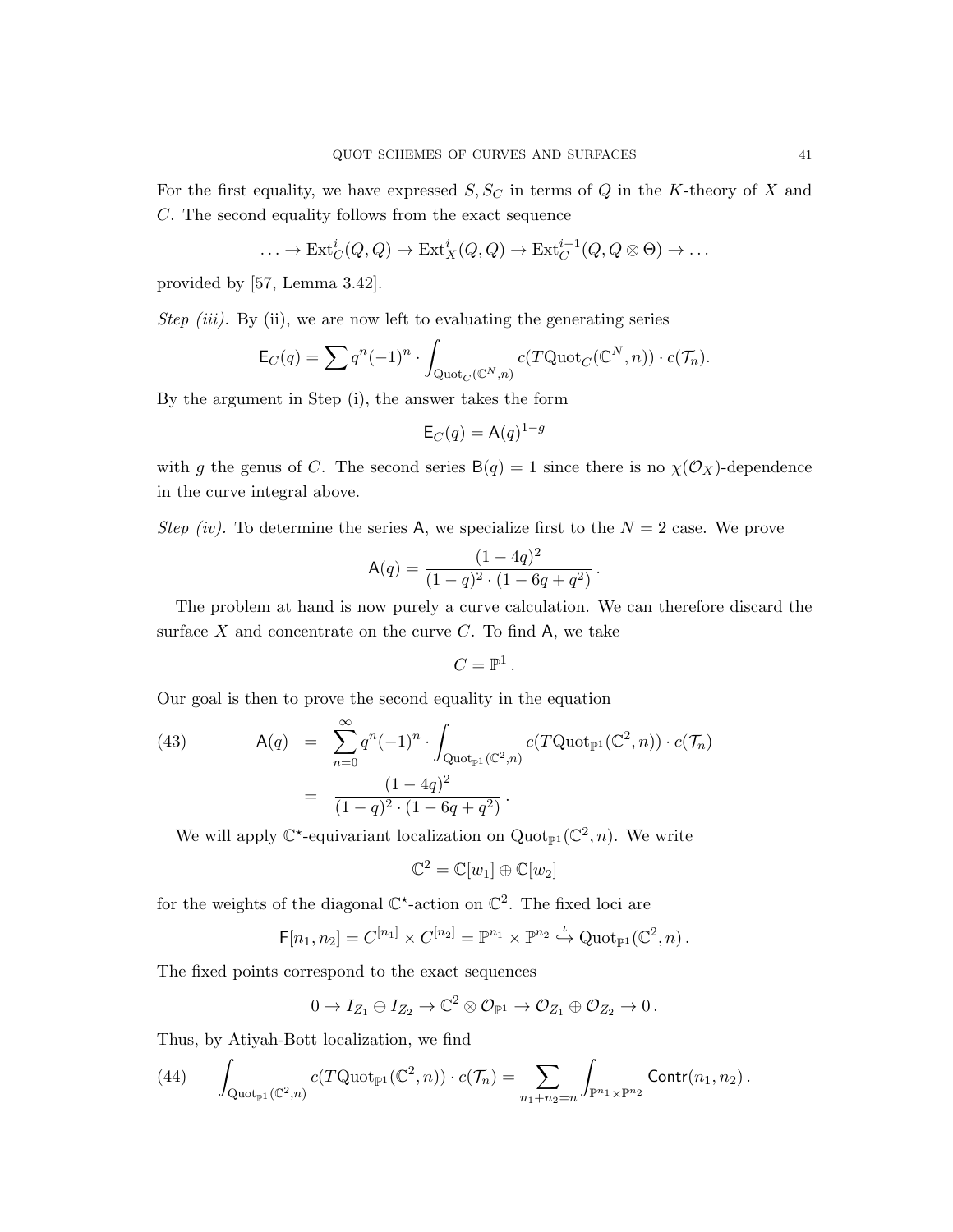Here, we set

$$
Contr(n_1, n_2) = \frac{c(\iota^{\star} TQ \text{uot}_{\mathbb{P}^1}(\mathbb{C}^2, n)) \cdot c(\iota^{\star} \mathcal{T}_n)}{e_{\mathbb{C}^{\star}}(N[n_1, n_2])}
$$

for the contribution of the  $(n_1, n_2)$ -fixed locus, where  $\mathbb{N}[n_1, n_2]$  denotes the normal bundle. We will evaluate (44) explicitly.

For the analysis of  $\text{Contr}(n_1, n_2)$ , the notation  $w = w_2 - w_1$  will be convenient. We compute

$$
\iota^{\star}T\mathrm{Quot}_{C}(\mathbb{C}^{2},n)=T\mathbb{P}^{n_{1}}+T\mathbb{P}^{n_{2}}+\mathrm{Ext}^{\bullet}(I_{Z_{1}},\mathcal{O}_{Z_{2}})[w]+\mathrm{Ext}^{\bullet}(I_{Z_{2}},\mathcal{O}_{Z_{1}})[-w].
$$

The last two terms come from the normal bundle

$$
\mathsf{N}[n_1,n_2] = \mathrm{Ext}^\bullet(I_{Z_1},\mathcal{O}_{Z_2})[w] + \mathrm{Ext}^\bullet(I_{Z_2},\mathcal{O}_{Z_1})[-w]\,.
$$

Similarly,  $\iota^{\star} \mathcal{T}_n$  can be written as

$$
\mathrm{Ext}^{\bullet}(\mathcal{O}_{Z_1}, \mathcal{O}_{Z_1}(-1)) + \mathrm{Ext}^{\bullet}(\mathcal{O}_{Z_2}, \mathcal{O}_{Z_2}(-1))
$$
  
+
$$
\mathrm{Ext}^{\bullet}(\mathcal{O}_{Z_1}, \mathcal{O}_{Z_2}(-1))[w] + \mathrm{Ext}^{\bullet}(\mathcal{O}_{Z_2}, \mathcal{O}_{Z_1}(-1))[-w].
$$

We now explicitly compute the various tautological structures appearing above. The arguments follow the proof of [39, Theorem 2]. We observe that the universal subschemes

$$
\mathcal{Z}_1 \subset \mathbb{P}^1 \times \mathbb{P}^{n_1} \,, \quad \mathcal{Z}_2 \subset \mathbb{P}^1 \times \mathbb{P}^{n_2}
$$

take the form

$$
\mathcal{O}(-\mathcal{Z}_1)=\mathcal{O}_{\mathbb{P}^1}(-n_1)\boxtimes\mathcal{O}_{\mathbb{P}^{n_1}}(-1)\,,\quad \mathcal{O}(-\mathcal{Z}_2)=\mathcal{O}_{\mathbb{P}^1}(-n_2)\boxtimes\mathcal{O}_{\mathbb{P}^{n_2}}(-1)\,.
$$

We require the following three calculations:

$$
\begin{aligned} \mathrm{Ext}^\bullet(\mathcal{O}_{\mathcal{Z}_1},\mathcal{O}_{\mathcal{Z}_1}(-1))&=\mathrm{Ext}^\bullet(\mathcal{O}-\mathcal{O}(-\mathcal{Z}_1),\mathcal{O}_{\mathbb{P}^1}(-1)-\mathcal{O}(-\mathcal{Z}_1)\otimes\mathcal{O}_{\mathbb{P}^1}(-1))\\ &=\mathrm{Ext}^\bullet(\mathcal{O}-\mathcal{O}_{\mathbb{P}^1}(-n_1)\boxtimes\mathcal{O}_{\mathbb{P}^{n_1}}(-1),\mathcal{O}_{\mathbb{P}^1}(-1)-\mathcal{O}_{\mathbb{P}^1}(-n_1-1)\boxtimes\mathcal{O}_{\mathbb{P}^{n_1}}(-1))\\ &=\mathbb{C}^{n_1}\otimes\mathcal{O}_{\mathbb{P}^{n_1}}(-1)-\mathbb{C}^{n_1}\otimes\mathcal{O}_{\mathbb{P}^{n_1}}(1)\,,\end{aligned}
$$

$$
\mathrm{Ext}^\bullet(I_{\mathcal{Z}_1},\mathcal{O}_{\mathcal{Z}_2})=\,\mathbb{C}^{n_1+1}\otimes \mathcal{O}_{\mathbb{P}^{n_1}}(1)-\mathbb{C}^{n_1-n_2+1}\otimes \mathcal{O}_{\mathbb{P}^{n_1}}(1)\otimes \mathcal{O}_{\mathbb{P}^{n_2}}(-1)\,,
$$

$$
\mathrm{Ext}^\bullet(\mathcal{O}_{\mathcal{Z}_1},\mathcal{O}_{\mathcal{Z}_2}(-1))=-\mathbb{C}^{n_1}\otimes \mathcal{O}_{\mathbb{P}^{n_1}}(1)+\mathbb{C}^{n_2}\otimes \mathcal{O}_{\mathbb{P}^{n_2}}(-1)+\mathbb{C}^{n_1-n_2}\otimes \mathcal{O}_{\mathbb{P}^{n_1}}(1)\otimes \mathcal{O}_{\mathbb{P}^{n_2}}(-1)\,.
$$

As a consequence, we find

$$
\iota^{\star} T\mathrm{Quot}_{C}(\mathbb{C}^{2},n) + \iota^{\star} \mathcal{T}_{n}
$$

can be calculated as

$$
\begin{aligned} T\mathbb{P}^{n_1}+T\mathbb{P}^{n_2}+\left(\mathbb{C}^{n_1}\otimes \mathcal{O}_{\mathbb{P}^{n_1}}(-1)-\mathbb{C}^{n_1}\otimes \mathcal{O}_{\mathbb{P}^{n_1}}(1)\right)+\left(\mathbb{C}^{n_2}\otimes \mathcal{O}_{\mathbb{P}^{n_2}}(-1)-\mathbb{C}^{n_2}\otimes \mathcal{O}_{\mathbb{P}^{n_2}}(1)\right)\\ &+\left(\mathcal{O}_{\mathbb{P}^{n_1}}(1)+\mathbb{C}^{n_2}\otimes \mathcal{O}_{\mathbb{P}^{n_2}}(-1)-\mathcal{O}_{\mathbb{P}^{n_1}}(1)\otimes \mathcal{O}_{\mathbb{P}^{n_2}}(-1)\right)[w]\\ &+\left(\mathcal{O}_{\mathbb{P}^{n_2}}(1)+\mathbb{C}^{n_1}\otimes \mathcal{O}_{\mathbb{P}^{n_1}}(-1)-\mathcal{O}_{\mathbb{P}^{n_1}}(-1)\otimes \mathcal{O}_{\mathbb{P}^{n_2}}(1)\right)[-w]\,. \end{aligned}
$$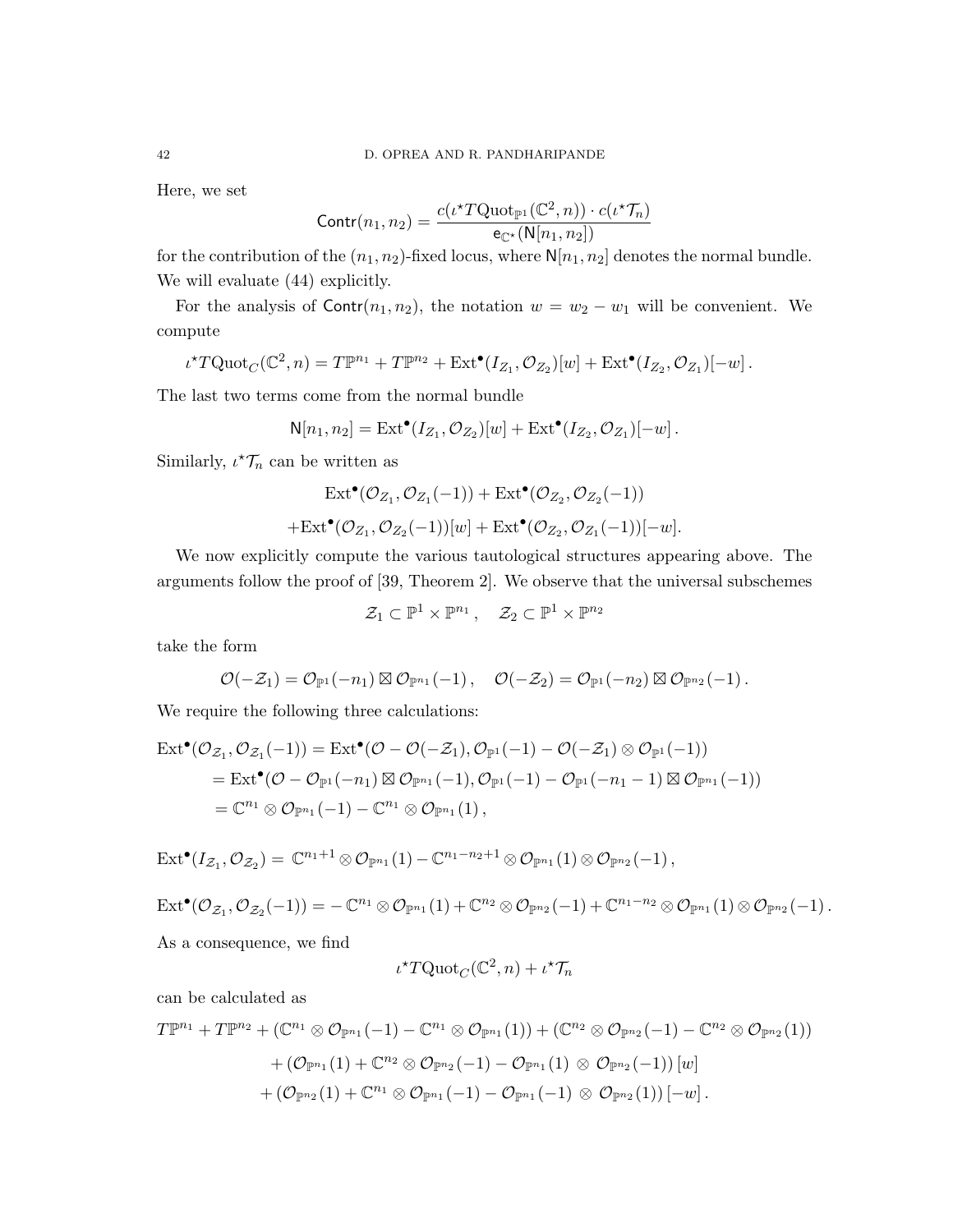We also have

$$
\mathsf{N}[n_1,n_2] = \left(\mathbb{C}^{n_1+1} \otimes \mathcal{O}_{\mathbb{P}^{n_1}}(1) - \mathbb{C}^{n_1-n_2+1} \otimes \mathcal{O}_{\mathbb{P}^{n_1}}(1) \otimes \mathcal{O}_{\mathbb{P}^{n_2}}(-1)\right)[w]
$$

(45) 
$$
+ \left(\mathbb{C}^{n_2+1} \otimes \mathcal{O}_{\mathbb{P}^{n_2}}(1) - \mathbb{C}^{n_2-n_1+1} \otimes \mathcal{O}_{\mathbb{P}^{n_1}}(-1) \otimes \mathcal{O}_{\mathbb{P}^{n_2}}(1)\right)[-w].
$$

We write  $h_1$  and  $h_2$  for the hyperplane classes on  $\mathbb{P}^{n_1}$  and  $\mathbb{P}^{n_2}$  respectively. After substituting the last equation into (44), we find

$$
\int_{\mathrm{Quot}_{\mathbb{P}^1}(\mathbb{C}^2,n)} c(T\mathrm{Quot}_{\mathbb{P}^1}(\mathbb{C}^2,n)) \cdot c(\mathcal{T}_n) = \sum_{n_1+n_2=n} \int_{\mathbb{P}^{n_1} \times \mathbb{P}^{n_2}} \mathrm{Contr}(n_1,n_2),
$$

where  $\text{Contr}(n_1, n_2)$  is given by

$$
\frac{(1-h_1)^{n_1}(1+h_1)(1-h_2)^{n_2}(1+h_2)(1+h_1+w)(1-h_2+w)^{n_2}(1+h_2-w)(1-h_1-w)^{n_1}}{(1+h_1-h_2+w)(1-h_1+h_2-w)}\cdot\frac{(w+h_1-h_2)^{n_1-n_2+1}(-w-h_1+h_2)^{n_2-n_1+1}}{(h_1+w)^{n_1+1}(h_2-w)^{n_2+1}}.
$$

While the expression may seem unwieldy, nonetheless, we will be able to sum the localization contributions explicitly via the Lagrange-Bürmann formula. We write

(46)  
\n
$$
\Phi_1(h_1) = (1 - h_1) \cdot (1 - h_1 - w) \cdot (h_1 + w)^{-1}
$$
\n
$$
\Phi_2(h_2) = (1 - h_2) \cdot (1 - h_2 + w) \cdot (h_2 - w)^{-1}
$$
\n
$$
\Psi(h_1, h_2) = (1 + h_1) \cdot (1 + h_2) \cdot (1 + h_1 + w) \cdot (1 + h_2 - w) \cdot (1 + h_1 - h_2 + w)^{-1} \cdot (1 - h_1 + h_2 - w)^{-1}
$$
\n
$$
(h_1 + w)^{-1} \cdot (h_2 - w)^{-1} \cdot (w + h_1 - h_2)^2.
$$

We obtain

$$
Contr(n_1, n_2) = (-1)^{n+1} \cdot \Phi_1(h_1)^{n_1} \cdot \Phi_2(h_2)^{n_2} \cdot \Psi(h_1, h_2).
$$

The sign in the last equality is a consequence of rewriting the numerator of the normal bundle:

$$
(w + h1 - h2)n1-n2+1(-w - h1 + h2)n2-n1+1 = (-1)n+1(w + h1 - h2)2.
$$

Therefore, we have

$$
A(q) = \sum_{n=0}^{\infty} q^n (-1)^n \cdot \int_{\text{Quot}_{\mathbb{P}^1}(\mathbb{C}^N, n)} c(T\text{Quot}_{\mathbb{P}^1}(\mathbb{C}^N, n)) \cdot c(\mathcal{T}_n)
$$
  
\n
$$
= -\sum_{n=0}^{\infty} q^n \sum_{n_1 + n_2 = n} \int_{\mathbb{P}^{n_1} \times \mathbb{P}^{n_2}} \Phi_1(h_1)^{n_1} \cdot \Phi_2(h_2)^{n_2} \cdot \Psi(h_1, h_2)
$$
  
\n
$$
= -\sum_{n=0}^{\infty} \sum_{n_1 + n_2 = n} q^n \cdot [h_1^{n_1} \cdot h_2^{n_2}] \left( \Phi_1(h_1)^{n_1} \cdot \Phi_2(h_2)^{n_2} \cdot \Psi(h_1, h_2) \right).
$$

As before, the brackets indicate taking the suitable coefficient of the expression following it. Omitted from the notation is the fact that we also need to take the w-free term at the end.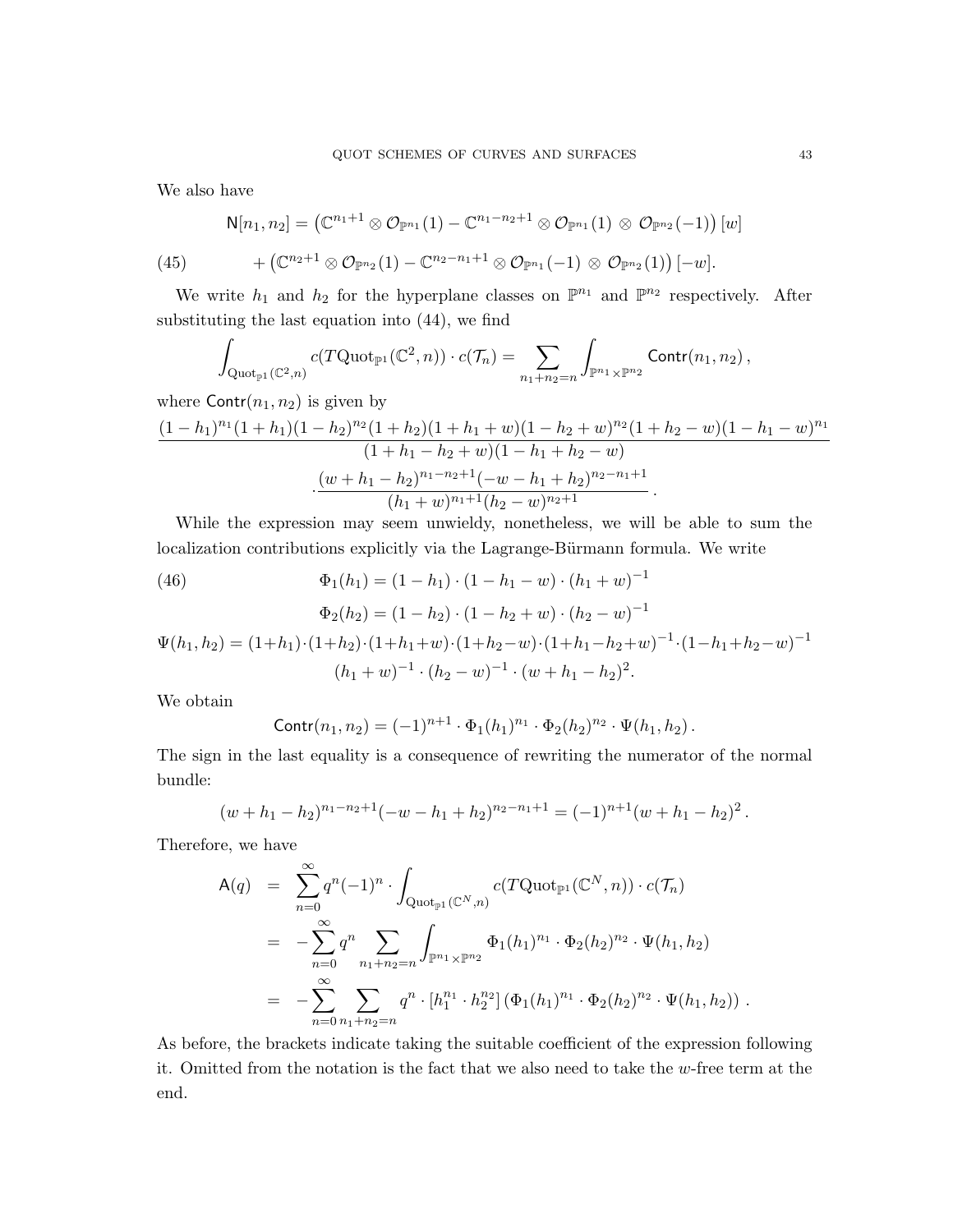The multivariable Lagrange-Bürmann formula of  $[12,$  Theorem  $2$   $(4.4)]$  is:

(47) 
$$
\sum_{n_1,n_2\geq 0} t_1^{n_1} t_2^{n_2} \cdot [h_1^{n_1} \cdot h_2^{n_2}] \left(\Phi_1(h_1)^{n_1} \cdot \Phi_2(h_2)^{n_2} \cdot \Psi(h_1,h_2)\right) = \frac{\Psi}{K}(h_1,h_2)
$$

for the change of variables

$$
t_1 = \frac{h_1}{\Phi_1(h_1)}, \quad t_2 = \frac{h_2}{\Phi_2(h_2)}
$$

and for

$$
K(t_1, t_2) = \left(1 - \frac{t_1}{\Phi_1(t_1)} \cdot \Phi_1'(t_1)\right) \cdot \left(1 - \frac{t_2}{\Phi_2(t_2)} \cdot \Phi_2'(t_2)\right).
$$
\n(46) we have

In our case, by (46), we have

(48) 
$$
t_1 = \frac{h_1(h_1 + w)}{(1 - h_1)(1 - h_1 - w)}, \quad t_2 = \frac{h_2(h_2 - w)}{(1 - h_2)(1 - h_2 + w)}.
$$

Using (46) again, by direct calculation, we find  $\frac{\Psi}{K}(h_1, h_2)$  equals

$$
\frac{(1-h_1^2)\cdot(1-(w+h_1)^2)\cdot(1-h_2^2)\cdot(1-(w-h_2)^2)\cdot(w+h_1-h_2)^2}{(2h_1^2+2h_1(w-1)+w(w-1))\cdot(2h_2^2-2h_2(w+1)+w(w+1))\cdot(1-(w+h_1-h_2)^2)}
$$

.

We set  $t_1 = t_2 = q$  and use the above equations (48) to solve

$$
h_1 = -\frac{q}{1-q} - \frac{w}{2} + \sqrt{\frac{q}{(1-q)^2} + \frac{w^2}{4}}, \quad h_2 = -\frac{q}{1-q} + \frac{w}{2} - \sqrt{\frac{q}{(1-q)^2} + \frac{w^2}{4}}.
$$

A direct computation then shows that

$$
\frac{\Psi}{K}(h_1(q), h_2(q)) = -\frac{(1-w^2) - 4q(2-w^2) + 4q^2(4-w^2)}{(1-q)^2(1-w^2 - 2q(3-w^2) + q^2(1-w^2))}
$$

so that

$$
\frac{\Psi}{K} (h_1(q), h_2(q))\Big|_{w=0} = -\frac{(1-4q)^2}{(1-q)^2(1-6q+q^2)}.
$$

Therefore,

$$
\mathsf{A}(q) = -\sum_{n=0}^{\infty} \sum_{n_1+n_2=n} q^n \cdot [h_1^{n_1} \cdot h_2^{n_2}] \left(\Phi_1^{n_1} \cdot \Phi_2^{n_2} \cdot \Psi\right) = \frac{(1-4q)^2}{(1-q)^2(1-6q+q^2)}.
$$

We have completed the proof of the  $N = 2$  case of Theorem 18.

4.3.4. The case  $N > 2$ . The calculation of  $\mathsf{Z}^{\mathcal{E}}_{X,N=2,0}$  presented above can be exactly followed for all higher N. The universal series  $\mathsf{U}_N$  of Theorem 18 is determined by the equation

(49) 
$$
\mathsf{U}_N^{-1} = \sum_{n=0}^{\infty} q^n (-1)^n \cdot \int_{\mathrm{Quot}_{\mathbb{P}^1}(\mathbb{C}^N,n)} c(T\mathrm{Quot}_{\mathbb{P}^1}(\mathbb{C}^N,n)) \cdot c(\mathcal{T}_n),
$$

where  $\mathcal{T}_n$  is the bundle

$$
\mathcal{T}_n = \mathrm{Ext}^{\bullet}_{\mathbb{P}^1}(Q, Q \otimes \mathcal{O}(-1)).
$$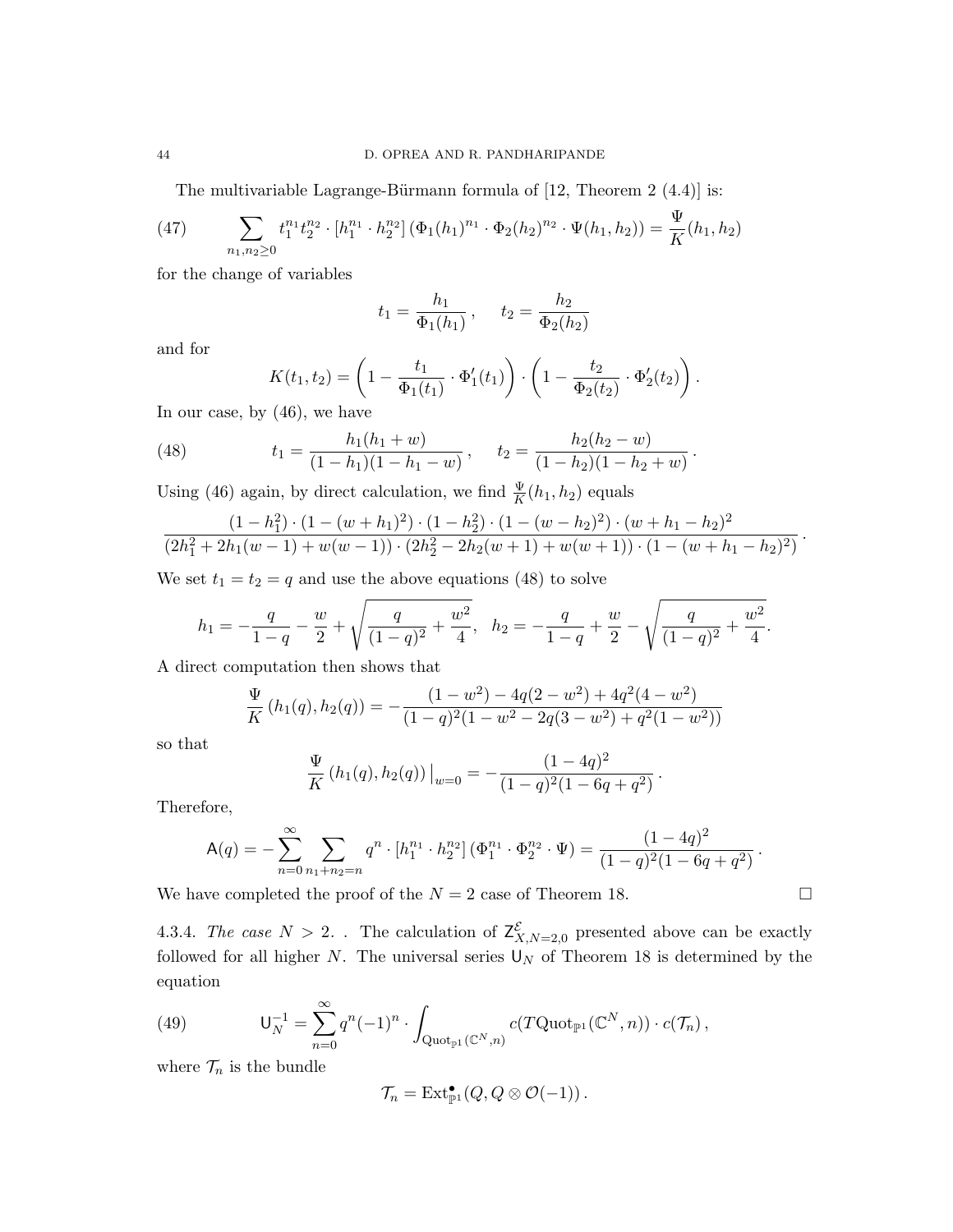Localization with respect to the diagonal  $\mathbb{C}^*$ -action on  $\mathbb{C}^N$  yields

$$
\int_{\mathrm{Quot}_{\mathbb{P}^1}(\mathbb{C}^N,n)} c(T\mathrm{Quot}_{\mathbb{P}^1}(\mathbb{C}^N,n)) \cdot c(\mathcal{T}_n) = \sum_{n_1+\ldots+n_N=n} \int_{\mathbb{P}^{n_1} \times \cdots \times \mathbb{P}^{n_N}} \mathrm{Contr}(n_1,\ldots,n_N) \, .
$$

By an explicit analysis of  $\text{Contr}(n_1, \ldots, n_N)$ , we can write

(50) 
$$
Contr(n_1, ..., n_N) = (-1)^{n(N-1)+\binom{N}{2}} \cdot \Phi_1(h_1)^{n_1} \cdots \Phi_N(h_N)^{n_N} \cdot \Psi(h_1, ..., h_n)
$$

for rational functions

$$
\Phi_i(h_i) = \prod_{j=1}^N (1 - h_i + w_i - w_j) \cdot \prod_{j \neq i} (h_i + w_j - w_i)^{-1},
$$

$$
\Psi = \prod_{i} (1 + h_i) \cdot \prod_{i < j} (h_i - h_j + w_j - w_i)^2
$$
\n
$$
\cdot \prod_{j \neq i} (1 + h_i + w_j - w_i) \cdot (1 + h_i - h_j + w_j - w_i)^{-1} \cdot (h_i + w_j - w_i)^{-1},
$$

which depend upon  $N$ . After applying the Lagrange-Bürmann formula with

$$
t_i = \frac{h_i}{\Phi_i(h_i)} = h_i \cdot \prod_{j=1}^N (1 - h_i + w_i - w_j)^{-1} \cdot \prod_{j \neq i} (h_i + w_j - w_i),
$$

we find

$$
\sum_{n_1,\dots,n_N} t_1^{n_1}\cdots t_N^{n_N} \cdot ([h_1^{n_1}\cdots h_N^{n_N}] \Phi_1(h_1)^{n_1}\cdots \Phi_N(h_N)^{n_N} \cdot \Psi(h_1,\dots,h_n)) = \frac{\Psi}{K}(h_1,\dots,h_N).
$$

After setting

$$
t_1=\ldots=t_N=q(-1)^N
$$

the series (49) becomes

(51) 
$$
\mathsf{U}_N^{-1} = (-1)^{\binom{N}{2}} \cdot \frac{\Psi}{K}(h_1, \dots, h_N)
$$

where  $h_i$  solves the equation

$$
q(-1)^N = \prod_{j=1}^N \frac{h_i + w_j - w_i}{1 - h_i + w_i - w_j}.
$$

We must select the analytic solution  $h_i(q)$  with

$$
h_i|_{q=0}=0.
$$

We prefer however to work with a single equation. Let  $H_1, \ldots, H_N$  be all solutions to the  $i = 1$  equation

$$
q(-1)^N = \prod_{j=1}^N \frac{h+w_j - w_1}{1 - h + w_j - w_1}
$$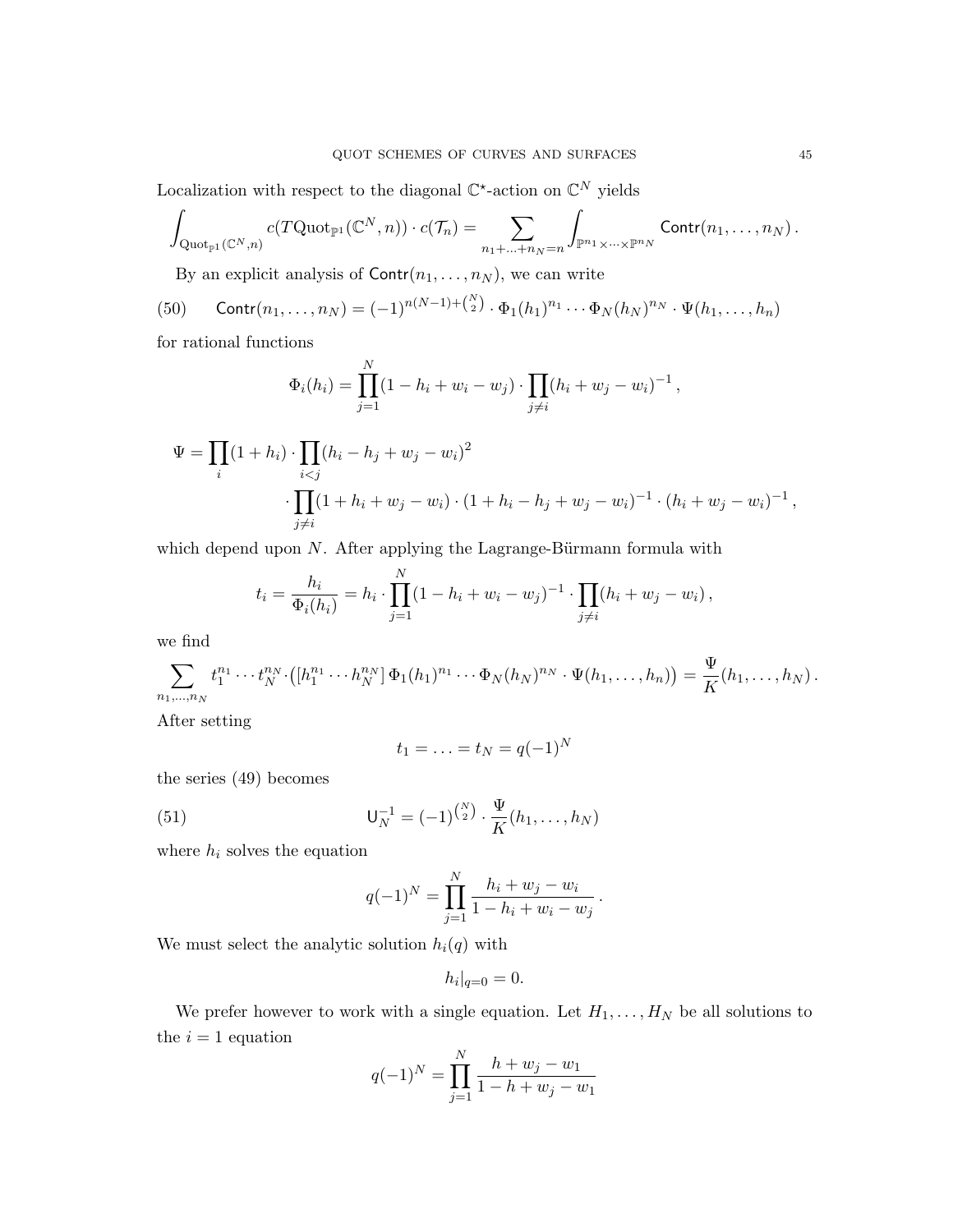with initial values  $H_j(q=0) = w_1 - w_j$ . Then, by direct computation, we see that

$$
h_i = H_i + w_i - w_1
$$

solves the  $i<sup>th</sup>$  equation. By (51), we obtain

(52) 
$$
U_N^{-1} = (-1)^{\binom{N}{2}} \cdot \frac{\Psi}{K} (H_1, H_2 + w_2 - w_1, \dots, H_N + w_N - w_1).
$$

Using the explicit expressions of  $\Psi$  and K, we see that the right hand side of (52) is symmetric in  $H_1, \ldots, H_N$ . Since symmetric functions in  $H_1, \ldots, H_N$  are rational functions in w and q (with possible poles at  $q = 1$ ), the same is true of  $\mathsf{U}_N^{-1}$  $\overline{N}^1$ .

In fact, there are no poles of  $\mathsf{U}_N^{-1}$  $N^{-1}$  at  $w = 0$ . Indeed, after setting the equivariant weights to 0, the series  $(52)$  is expressed as a symmetric rational function in the N roots  $h_i = r_i$  of the polynomial equation

(53) 
$$
q(-1)^N = h^N (1-h)^{-N}.
$$

A direct computation shows that the expression (52) becomes

$$
\mathsf{U}_N^{-1} = (-1)^{\binom{N}{2}} \cdot \frac{\prod_{i=1}^N \left( (1-r_i) \cdot (1+r_i)^N \right) \cdot \prod_{i < j} (r_i - r_j)^2}{N^N (r_1 \cdots r_N)^{N-1}} \cdot \prod_{i < j} (1-(r_i - r_j)^2)^{-1}.
$$

We write

$$
f(h) = \frac{h^N - (h-1)^N q}{1-q} = \prod_{i=1}^N (h - r_i)
$$

for the normalized equation (53). Then,

$$
\prod_{i=1}^{N} (1+r_i) = (-1)^N f(-1) = \frac{1-2^N q}{1-q},
$$
\n
$$
\prod_{i=1}^{N} (1-r_i) \cdot \frac{\prod_{i < j} (r_i - r_j)^2}{N^N (r_1 \cdots r_N)^{N-1}} = (-1)^{\binom{N}{2}} \prod_{i=1}^{N} \frac{(1-r_i) \cdot f'(r_i)}{N r_i^{N-1}} = (-1)^{\binom{N}{2}} \cdot \prod_{i=1}^{N} \frac{1}{1-q}.
$$

Therefore, we find

(54) 
$$
\mathsf{U}_N = \frac{(1-q)^{2N}}{(1-2^Nq)^N} \cdot \prod_{i \neq j} (1-(r_i-r_j)^2).
$$

We can easily calculate  $\mathsf{U}_N$  for each  $N$  from formula (54) by elementary algebra. For instance

$$
U_3 = \frac{(1-q)^2(1-22q+150q^2-22q^3+q^4)}{(1-8q)^3},
$$
  
\n
$$
U_4 = \frac{(1-q)^2(1-62q+1407q^2-15492q^3+1407q^4-62q^5+q^6)}{(1-16q)^4}.
$$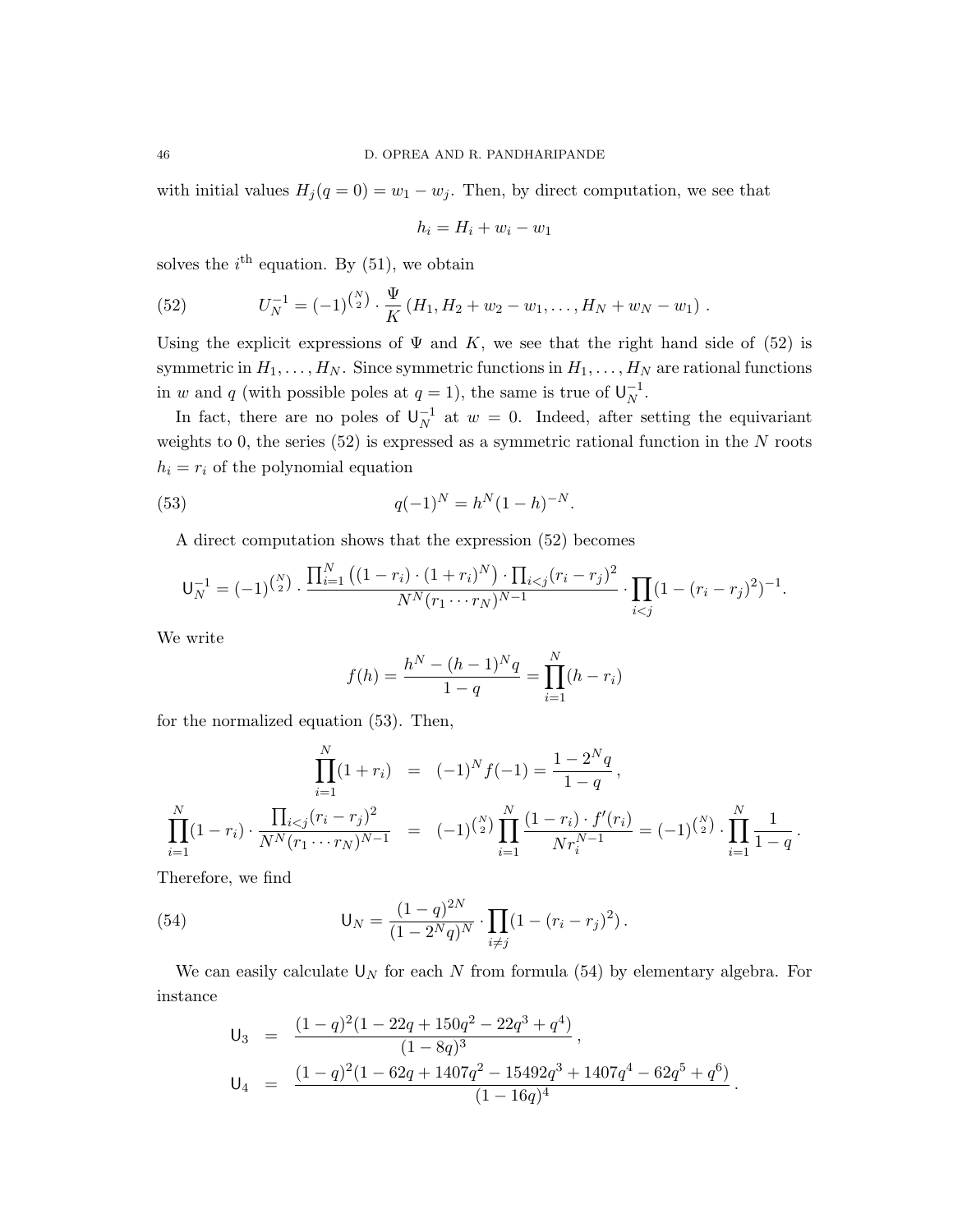Moreover, since (54) is clearly a symmetric rational function of the roots  $r_1, \ldots, r_N$ , the series  $\mathsf{U}_N$  is a rational function in the elementary symmetric functions of the roots and hence a rational function of q.  $\Box$ 

4.4. Proof of Theorem 8. The methods of Section 4.3 can also be used to give a proof of the second part of Theorem 8:

$$
B_{1,N}(q) = \frac{(1+t)^{N+1}}{1+(N+1)t}
$$
 for  $q = (-1)^N t (1+t)^N$ .

The first part of Theorem 8 was proven in Section 3.5.

Recall the A and B-series defined by

$$
\sum_{n=0}^\infty q^n\int_{\mathsf {Quot\,}_C({\mathbb C}^N,n)}s(L^{[n]})={\mathsf A}^{\deg\,L}_{1,1,N}\cdot{\mathsf B}_{1,N}(q)^{1-g}\,,
$$

for a line bundle  $L \to C$ . After specializing to  $C = \mathbb{P}^1$  and  $L = \mathcal{O}_{\mathbb{P}^1}$ , we obtain

$$
\mathsf{B}_{1,N}(q) = \sum_{n=0}^\infty q^n \int_{\mathsf{Quot}_{\mathbb{P}^1}(\mathbb{C}^N,n)} s(\mathcal{O}^{[n]})\,.
$$

As usual, we set  $B(q) = B_{1,N}(q)$  for notational convenience.

Consider the standard  $\mathbb{C}^*$ -action on Quot<sub>P1</sub> ( $\mathbb{C}^N$ , n) with weights  $w_1, \ldots, w_N$ . In order to keep the notation manageable, we specialize to  $N = 2$  (the argument for arbitrary N is exactly parallel). By localizing, we obtain

$$
B(q) = \sum_{n=0}^{N} q^n \sum_{n_1 + n_2 = n} \text{Contr}(n_1, n_2),
$$

where each fixed locus  $\mathbb{P}^{n_1} \times \mathbb{P}^{n_2}$  contributes

$$
Contr(n_1, n_2) = \int_{\mathbb{P}^{n_1} \times \mathbb{P}^{n_2}} \frac{s(\mathcal{O}^{[n_1]}[w_1]) \cdot s(\mathcal{O}^{[n_2]}[w_2])}{e_{\mathbb{C}^{\star}}(N[n_1, n_2])}.
$$

Using Lemma 27, we find

$$
s(\mathcal{O}^{[n_i]}[w_i]) = (1-w_i)^{-1} \cdot (1-h_i+w_i)^{-n_i+1}.
$$

For the normal bundle, we use equation (45):

 $e_{\mathbb{C}^{\star}}(N[n_1,n_2]) = (-1)^{n+1} \cdot (h_1 + w_2 - w_1)^{n_1+1} \cdot (h_2 + w_1 - w_2)^{n_2+1} \cdot (h_1 - h_2 + w_2 - w_1)^{-2}$ . We define

$$
\Phi_1(h_1) = (1 - h_1 + w_1)^{-1} \cdot (h_1 + w_2 - w_1)^{-1},
$$
  
\n
$$
\Phi_2(h_2) = (1 - h_2 + w_2)^{-1} \cdot (h_2 + w_1 - w_2)^{-1},
$$

$$
\Psi = (1 - w_1)^{-1} \cdot (1 - w_2)^{-1} \cdot (1 - h_1 + w_1) \cdot (1 - h_2 + w_2) \cdot (h_1 + w_2 - w_1)^{-1} \cdot (h_2 + w_1 - w_2)^{-1} \cdot (h_1 - h_2 + w_2 - w_1)^2.
$$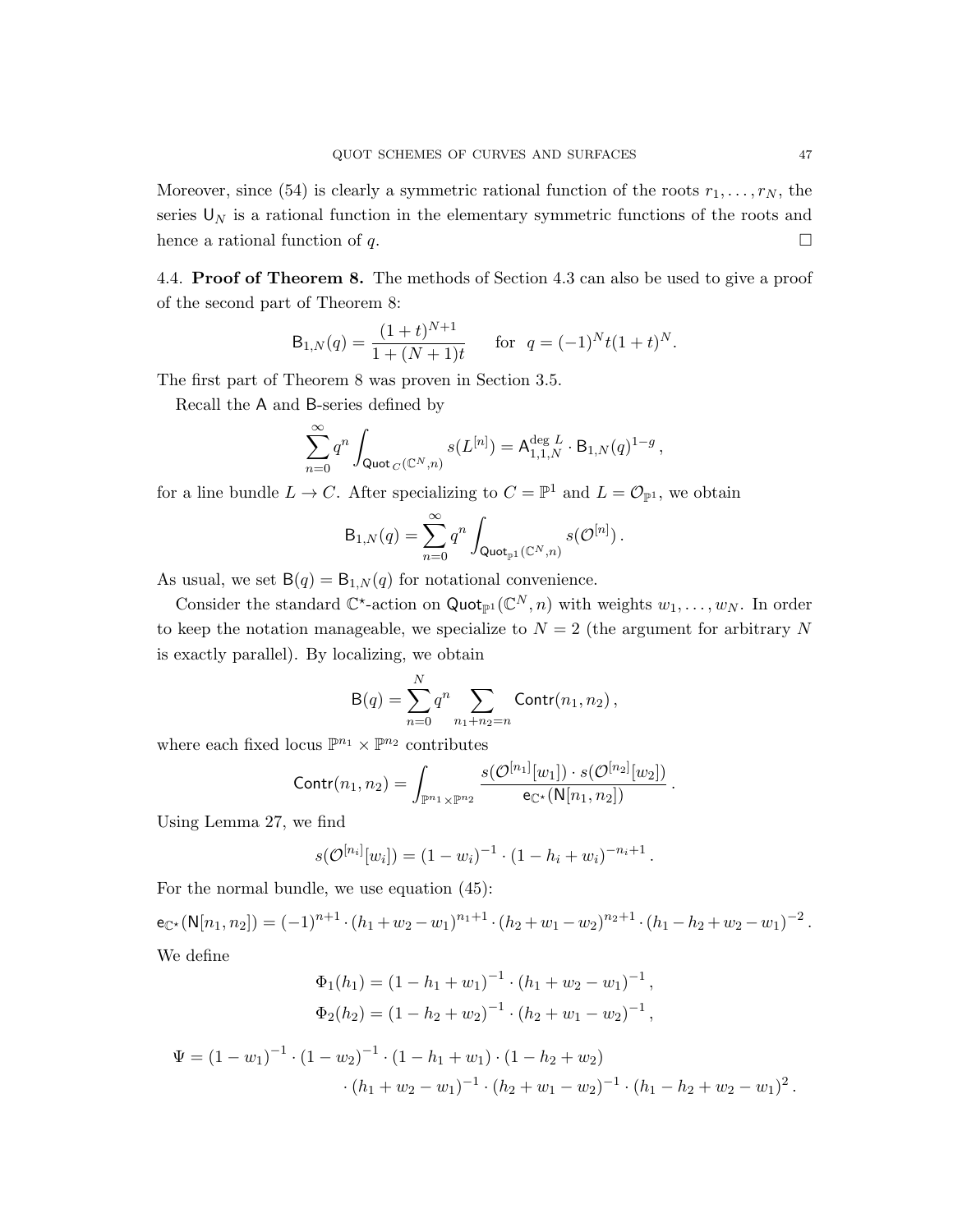Therefore,

$$
Contr(n_1, n_2) = (-1)^{n+1} \cdot \int_{\mathbb{P}^{n_1} \times \mathbb{P}^{n_2}} \Phi_1(h_1)^{n_1} \cdot \Phi_2(h_2)^{n_2} \cdot \Psi(h_1, h_2)
$$

which gives

$$
B(q) = -\sum_{n=0}^{\infty} \sum_{n_1+n_2=n} (-q)^n \cdot ([h_1^{n_1} \cdot h_2^{n_2}] \Phi_1(h_1)^{n_1} \cdot \Phi_2(h_2)^{n_2} \cdot \Psi(h_1, h_2)).
$$

Using Lagrange-Bürmann inversion, we find

$$
\mathsf{B}(q) = -\frac{\Psi}{K}(h_1, h_2)
$$

for the change of variables

$$
-q = \frac{h_1}{\Phi_1(h_1)} = h_1 \cdot (1 - h_1 + w_1) \cdot (h_1 + w_2 - w_1),
$$
  

$$
-q = \frac{h_2}{\Phi_2(h_2)} = h_2 \cdot (1 - h_2 + w_2) \cdot (h_2 + w_1 - w_2).
$$

The first of the two equations

$$
-q = h \cdot (1 - h + w_1) \cdot (h + w_2 - w_1)
$$

has two solutions  $H_1(q)$  and  $H_2(q)$  with

$$
H_1(0) = 0\,,\quad H_2(0) = w_1 - w_2\,.
$$

The root of the second equation

$$
-q = \frac{h_2}{\Phi_2(h_2)} = h_2 \cdot (1 - h_2 + w_2) \cdot (h_2 + w_1 - w_2)
$$

with initial value 0 at  $q = 0$  is then

(55) 
$$
\widetilde{H}_2(q) = H_2(q) + w_2 - w_1.
$$

 $\overline{a}$ 

Equation (55) is easily seen by direct substitution. We conclude

$$
B(q) = -\frac{\Psi}{K} \left( H_1(q), \widetilde{H}_2(q) \right) = -\frac{\Psi}{K} \left( H_1(q), H_2(q) + w_2 - w_1 \right).
$$

Further direct calculation shows

$$
B(q) = -\frac{\Psi}{K} (H_1, H_2 + w_2 - w_1)
$$

equals

$$
-\frac{(1-H_1+w_1)^2\cdot(1-H_2+w_1)^2\cdot(H_1-H_2)^2}{\prod_{i=1}^2(1-w_i)\cdot(3H_i^2-2H_i\cdot(1+2w_1-w_2)+(1+w_1)\cdot(w_1-w_2))}.
$$

We finally take the limit  $w_1, w_2 \to 0$ . Write  $h_1, h_2$  for the two roots of the equation

$$
-q = h^2(1 - h), \quad h_1(0) = h_2(0) = 0.
$$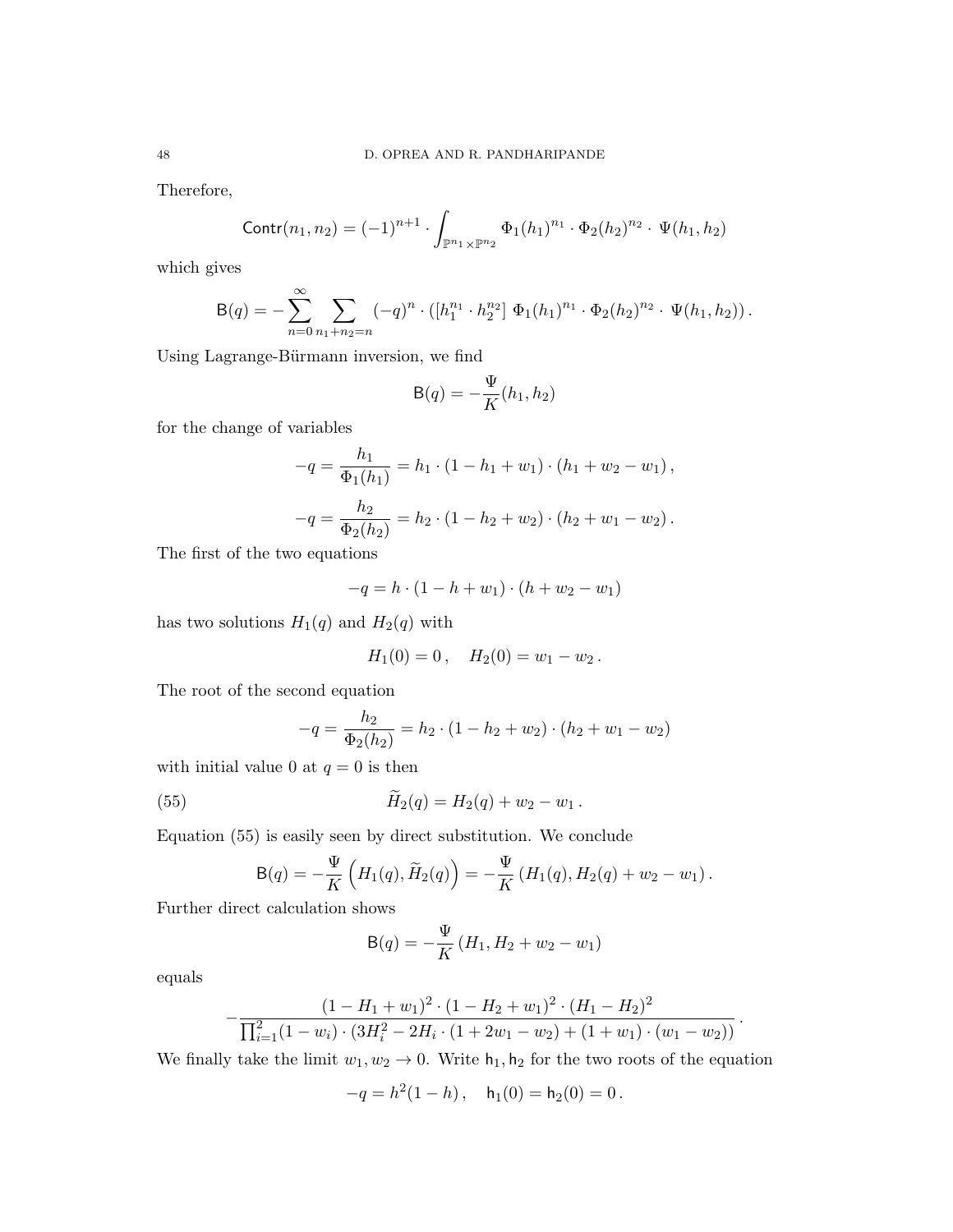These are power series in  $q^{1/2}$ . In the limit  $w_i \to 0$ , we obtain

$$
B(q) = -\frac{(1-h_1)^2 \cdot (1-h_2)^2 \cdot (h_1-h_2)^2}{(3h_1-2) \cdot (3h_2-2) \cdot (h_1h_2)}
$$

.

For general  $N$ , a similar analysis yields

$$
B(q) = (-1)^{\binom{N+1}{2}} \cdot \frac{\prod_{i < j} (h_i - h_j)^2 \cdot (h_1 \cdots h_N)^{-(N-1)} \cdot \prod_i (1 - h_i)^2}{\prod_i ((N+1)h_i - N)}
$$

where  $h_1, \ldots, h_N$  solve the equation

(56) 
$$
(-1)^{N-1}q = h^N(1-h), \quad h_i(0) = 0.
$$

Equation (56) has an additional solution  $h(q)$  with  $h(0) = 1$ , which we can express in simple form. Indeed, if

$$
q = (-1)^{N} t (1+t)^{N},
$$

then by direct verification

$$
h(q) = 1 + t.
$$

To complete the proof of Theorem 8, we must show

$$
B(q) = \frac{h^{N+1}}{(N+1)h - N} = \frac{(1+t)^{N+1}}{1 + (N+1)t}.
$$

Equivalently, we prove the identity

(57) 
$$
(-1)^{\binom{N+1}{2}} \cdot \frac{\prod_{i < j} (h_i - h_j)^2 \cdot (h_1 \cdots h_N)^{-(N-1)} \cdot \prod_i (1 - h_i)^2}{\prod_i ((N+1)h_i - N)} = \frac{h^{N+1}}{(N+1)h - N}.
$$

The identity (57) is straightforward to check. Let

$$
f(h) = h^{N}(h - 1) - q(-1)^{N} = (h - h) \prod_{i=1}^{N} (h - h_{i}).
$$

After setting  $h = 1$ , we obtain

$$
\prod_{i=1}^{N} (1 - h_i) = -\frac{q(-1)^N}{1 - h}.
$$

We compute

$$
f'(h) = h^{N-1}((N+1)h - N).
$$

In particular, we find

$$
f'(h_i) = (h_i - h) \cdot \prod_{j \neq i} (h_i - h_j) = h_i^{N-1}((N+1)h_i - N)
$$

$$
f'(h) = \prod_{i=1}^N (h - h_i) = h^{N-1}((N+1)h - N).
$$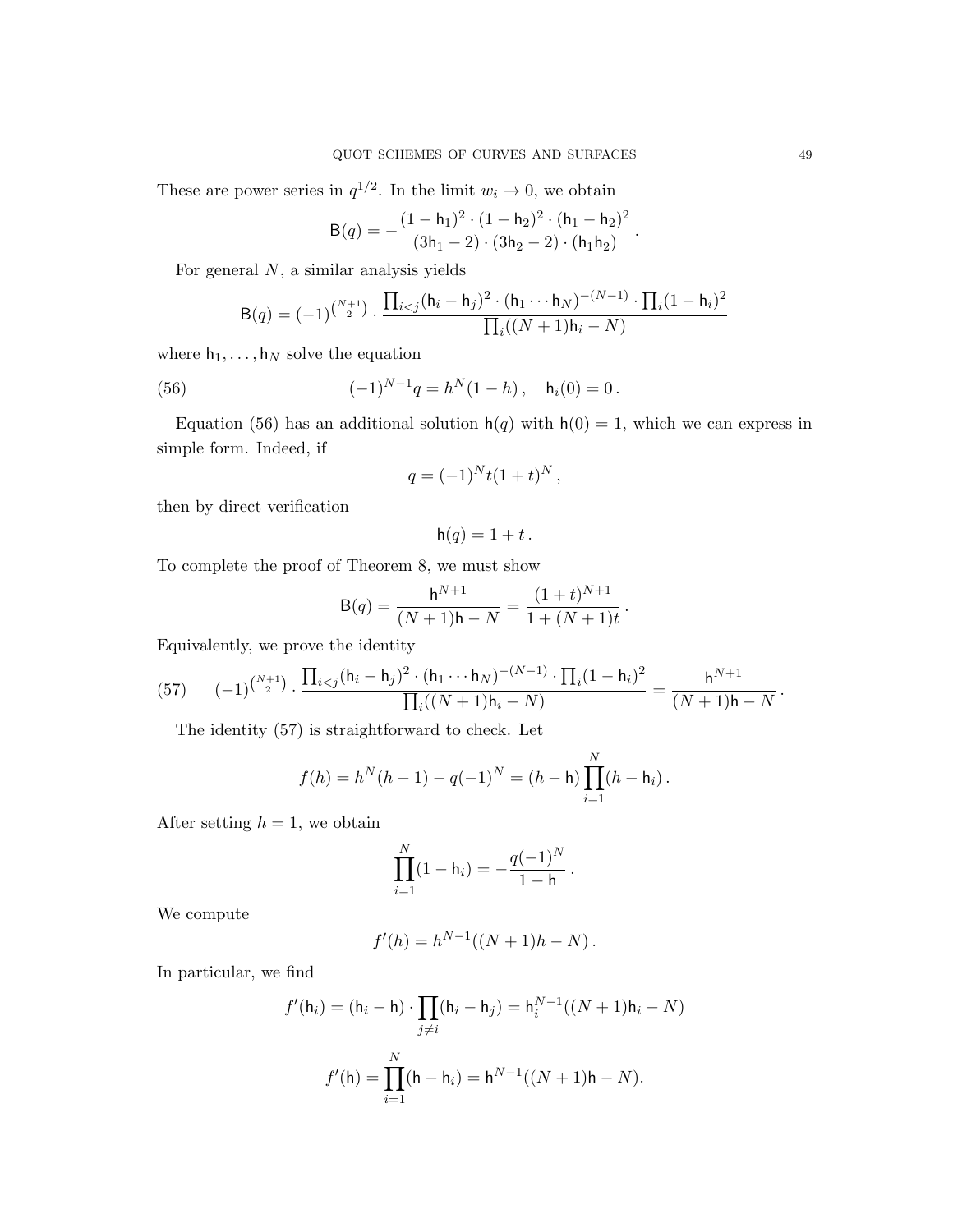Therefore,

$$
(-1)^{\binom{N+1}{2}}\prod_{i
$$

After substitution, the left hand side of equation (57) becomes

$$
\left(-\frac{q(-1)^N}{1-h}\right)^2 \cdot \frac{1}{h^{N-1}((N+1)h-N)} = \frac{h^{N+1}}{(N+1)h-N},
$$
\n(5.3, we need in the last step.)

where equation (56) was used in the last step.  $\Box$ 

The same method can be used to determine the series  $B_{r,N}$  for arbitrary values of  $r = \text{rank } (V)$ . While in general the formulas are less explicit, for rank  $(V) = 2$  and  $N = 2$ , we obtain

$$
\mathsf{B}_{2,2}(-t^2) = \frac{\left(1+\sqrt{1-4t}\right)^4 \cdot \left(1+\sqrt{1+4t}\right)^4 \cdot \left(1-\sqrt{1-16t^2}\right)}{2048t^2 \cdot \sqrt{1-16t^2}}\,.
$$

# 5. Virtual invariants of surfaces: dimension 1 quotients

5.1. Overview. Let  $X$  be a nonsingular, simply connected, projective surface, and let  $D$  an effective divisor on  $X$ . We compute here invariants associated to the scheme Quot  $_X(\mathbb{C}^N, n, D)$  of short exact sequences

$$
0 \to S \to \mathbb{C}^N \otimes \mathcal{O}_X \to Q \to 0, \quad \chi(Q) = n, \ c_1(Q) = D, \ \text{rank}(Q) = 0.
$$

In particular, we will prove Proposition 20, Theorem 21, and Theorem 23.

5.2. **Tangent-obstruction theory.** Since  $X$  is simply connected, the Hilbert scheme of curves is isomorphic to

$$
\mathsf{Quot}_X(\mathbb{C}^1,n,D)\simeq X^{[m]}\times\mathbb{P}
$$

where  $\mathbb{P} = |D|$ . Here

$$
m = n + \frac{D(D + K_X)}{2} = n + (g - 1),
$$

where g is the genus of a nonsingular curve in the linear series  $|D|$ . Indeed, to each pair  $(Z, C)$  with  $C \in |D|$ , we can associate the sequence

$$
0 \to I_Z(-C) \to \mathcal{O}_X \to Q \to 0 \, .
$$

While the actual dimension is  $2m + h^0(D) - 1$ , the expected dimension of the Hilbert scheme equals

$$
m+\frac{D(D-K_X)}{2}.
$$

The first term  $m$  comes from the Hilbert scheme of points, while the second is the virtual dimension of |D| endowed with its natural obstruction theory as a Hilbert scheme.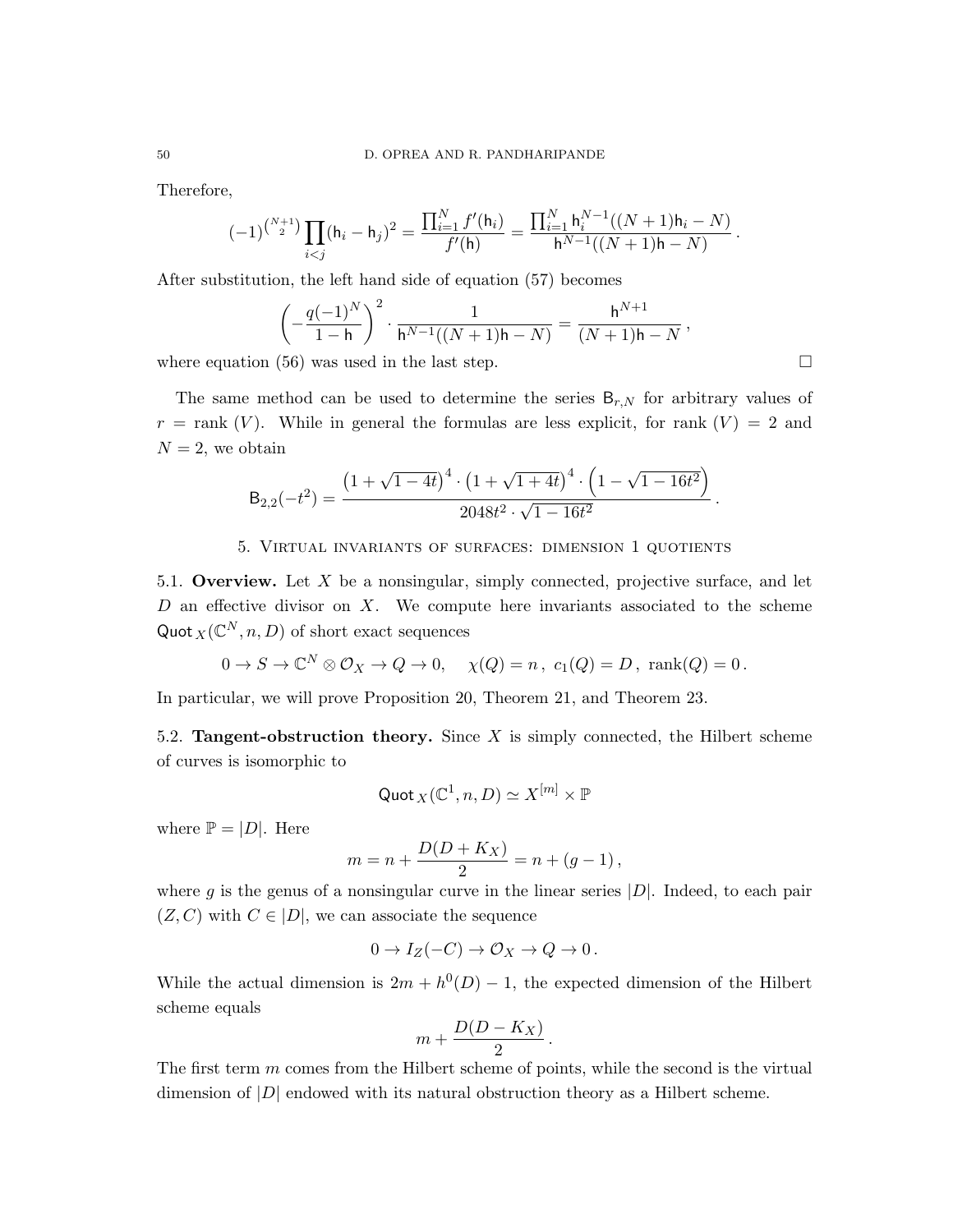We calculate the tangent-obstruction theory, following [38], in case  $m > 0$ . Let

$$
\mathcal{L} \to |D|
$$
 and  $\mathcal{Z} \subset X^{[m]} \times X$ 

denote the tautological bundle  $\mathcal{O}_{|D|}(1)$  and the universal subscheme of the Hilbert scheme respectively. Over  $\text{Quot}_X(\mathbb{C}^1, n, D)$ , we compute

Tan – Obs = Ext<sup>**e**</sup>(S, Q)  
\n= Ext<sup>**e**</sup>(
$$
\mathcal{I}_{\mathcal{Z}} \otimes \mathcal{O}_{X}(-D) \otimes \mathcal{L}^{-1}, \mathcal{O} - \mathcal{I}_{\mathcal{Z}} \otimes \mathcal{O}_{X}(-D) \otimes \mathcal{L}^{-1})
$$
  
\n= Ext<sup>**e**</sup>( $\mathcal{I}_{\mathcal{Z}} \otimes \mathcal{O}_{X}(-D) \otimes \mathcal{L}^{-1}, \mathcal{O}$ ) - Ext<sup>**e**</sup>( $\mathcal{I}_{\mathcal{Z}}, \mathcal{I}_{\mathcal{Z}}$ )  
\n= Ext<sup>**e**</sup>( $\mathcal{I}_{\mathcal{Z}} \otimes \mathcal{O}_{X}(-D), \mathcal{O}$ )  $\otimes \mathcal{L}$  - Ext<sup>**e**</sup>( $\mathcal{I}_{\mathcal{Z}}, \mathcal{I}_{\mathcal{Z}}$ )  
\n= H<sup>**e**</sup>(X,  $\mathcal{O}_{X}(D)$ )  $\otimes \mathcal{L}$  - Ext<sup>**e**</sup>( $\mathcal{O}_{\mathcal{Z}} \otimes \mathcal{O}_{X}(-D), \mathcal{O}$ )  $\otimes \mathcal{L}$  - Ext<sup>**e**</sup>( $\mathcal{I}_{\mathcal{Z}}, \mathcal{I}_{\mathcal{Z}}$ ).

Two further calculations are needed. First,

$$
Ext^{\bullet}(I_Z, I_Z) = Ext^0(I_Z, I_Z) - Ext^1(I_Z, I_Z) + Ext^2(I_Z, I_Z) = \mathbb{C} - TX^{[m]} + H^0(K_X)^{\vee},
$$

where we have used that  $X$  is simply connected and Serre duality in the second equality. Second,

$$
\operatorname{Ext}^{\bullet}(\mathcal{O}_{Z}\otimes\mathcal{O}_{X}(-D),\mathcal{O}) = \operatorname{Ext}^{0}(\mathcal{O}_{Z}\otimes\mathcal{O}_{X}(-D),\mathcal{O}) - \operatorname{Ext}^{1}(\mathcal{O}_{Z}\otimes\mathcal{O}_{X}(-D),\mathcal{O})
$$
  
+
$$
\operatorname{Ext}^{2}(\mathcal{O}_{Z}\otimes\mathcal{O}_{X}(-D),\mathcal{O})
$$
  
= 
$$
H^{0}(K_{X}(-D)\otimes\mathcal{O}_{Z})^{\vee},
$$

where we used vanishing for dimension reasons and Serre duality. Substituting, we find

Tan – Obs = 
$$
H^{\bullet}(X, \mathcal{O}_X(D)) \otimes \mathcal{L} - ((K_X(-D))^{[m]})^{\vee} \otimes \mathcal{L} + TX^{[m]} - \mathbb{C} - H^0(K_X)^{\vee}
$$
  
\n=  $T \mathbb{P} - H^1(X, \mathcal{O}_X(D)) \otimes \mathcal{L} + H^2(X, \mathcal{O}_X(D)) \otimes \mathcal{L}$   
\n $- ((K_X(-D))^{[m]})^{\vee} \otimes \mathcal{L} + TX^{[m]} - H^0(K_X)^{\vee}.$ 

For the second equality, we have also used the Euler sequence

$$
0 \to \mathcal{O} \to H^0(X, \mathcal{O}(D)) \otimes \mathcal{L} \to \text{Tan}_{\mathbb{P}} \to 0.
$$

In conclusion, we see that the  $K$ -theory class of the obstruction bundle equals

$$
H^1(X,\mathcal{O}_X(D))\otimes \mathcal{L}-H^2(X,\mathcal{O}_X(D))\otimes \mathcal{L}+\left((K_X(-D))^{[m]}\right)^{\vee}\otimes \mathcal{L}+H^0(K_X)^{\vee}.
$$

After setting  $M = K_X - D$ , we can rewrite the obstruction bundle as

(58) 
$$
\text{Obs} = (H^1(M) - H^0(M) + M^{[m]})^{\vee} \otimes \mathcal{L} + H^0(K_X)^{\vee}.
$$

By the definition of the virtual Euler characteristic,

$$
e^{\text{vir}}(\text{Quot}_X(\mathbb{C}^1,n,D)) = \int_{X^{[m]} \times \mathbb{P}} e(\text{Obs}) \, \frac{c(TX^{[m]}) \, c(T\mathbb{P})}{c(\text{Obs})} \, .
$$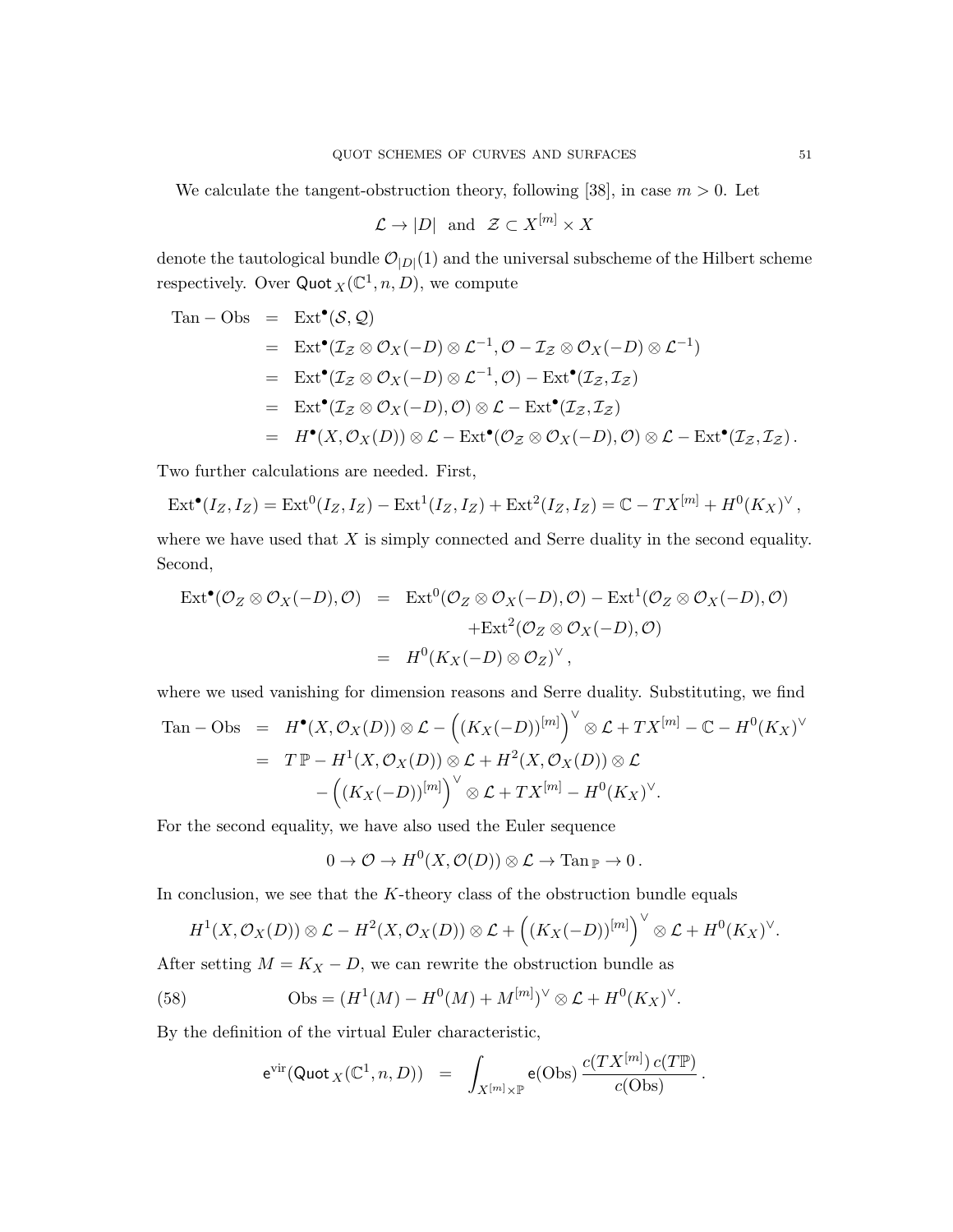5.3. **Examples**  $(N = 1)$ . We illustrate the calculations above by examples corresponding to several different geometries.

5.3.1. Rational surfaces. A rich theory is obtained when  $X$  is a rational surface. Since  $H^0(K_X) = 0$  for rational surfaces, the obstruction bundle simplifies to

$$
Obs = (H^1(M) - H^0(M) + M^{[m]})^{\vee} \otimes \mathcal{L}.
$$

*Proof of Proposition 20.* Let  $X$  be the blow-up of a rational surface at one point with exceptional divisor E. Take  $D = E$  so that

$$
\mathrm{Obs} = \left( M^{[m]} \right)^\vee.
$$

Thus for  $n = m + 1$ ,

$$
\mathrm{e}^{\mathrm{vir}}(\mathrm{Quot}_{\,X}(\mathbb{C}^1,n,E))=\int_{X^{[m]}}\mathrm{e}\left(\left(M^{[m]}\right)^{\vee}\right)\frac{c(TX^{[m]})}{c\left(\left(M^{[m]}\right)^{\vee}\right)}.
$$

Such integrals have been computed in equation (40) of Corollary 38. We find

$$
\sum_{n=1}^{\infty} q^{n-1} e^{\text{vir}} (\text{Quot}_X(\mathbb{C}^1, n, E)) = ((1-q)^2 (1-2q)^{-1})^{K_X^2+1}.
$$

5.3.2. K3 surfaces. Let X be a K3 surface, and let D be a primitive big and nef curve class. In particular, we have

$$
H^{0}(M) = H^{1}(M) = 0.
$$

We write  $q$  for the genus of  $D$ . The obstruction bundle

$$
\mathrm{Obs} = \left( M^{[m]} \right)^\vee \otimes \mathcal{L} + H^0(K_X)^\vee
$$

has a trivial summand. As a result, all virtual invariants vanish.

A reduced obstruction bundle can be defined by removing the trivial factor. With the new obstruction theory, we find

(59) 
$$
e^{\text{red}}(\text{Quot}_X(\mathbb{C}^1,n,D)) = \int_{X^{[m]} \times \mathbb{P}} e\left(\left(M^{[m]}\right)^{\vee} \otimes \mathcal{L}\right) \frac{c(TX^{[m]}) c(T\mathbb{P})}{c(\left(M^{[m]}\right)^{\vee} \otimes \mathcal{L})},
$$

for  $M = \mathcal{O}_X(-D)$ .

*Proof of Theorem 21.* Without the dual placed on the tautological bundle  $M^{[m]}$ , integrals similar to  $(59)$  also appear in Göttsche's conjecture and are computed by the Kawai-Yoshioka formula (11):

(60) 
$$
N_{g,n} = \int_{X^{[m]} \times \mathbb{P}} \mathsf{e}\left(D^{[m]} \otimes \mathcal{L}\right) \frac{c(TX^{[m]}) c(T\mathbb{P})}{c(D^{[m]} \otimes \mathcal{L})}.
$$

This was noted in [24, Section 4].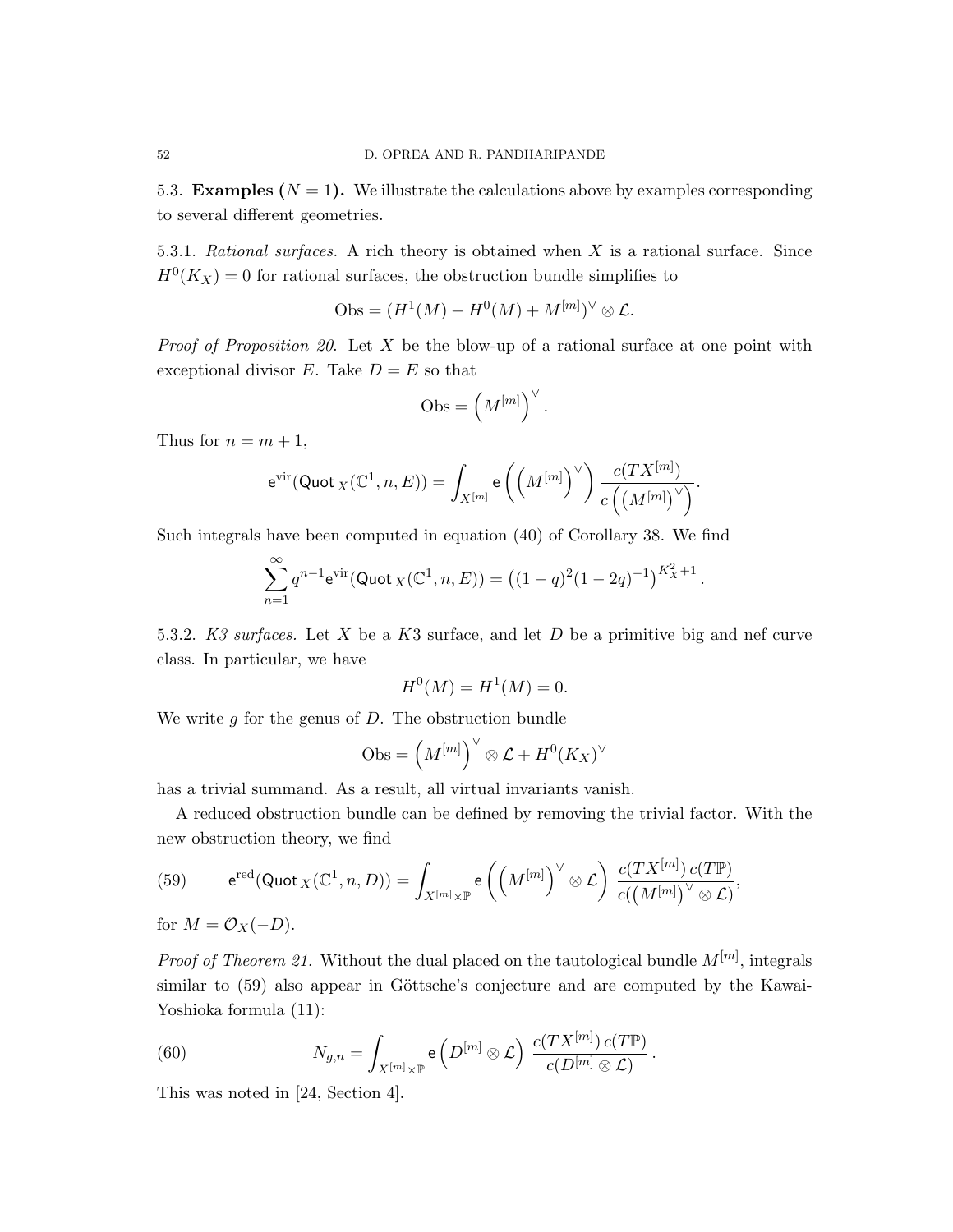To prove the claim of Theorem 21,

$$
{\rm e}^{\rm red}({\rm Quot}_X(\mathbb{C}^1,n,D))=N_{g,n}\,,
$$

we will use formulas (59) and (60). Since  $X^{[m]}$  is holomorphic symplectic, we can replace the tangent bundle in (59) with the isomorphic cotangent bundle. Thus, we must show

$$
\begin{aligned}\int_{X^{[m]}\times \mathbb{P}}\mathsf{e}\left(\left(M^{[m]}\right)^{\vee}\otimes \mathcal{L}\right) &\xrightarrow{c\left(\left(TX^{[m]}\right)^{\vee}\right)\, c(T\mathbb{P})} \\&= \int_{X^{[m]}\times \mathbb{P}}\mathsf{e}\left(D^{[m]}\otimes \mathcal{L}\right) ~\xrightarrow{c\left(TX^{[m]}\right)\, c(T\mathbb{P})}.\end{aligned}
$$

After integrating out the hyperplane class on  $\mathbb{P}$ , we are led to the statement

$$
\int_{X^{[m]}} \mathsf{P}\left(c_i\left(\left(M^{[m]}\right)^{\vee}\right), c_j\left(\left(TX^{[m]}\right)^{\vee}\right)\right) = \int_{X^{[m]}} \mathsf{P}\left(c_i(D^{[m]}), c_j(TX^{[m]})\right)
$$

where P is a uniquely defined universal polynomial in the Chern classes of various tautological bundles on the Hilbert scheme  $X^{[m]}$ . After removing the duals (since  $X^{[m]}$  is even dimensional), we must show

(61) 
$$
\int_{X^{[m]}} P\left(c_i(M^{[m]}), c_j(TX^{[m]})\right) = \int_{X^{[m]}} P\left(c_i(D^{[m]}), c_j(TX^{[m]})\right).
$$

Equality  $(61)$  is then a consequence of [9, Theorem 4.1]. Expressions such as the ones in (61) are given by universal formulas in the Chern numbers. For the left hand side, these Chern numbers are

$$
c_1(M)^2
$$
,  $K_X^2$ ,  $c_1(M) \cdot K_X$ ,  $c_2(X)$ .

The right hand side is similar, with the relevant numbers being

$$
c_1(D)^2
$$
,  $K_X^2$ ,  $c_1(D) \cdot K_X$ ,  $c_2(X)$ .

Since  $X$  is a  $K3$  surface, all the Chern numbers match, including

$$
c_1(M) \cdot K_X = c_1(D) \cdot K_X = 0,
$$

which may in general sign change.  $\Box$ 

The case  $D = 0$  is not covered by Theorem 21. However, in the K3 case, we can consider the reduced theory of the Hilbert scheme of points  $X^{[n]}$  obtained by removing the canonical trivial factor from the obstruction bundle  $({\cal O}^{[n]})^{\vee}$ . The reduced virtual dimension is  $n + 1$ , and the obstruction bundle equals

$$
\mathrm{Obs} = \left(\mathcal{O}^{[n]} - \mathcal{O}\right)^{\vee} \to X^{[n]}.
$$

While the question does not involve any curve classes, the calculation below makes use of Theorem 21 for curves of genus 1.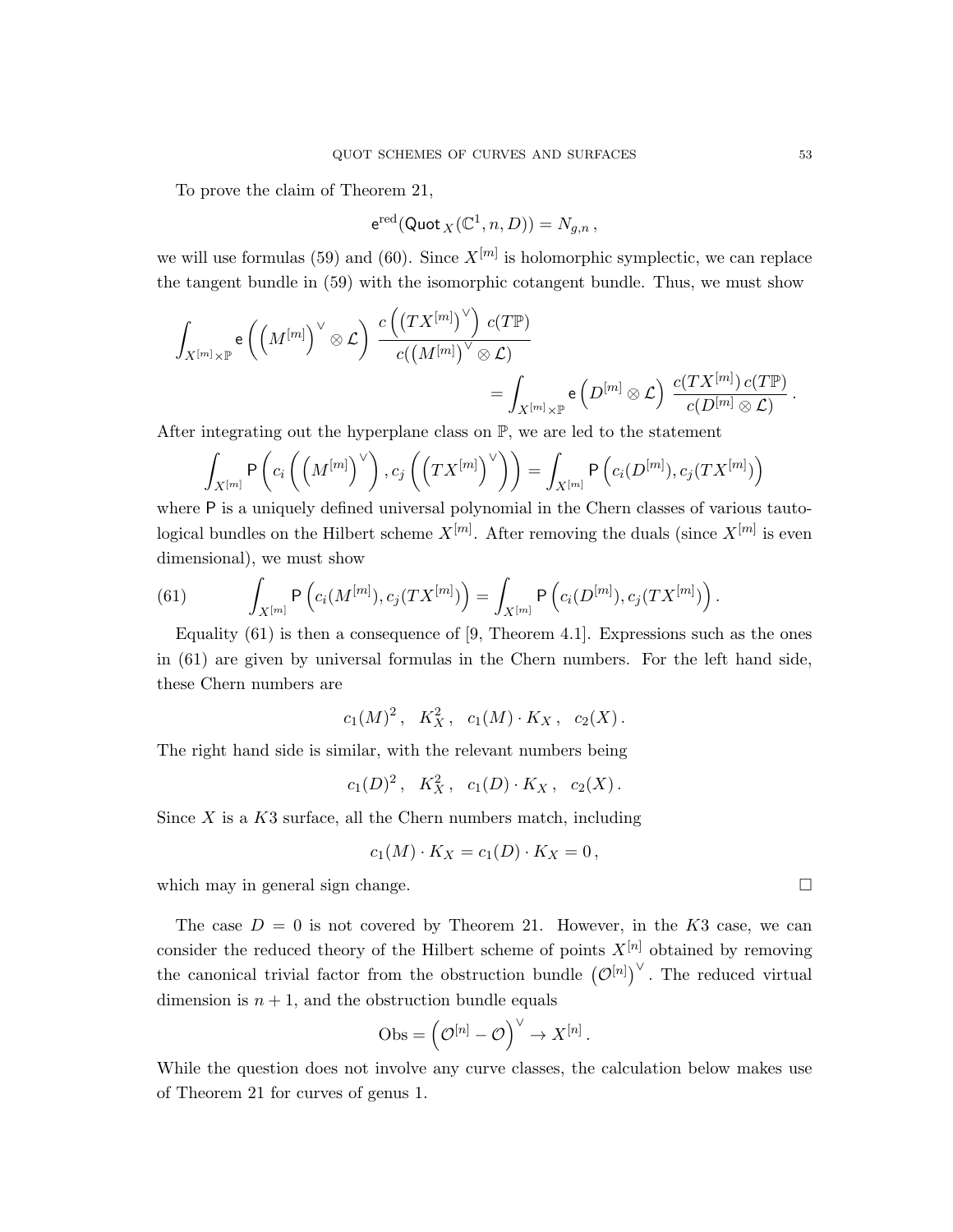Proposition 40. We have

$$
\sum_{n=1}^{\infty} q^n e^{\text{red}}(X^{[n]}) = \frac{24q}{(1-q)^2}.
$$

Proof. We have

$$
e^{red}(X^{[n]}) = \int_{X^{[n]}} e(\text{Obs}) \cdot \frac{c(TX^{[n]})}{c(\text{Obs})} = \int_{X^{[n]}} e\left(\left(\mathcal{O}^{[n]} - \mathcal{O}\right)^{\vee}\right) \frac{c(TX^{[n]})}{c\left(\left(\mathcal{O}^{[n]} - \mathcal{O}\right)^{\vee}\right)}.
$$

For  $n > 0$ , we will prove

(62) 
$$
e^{\text{red}}(X^{[n]}) = N_{1,n}.
$$

We start by writing  $\alpha_1, \ldots, \alpha_n$  for the roots of  $\mathcal{O}^{[n]}$  with the convention that  $\alpha_1 = 0$ corresponds to the trivial summand of the obstruction bundle. Then, claim (62) becomes

(63) 
$$
\int_{X^{[n]}} \prod_{i=2}^{n} \frac{-\alpha_i}{1-\alpha_i} \cdot c(TX^{[n]}) = N_{1,n}.
$$

By deformation invariance, we may assume  $X$  is an elliptically fibered  $K3$  with fiber class f. We apply Theorem 21 for the curve class  $D = f$ . The associated line bundle  $D$  has no higher cohomology, and the proof of Theorem 21 applies even though  $D$  is not big. We find

$$
N_{1,n} = \int_{X^{[n]} \times \mathbb{P}^1} e\left( \left( M^{[n]} \right)^{\vee} \otimes \mathcal{L} \right) \frac{c(TX^{[n]}) c(T\mathbb{P}^1)}{c((M^{[n]})^{\vee} \otimes \mathcal{L})},
$$

where  $M = \mathcal{O}_X(-f)$ .

We write  $\mu_1, \ldots, \mu_n$  for the roots of  $M^{[n]}$ , and let  $\zeta$  be the hyperplane class on the projective line. The above integral becomes

$$
N_{1,n} = \int_{X^{[n]} \times \mathbb{P}^1} \prod_{i=1}^n \frac{\zeta - \mu_i}{1 + \zeta - \mu_i} \cdot c(TX^{[n]})(1 + 2\zeta)
$$
  
= 
$$
\int_{X^{[n]}} \left( 2 \prod_{i=1}^n \frac{-\mu_i}{1 - \mu_i} + \sum_{i=1}^n \frac{1}{(1 - \mu_i)^2} \prod_{j \neq i} \frac{-\mu_j}{1 - \mu_j} \right) c(TX^{[n]}),
$$

where, in the second equality, we have integrated out the hyperplane class on  $\mathbb{P}^1$ . The resulting integral is a universal polynomial in the quantities

(64) 
$$
M^2, M \cdot K_X, K_X^2, c_2(X)
$$
.

Indeed, the expression

$$
2\prod_{i=1}^n\frac{-\mu_i}{1-\mu_i} + \sum_{i=1}^n\frac{1}{(1-\mu_i)^2}\prod_{j\neq i}\frac{-\mu_j}{1-\mu_j}
$$

can be written in terms of the Chern classes of  $M^{[n]}$ . The claimed universality then follows from [9, Theorem 4.1].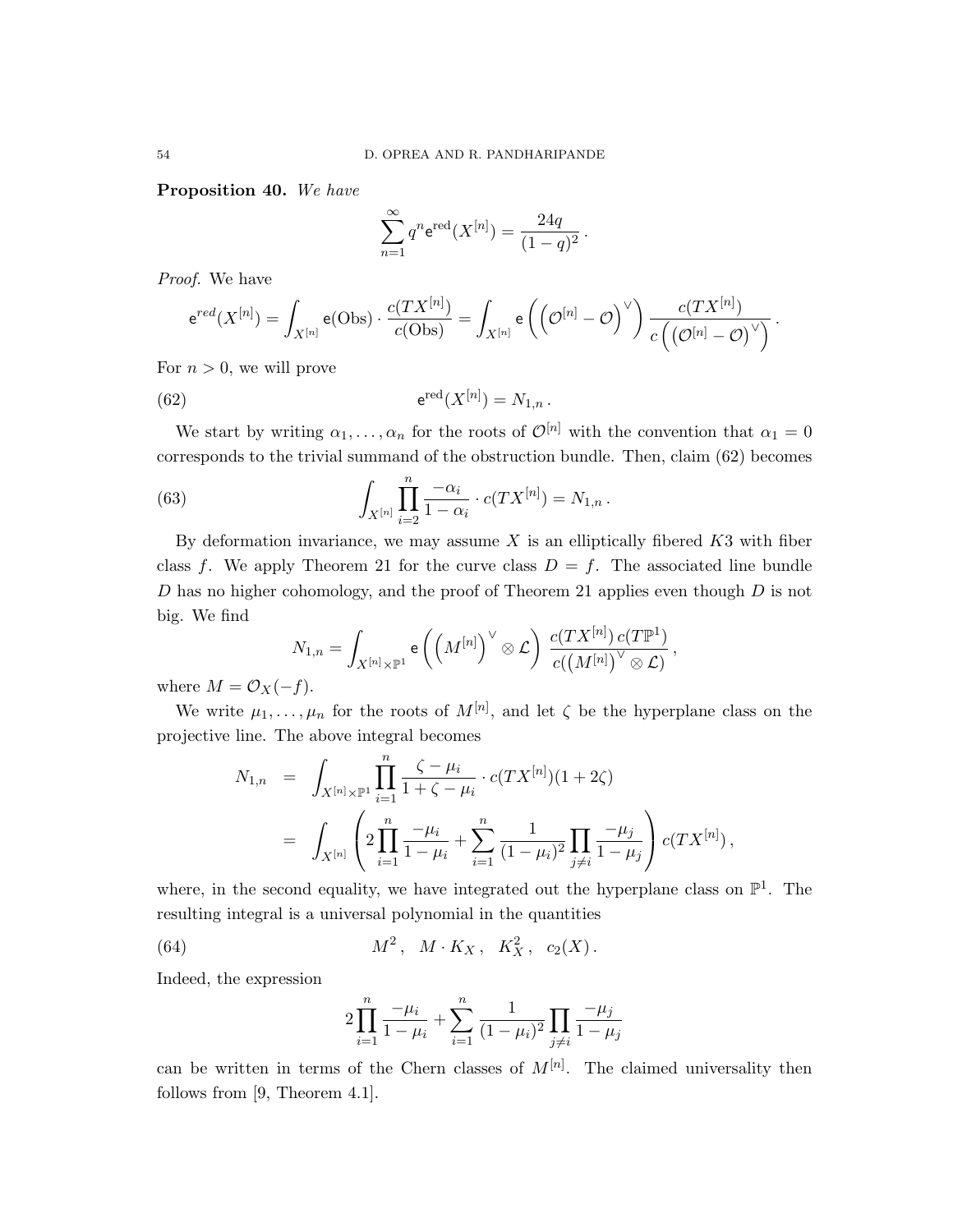Since the four numerical invariants (64) are the same if  $M = -f$  or  $M = 0$ , we are free to replace the  $\mu_i$ 's by the  $\alpha_i$ 's without changing the answer. Therefore,

$$
N_{1,n} = \int_{X^{[n]}} \left( 2 \prod_{i=1}^{n} \frac{-\alpha_i}{1 - \alpha_i} + \sum_{i=1}^{n} \frac{1}{(1 - \alpha_i)^2} \prod_{j \neq i} \frac{-\alpha_j}{1 - \alpha_j} \right) c(TX^{[n]}).
$$

Since  $\alpha_1 = 0$ , we obtain

$$
N_{1,n} = \int_{X^{[n]}} \prod_{j \neq 1} \frac{-\alpha_j}{1 - \alpha_j} \cdot c(TX^{[n]}),
$$

as claimed in (63).

Finally, using the Kawai-Yoshioka formula (11), we find

$$
N_{1,n} = [q \cdot y^n] \left( \sqrt{y} - \frac{1}{\sqrt{y}} \right)^{-2} \prod_{n=1}^{\infty} \frac{1}{(1 - q^n)^{20} (1 - yq^n)^2 (1 - y^{-1} q^n)^2} = 24n,
$$
  
for  $n > 0$ .

5.3.3. Surfaces of general type. Let  $X$  be a nonsingular, simply connected, projective surface of general type with  $p_g(X) > 0$ . For  $D = K_X$ , the obstruction bundle (58) takes the form

$$
Obs = (\mathcal{O}^{[m]} - \mathcal{O})^{\vee} \otimes \mathcal{L} + H^0(K_X)^{\vee}.
$$

Due to the presence of a trivial summand, the virtual Euler characteristic vanishes

$$
e^{\rm vir}({\rm Quot}_X(\mathbb{C}^1,n,K_X))=0
$$

for  $m > 0$ . The case

$$
m=0 \iff n=-K_X^2
$$

is special, yielding the answer

$$
e^{\text{vir}}(\text{Quot}_X(\mathbb{C}^1, n, K_X)) = \int_{\mathbb{P}} \frac{1}{c(\mathcal{L})} = (-1)^{p_g+1} = (-1)^{\chi(\mathcal{O}_X)},
$$

in agreement with [6, 8].

*Proof of Proposition 22.* Let  $D$  be an arbitrary effective curve class. To start, we take  $N = 1$  and assume

$$
D\neq 0\,,\quad D\neq K_X\,,
$$

since these cases have already been considered. Recall

$$
Obs = (H^1(M) - H^0(M) + M^{[m]})^{\vee} \otimes \mathcal{L} + H^0(K_X)^{\vee}.
$$

If  $M = K_X - D$  is not effective, then  $H^0(M) = 0$ . The virtual class is then forced to vanish by the trivial summand  $H^0(K_X)^\vee$  of the obstruction bundle.

We may therefore assume  $M$  to be effective. By Serre duality,

rank Obs = 
$$
h^1(D) - h^2(D) + m + p_g
$$
.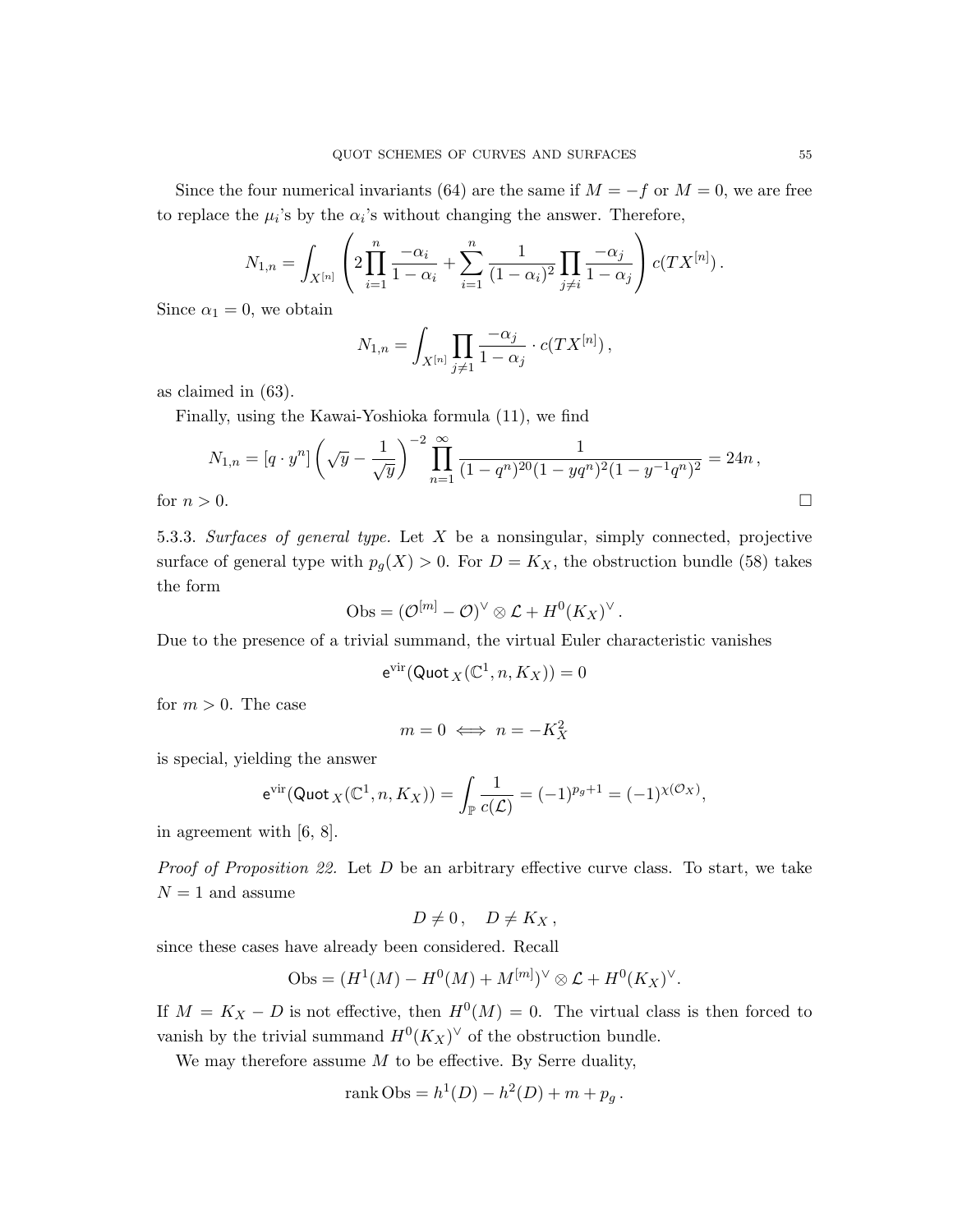We also have

$$
\left[\mathsf{Quot}_X(\mathbb{C}^1,n,D)\right]^{\text{vir}} = \mathsf{e}(\text{Obs}) \cap \left[\mathbb{P} \times X^{[m]}\right],
$$

where

$$
\dim \mathbb{P} = h^0(D) - 1.
$$

We write  $h \in A^1(\mathbb{P})$  for the hyperplane class and  $\alpha_i$  for the Chern roots of  $M^{[m]}$  on  $X^{[m]}$ . The virtual class then equals the degree  $p_g + m + h^1(D) - h^2(D)$  part of

(65) 
$$
c(\text{Obs}) = (1+h)^{h^1(D)-h^2(D)} \cdot \prod_{i=1}^m (1+h-\alpha_i).
$$

The expression (65) contains terms of the form

 $h^k$  · symmetric polynomial of degree at most m in the roots  $\alpha_i$ ,

where  $k \leq h^0(D) - 1$  for dimension reasons. All terms therefore have degree bounded by

(66) 
$$
h^{0}(D) - 1 + m < h^{1}(D) - h^{2}(D) + m + p_{g}.
$$

Consequently, the Euler class vanishes.

To justify inequality (66), we use the following chain of equivalences:

$$
h^{0}(D) - 1 < h^{1}(D) - h^{2}(D) + p_{g} \iff \chi(D) < 1 + p_{g} = \chi(\mathcal{O}_{X})
$$
\n
$$
\iff D \cdot (D - K_{X}) < 0
$$
\n
$$
\iff D \cdot M > 0.
$$

The inequality  $D \cdot M > 0$  holds since the pair  $(D, M)$  is a nontrivial effective splitting of  $K_X$  (the canonical class is 1-connected for minimal surfaces of general type [5, Proposition] 6.1]). The proof of Proposition 22 for  $N = 1$  is complete.

For  $N > 1$ , we use  $\mathbb{C}^*$ -equivariant localization. The natural  $\mathbb{C}^*$ -action on Quot  $_X(\mathbb{C}^N, n, D)$ has fixed loci

 $F[(n_1, D_1), \ldots, (n_N, D_N)]$ 

indexed by all possible effective splittings

$$
n_1+\ldots+n_N=n\,,\quad D_1+\ldots+D_N=D\,.
$$

The corresponding subsheaves are

$$
S = \bigoplus_{i=1}^N I_{Z_i} \hookrightarrow \mathbb{C}^N \otimes \mathcal{O}_X, \quad c_1(Z_i) = D_i, \quad \chi(\mathcal{O}_{Z_i}) = n_i.
$$

The induced virtual class of

$$
\mathsf{F}[(n_1, D_1), \ldots, (n_N, D_N)] = \mathsf{Quot}_X(\mathbb{C}^1, n_1, D_1) \times \cdots \times \mathsf{Quot}_X(\mathbb{C}^1, n_N, D_N)
$$

is determined by the fixed part of

$$
\text{Ext}^{\bullet}(S, Q)^{\text{fix}} = \bigoplus \text{Ext}^{\bullet}(I_{Z_i}, \mathcal{O}_{Z_i})
$$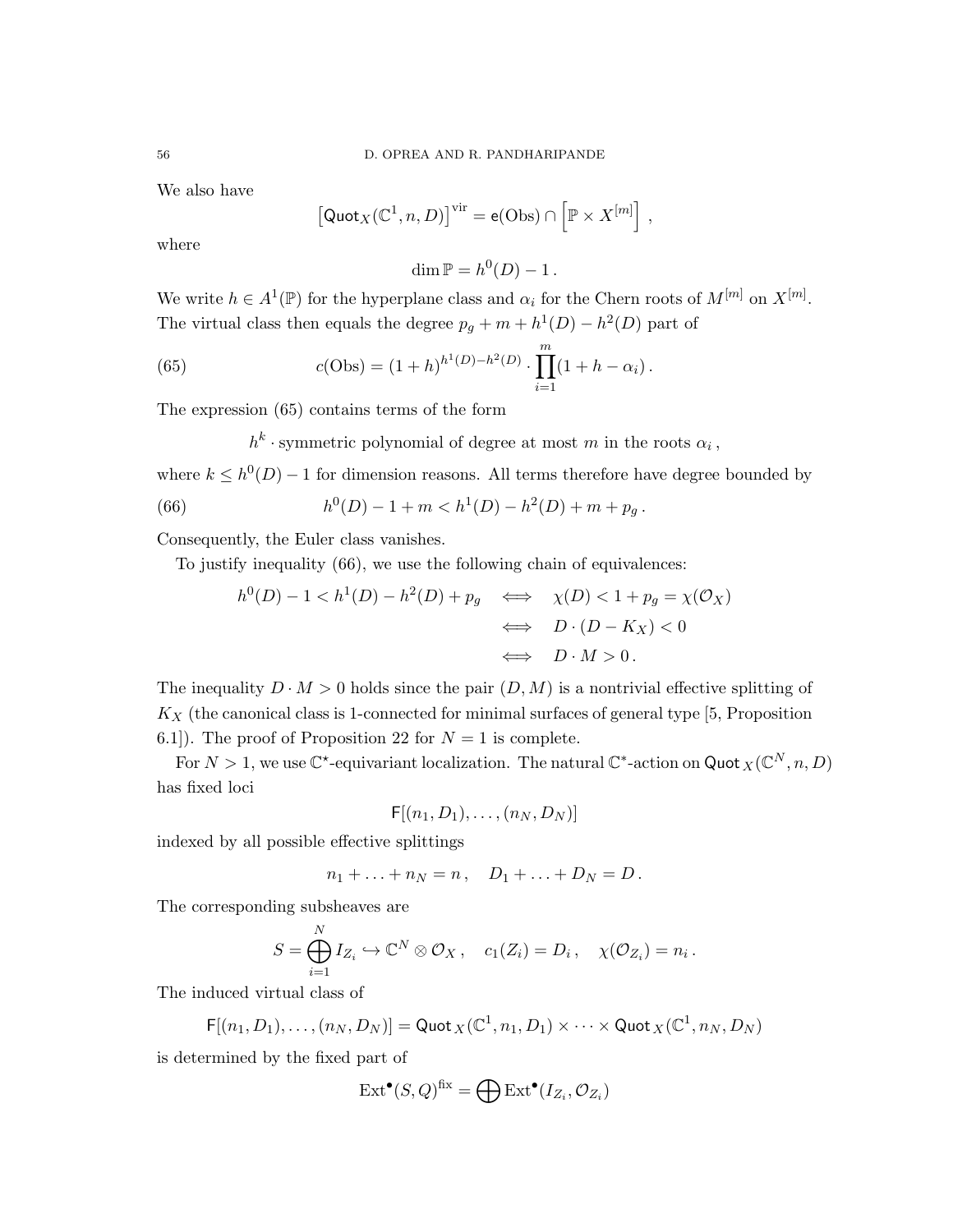and, therefore, splits over the factors. Using the case  $N = 1$  already established, in order to obtain a nontrivial virtual fundamental class on the  $i<sup>th</sup>$  factor, we must have

$$
D_i = 0
$$
 or  $D_i = K_X$   $\implies$   $D = \ell K_X$  for  $0 \leq \ell \leq N$ .

By the paragraph preceding the proof of Proposition 22, the choice  $D_i = K_X$  forces  $Z_i$ to be supported only on canonical curves, without any point contributions.  $\Box$ 

5.4. Proof of Theorem 23. The  $N = 1$  case of Theorem 23 is a consequence of the calculations of Section 5.3.3. In the  $N = 2$  case, Theorem 23 can be derived from Theorem 3: the localization contributions can be expressed as integrals over the symmetric product with 7 Segre factors.<sup>12</sup> However, we will treat all the cases  $N \geq 1$  together using the strategy of the the proof Theorem 18.

Let  $X$  be a nonsingular, simply connected, minimal surface of general type admitting a nonsingular canonical curve  $C \subset X$  of genus

$$
g = K_X^2 + 1\,.
$$

Let  $0 \leq \ell \leq N$ . Let

$$
\mathsf{Z}^{\mathcal{E}}_{X,N,\ell K_X}(q) = \sum_{n \in \mathbb{Z}} q^n \mathrm{e}^{\mathrm{vir}}(\mathsf{Quot}_X(\mathbb{C}^N,n,\ell K_X)).
$$

The formula of Theorem 23 is

$$
\mathsf{Z}^{\mathcal{E}}_{X,N,\ell K_X}(q) = (-1)^{\ell \cdot \chi(\mathcal{O}_X)} q^{\ell(1-g)} \cdot \sum_{1 \leq i_1 < \ldots < i_{N-\ell} \leq N} \mathsf{A}(r_{i_1},\ldots,r_{i_{N-\ell}})^{1-g}.
$$

The sum is taken over all  $\binom{N}{N-\ell}$  choices of  $N-\ell$  distinct roots of the equation

$$
z^N = q(z-1)^N.
$$

Furthermore,

$$
\mathsf{A}(x_1,\ldots,x_{N-\ell})=\frac{(-1)^{\binom{N-\ell}{2}}}{N^{N-\ell}}\cdot\prod_{i=1}^{N-\ell}\frac{(1+x_i)^N(1-x_i)}{x_i^{N-1}}\cdot\prod_{i
$$

In case  $\ell = N$ , the formula is interpreted as

$$
\mathsf{Z}^{\mathcal{E}}_{X, N, NK_X}(q) = (-1)^{N \cdot \chi(\mathcal{O}_X)} q^{N(1-g)}.
$$

To prove the claimed evaluation, we consider the  $\mathbb{C}^*$ -action on  $\mathsf{Quot}_X(\mathbb{C}^N, n, \ell K_X)$ with weights  $w_1, \ldots, w_N$  on the middle term of the sequence

$$
0 \to S \to \mathbb{C}^N \otimes \mathcal{O}_X \to Q \to 0 \, .
$$

We write

$$
n = m + \ell(1 - g).
$$

<sup>12</sup>We leave the argument to the intrepid reader.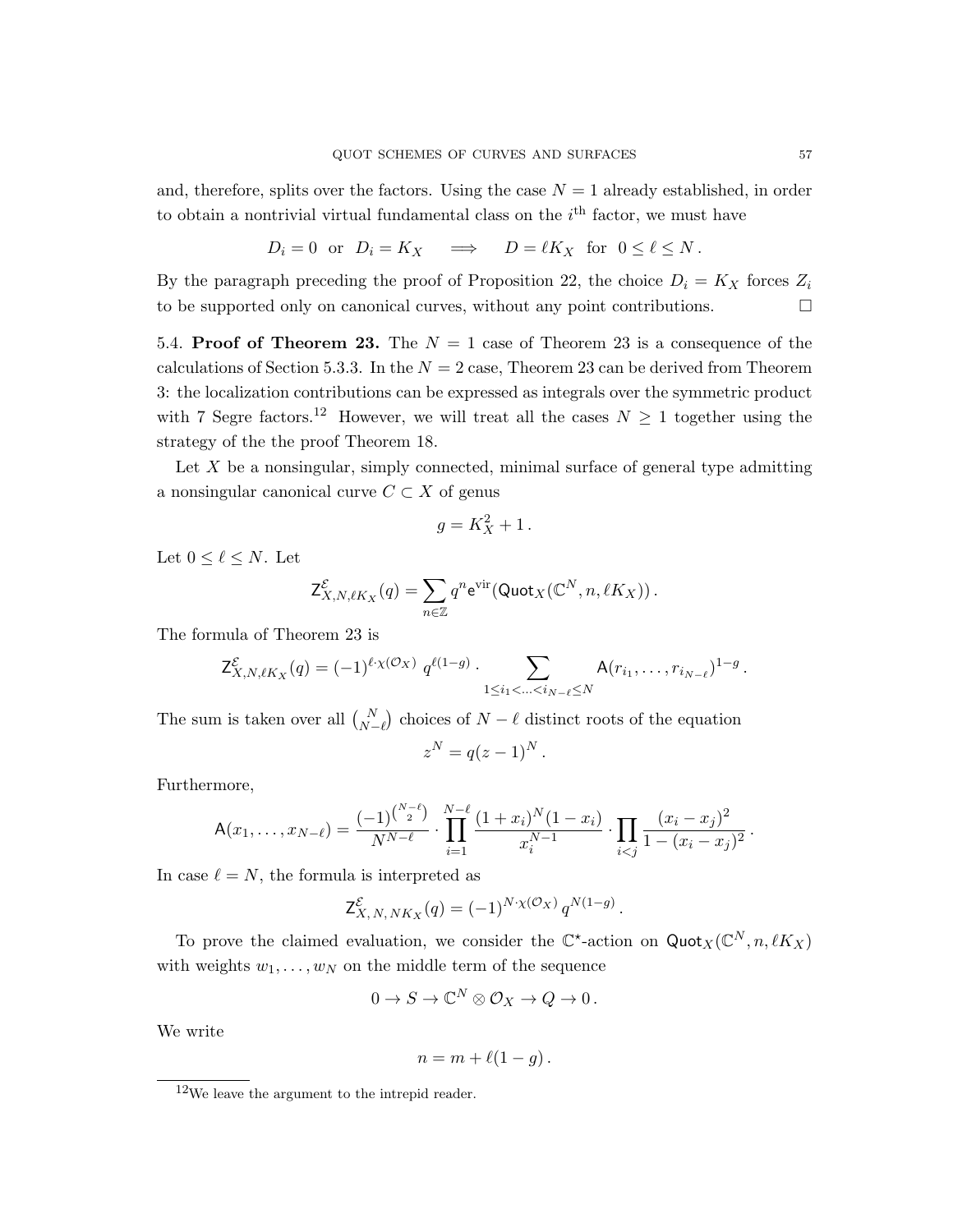For convenience, we set

$$
k=N-\ell\,.
$$

By the last sentence in the proof of Proposition 22, the contributing fixed loci correspond to kernels of the form

$$
S = \bigoplus_{i=1}^{\ell} \mathcal{O}_X(-D_i) \oplus \bigoplus_{j=1}^{k} I_{Z_j} \hookrightarrow \mathbb{C}^N \otimes \mathcal{O}_X,
$$

where  $D_i \in |K_X|$  and  $Z_j$  is a 0-dimensional scheme of length  $m_j$ . Of course, we have

$$
\sum_{j=1}^k m_j = m \, .
$$

The weights  $w_1, \ldots, w_N$  are distributed over the summands of S in  $\binom{N}{k}$  possible ways, depending on the location of the curves and points. The fixed loci are therefore indexed by tuples  $(m_1, \ldots, m_k)$  as well as choices of  $\binom{N}{k}$  summands of  $\mathbb{C}^N$ . For a fixed partition  $(m_1, \ldots, m_k)$ , there are  $\binom{N}{k}$  fixed loci all isomorphic to

$$
\mathsf{F}[m_1,\ldots,m_k]=\left(\prod_{i=1}^{\ell}\mathbb{P}\right)\times\left(\prod_{j=1}^{k}X^{[m_j]}\right).
$$

Here,  $\mathbb P$  denotes the linear series  $|K_X|$ . The obstruction bundle splits into obstruction bundles over the factors,

Obs = 
$$
\sum_{i=1}^{\ell} pr_i^* (H^0(K_X)^{\vee} - \mathcal{L}) + \left(\sum_{j=1}^{k} K_X^{[m_j]}\right)^{\vee}.
$$

We therefore obtain

$$
[\mathsf{F}[m_1,\ldots,m_k]]^{\text{vir}} = \mathsf{e}\left(\sum_{i=1}^{\ell} \mathrm{pr}_i^{\star} \left(H^0(K_X)^{\vee} - \mathcal{L}\right) + \left(\sum_{j=1}^{k} K_X^{[m_j]}\right)^{\vee}\right)
$$
  

$$
= \left[\prod_{i=1}^{\ell} \mathrm{pr}_i^{\star} \frac{1}{1+c_1(\mathcal{L})}\right]_{\left(\sum_{i=1}^{\ell} \dim \mathbb{P}\right)} \cdot \prod_{j=1}^{k} \mathsf{e}\left(\left(K_X^{[m_j]}\right)^{\vee}\right)
$$
  

$$
= (-1)^{\ell_X} \cdot (-1)^m \iota_{\star}\left([{\rm pt}] \times \cdots \times [{\rm pt}] \times \left[C^{[m_1]} \times \cdots \times C^{[m_k]}\right]\right).
$$

The subscript on the second line indicates that we need to select the terms of top degree. In addition,  $\chi = \chi(\mathcal{O}_X)$ , and, for the canonical curve  $C \subset X$ , we have written

$$
\iota : [\mathrm{pt}] \times \cdots \times [\mathrm{pt}] \times \left( C^{[m_1]} \times \cdots \times C^{[m_k]} \right) \hookrightarrow \left( \prod_{i=1}^{\ell} \mathbb{P} \right) \times \left( X^{[m_1]} \times \cdots \times X^{[m_k]} \right)
$$

for the natural morphism.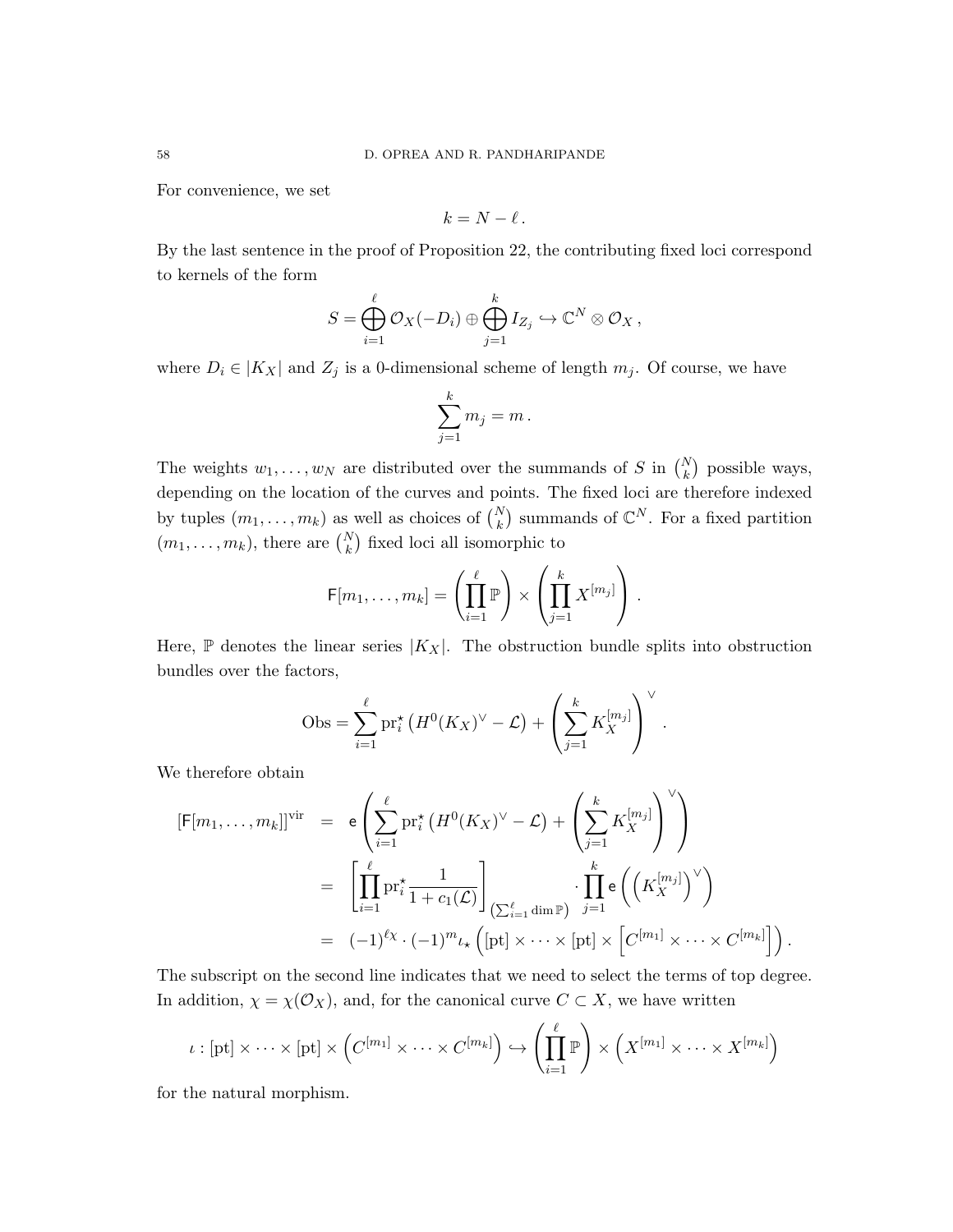We write

$$
j: \mathsf{F}[m_1, \ldots, m_k] \hookrightarrow \mathsf{Quot}_X(\mathbb{C}^N, n, \ell K_X)
$$

for the natural inclusion. The integral

$$
e^{\text{vir}} (\text{Quot}_X(\mathbb{C}^N,n,\ell K_X)) = \int_{\left[\text{Quot}_X(\mathbb{C}^N,n,\ell K_X)\right]^{\text{vir}}} c(T^{\text{vir}} \text{Quot}_X)
$$

can be calculated by  $\mathbb{C}^*$ -equivariant localization. Each fixed locus  $F = F[m_1, \ldots, m_k]$ yields a contribution

(67) 
$$
\int_{\left[\mathsf{F}[m_1,\ldots,m_k]\right]^{\text{vir}}} \frac{c(j^\star T^{\text{vir}}\mathsf{Quot}_X)}{\mathsf{e}(\mathsf{N}^{\text{vir}})} = (-1)^{m+\ell_X} \int_{C^{[m_1]}\times\cdots\times C^{[m_k]}} \iota^\star\left(\frac{c(T^{\text{vir}}\mathsf{F}) c(\mathsf{N}^{\text{vir}})}{\mathsf{e}(\mathsf{N}^{\text{vir}})}\right).
$$

We will analyze these contributions separately. We assume the weights  $w_1, \ldots, w_\ell$  are distributed on the curve summands and the weights  $w_{\ell+1}, \ldots, w_N$  are distributed on the point summands. In other words, the kernels are

$$
S = \bigoplus_{i=1}^{\ell} \mathcal{O}_X(-D_i)[w_i] \oplus \bigoplus_{j=1}^{k} I_{Z_j}[w_{j+\ell}].
$$

We will use the indices  $i, i'$  to refer to the curve summands, while the indices  $j, j'$  will be reserved for the point summands. We obtain

$$
T^{\text{vir}} \mathsf{F} = \sum_{i=1}^{\ell} T \mathbb{P} + \sum_{j=1}^{k} T X^{[m_j]} - \text{Obs}
$$
  
= 
$$
\sum_{i=1}^{\ell} T \mathbb{P} + \sum_{j=1}^{k} T X^{[m_j]} - \left( \sum_{i=1}^{\ell} \text{pr}_i^* (H^0(K_X)^{\vee} - \mathcal{L}) + \sum_{j=1}^{k} ((K_X)^{[m_j]})^{\vee} \right),
$$

which yields

$$
t^{\star}T^{\text{vir}}F = \sum_{i=1}^{\ell} \mathbb{C}^{p_g - 1} + \sum_{j=1}^{k} t^{\star}TX^{[m_j]} - \left(\sum_{i=1}^{\ell} \mathbb{C}^{p_g - 1} + \sum_{j=1}^{k} t^{\star} ((K_X)^{[m_j]})^{\vee} \right)
$$
  
= 
$$
\sum_{j=1}^{k} \left( TC^{[m_j]} + \Theta^{[m_j]} - (\Theta^{[m_j]})^{\vee} \right)
$$
  
= 
$$
\sum_{j=1}^{k} \left( \left( K_C^{[m_j]} \right)^{\vee} + \Theta^{[m_j]} - (\Theta^{[m_j]})^{\vee} \right).
$$

Here,  $\Theta = \mathcal{O}_X(C)|_C$  is the theta characteristic. The last equality was shown in the proof of Theorem 18, see (39). There are no equivariant weights for  $\iota^{\star}T^{\text{vir}}$  F.

The virtual normal bundle splits into four terms

$$
\mathsf{N}^{\mathrm{vir}} = \mathsf{N}_1 + \mathsf{N}_2 + \mathsf{N}_3 + \mathsf{N}_4
$$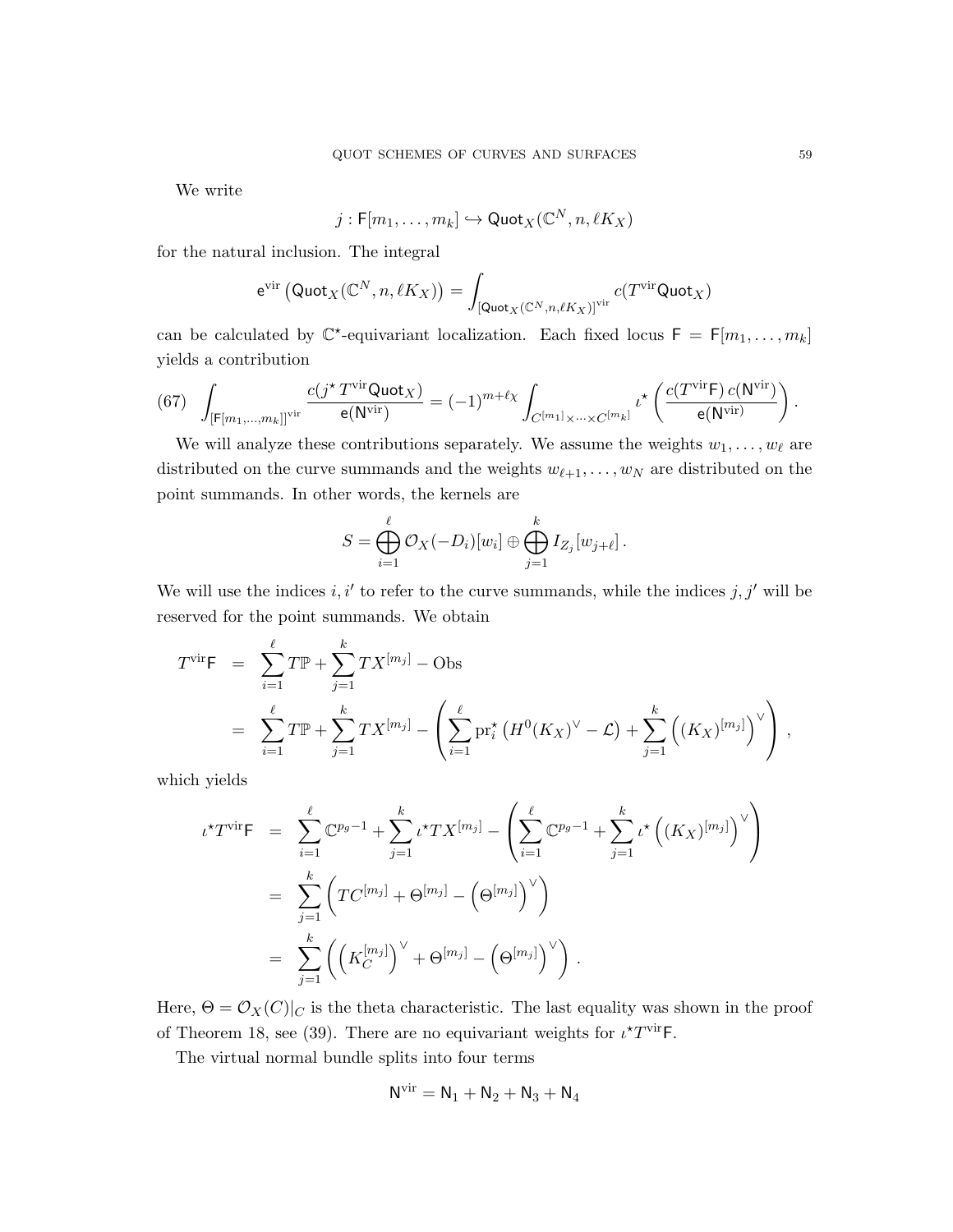where

$$
N_1 = \sum_{i=1}^{\ell} \sum_{j=1}^{k} \text{Ext}^{\bullet}(\mathcal{O}_X(-D_i), \mathcal{O}_{Z_j})[w_{j+\ell} - w_i],
$$
  
\n
$$
N_2 = \sum_{i=1}^{\ell} \sum_{j=1}^{k} \text{Ext}^{\bullet}(I_{Z_j}, \mathcal{O}_{D_i})[w_i - w_{j+\ell}],
$$
  
\n
$$
N_3 = \sum_{i=1}^{\ell} \sum_{i' \neq i} \text{Ext}^{\bullet}(\mathcal{O}_X(-D_i), \mathcal{O}_{D_{i'}})[w_{i'} - w_i],
$$
  
\n
$$
N_4 = \sum_{j=1}^{k} \sum_{j' \neq j} \text{Ext}^{\bullet}(\mathcal{I}_{Z_j}, \mathcal{O}_{Z_{j'}})[w_{j'+\ell} - w_{j+\ell}].
$$

We would normally include the tautological line bundle  $\mathcal L$  in the expression of the subsheaf, but, since we are in the end restricting to a point via  $\iota$ , there is no need.

We write  $\mathsf{N}_1^{ij}$  $_1^{ij}$  for the *ij*-summand of  $N_1$ . We find

$$
\iota^{\star} \mathsf{N}_1^{ij} = \iota^{\star} (K_X)^{[m_j]} [w_{j+\ell} - w_i] = \Theta^{[m_j]} [w_{j+\ell} - w_i].
$$

Similarly

$$
\iota^{\star} \mathsf{N}_{2}^{ij} = \iota^{\star} \left( \mathrm{Ext}^{\bullet}(\mathcal{O} - \mathcal{O}_{Z_{j}}, \mathcal{O} - K_{X}^{-1}) [w_{i} - w_{j+\ell}] \right)
$$
  
= 
$$
\iota^{\star} \left( H^{\bullet}(\mathcal{O}) - H^{\bullet}(K_{X}^{-1}) - \left( (K_{X})^{[m_{j}]} \right)^{\vee} + \left( (K_{X}^{\otimes 2})^{[m_{j}]} \right)^{\vee} \right) [w_{i} - w_{j+\ell}],
$$

where we have used, suppressing indices, that

$$
\operatorname{Ext}^{\bullet}(\mathcal{O}_{Z}, \mathcal{O}) = \operatorname{Ext}^{2-\bullet}(\mathcal{O}, K_X \otimes \mathcal{O}_Z)^{\vee} = ((K_X)^{[m]})^{\vee},
$$
  

$$
\operatorname{Ext}^{\bullet}(\mathcal{O}_Z, K_X^{-1}) = \operatorname{Ext}^{2-\bullet}(K_X^{-1}, K_X \otimes \mathcal{O}_Z)^{\vee} = ((K_X^{\otimes 2})^{[m]})^{\vee}.
$$

Since

$$
H^{\bullet}(\mathcal{O}) - H^{\bullet}(K_X^{-1}) = -\mathbb{C}^{g-1},
$$

we have

$$
\iota^{\star} \mathsf{N}_{2}^{ij} = -\mathbb{C}^{g-1}[w_{i} - w_{j+\ell}] - \left(\Theta^{[m_{j}]} \right)^{\vee} [w_{i} - w_{j+\ell}] + \left(K_{C}^{[m_{j}]} \right)^{\vee} [w_{i} - w_{j+\ell}].
$$

For the third term of the virtual normal bundle,

$$
\iota^{\star} \mathsf{N}_{3}^{ii'} = \left( H^{\bullet}(\mathcal{O}(D_{i})) - H^{\bullet}(\mathcal{O}(D_{i} - D'_{i})) \right) [w_{i'} - w_{i}] = \left( H^{\bullet}(K_{X}) - H^{\bullet}(\mathcal{O}_{X}) \right) [w_{i'} - w_{i}] = 0.
$$

For the fourth term, we have already computed in equation (35) of the proof of Lemma 34, for  $j \neq j'$ ,

$$
\iota^{\star}\left(\mathsf{N}_4^{jj'}\right)=\mathsf{T}_{jj'}+\mathsf{N}_{jj'}\,,
$$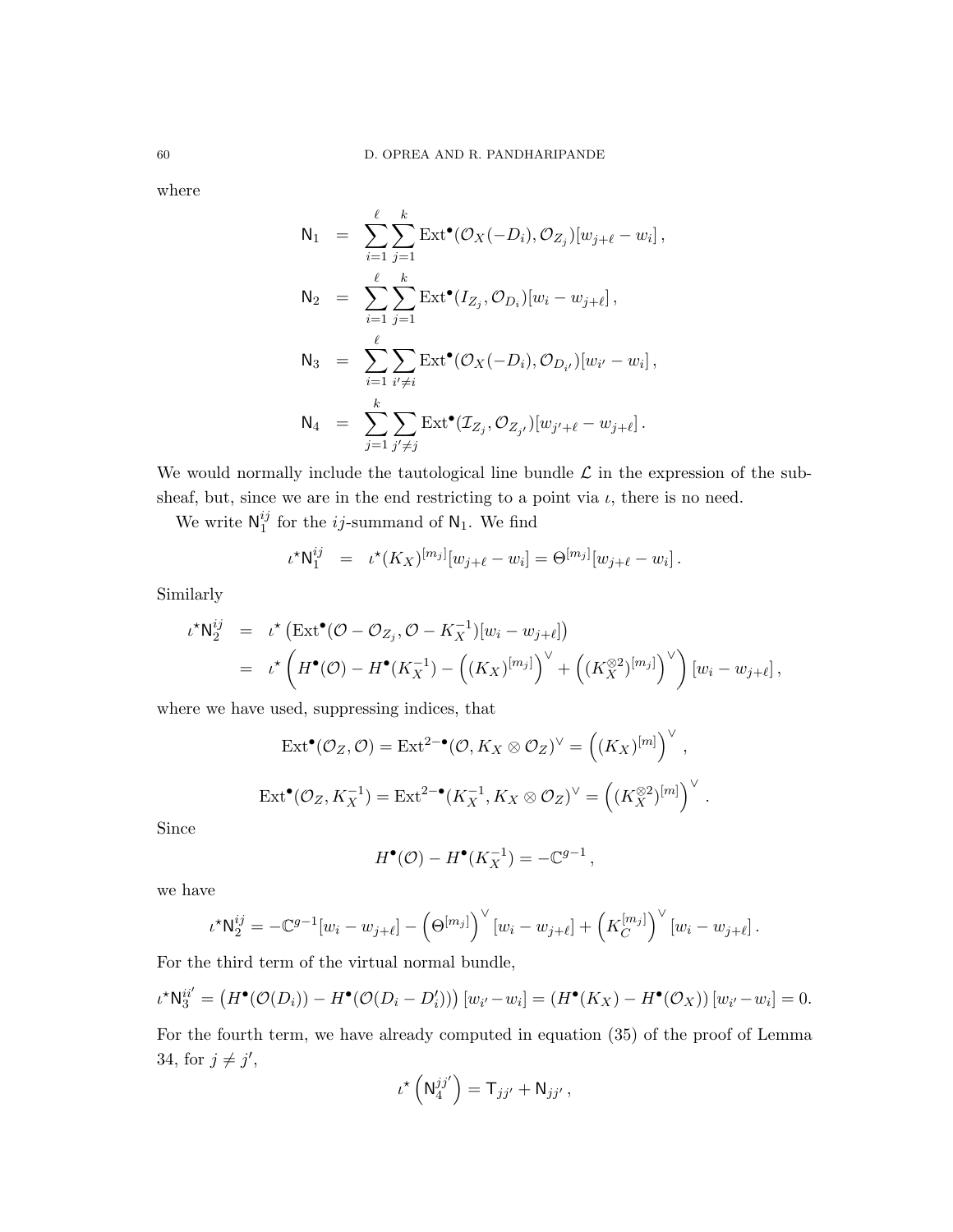where

$$
\begin{array}{rcl}\n\mathsf{T}_{jj'} & = & \mathrm{Ext}^{\bullet}_{C}(\mathcal{O}_{Z_{j}}, \mathcal{O}_{Z_{j'}} \otimes \Theta)[w_{j'+\ell} - w_{j+\ell}], \\
\mathsf{N}_{jj'} & = & \mathrm{Ext}^{\bullet}_{C}(\mathcal{I}_{Z_{j}}, \mathcal{O}_{Z_{j'}})[w_{j'+\ell} - w_{j+\ell}].\n\end{array}
$$

We also had observed there that, as a consequence of Serre duality,

$$
\mathsf{e}(\mathsf{T}_{jj'}+\mathsf{T}_{j'j})=1\,.
$$

Moreover,  $N = \sum_{j \neq j'} N_{jj'}$  is identified with the normal bundle of the fixed locus

$$
C^{[m_1]}\times \cdots \times C^{[m_k]}\hookrightarrow \mathsf{Quot}_C(\mathbb{C}^k,m)\,,
$$

where the  $\mathbb{C}^*$ -action has weights  $w_{\ell+1}, \ldots, w_N$  on  $\mathbb{C}^k$ .

After collecting all terms, the fixed locus contribution becomes

$$
(-1)^{m+\ell_{\chi}} \cdot \int_{C^{[m_1]}\times\ldots\times C^{[m_k]}} \prod_{j=1}^k \frac{c\left(\left(K_C^{[m_j]}\right)^{\vee}\right) \cdot c(\Theta^{[m_j]})}{c\left(\left(\Theta^{[m_j]}\right)^{\vee}\right)} \cdot \prod_{i=1}^{\ell} \prod_{j=1}^k \frac{c(\Theta^{[m_j]}[w_{j+\ell}-w_i])}{e(\Theta^{[m_j]}[w_{j+\ell}-w_i])}
$$

$$
\cdot \prod_{i=1}^{\ell} \prod_{j=1}^k \left(\frac{e\left(\left(\Theta^{[m_j]}\right)^{\vee}[w_i-w_{j+\ell}]\right)}{c\left(\left(\Theta^{[m_j]}\right)^{\vee}[w_i-w_{j+\ell}]\right)} \cdot \frac{c\left(\left(K_C^{[m_j]}\right)^{\vee}[w_i-w_{j+\ell}]\right)}{e\left(\left(K_C^{[m_j]}\right)^{\vee}[w_i-w_{j+\ell}]\right)} \cdot \frac{(w_i-w_{j+\ell})^{g-1}}{(1+w_i-w_{j+\ell})^{g-1}}\right)
$$

$$
\cdot \prod_{1 \leq j \neq j' \leq k} c(\mathsf{T}_{jj'}) c(\mathsf{N}_{jj'}) \cdot \frac{1}{e(\mathsf{N})}.
$$

We note a cancellation between the Euler classes in the denominator of the second product and the numerator of the third product, yielding the answer

(68) 
$$
(-1)^{m+\ell_{\chi}} \cdot (-1)^{\ell m} \cdot \int_{C^{[m_1} \times ... \times C^{[m_k]}} \prod_{j=1}^k \frac{c\left(\left(K_C^{[m_j]}\right)^{\vee}\right) \cdot c(\Theta^{[m_j]})}{c\left(\left(\Theta^{[m_j]}\right)^{\vee}\right)} \cdot \prod_{i=1}^{\ell} \prod_{j=1}^k \left(\frac{c(\Theta^{[m_j]}[w_{j+\ell}-w_i])}{c\left(\left(\left(\Theta^{[m_j]}\right)^{\vee}[w_i-w_{j+\ell}]\right)} \cdot \frac{c\left(\left(K_C^{[m_j]}\right)^{\vee}[w_i-w_{j+\ell}]\right)}{e\left(\left(K_C^{[m_j]}\right)^{\vee}[w_i-w_{j+\ell}]\right)} \cdot \frac{(w_i-w_{j+\ell})^{g-1}}{(1+w_i-w_{j+\ell})^{g-1}}\right) \cdot \prod_{1 \le j \ne j' \le k} c(\mathsf{T}_{jj'}) c(\mathsf{N}_{jj'}) \cdot \frac{1}{e(\mathsf{N})}.
$$

Let  $\text{Contr}[m_1, \ldots, m_k] \in \mathbb{Q}((w))$  denote the integral thus obtained (without including the sign  $(-1)^{(\ell+1)m+\ell_{\chi}}$ . We have

(69) 
$$
\mathsf{Z}^{\mathcal{E}}_{X,N,\ell K_X}(q) = \sum_{n \in \mathbb{Z}} q^n \mathrm{e}^{\mathrm{vir}} \left( \mathrm{Quot}_X(\mathbb{C}^N, \ell K_X, n) \right) = \sum \mathsf{Z}[m_1, \ldots, m_k],
$$

where

$$
\mathsf{Z}[m_1,\ldots,m_k] = (-1)^{(\ell+1)m+\ell_X} q^{\ell(1-g)+m} \cdot \text{Contr}[m_1,\ldots,m_k].
$$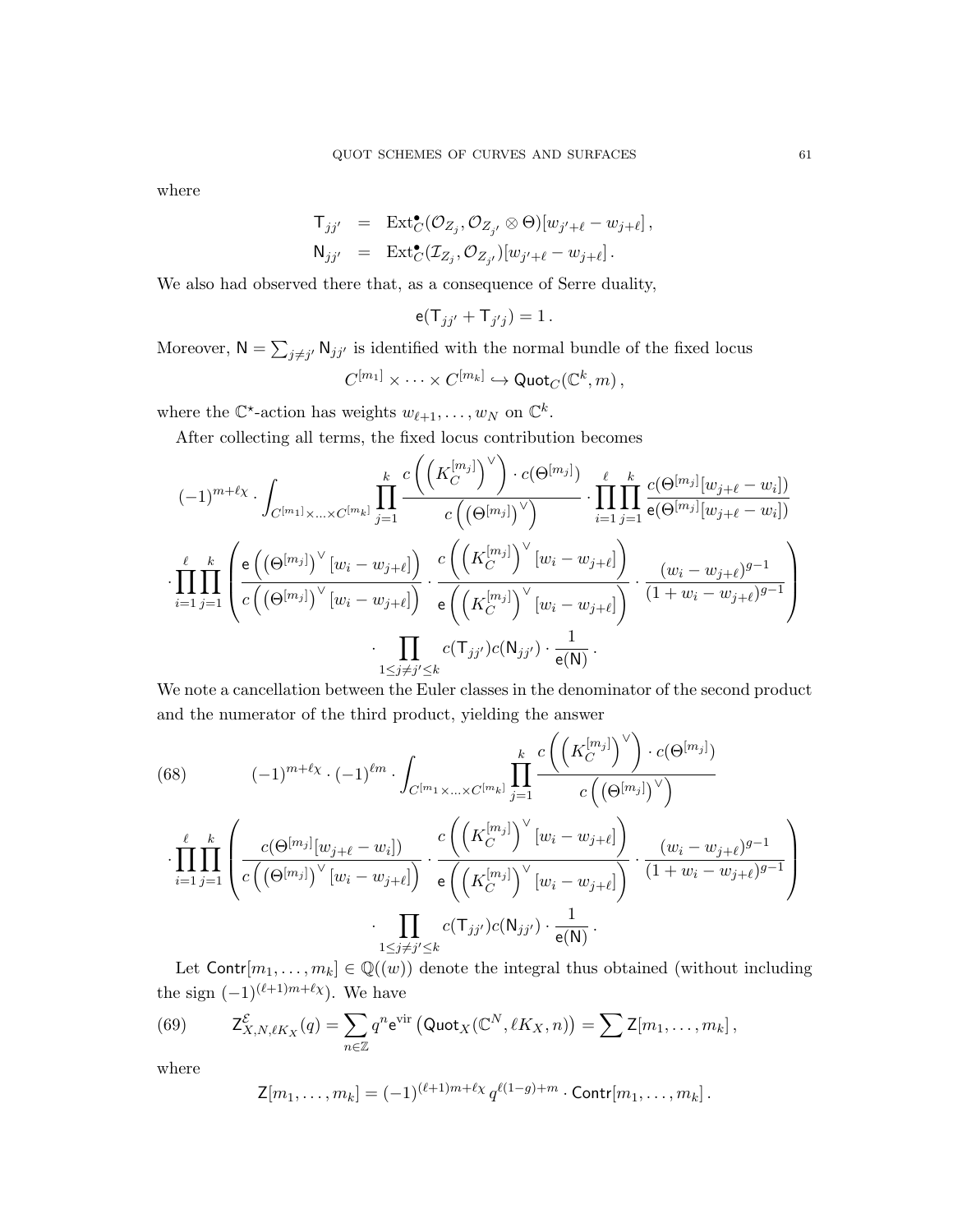As usual, the sum on the right in the equation (69) has  $\binom{N}{k}$  terms depending on the placement of the weights (and is also over  $m_1, \ldots, m_k$ ). We will set  $w = 0$  at the end.

We will transform the above contribution formulas into integrals over the Quot scheme Quot $_C(\mathbb{C}^k, m)$ . Recall, from the proof of Theorem 18, the virtual bundle

$$
\mathcal{T}_m = \text{Ext}^{\bullet}_C(Q, Q \otimes \Theta)
$$

on  $\mathsf{Quot}_C(\mathbb{C}^k,m)$ . The tautological bundle

$$
L^{[m]}\to\mathsf{Quot}_C(\mathbb{C}^k,m)
$$

associated to a line bundle  $L$  on  $C$  was defined in Section 1.2. We define

$$
Z_{C,k}(q|w_1,\ldots,w_\ell|w_{\ell+1},\ldots,w_N) =
$$
  

$$
\sum_{m=0}^\infty q^m \int_{\text{Quot}_C(\mathbb{C}^k,m)} c(T\text{Quot}_C(\mathbb{C}^k,m)) \cdot c(\mathcal{T}_m) \cdot \prod_{i=1}^\ell \left( \frac{c(\Theta^{[m]}[-w_i])}{c((\Theta^{[m]})^\vee[w_i])} \cdot \frac{c\left(\left(K_C^{[m]}\right)^\vee[w_i]\right)}{e\left(\left(K_C^{[m]}\right)^\vee[w_i]\right)} \right).
$$

In the integrand, twists by trivial bundles with nontrivial equivariant weights are included. We consider the function above as a  $\mathbb{C}^*$ -equivariant integral given by the  $\mathbb{C}^*$ -action on the Quot scheme with weights  $w_{\ell+1}, \ldots, w_N$ . The function  $\mathsf{Z}_{C,k}$  depends on q and on the weights w. By an algebraic cobordism argument, we see

$$
\mathsf{Z}_{C,k} = \mathsf{A}^{1-g}
$$

where

$$
A = A(q | w_1, \ldots, w_\ell | w_{\ell+1}, \ldots, w_N)
$$

is a universal function which does not depend on the genus  $q$  of  $C$ .

We will apply  $\mathbb{C}^*$ -equivariant localization to the integrals appearing in the formula for  $Z_{C,k}$ . The result is related to (68): each integral in  $Z_{C,k}$  becomes a sum of contributions of the fixed loci

$$
\iota: C^{[m_1]} \times \cdots \times C^{[m_k]} \hookrightarrow \mathrm{Quot}_C(\mathbb{C}^k, m).
$$

We note the restrictions

$$
\iota^{\star} T \text{Quot}_C(\mathbb{C}^k, m) = \sum_{j=1}^k T C^{[m_j]} + \sum_{j \neq j'} \mathsf{N}_{jj'},
$$

$$
\iota^{\star} \mathcal{T}_m = \sum_{j \neq j'} \mathsf{T}_{jj'} + \sum_{j=1}^k (\Theta^{[m_j]} - (\Theta^{[m_j]})^{\vee}).
$$

Here, for  $j = j'$ , we have used

$$
\text{Ext}^{\bullet}(\mathcal{O}_{Z}, \mathcal{O}_{Z} \otimes \Theta) = \Theta^{[m]} - (\Theta^{[m]})^{\vee}.
$$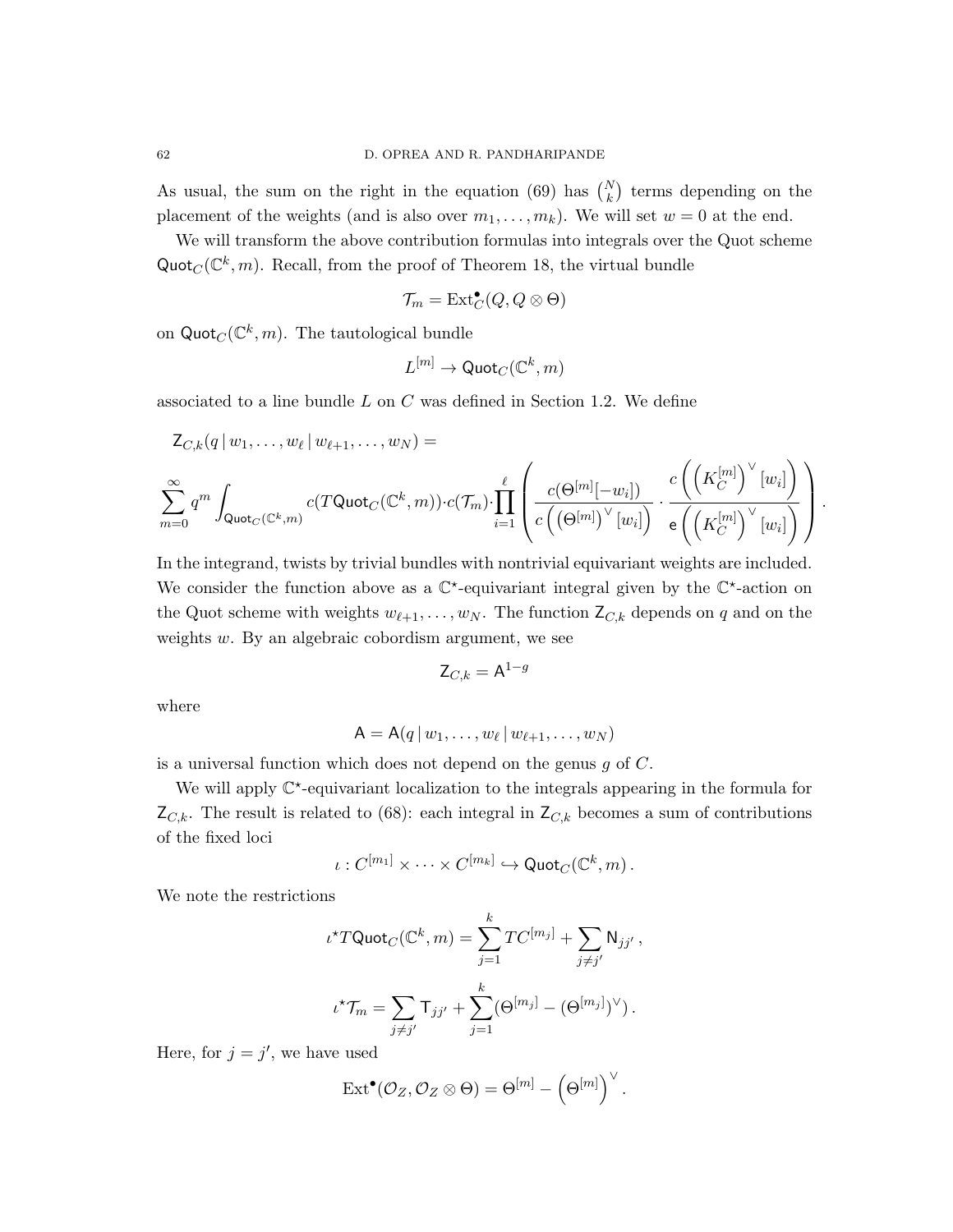Furthermore, the  $\mathbb{C}^*$ -equivariant restrictions of the tautological bundles  $\Theta^{[m]}$  on the Quot scheme to the fixed loci are given by

$$
\iota^{\star}\Theta^{[m]}[-w_i] = \sum_{j=1}^{k} \Theta^{[m_j]}[w_{j+\ell} - w_i],
$$
  

$$
\iota^{\star}\left(\Theta^{[m]}\right)^{\vee}[w_i] = \sum_{j=1}^{k} (\Theta^{[m_j]})^{\vee}[w_i - w_{j+\ell}],
$$

where the sign  $-w_{j+\ell}$  on the second line appears because the dual was taken. Finally,

$$
\iota^* \left( K_C^{[m]} \right)^{\vee} [w_i] = \sum_{j=1}^k (K_C^{[m_j]})^{\vee} [w_i - w_{j+\ell}].
$$

The above  $\mathbb{C}^*$ -equivariant localization terms of  $Z_{C,k}$  match expression (68) up to a common factor and signs. Summarizing, we find:

$$
\mathsf{Z}^{\mathcal{E}}_{X,N,\ell K_X}(q) = (-1)^{\ell_X} q^{\ell(1-g)} \cdot \sum \left( \prod_{i=1}^{\ell} \prod_{j=1}^{k} \frac{1+w_i - w_{j+\ell}}{w_i - w_{j+\ell}} \right)^{1-g} \cdot \mathsf{A}((-1)^{\ell+1} q | w_1, \dots, w_{\ell} | w_{\ell+1}, \dots, w_N)^{1-g}.
$$

We write

$$
\widetilde{A}(q|w_1,\ldots,w_\ell|w_{\ell+1},\ldots,w_N) = \prod_{i=1}^\ell \prod_{j=1}^k \frac{1+w_i-w_{j+\ell}}{w_i-w_{j+\ell}} \cdot A((-1)^{\ell+1}q|w_1,\ldots,w_\ell|w_{\ell+1},\ldots,w_N),
$$

so we have

$$
\mathsf{Z}^{\mathcal{E}}_{X,N,\ell K_X}(q) = (-1)^{\ell_X} q^{\ell(1-g)} \cdot \sum \widetilde{\mathsf{A}}(q|w_1,\ldots,w_\ell|w_{\ell+1},\ldots,w_N)^{1-g}.
$$

The last remaining step is to determine the function A. After specializing the curve  $C=\mathbb{P}^1$ , we have

$$
A(q|w_1,\ldots,w_\ell|w_{\ell+1},\ldots,w_N) = \sum_{m=0}^\infty q^m \int_{\text{Quot}_{\mathbb{P}^1}(\mathbb{C}^k,m)} c(T\text{Quot}_C(\mathbb{C}^k,m)) \cdot c(\mathcal{T}_m) \cdot \prod_{i=1}^\ell \left( \frac{c(\Theta^{[m]}[-w_i])}{c\left(\left(\Theta^{[m]}\right)^\vee[w_i]\right)} \cdot \frac{c\left(\left(K_C^{[m]}\right)^\vee[w_i]\right)}{e\left(\left(K_C^{[m]}\right)^\vee[w_i]\right)} \right).
$$

All tautological structures in the above integral have been understood in the proof of Theorem 18. In fact, compared to the integrals which appear in the proof of Theorem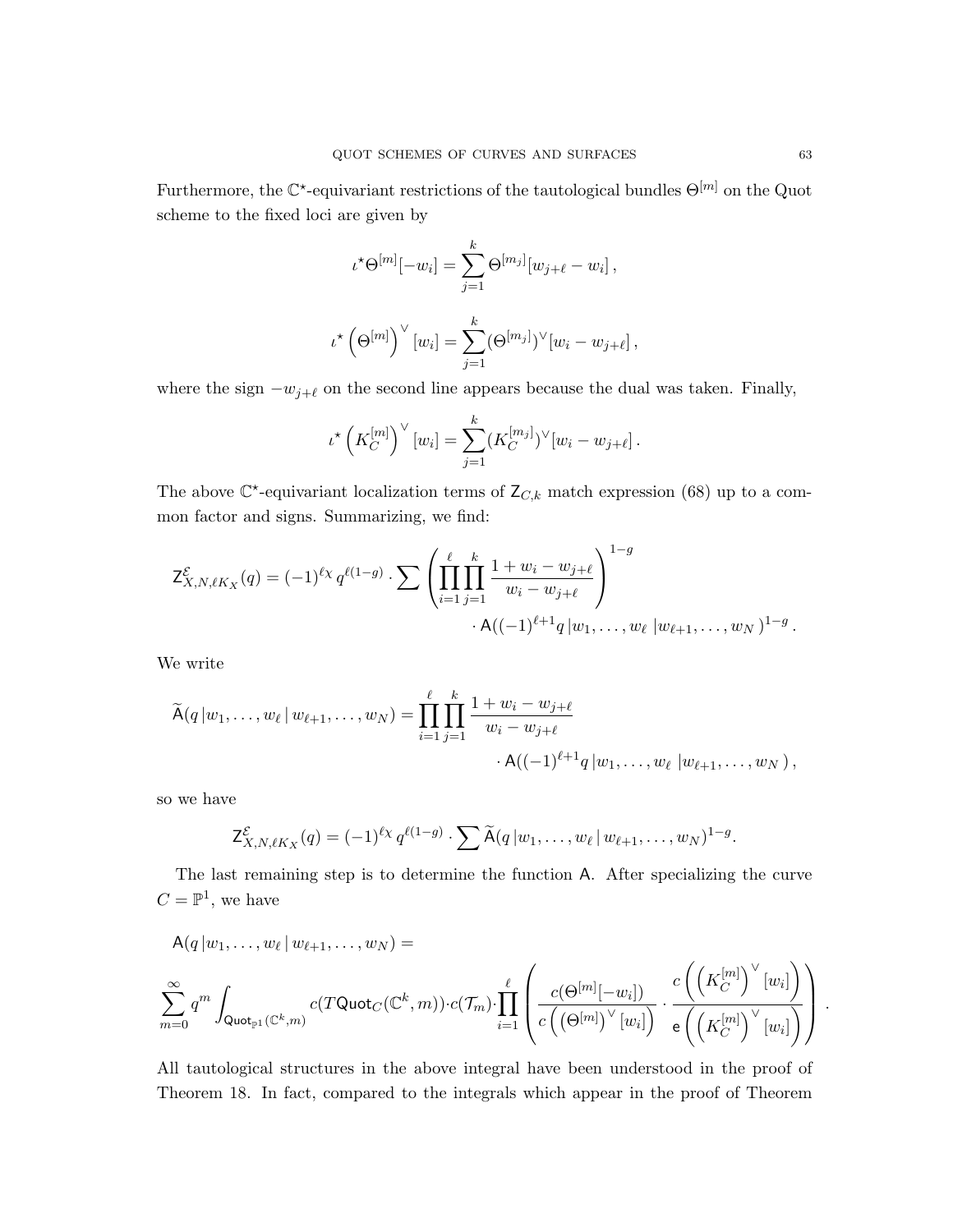18, the only new terms are

$$
\prod_{i=1}^{\ell} \prod_{j=1}^{k} \left( \frac{c(\Theta^{[m_j]}[w_{j+\ell}-w_i])}{c\left(\left(\Theta^{[m_j]}\right)^{\vee}[w_i-w_{j+\ell}]\right)} \cdot \frac{c\left(\left(K_C^{[m_j]}\right)^{\vee}[w_i-w_{j+\ell}]\right)}{e\left(\left(K_C^{[m_j]}\right)^{\vee}[w_i-w_{j+\ell}]\right)} \right)
$$

considered over the product

(70) 
$$
\mathbb{P}^{m_1} \times \cdots \times \mathbb{P}^{m_k}.
$$

As before, we write  $h_1, \ldots, h_k$  for the hyperplane classes on the respective projective spaces in the product (70). Using Lemma 27, we obtain

$$
c\left(\Theta^{[m]}[w]\right) = (1 - h + w)^m, \quad c\left((\Theta^{[m]})^{\vee}[-w]\right) = (1 + h - w)^m,
$$

$$
c\left(\left(K_C^{[m]}\right)^{\vee}[-w]\right) = \frac{(1 + h - w)^{m+1}}{1 - w}, \quad e\left(\left(K_C^{[m]}\right)^{\vee}[-w]\right) = \frac{(h - w)^{m+1}}{-w}.
$$

The new terms contribute the expression

$$
\prod_{i=1}^{\ell} \prod_{j=1}^{k} \left( \frac{(1-h_j+w_{j+\ell}-w_i)^{m_j}}{(h_j+w_i-w_{j+\ell})^{m_j}} \cdot \frac{1+h_j+w_i-w_{j+\ell}}{1+w_i-w_{j+\ell}} \cdot \frac{w_i-w_{j+\ell}}{h_j+w_i-w_{j+\ell}} \right) .
$$

Therefore, using (50), the contribution of the fixed locus of  $\text{Quot}_{\mathbb{P}}^1(\mathbb{C}^k, m)$  corresponding to the partition  $(m_1, \ldots, m_k)$  equals

$$
(-1)^{m(k-1)+\binom{k}{2}}\int_{\mathbb{P}^{m_1}\times\ldots\times\mathbb{P}^{m_k}}\Phi_1(h_1)^{m_1}\cdots\Phi_k(h_k)^{m_k}\cdot\Psi(h_1,\ldots,h_k)
$$

where

$$
\Phi_j(h_j) = \prod_{j'=1}^k (1-h_j+w_{j+\ell}-w_{j'+\ell}) \cdot \prod_{j'\neq j} (h_j+w_{j'+\ell}-w_{j+\ell})^{-1} \cdot \prod_{i=1}^\ell \frac{1-h_j+w_{j+\ell}-w_i}{h_j+w_i-w_{j+\ell}},
$$

and

$$
\Psi = \prod_{j' < j} (h_j - h_{j'} + w_{j'+\ell} - w_{j+\ell})^2 \cdot \prod_{j,j'} (1 + h_j + w_{j'+\ell} - w_{j+\ell}) \cdot (1 + h_j - h_{j'} + w_{j'+\ell} - w_{j+\ell})^{-1} \\
 \cdot \prod_{j \neq j'} (h_j + w_{j'+\ell} - w_{j+\ell})^{-1} \cdot \prod_{i=1}^{\ell} \prod_{j=1}^{k} \left( \frac{1 + h_j + w_i - w_{j+\ell}}{h_j + w_i - w_{j+\ell}} \cdot \frac{w_i - w_{j+\ell}}{1 + w_i - w_{j+\ell}} \right) \, .
$$

Only the products involving  $i$  are different from the expressions written in the proof of Theorem 18.

We now apply the Lagrange-Bürmann formula for the change of variables

$$
t_j = \frac{h_j}{\Phi_j(h_j)} = \prod_{\alpha=1}^N \frac{h_j + w_{\alpha} - w_{j+\ell}}{1 - h_j + w_{j+\ell} - w_{\alpha}}.
$$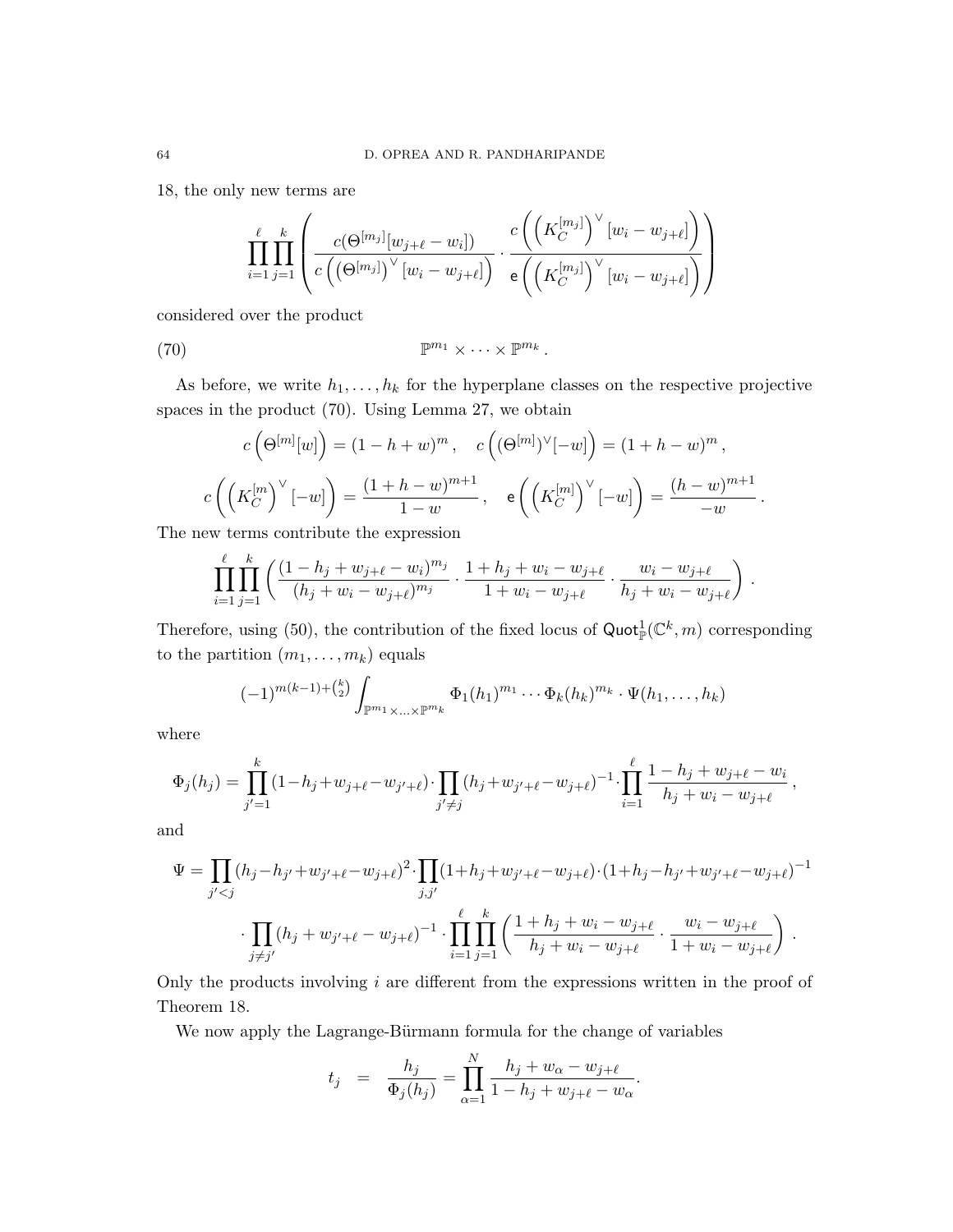In the above product, the index  $\alpha$  collects the terms in  $\Phi_j$  corresponding to both i and  $j'$  into a uniform expression. We find

$$
\mathsf{A} = (-1)^{\binom{k}{2}} \cdot \frac{\Psi}{K}(h_1, \dots, h_k)
$$

where

$$
q(-1)^{k-1} = t_j = \prod_{\alpha=1}^N \frac{h_j + w_\alpha - w_{j+\ell}}{1 - h_j + w_{j+\ell} - w_\alpha},
$$

Let

$$
\widetilde{\Psi} = \prod_{j' < j} (h_j - h_{j'} + w_{j'+\ell} - w_{j+\ell})^2 \cdot \prod_{j,j'} (1 + h_j + w_{j'+\ell} - w_{j+\ell}) \cdot (1 + h_j - h_{j'} + w_{j'+\ell} - w_{j+\ell})^{-1}.
$$

$$
\prod_{j \neq j'} (h_j + w_{j'+\ell} - w_{j+\ell})^{-1} \cdot \prod_{i=1}^{\ell} \prod_{j=1}^{\kappa} \frac{1 + h_j + w_i - w_{j+\ell}}{h_j + w_i - w_{j+\ell}}.
$$

We find

$$
\widetilde{\mathsf{A}}(q|w_1,\ldots,w_\ell|w_{\ell+1},\ldots,w_N) = (-1)^{\binom{k}{2}} \frac{\Psi}{K}(h_1,\ldots,h_k)
$$

where, taking all signs into account, we have

$$
q(-1)^{(k-1)+(\ell+1)} = \prod_{\alpha=1}^{N} \frac{h_j + w_{\alpha} - w_{j+\ell}}{1 - h_j + w_{j+\ell} - w_{\alpha}}.
$$

In the limit  $w \to 0$ , the above equation becomes

$$
q(-1)^N = h^N (1-h)^{-N}.
$$

The limit is justified as in the proof of Theorem 18: we let  $H_1, \ldots, H_N$  be the roots of the single equation

$$
q(-1)^N = \prod_{\alpha=1}^N \frac{h + w_\alpha - w_1}{1 - h + w_1 - w_\alpha},
$$

and then we have

$$
h_j = H_{j+\ell} + w_{j+\ell} - w_1.
$$

The final answer is a sum of  $\binom{N}{k}$  terms corresponding to choices of subsets of k roots out of  $H_1, \ldots, H_N$ . Using the explicit expressions for  $\tilde{\Psi}$  and K, the answer is seen to be symmetric in the  $H$ 's and, therefore, expressible in terms of the elementary symmetric functions which are polynomials in  $w$ .

We find  $\frac{\Psi}{K}$  simplifies in the limit to the expression

$$
\prod_{j < j'} (h_j - h_{j'})^2 \cdot (1 + h_j)^k \cdot \prod_{j, j'} (1 - (h_{j'} - h_j))^{-1} \cdot \prod_{j=1}^k h_j^{-(k-1)} \cdot \prod_{j=1}^k \frac{(1 + h_j)^\ell}{h_j^\ell} \cdot \prod_{j=1}^k \frac{1 - h_j}{N}
$$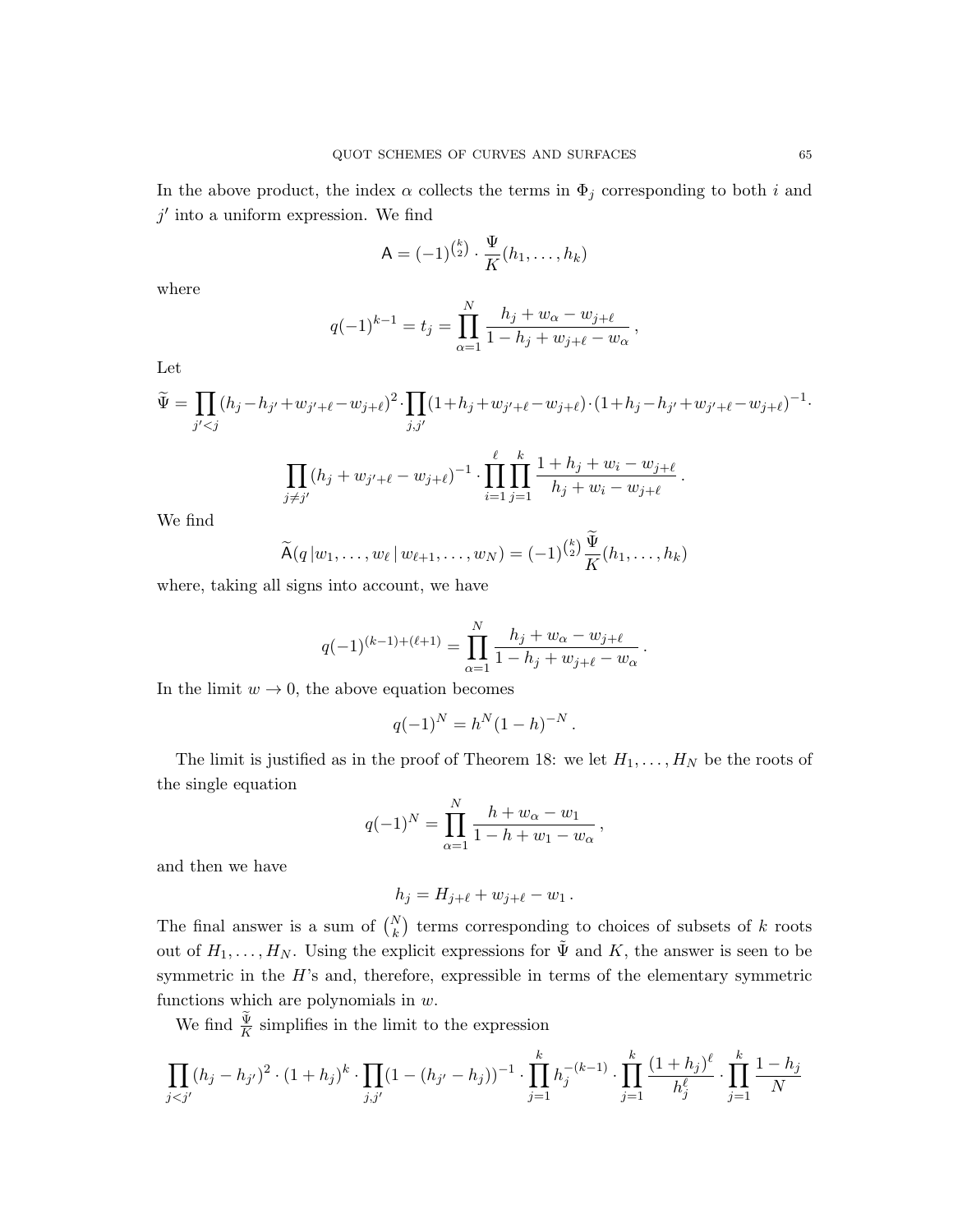where the last product comes from the  $K$ -term. Further simplification yields

$$
\frac{1}{N^k} \prod_{j < j'} \frac{(h_j - h_{j'})^2}{1 - (h_j - h_{j'})^2} \cdot \prod_{j=1}^k \frac{(1 + h_j)^N \cdot (1 - h_j)}{h_j^{N-1}},
$$

which is precisely the formula stated in Theorem 23.

Appendix A. A combinatorial proof of Theorem 11

We present here a purely combinatorial argument for Theorem 11. For simplicity of notation, we consider trees whose edges are painted in only two colors denoted A and B. The generalization to several colors does not require additional ideas.

We write a for the total number of  $A$  edges,  $b$  for the number of  $B$  edges, and  $n$  for the number of vertices of a tree T. Clearly

$$
a+b=n-1.
$$

For each vertex v, we write  $a_v$  and  $b_v$  for the number of outgoing edges colored A and B respectively. Therefore,

$$
\operatorname{wt}(T) = \frac{1}{(n-1)!} \prod_v a_v! b_v! .
$$

We set

$$
w_n(a,b) = \sum_T \text{wt}(T).
$$

Let

$$
t_n(a,b) = \frac{1}{n} \binom{2a+b}{a} \binom{a+2b}{b}.
$$

The claim of Theorem 11 in the case of two colors is

(71)  $w_n(a, b) = t_n(a, b).$ 

Define the generating series

$$
W(q | x, y) = \sum_{n=1}^{\infty} \sum_{a+b=n-1} w_n(a, b) \cdot x^a y^b q^n,
$$
  

$$
T(q | x, y) = \sum_{n=1}^{\infty} \sum_{a+b=n-1} t_n(a, b) \cdot x^a y^b q^n.
$$

By Lemmas 41 and 42 below, both W and T satisfy the cubic equation

(72) 
$$
Z \cdot (1 - xZ) \cdot (1 - yZ) = q, \quad Z|_{q=0} = 0.
$$

Since the solution of (72) is unique, we obtain

$$
\mathsf{W}=\mathsf{T}
$$

which implies (71) and completes the proof of Theorem 11.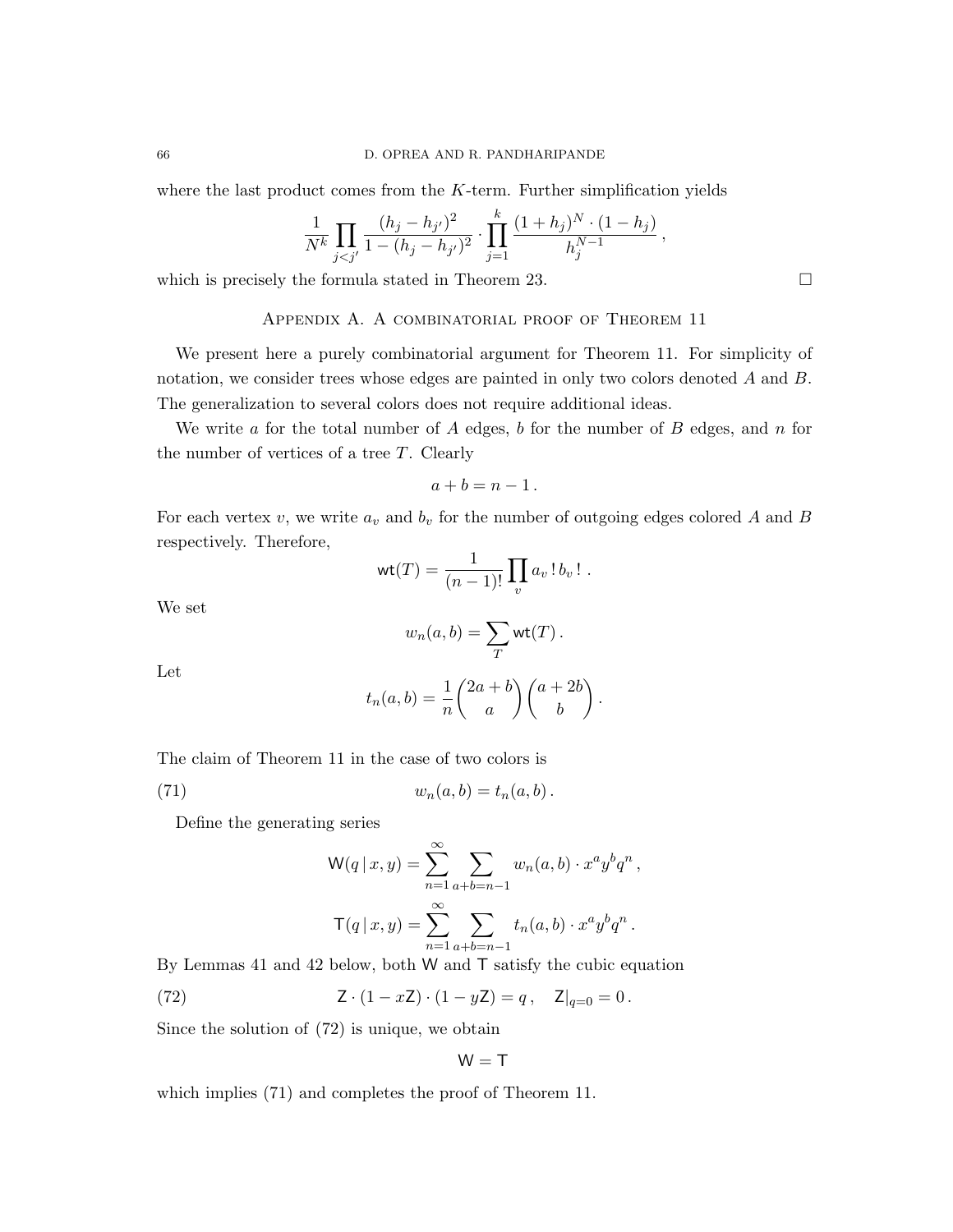Lemma 41. We have

$$
\mathsf{T} \cdot (1 - x\mathsf{T}) \cdot (1 - y\mathsf{T}) = q.
$$

Proof. The argument exactly follows the proof of Lemma 28. Set

$$
f(t) = (1 - xt)^{-1} (1 - yt)^{-1}.
$$

For  $a + b = n - 1$ , we have

$$
t_n(a,b) = \frac{(-1)^{n-1}}{n} \binom{-n}{a} \binom{-n}{b}.
$$

Therefore,

$$
\mathsf{T}(q) = \sum_{n=1}^{\infty} \frac{q^n}{n} \cdot \left( \left[ t^{n-1} \right] (1 - xt)^{-n} (1 - yt)^{-n} \right)
$$

$$
= \sum_{n=1}^{\infty} \frac{q^n}{n} \cdot \left( \left[ t^{n-1} \right] f(t)^{n-1} \cdot f(t) \right).
$$

Then,

$$
\frac{d\mathsf{T}}{dq} = \sum_{n=1}^{\infty} q^{n-1} \cdot \left( \left[ t^{n-1} \right] f(t)^{n-1} \cdot f(t) \right) = \frac{dt}{dq},
$$

where equation (16) was used above for the change of variables  $q = \frac{t}{f}$  $\frac{t}{f(t)}$ . Hence, we obtain

 $\mathsf{T} = t$ .

and the change of variables proves the Lemma.

Lemma 42. We have

$$
\mathsf{W} \cdot (1 - x\mathsf{W}) \cdot (1 - y\mathsf{W}) = q.
$$

*Proof.* We will prove a recursion for  $w_n(a, b)$  which implies the cubic equation of the Lemma. For convenience, we set  $w_n(a, b) = 0$  whenever  $a + b \neq n + 1$ .

Fix a labelled 2-colored tree  $T$  with n vertices. Consider the vertex  $\star$  with the highest label n. After removing the vertex  $\star$  and all its incident edges from the tree T, we obtain disjoint subtrees  $T_1, \ldots, T_\ell$ . We set up the following notation:

- r and s denote the number of edges incident to the vertex  $\star$  which are colored A and B respectively (where  $\ell = r + s$ ),
- $n_1, \ldots, n_\ell$  are the number of vertices of the subtrees  $T_1, \ldots, T_\ell$  respectively,
- $(a_1, b_1), \ldots, (a_\ell, b_\ell)$  are the numbers of edges of each color for subtrees  $T_1, \ldots, T_\ell$ .

The above quantities satisfy various constraints which are most easily expressed using partitions. We denote an ordered partitions by

$$
\alpha^{\bullet}=(\alpha_1,\ldots,\alpha_{\ell}),
$$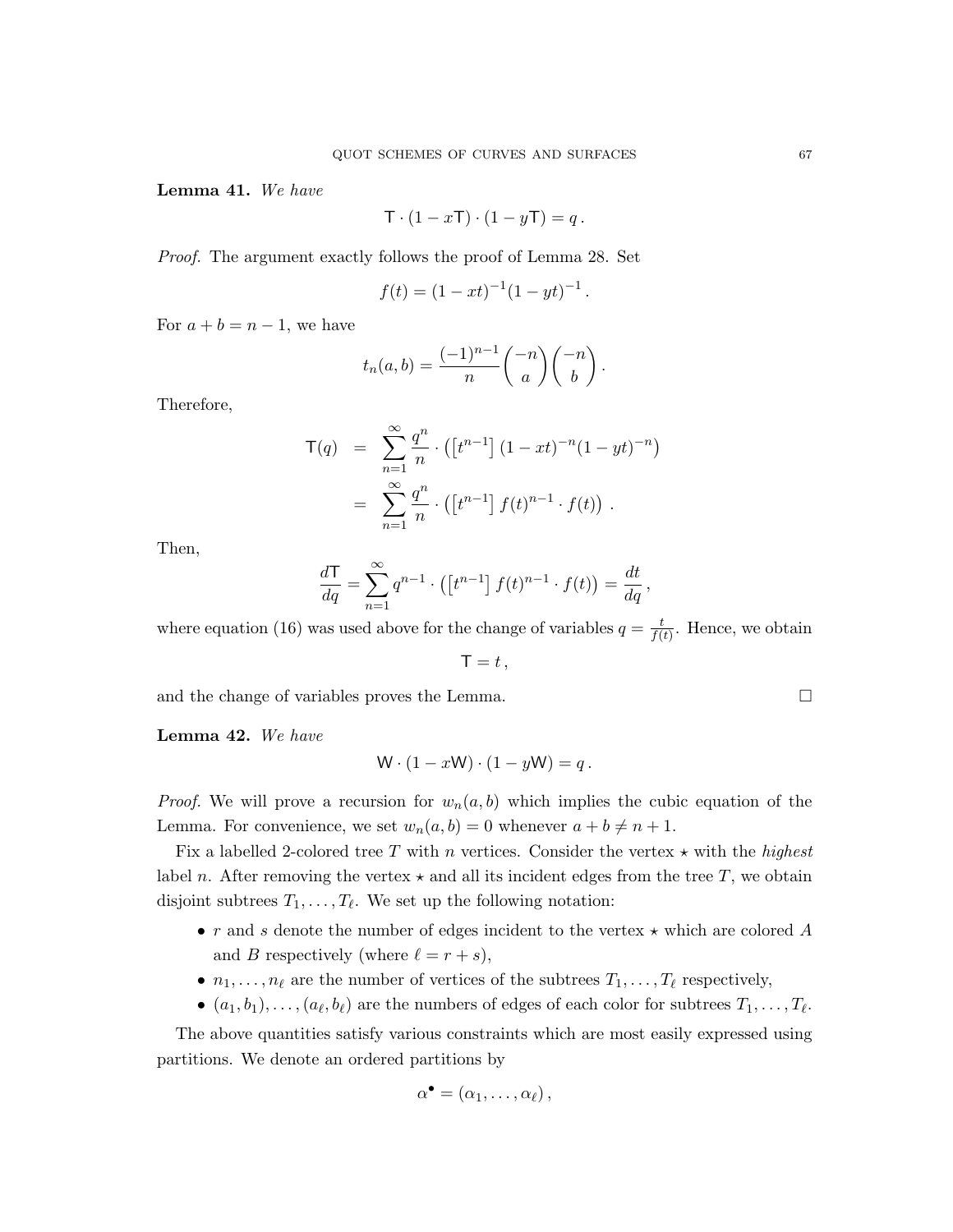and we write  $|\alpha^{\bullet}|$  for the sum of parts. Then

$$
|n^{\bullet}| = n - 1, \quad |a^{\bullet}| + r = a \text{ (counting } A \text{ edges)}, \quad |b^{\bullet}| + s = b \text{ (counting } B \text{ edges)}.
$$

The removal of the vertex  $\star$  yields the following recursion:

(73) 
$$
w_n(a,b) = \sum \eta_n \cdot w_{n_1}(a_1,b_1) \cdots w_{n_\ell}(a_\ell,b_\ell)
$$

with the combinatorial factor

$$
\eta_{n^{\bullet}} = \frac{r!}{\mathrm{Aut}(n_1,\ldots,n_r)} \cdot \frac{s!}{\mathrm{Aut}(n_{r+1},\ldots,n_{\ell})}.
$$

Here, Aut $(n^{\bullet})$  counts the automorphisms of the partition  $n^{\bullet}$ , and thus can be expressed as a product of factorials determined by the repetitions amongst the parts of  $n^{\bullet}$ . To justify equation (73), note that the vertex  $\star$  contributes r! s! to the weight of T, while the other vertices are contained in one of the trees  $T_1, \ldots, T_\ell$ . Therefore

$$
\text{wt}(T) = \frac{1}{(n-1)!} r! \, s! \cdot \prod_{j=1}^{\ell} (n_j - 1)! \, \text{wt}(T_j) \, .
$$

After summing over all trees, we obtain

$$
w_n(a,b) = \sum_T \text{wt}(T) = \sum c_n \cdot \frac{1}{(n-1)!} r! \, s! \cdot \prod_{j=1}^\ell (n_j-1)! \, w_{n_j}(a_j, b_j) \, .
$$

The combinatorial factor

$$
c_{n^{\bullet}} = (n_1 \cdots n_{\ell}) \cdot {n-1 \choose n_1, \ldots, n_{\ell}} \cdot \frac{1}{\mathrm{Aut}(n_1, \ldots, n_r)} \cdot \frac{1}{\mathrm{Aut}(n_{r+1}, \ldots, n_{\ell})}
$$

arises as follows

- the term  $n_1 \cdots n_\ell$  counts all possible ways to attach the vertex  $\star$  to one of the  $n_j$ vertices of the tree  $T_j$ , for  $1 \leq j \leq \ell$ ,
- $\bullet \ \binom{n-1}{n}$  $\binom{n-1}{n_1,\ldots,n_\ell}$  counts all possible ways of distributing the labels  $\{1,\ldots,n-1\}$  to the trees  $T_1, \ldots, T_\ell$ ,
- the last two terms account for automorphisms.

Equation (73) then follows by collecting terms.

For notational convenience, we define the relabelling

$$
n'_j = n_{j+r} \,, \quad a'_j = a_{j+r} \,, \quad b'_j = b_{j+r} , \ \ 1 \leq j \leq s \,.
$$

In the new notation, recursion (73) takes the form:

$$
w_n(a,b) = \sum \frac{r!}{\mathrm{Aut}(n^{\bullet})} \cdot \frac{s!}{\mathrm{Aut}(n'^{\bullet})} \cdot \prod_{j=1}^r w_{n_j}(a_j,b_j) \cdot \prod_{j=1}^s w_{n'_j}(a'_j,b'_j).
$$

We define

$$
W_n = \sum_{a+b=n-1} w_n(a,b) \cdot x^a y^b
$$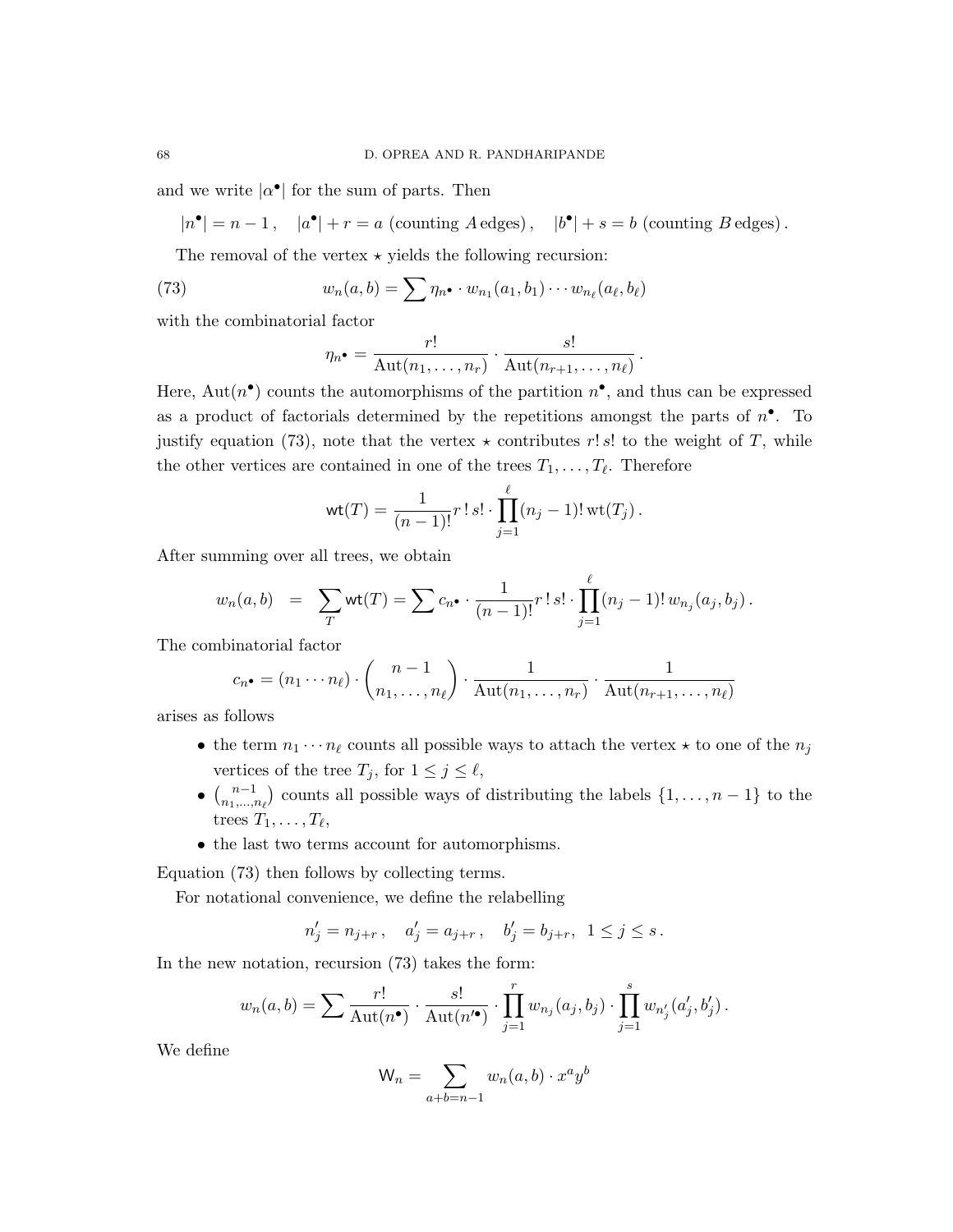satisfying

$$
\mathsf{W} = \sum_{n=1}^{\infty} \sum_{a+b=n-1} w_n(a,b) \cdot x^a y^b q^n = \sum_{n=1}^{\infty} q^n \mathsf{W}_n \, .
$$

We compute

$$
\frac{W}{q} = \sum_{n=1}^{\infty} w_n(a,b)x^a y^b q^{n-1}
$$
\n
$$
= \sum \frac{r!}{\text{Aut}(n^{\bullet})} \cdot \frac{s!}{\text{Aut}(n'^{\bullet})} \cdot \prod_{j=1}^r w_{n_j}(a_j, b_j) \cdot \prod_{j=1}^s w_{n'_j}(a'_j, b'_j) \cdot x^{|a^{\bullet}|+|a'^{\bullet}|} y^{|b^{\bullet}|+|b'^{\bullet}|} x^r y^s q^{|n^{\bullet}|+|n'^{\bullet}|}
$$
\n
$$
= \sum \frac{r!}{\text{Aut}(n^{\bullet})} \cdot \frac{s!}{\text{Aut}(n'^{\bullet})} \cdot \prod_{j=1}^r W_{n_j} \cdot \prod_{j=1}^s W_{n'_j} \cdot x^r y^s q^{|n^{\bullet}|+|n'^{\bullet}|}
$$
\n
$$
= \left( \sum \frac{r!}{\text{Aut}(n^{\bullet})} \prod_{j=1}^r W_{n_j} \cdot x^r q^{|n^{\bullet}|} \right) \cdot \left( \sum \frac{s!}{\text{Aut}(n'^{\bullet})} \prod_{j=1}^s W_{n'_j} \cdot y^s q^{|n'^{\bullet}|} \right)
$$
\n
$$
= (1-xW)^{-1} \cdot (1-yW)^{-1},
$$

where, on the third line, we have summed over the  $a$ 's and  $b$ 's.

For the last line, we have used the identity

(74) 
$$
\frac{1}{1-xW} = \sum \frac{r!}{\text{Aut}(n^{\bullet})} \prod_{j=1}^{r} W_{n_j} \cdot x^r q^{|n^{\bullet}|}
$$

which is easily derived from the Binomial Theorem. Indeed, after setting

$$
\alpha_n = \mathsf{W}_n \cdot xq^n, \quad \alpha = \sum \alpha_n = x\mathsf{W},
$$

equation (74) becomes

$$
\frac{1}{1-\alpha} = \sum \frac{r!}{\mathrm{Aut}(n^{\bullet})} \prod_{j=1}^r \alpha_{n_j},
$$

which is true since the two sides are different ways of expressing  $\sum_{r} \alpha^{r}$ 

. — Профессор — Профессор — Профессор — Профессор — Профессор — Профессор — Профессор — Профессор — Профессор <br>В профессор — Профессор — Профессор — Профессор — Профессор — Профессор — Профессор — Профессор — Профессор —

#### **REFERENCES**

- [1] N. Arbesfeld, D. Johnson, W. Lim, D. Oprea, R. Pandharipande, The virtual K-theory of Quot schemes of surfaces, arXiv:2008.10661
- [2] J.C. Aval, Multivariate Fuss-Catalan numbers, Discrete Math. 308 (2008), 4660–4669
- [3] A. Bertram, Towards a Schubert calculus for maps from a Riemann surface to a Grassmannian, Internat. J. Math 5 (1994), 811–825
- [4] A. Bertram, G. Daskalopoulos and R. Wentworth, Gromov invariants for holomorphic maps from Riemann surfaces to Grassmannians, J. Amer. Math. Soc. 9 (1996), 529–571
- [5] W. Barth, C. Peters, A. Van de Ven, Compact complex surfaces, Springer-Verlag, 1984
- [6] H.L. Chang, Y.H. Kiem, *Poincaré invariants are Seiberg-Witten invariants*, Geom. Topol. 17 (2013), 1149–1163
- [7] E. Cotterill, Geometry of curves with exceptional secant planes: linear series along the general curve, Math. Z. 267 (2011), 549–582
- [8] M. Dürr, A. Kabanov, C. Okonek, *Poincaré invariants*, Topology  $46$  (2007), 225–294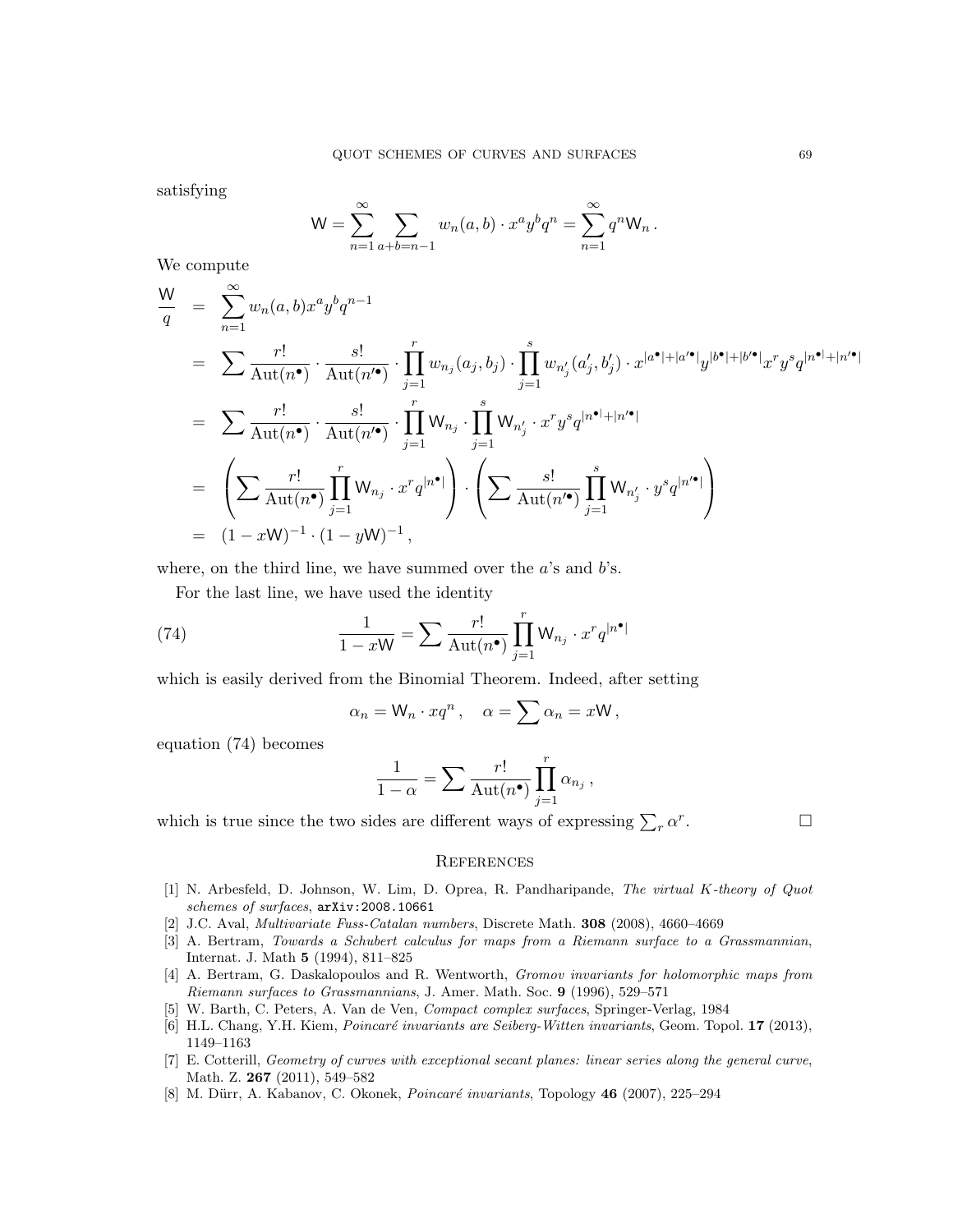- [9] G. Ellingsrud, L. Göttsche, M. Lehn, On the cobordism class of the Hilbert scheme of a surface, J. Alg. Geom. 10 (2001), 81–100
- [10] G. Ellingsrud, M. Lehn, The irreducibility of the punctual Quot scheme, preprint 1997
- [11] B. Fantechi, L. Göttsche, Riemann-Roch theorems and elliptic genus for virtually smooth schemes, Geom. Topol. 14 (2010), 83–115
- [12] I. Gessel, A combinatorial proof of the multivariable Lagrange inversion formula, J. Comb. Theory, Ser. A, 45 (1987), 178–195
- [13] A. Gholampour, A. Sheshmani, S.T. Yau, Nested Hilbert schemes on surfaces: Virtual fundamental class, Advances in Math, 365 (2020), DOI: j.aim.2020.107046
- [14] A. Gholampour, R.P. Thomas, Degeneracy loci, virtual cycles and nested Hilbert schemes, Tunisian J. Math. 2 (2020), 633–665
- [15] L. Göttsche, M. Kool, Virtual refinements of the Vafa-Witten formula, Commun. Math. Phys. 376 (2020), 1–49
- [16] L. Göttsche, M. Kool, *Refined SU(3) Vafa-Witten invariants and modularity*, Pure Appl. Math. Quart. 14 (2018), 467–513
- [17] L. Göttsche, H. Nakajima, K. Yoshioka, *Instanton counting and Donaldson invariants*, J. Diff. Geom. 80 (2008), 343–390
- [18] T. Graber, R. Pandharipande, Localization of virtual classes, Invent. Math. 135 (1999), 487–518
- [19] K. Intriligator, Fusion residues, Modern Physics Letters A6 (1991), 3543–3556
- [20] D. Johnson, D. Oprea, R. Pandharipande, Rationality of descendent series for Hilbert and Quot schemes of surfaces, arXiv:2002.08787
- [21] T. Kawai, K. Yoshioka, String partition functions and infinite products, Adv. Theor. Math. Phys. 4 (2000), 397–485
- [22] Y. H. Kiem, J. Li, *Localizing Virtual Cycles by Cosections*, J. Amer. Math. Soc. 26 (2013), 1025–1050
- [23] M. Kool, Stable pair invariants of surfaces and Seiberg-Witten invariants, Quart. J. Math. Oxford 6 (2016), 365–386
- [24] M. Kool, V. Shende, R.P. Thomas, A short proof of the Göttsche conjecture, Geom. Topol. 15 (2011), 397–406
- [25] T. Laarakker, Monopole contributions to refined Vafa-Witten invariants, arXiv:1810.00385
- [26] P. Le Barz, Sur une formule de Castelnuovo pour les espaces multisecants, Boll. Unione Mat. Ital. Sez. B 10 (2007), 381–387
- [27] J. Lee, T. Parker, A structure theorem for the Gromov-Witten invariants of Kähler surfaces, J. Diff. Geom. **77** (2007), 483–513
- [28] M. Lehn, Chern classes of tautological sheaves on Hilbert schemes of points on surfaces, Invent. Math. 136 (1999), 157–207
- [29] M. Levine, F. Morel, Algebraic cobordism, Springer Monographs in Mathematics. Springer, Berlin, 2007
- [30] M. Levine, R. Pandharipande, Algebraic cobordism revisited, Invent. Math. 176 (2009), 63–130
- [31] J. Li, Algebraic geometric interpretation of Donaldson's polynomial invariants of algebraic surfaces, J. Diff. Geom. 37 (1993), 416–466
- [32] W. Lim, Virtual  $\chi_{-y}$ -genera of Quot schemes on surfaces, preprint, arXiv:2003.04429
- [33] A. Marian, On the intersection theory of the Quot schemes and moduli of bundles with sections, J. Reine Angew. Math. 610 (2007), 13–27
- [34] A. Marian, D. Oprea, Counts of maps to Grassmannians and intersections on the moduli space of bundles, J. Diff. Geom. 76 (2007), 155–175
- [35] A. Marian, D. Oprea, Virtual intersections on the Quot scheme and Vafa-Intriligator formulas, Duke Math. Journal 136 (2007), 81–131
- [36] A. Marian, D. Oprea, R. Pandharipande, The moduli space of stable quotients, Geom. Topol. 15 (2011), 1651–1706
- [37] A. Marian, D. Oprea, R. Pandharipande, Higher rank Segre integrals over the Hilbert scheme of points, J. Eur. Math. Soc., to appear,  $arXiv:1712.02382$
- [38] A. Marian, D. Oprea, R. Pandharipande, Segre classes and Hilbert schemes of points, Annales Scientifiques de l'ENS 50 (2017), 239–267